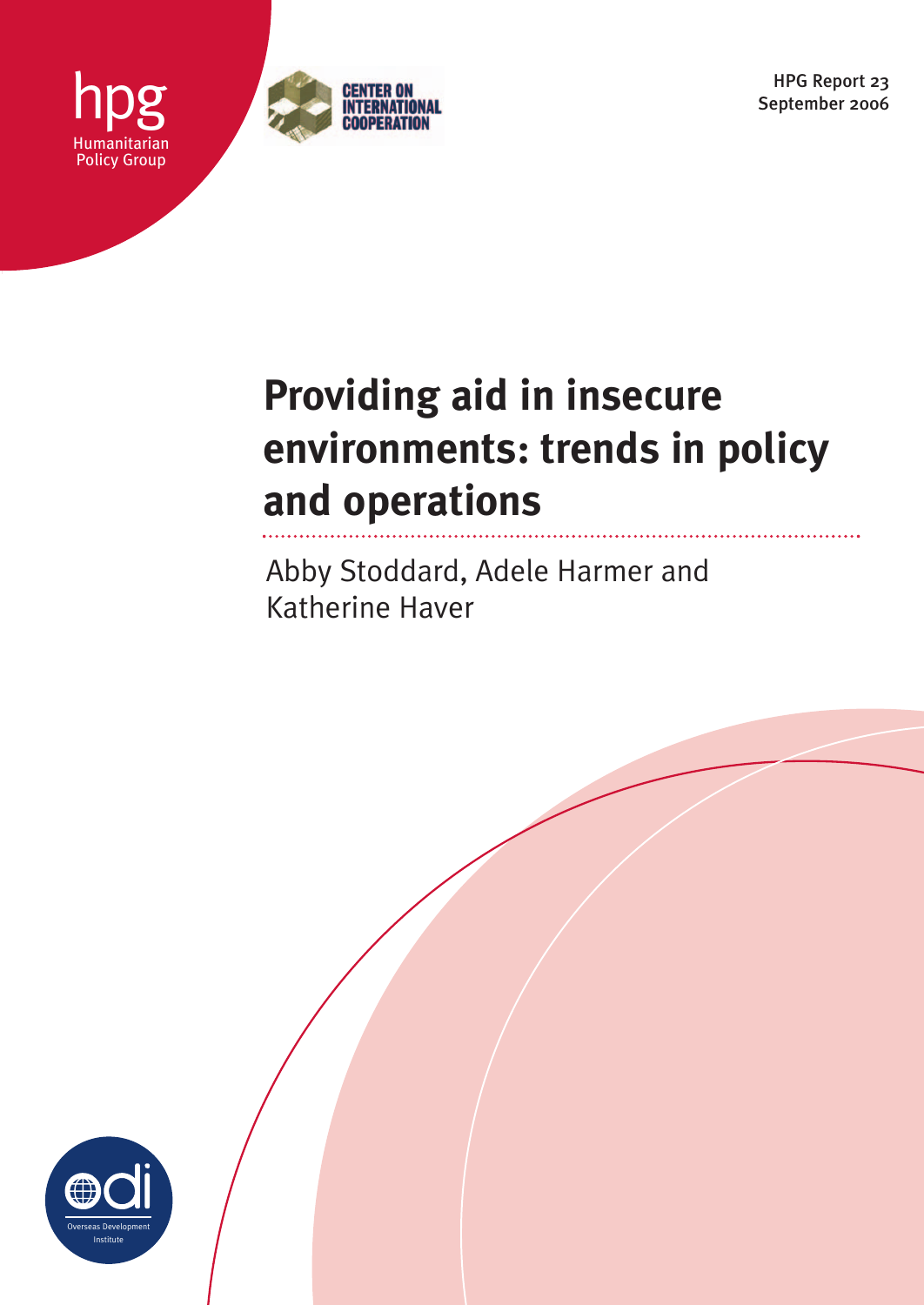# **About the authors**

Abby Stoddard, Ph.D., is a Senior Associate with the Center on International Cooperation, New York University.

Adele Harmer, MSc., is a Research Fellow with the Humanitarian Policy Group (HPG) at the Overseas Development Institute (ODI). She is currently based in New York, working in collaboration with the Center on International Cooperation.

Katherine Haver, MIA, is a Research Associate with the Center on International Cooperation.

# **Research team and contributors**

The following individuals and organisations made significant contributions to the findings of this report through their background field research and commissioned studies: Farahnaz Karim (Afghanistan background study); Joakim Gundel (Somalia and Somaliland background study); Andrew Harker (Chechnya and the North Caucasus background study); Alexandre Carle and Hakim Chkam (Iraq background study); and Andrew Durrant (Democratic Republic of Congo background study). IRIN Nairobi contributed to the background analysis in Darfur, Sudan, Barnaby Willitts-King made a significant contribution to the background research for Chapter 4 on the localisation of relief efforts, and Dr Michael Gilligan of the Wilf Family Department of Politics at NYU, our statistical consultant, provided technical advice and performed statistical regression analysis on the study's data, on which we drew for Chapter 2 and the overall findings of the report.

Humanitarian Policy Group Overseas Development Institute 111 Westminster Bridge Road London SE1 7JD United Kingdom

Tel: +44(0) 20 7922 0300 Fax: +44(0) 20 7922 0399 Website: www.odi.org.uk/hpg Email: hpgadmin@odi.org.uk

# **ISBN: 0-85003-820-0**

© Overseas Development Institute, 2006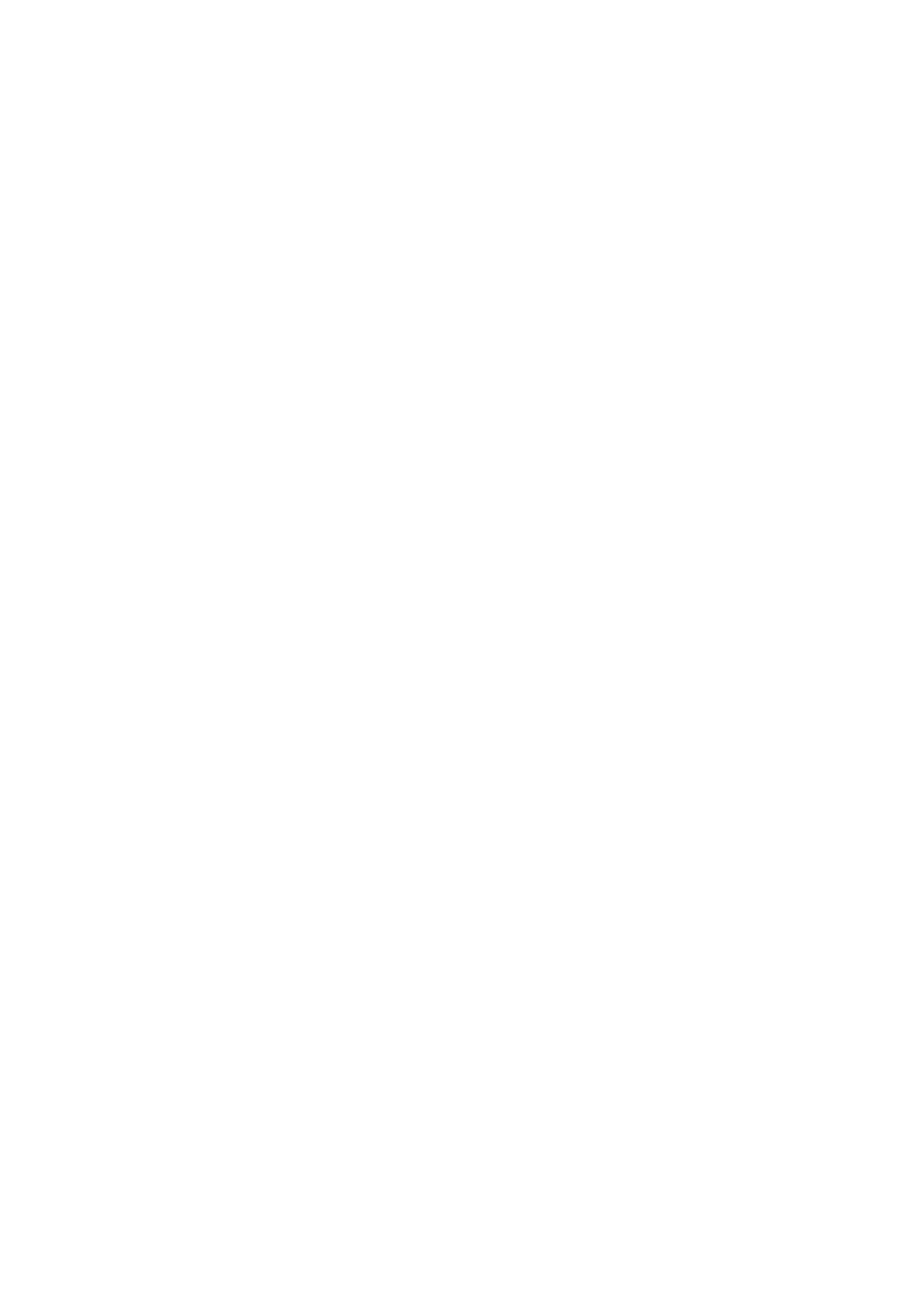# **Contents**

| <b>Acknowledgements</b><br><b>Acronyms</b>                                                         | iii<br>$\mathbf v$ |
|----------------------------------------------------------------------------------------------------|--------------------|
| <b>Executive summary</b>                                                                           | 1                  |
| <b>Chapter 1 Introduction</b>                                                                      | 3                  |
| 1.1 Overview and purpose of the study                                                              | $\mathfrak{Z}$     |
| 1.2 The changing security context for aid operations: reality, perception and response             | $\overline{4}$     |
| 1.3 Methodology                                                                                    | 5                  |
| 1.4 Related studies                                                                                | 9                  |
| 1.5 Structure of the report                                                                        | 10                 |
| 1.6 A final note                                                                                   | 10                 |
| Chapter 2 Measuring insecurity: quantitative analysis of violence against civilian aid operations  | 11                 |
| 2.1 Overall findings                                                                               | 11                 |
| 2.2 Global trends in violence against aid workers                                                  | 12                 |
| 2.3 Relative rates of risk and case-specific findings                                              | 15                 |
| 2.4 Intentionality: assessing the relevance of victims' aid worker status                          | 19                 |
| 2.5 Conclusions and operational implications                                                       | 20                 |
| Chapter 3 Operational security: a comparative analysis of policy and practice                      | 21                 |
| 3.1 Recognition and reaction: approaches to aid worker security in the 1990s                       | 21                 |
| 3.2 Security management today: towards a new professionalism                                       | 22                 |
| 3.3 New policy developments and evolutions in approach                                             | 24                 |
| 3.4 Inter-agency security coordination<br>3.5 The critical role of security information mechanisms | 29                 |
| 3.6 Accountability issues in security                                                              | 30                 |
| 3.7 National staff issues                                                                          | 32                 |
| 3.8 Financing security and the role of donor governments                                           | 32                 |
| 3.9 International frameworks and responsibilities of states                                        | 32                 |
| 3.10 Conclusions and future implications                                                           | 33                 |
|                                                                                                    | 34                 |
| Chapter 4 Service delivery in insecure environments                                                | 37                 |
| 4.1 Problems of access in insecure environments                                                    | 37                 |
| 4.2 Remote management as a programme adaptation to insecurity                                      | 38                 |
| 4.3 Benefits and challenges                                                                        | 42                 |
| 4.4 The ethics of localisation in response to insecurity                                           | 44                 |
| 4.5 Best (or simply better) practices for remote management?                                       | 46                 |
| 4.6 Future prospects: towards the planned localisation of response capacity                        | 47                 |
| 4.7 Conclusion                                                                                     | 47                 |
| Chapter 5 Conclusions and recommendations                                                          | 49                 |
| 5.1 Conclusions                                                                                    | 49                 |
| 5.2 Recommendations                                                                                | 50                 |
| Annex 1 List of interviewees                                                                       | 53                 |
| Annex 2 Results of regression analysis                                                             | 59                 |
| <b>Bibliography</b>                                                                                | 61                 |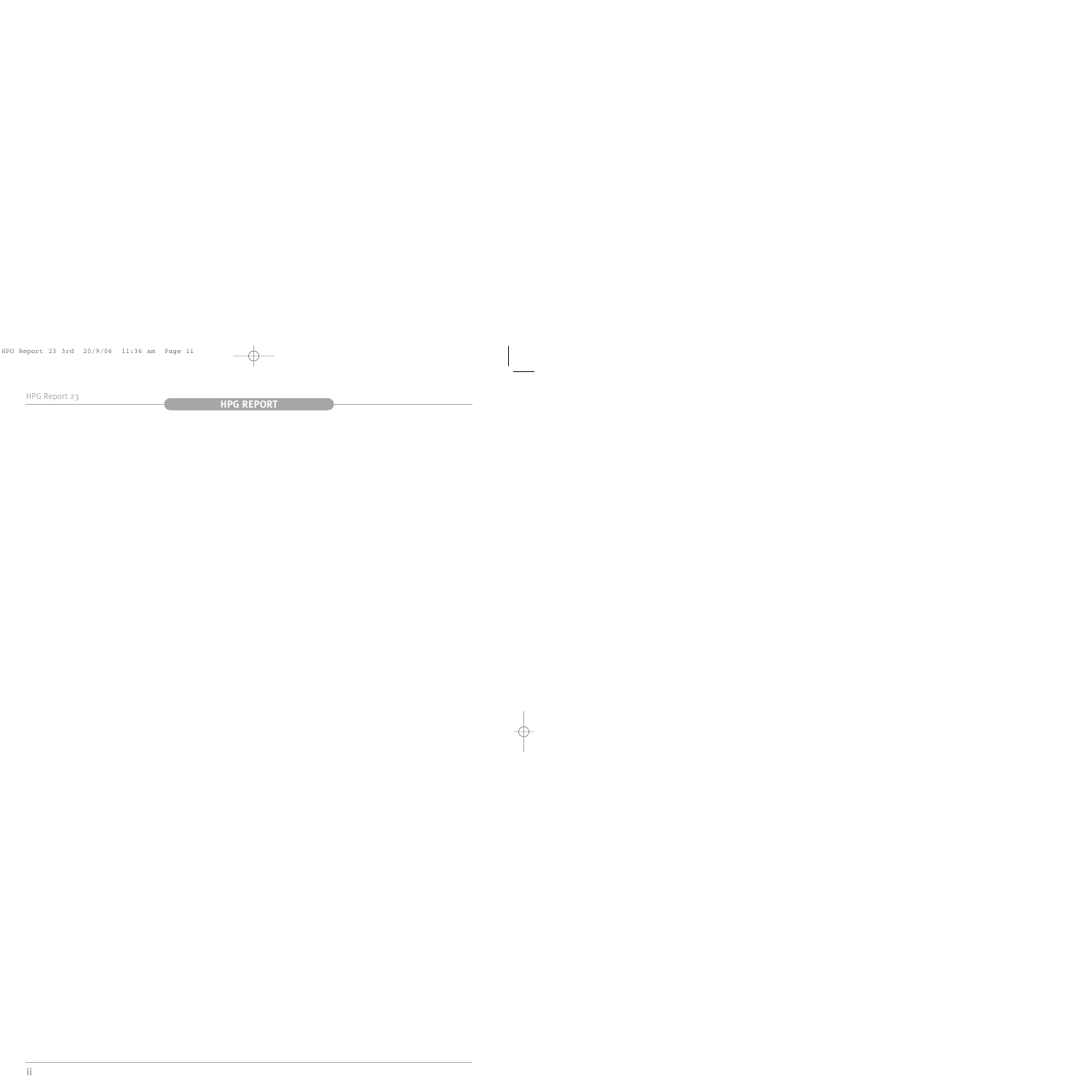# **Acknowledgements**

ODI and CIC would like to thank the wide range of organisations and individuals that assisted and supported this study. We are especially grateful to the government of Canada and the donor governments of HPG for their financial support for the research. We would also like to thank the UN Department of Safety and Security, without whose valuable support the research on UN security reform would not have been possible. Thanks are due also to our peer reviewers: Shepard Forman, Barnett R. Rubin and Bruce Jones (CIC); Simon Maxwell, James Darcy, Paul Harvey, Thomas Muller, Victoria Wheeler and Kate Longley (ODI); Robert Painter (UNDSS), Elissa Golberg (DFAIT, government of Canada), Shawn Bardwell (USAID), Dennis King (US State Department), Anthony Val Flynn (ECHO), Pierre Gassmann (Harvard University) and Dirk Salomons (Columbia University), independent consultants Nick Downie, Paul O'Brien, Jonathan Littell, Guylaine Saffrais, Michel Noureddine Kassa and Mark Bradbury, Frans Barnard (CARE Canada) and Simon Springett and Colin Rogers (Oxfam GB).

The views expressed in this paper were informed by discussions with our interviewees and peer reviewers, but do not necessarily reflect the opinions of those individuals or their organisations. Responsibility for any errors of fact or interpretation remains the authors'.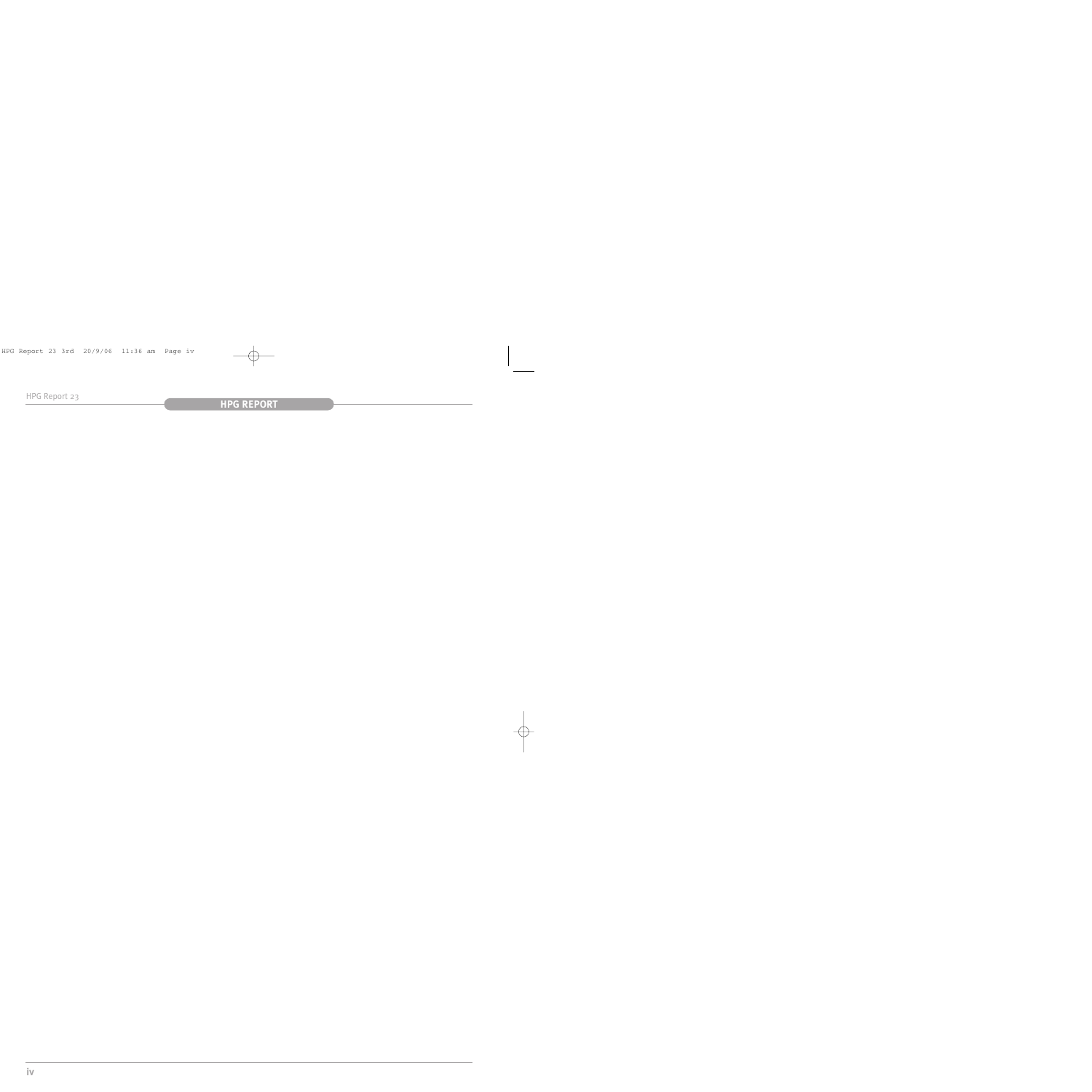# **Acronyms**

| <b>ACF</b>   | Action contre la Faim                                                |
|--------------|----------------------------------------------------------------------|
| <b>ANSO</b>  | Afghanistan NGO Security Office                                      |
| <b>CBO</b>   | Community-based organisation                                         |
| <b>CPE</b>   | Complex political emergency                                          |
| <b>DAC</b>   | Development Assistance Committee of the OECD                         |
| <b>DFID</b>  | UK Department for International Development                          |
| <b>DRC</b>   | Danish Refugee Council                                               |
| <b>DRC</b>   | Democratic Republic of Congo                                         |
| <b>ECHO</b>  | European Commission Humanitarian Aid Office                          |
| <b>FAO</b>   | Food and Agriculture Organisation of the UN                          |
| <b>FTS</b>   | <b>UN Financial Tracking System</b>                                  |
| <b>HIC</b>   | Humanitarian Information Centre                                      |
| <b>IASC</b>  | Inter-Agency Standing Committee on Humanitarian Affairs              |
| <b>IASMN</b> | <b>Inter-Agency Security Management Network</b>                      |
| <b>ICRC</b>  | International Committee of the Red Cross                             |
| <b>ICVA</b>  | <b>International Council of Voluntary Agencies</b>                   |
| <b>IDP</b>   | Internally displaced person                                          |
| <b>IED</b>   | Improvised explosive device                                          |
| <b>IFRC</b>  | International Federation of the Red Cross and Red Crescent Societies |
| IGO          | Inter-governmental organisation                                      |
| <b>IHL</b>   | International humanitarian law                                       |
| <b>INGO</b>  | International non-governmental organisation                          |
| 10           | International organisation                                           |
| <b>IOM</b>   | International Organisation for Migration                             |
| <b>IRC</b>   | International Rescue Committee                                       |
| <b>IRIN</b>  | UN Integrated Regional Information Networks                          |
| <b>MOSS</b>  | Minimum Operating Security Standards                                 |
| <b>MSF</b>   | Médecins sans Frontières                                             |
| <b>NCCI</b>  | NGO Coordination Committee in Iraq                                   |
| <b>NGO</b>   | Non-governmental organisation                                        |
| <b>OCHA</b>  | UN Office for the Coordination of Humanitarian Affairs               |
| <b>ODA</b>   | Official Development Assistance                                      |
| <b>OECD</b>  | Organisation for Economic Cooperation and Development                |
| <b>OFDA</b>  | Office of United States Foreign Disaster Assistance                  |
| P5           | Permanent Five Member of the UN Security Council                     |
| <b>PSO</b>   | <b>Peace Support Operations</b>                                      |
| <b>SACB</b>  | Somalia Aid Coordination Body                                        |
| <b>SAG</b>   | Security Advisory Group of InterAction                               |
| <b>SCHR</b>  | Steering Committee for Humanitarian Response                         |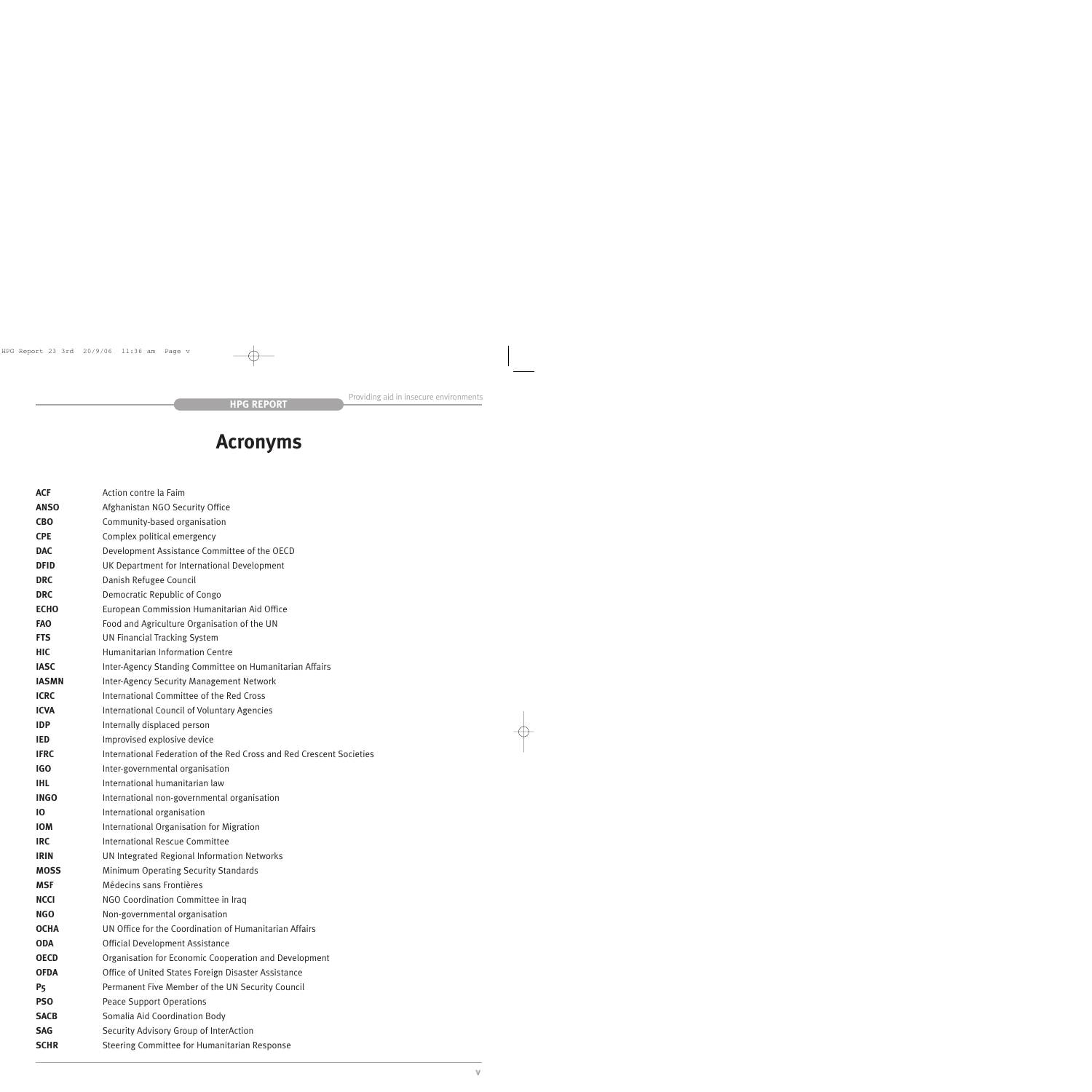| UN Security Incident Reporting Service                             |
|--------------------------------------------------------------------|
| Security Management Initiative                                     |
| <b>Security Risk Assessment</b>                                    |
| <b>United Nations</b>                                              |
| <b>UN Development Programme</b>                                    |
| UN Department of Safety and Security                               |
| <b>UN Population Fund</b>                                          |
| UN High Commissioner for Refugees                                  |
| UN Children's Fund                                                 |
| UN Relief and Works Agency for Palestine Refugees in the Near East |
| <b>UN Security Coordinator</b>                                     |
| United States Agency for International Development                 |
| Under-Secretary-General                                            |
| <b>Virtual Research Associates</b>                                 |
| World Food Programme                                               |
| World Health Organisation                                          |
| <b>World Vision International</b>                                  |
|                                                                    |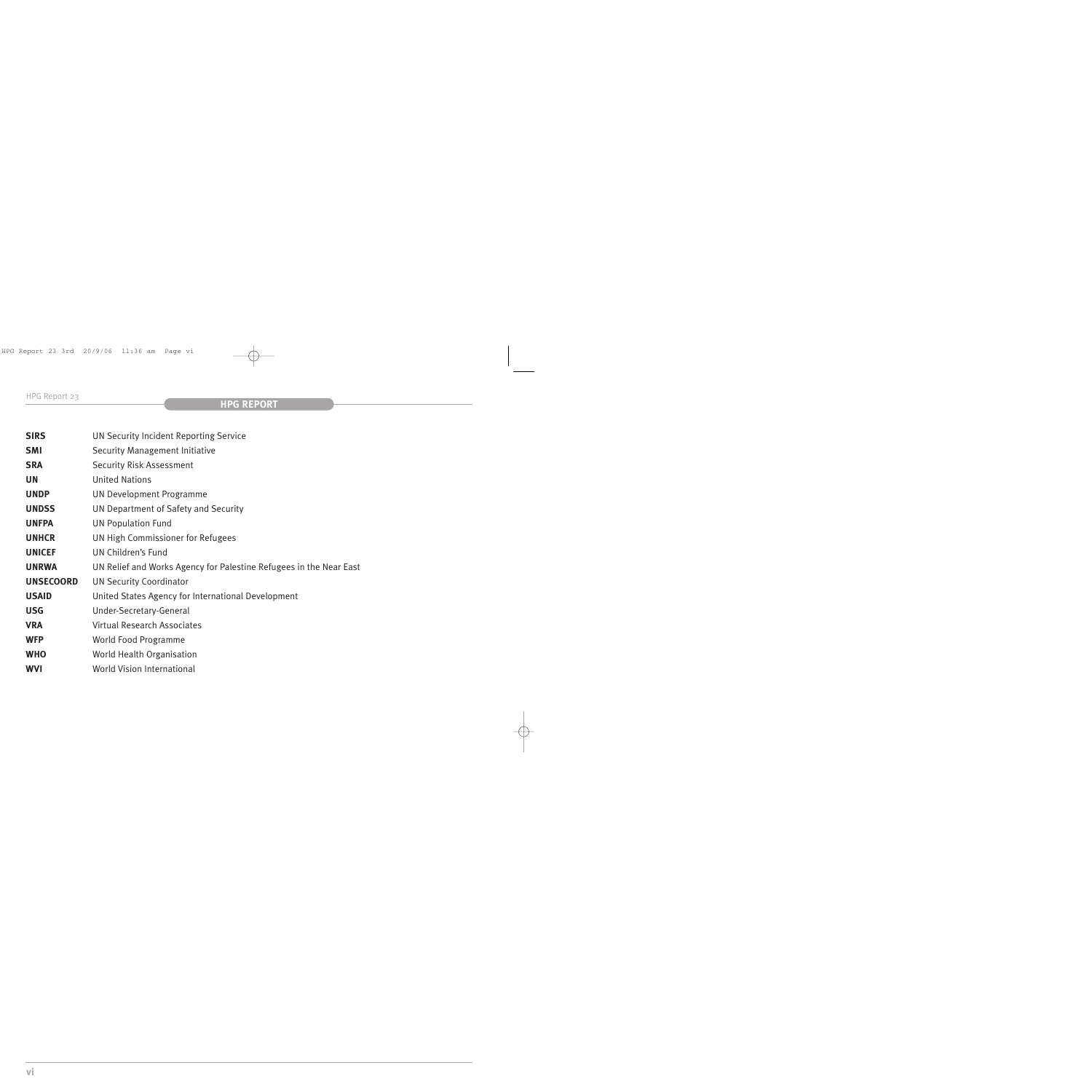# **Executive summary**

Just before this report went to print, 17 aid workers from the organisation Action contre la Faim were shot dead in Muttur, Sri Lanka. This horrific, execution-style killing came towards the end of a year that saw unprecedented numbers of attacks against aid workers in Darfur, and in the wake of surges of violence in post-invasion Iraq and Afghanistan. Not surprisingly, there is a widespread perception within the international aid community that serious violence against aid workers has increased in recent years. This perception has prompted aid actors to change their approach to staff security and to the conduct of their aid operations. Yet no comprehensive empirical analysis exists to support or refute the claims of increasing violence against aid workers on a relative scale, that is, measured against the numbers of aid workers operating in the field. This gap in knowledge has meant that policy and operational responses to security conditions have been largely driven by impressions and anecdotal evidence, and important trends have not been identified.

This report presents findings from a two-year study examining aid in insecure environments. Drawing on the most comprehensive global dataset to date of major reported incidents of violence against aid workers from 1997 to 2005, it provides a quantitative analysis of the changing security environment for civilian aid operations. It then examines the related trends in policy and operations over the last decade, in particular how perceptions of increased risk to aid operations have affected the development of security measures. Lastly, it explores the way in which aid operations have adapted to working in highly insecure contexts through a growing reliance on national staff.

While the study relies on numerical data to provide a missing empirical basis to the security discussion, the authors are conscious of the fact that this data represents individual human lives and often tragic outcomes.

#### **Measuring aid worker insecurity**

Since 1997, the absolute number of major acts of violence (killings, kidnappings and armed attacks resulting in serious injury) committed against aid workers each year has nearly doubled, with the increase growing steeper in the second half of the decade. Overall, there were 408 reported acts of major violence against aid workers over the nine-year period, involving 941 victims and resulting in 434 fatalities.

However, when the number of victims is compared to the population of aid workers in the field, which increased by an estimated 77% from 1997 to 2005, the global incidence trend of violence against aid workers is found to have risen only slightly. The annual number of victims per 10,000 aid workers in the field averaged five in the first half of the period and six in the second. Moreover, the relative rate has actually fallen in the six countries or regions where violence against aid workers is most prevalent (Somalia and Somaliland, Sudan, Afghanistan, Iraq, the Democratic Republic of Congo (DRC) and Chechnya and the North Caucasus).

That the relative rate of attacks against aid workers overall is stable might lead to the conclusion that security management practices have had a positive impact on staff security. However, the data analysis found a further trend. The decreased risk to aid workers in the six most violent contexts has accrued only to international staff. National staff represent the majority of victims (79%) in all countries, and their risk relative to international staff is increasing in the most violent contexts. This finding correlates with another observation in the study: that in times of heightened insecurity, international staff rely increasingly on national staff or local partners to manage aid programmes, in effect shifting the burden of risk. The study also found that insecurity is not impinging on all institutions in the same way. While the number of incidents affecting UN and International Committee of the Red Cross (ICRC) staff decreased over the time period, incidents affecting national Red Cross and Red Crescent workers have increased in absolute terms, and those affecting NGOs have increased in both absolute and relative terms.

The study found no correlation between the overall level of violence in a given context (as measured by the number of conflict-related deaths per year) and the level of violence against aid workers. Based on a regression analysis of the six most dangerous contexts, the study also concluded that violence against aid workers was no more or less likely to occur in relation to a range of factors, such as the presence of a UN 'integrated mission', interventions by the US or other great power forces, or the presence of global terrorist cells. At the same time, however, the study found that most aid worker victims were deliberately targeted, for political and/or economic purposes, rather than being randomly exposed to violence. Politically motivated incidents have increased by 208% over the time period. Taken together, these findings suggest that, while there is no correlation between the level of violence against aid workers and the specific politico-military factors examined, international military interventions are often a feature of (and can contribute to) extremely volatile environments for aid work, where political targeting is increasingly a tactic of choice.

#### **Policy and operational approaches to security**

Beginning in the 1990s, and accelerating in the years following 9/11, humanitarian organisations have taken steps to professionalise and institutionalise security management. These efforts have included the development or upgrading of security guidelines, instituting training and creating senior posts responsible for security, and developing technical and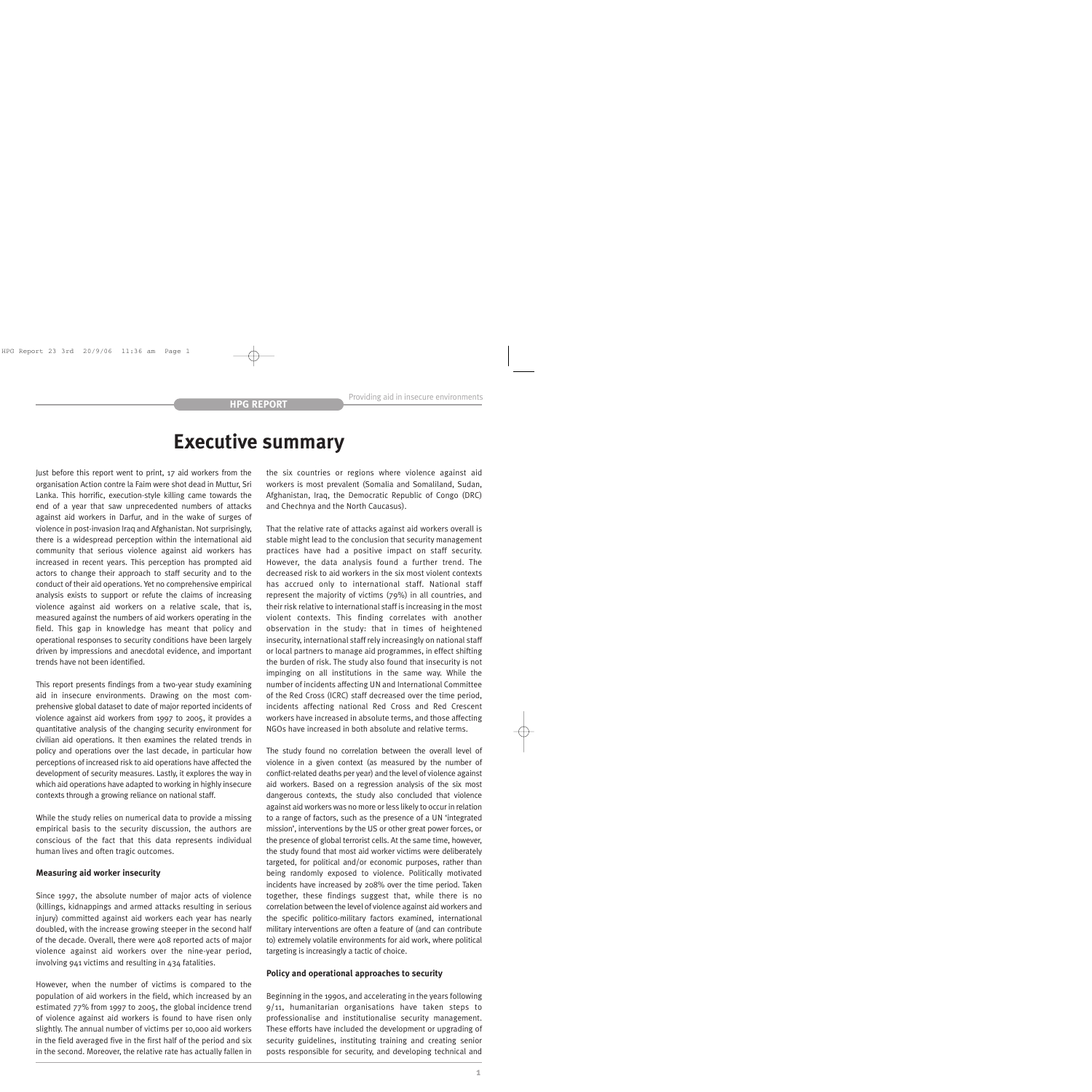systematic means to record and analyse security incident information. Very few of these efforts have been undertaken in a coordinated fashion. At the headquarters level, while collaboration has increased within networks of US- and UKbased NGOs and among UN agencies, considerable coordination challenges persist. In matters of security, this study found that aid organisations are in fact highly interdependent, making coordination a critical feature of security management. Coordination remains informal and variable across countries and emergencies, however, and tends to be most effective when severe security pressures demand it. Although the reporting of security incidents has been prioritised and has attracted significant investment in recent years, critical gaps in this area remain, and are cited by many as a major impediment to good security analysis.

The most significant changes in security management are seen at the operational level, reflected in shifts between the three components of the 'security triangle' paradigm: protection, deterrence and acceptance (Van Brabant, 2000). These terms have become ubiquitous in the aid community over the last five years, although their meaning and value have at times been lost. This study defines the terms as follows:

- *Protection*: seeking to reduce vulnerability to targeted and random attacks.
- *• Deterrence*: presenting a counter-threat.
- *• Acceptance*: entails the aid agency becoming a familiar and trusted entity by the host community and the beneficiary population, cultivating a network of contacts and intermediaries to maintain open lines of communication and reception from the key (often belligerent) parties.

In recent years, there has been a noticeable decline in the practice of *active* acceptance strategies by aid organisations, particularly in highly unstable environments. In addition, new types of protective measures have been adopted in certain volatile contexts, with some agencies adopting very low-profile or even 'clandestine' modes of programming. This is particularly the case where there is a high risk of targeting due to an organisation's perceived association with certain political actors.

The role of host states and governmental donors has perhaps been underplayed in the past, and their respective functions in providing and supporting security measures for aid workers deserve increased attention. For host states, clear challenges exist in situations where there is limited capacity, and where the state is a party to the conflict. For their part, donor governments report that they are willing and prepared to fund security costs, but many agencies insist that available funding is still inadequate. The lack of coordination among donors themselves on security issues has added to these challenges, as has the apparent disconnect in donor policies, notably in the US, between support for aid agency security on the one hand, and on the other a tendency to subsume aid within the global counter-terror agenda.

Despite reforms, the seriousness with which agencies now speak of security management is still not matched in practice. These weaknesses have influenced decision-making on aid programming in insecure environments over the last decade, as the final strand of the study's analysis explores.

#### **Localisation as a response to insecurity**

Faced with insecure operating environments that limit access to populations in need, humanitarian actors have developed and employed differing approaches for service delivery since the mid-1990s. In recent years, such responses have involved international staff working at a distance from the affected area and increasing reliance on national staff or partner organisations in order to maintain operations. So-called 'remote management' programming has the important benefit of allowing operations to continue. But it also creates a number of challenges. These include less efficient service delivery, difficulties maintaining a strategic programme and planning focus, corruption risks and accountability concerns. Considerations that influence agencies' switch to remote management include the level of insecurity and its expected duration, the size of the programme, a desire to maintain presence for solidarity or visibility reasons, the sector of programming and the type of goods and equipment involved. Agencies also claim that levels of vulnerability and need are key factors in determining whether to provide aid by remote management, but this study suggests that it is not only lifesaving interventions that are prioritised; decision-making is also influenced by a range of other factors related to political concerns or agency image.

Humanitarian organisations have largely failed to fully consider the ethics of transferring security risks from expatriate staff to national staff or local NGOs. One of the core assumptions of remote management approaches is that national workers are at less risk than their international counterparts. But this assumption is often unfounded, and nationals may find it exceedingly difficult to decline the work for economic and/or altruistic reasons. Viewed against the significant rise in the relative risk of violence to national staff in the most dangerous contexts, this raises serious ethical and operational questions for the international aid community.

This study contends that passing responsibility to local partners need not be an *ad hoc*, reactive measure. Instead, international humanitarian actors should be encouraged to engage in prior strategic planning and adopt guiding principles on how these approaches can best be undertaken. The report concludes with a series of recommendations to strengthen operational security and aid management in insecure environments. It provides an outline of what good remote management practices might look like, and argues that the development of local capacity and the security of national as well as international staff should be central to future aid programming, at the global, regional and local levels.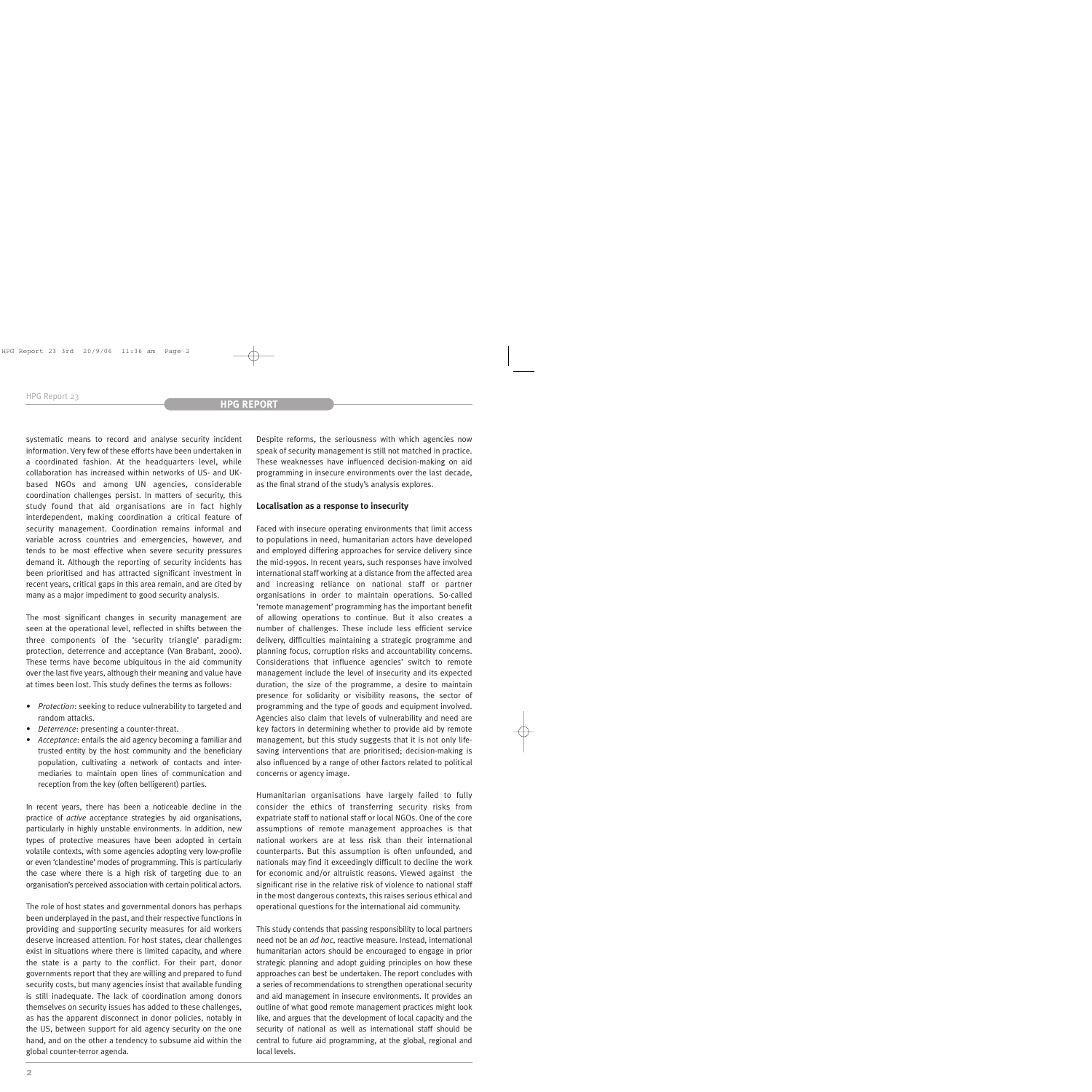# **Chapter 1 Introduction**

#### **1.1 Overview and purpose of the study**

For people who work in war zones, the risk of death or serious injury is real and ever-present. The military have a clear means to mitigate and absorb the consequences of this risk. When a serious incident occurs against civilian aid operations, however, it shakes the confidence not only of the organisation affected, but of the whole aid community. The aid programme invariably loses impetus, and can come to a complete halt. When one agency reduces its presence or withdraws following an attack others often follow, either passing responsibilities over to local partners or leaving the beneficiary population to cope alone. Alternatives to withdrawal are not readily apparent. International humanitarian law (IHL) and UN conventions are designed to protect civilians, including aid workers, from violence during conflict. IHL, however, has been increasingly flouted, and the environments in which aid agencies work today bear little resemblance to the experiences of war upon which IHLwas originally conceived. In fact, experience has led many to believe aid actors may be *especially* vulnerable in conflict situations as potential targets for violence (interviews, 2006).

In recent years, there has been a widespread perception of new and growing threats to aid workers, to their operations and to their access to beneficiaries. There are multiple views about the extent and causes of the changed security environment for aid workers. Most are based on anecdotal experience and a general sense that the dynamics of security have somehow changed. Some see this change as a result of overly close cooperation with military and political actors, especially in the context of the US-led war on terror. Many note that humanitarian action has been subsumed or co-opted by military campaigns in the service of national and global security objectives, or has become inextricably associated with state-building and related political agendas. Others see new dangers from non-state actors and movements that view aid operations as representing norms of stability and order, and as such attack them in the interests of sowing chaos, irrespective of these operations' humanitarian function or their relationship with military or political actors. Although some observers maintain that, on the whole, the relationship between humanitarian actors and conflict and insecurity remains unchanged, the general consensus holds that some combination of these developments has directly contributed to a deterioration in the security environment for aid work.<sup>1</sup>

This consensus has spurred the international assistance community into recognising operational security as a vital policy concern, both for its own staff and for the success of aid operations in general. This has resulted in investment in enhanced security capacity and coordination, adding impetus to a trend that began in the mid-1990s to strengthen and professionalise security management within the sector. In particular, the UN system, along with some of the larger international NGOs, has initiated a number of major new developments in the way operational security for aid work is conceived and managed. At the UN, this has meant a new institutional structure – the UN Department for Safety and Security (UNDSS) – an increase in funding, additional and more senior security staff and advances in methods of risk assessment, incident monitoring and response. Developments among non-UN actors, though for the most part uncoordinated, have also been significant. A group of key US-based international NGOs has developed inter-agency security standards, and some NGOs have centralised systems for reporting and collecting information on security incidents. Over the past few years, many aid organisations have added dedicated security personnel to their staff, and new provisions for security resources have been included in grant proposals. Policies and protocols have also been enhanced.

On the ground, changes in security policies and practices have yet to be fully implemented, and in any case only partially address the problems at hand. At present, responses to insecurity have included adaptations in programming, a growing reliance on national staff and a shift to working with local partner organisations to maintain operations. These strategies have had both positive and negative effects in terms of meeting standards in programming, addressing priority needs and overall impact. Organisations remain for the most part reactive in their approach to changes in programming, treating each scenario as new rather than developing a strategic approach and sharing lessons between organisations. The steady engagement of local actors in relief efforts over the past few years also brings into question the traditional roles of international aid organisations in conflict environments.

This study examines three interrelated elements of the changing security environment for aid actors. First, it provides an empirical basis against which to test the perception that aid workers face increased risk. Second, it explores the implications of this perception in practice, and how the development of security measures has been affected over the past decade. Third, it considers the impact of insecurity on the delivery of humanitarian assistance in high-risk contexts, with a focus on the increasing localisation of response.

<sup>1</sup> The view that threats against aid workers had risen in the post-9/11 political environment was expressed in numerous interviews with UN, IO and NGO representatives undertaken for this study.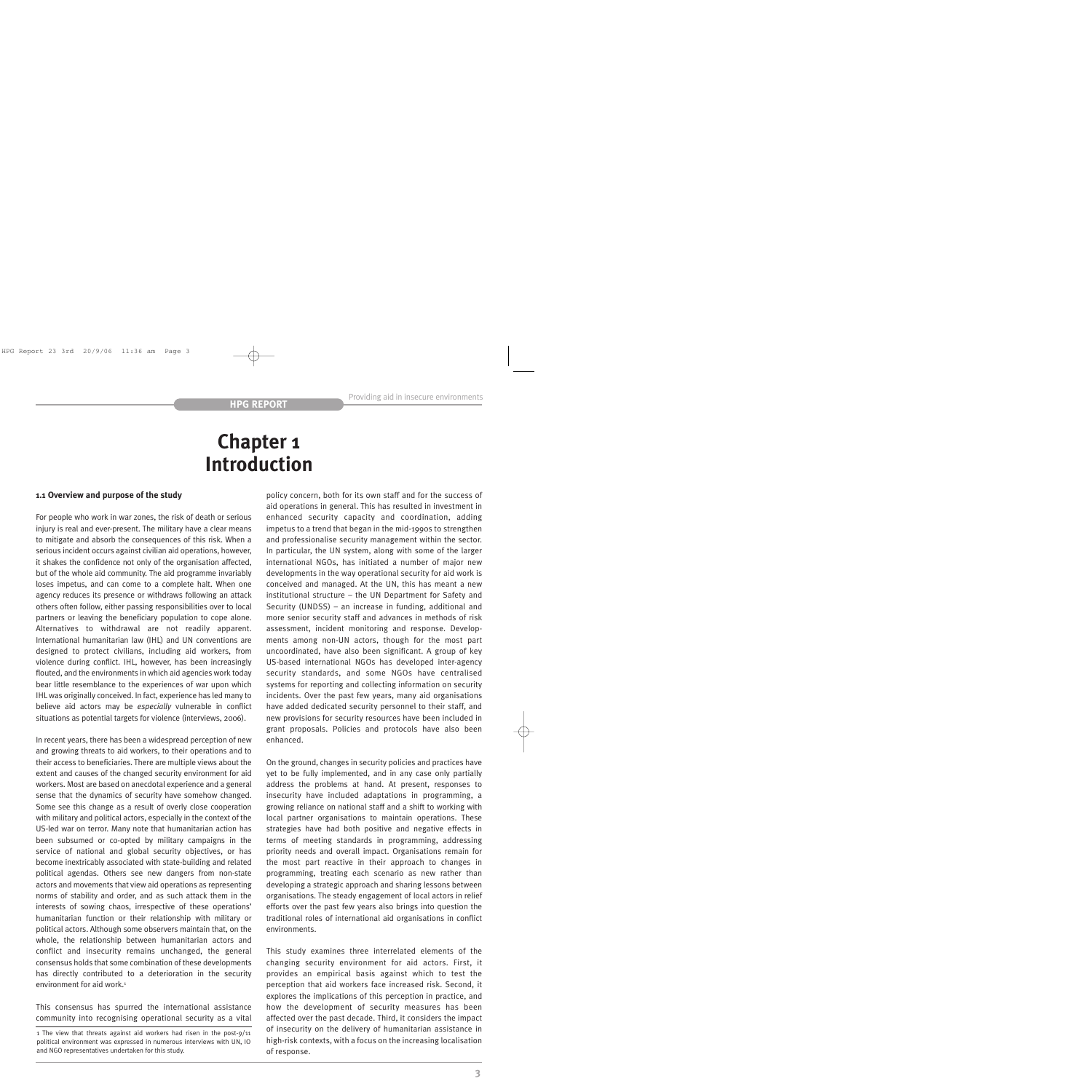# **1.2 The changing security context for aid operations: reality, perception and response**

By any measure, international aid work is a dangerous profession. When we compared on-the-job death rates for aid workers against the ten most hazardous civilian occupations in the US, aid workers came in at number five, after loggers, pilots, fishermen and structural iron and steel workers.<sup>2</sup> Unlike these other civilian professions, however, the high fatality rate for aid workers is largely due to violent acts. It is an oftrepeated fallacy that vehicle accidents are the primary cause of aid worker deaths in the field. While they may account for the largest number of safety incidents and insurance claims, statistical analyses by researchers at Johns Hopkins University (Sheik, 2000; Rowley, 2005) have found that the majority of *fatalities* are caused by intentional violence.3

Unlike other research on this topic (highlighted at the end of this chapter), this study addresses intentional violence only, as opposed to the broader range of risks facing aid workers in the field, including illness, accidents and environmental hazards. Aid workers have historically faced two main categories of threat:

*1) Environmental threats*. Environmental threats include both *incidental* threats, the so-called collateral damage incurred from operating in unstable and violent contexts, and *parasitic* threats, where aid workers are targeted for their economic assets – in common crimes or via extortion, for instance.

*2) Political threats*. Aid workers may become either a principal or an associated political target for armed groups. Principal political targeting involves attacks on aid operations and workers to block or divert the delivery of aid to certain groups, or to exact punishment for that delivery. This includes 'terrorist' type attacks on aid workers designed to send a message, to disrupt stability and normality, to sow fear or to undermine trust in the current authority. Associated political targeting refers to attacks on aid operations and workers for their perceived allegiance to, participation in or non-differentiation from an enemy political agenda.

As regards economic targeting, a rise in general criminality in many developing countries has been observed since the mid-1990s. Some have attributed this to increasing inequality and the potentially destabilising effects of globalisation

3 The Sheik (2000) study data, excluding peacekeeping personnel, yields a figure of 72% of aid worker deaths resulting from violence between 1985 and 1998, and Rowley (2005) shows 60% of deaths between 2002 and 2005 as violence-related.

(Bourguignon, 2001). Raised expectations, newly observed wealth and more visible gaps between haves and have-nots, often accompanied by diminishing public sector services, create frustration, which in turn can breed crime. This is cited as one possible cause for the increased crime rates in cities like Nairobi, where international workers once moved about freely, but are now warned not to go out alone or at night (interviews with UNDSS and UN agency/NGO staff, 2006).

Although most security and humanitarian professionals interviewed for this study agree that the most prevalent threats to aid workers remain those in the environmental category, particularly banditry, they also share a strong sense that political targeting has increased in the past few years. There have been several grim watershed moments – incidents which have jolted the aid community into new ways of thinking about security. Perhaps the first was the murder of six International Committee of the Red Cross (ICRC) workers in Chechnya in December 1996, which drove home to aid practitioners that humanitarians were no longer exempt from violence in war. Even earlier, in the Somalia and Bosnia emergencies, many aid workers had their first experience of high-risk, militarised humanitarian relief efforts, where their aid commodities were treated as spoils of war and they themselves were frequent targets of combatants. More recent incidents have included the bomb attacks against the UN headquarters and the ICRC offices in Baghdad in 2003. The ICRC attack in particular suggested that all aid workers, even those with the most explicit mandate and the most principled approach, were deemed potential political targets.

The Baghdad bombings represented, in the most extreme form, the severity of the security challenges emerging from the post-9/11 security environment and the political polarisation surrounding the US-led war on terror. Other factors – both new and old – complicating the security environment for aid work include the proliferation of conflicts that are at once internal and transnational; the challenge of failed or failing states that lack any national security infrastructure; new tactics of violence, such as suicide bombings; and the prevalence of active militia groups, with no clear chains of command or known interlocutors with whom to negotiate.

Approaches to operational security for aid work have tended to pass over the fact that the fundamental responsibility for the security of aid personnel lies with the host state. This principle is embodied in IHL, and has been reaffirmed in several UN resolutions. It was also formally adopted by 79 state signatories to the Convention on the Safety of United Nations and Associated Personnel in 1994. In practice, however, this responsibility has often not been discharged, not least because the most dangerous environments are frequently those where the state lacks the basic capacity to take on this role, and/or does not have the political will to do so. New attention is focusing on this under-emphasised aspect of security, particularly within UNDSS.

<sup>2</sup> In 2004, the US Department of Labor reported that 'individual occupations with high rates of fatal injury were logging workers (92.4 per 100,000 workers), aircraft pilots and flight engineers (92.4 per 100,000), fishers and related fishing workers (86.4 per 100,000), and structural iron and steel workers (47.0 per 100,000) (US Department of Labor, 2005). To calculate the 2004 fatality rate for aid workers (both violent and accident/illness-related) we extrapolated from our data on aid workers killed in 2004 (56). Rowley's calculation of 60% violence-related deaths (Rowley, 2005) would yield an estimated total of 94 deaths from all causes. Against our aid worker denominator for that year, this gives a rate of 45 per 100,000, just below that of structural iron and steel workers.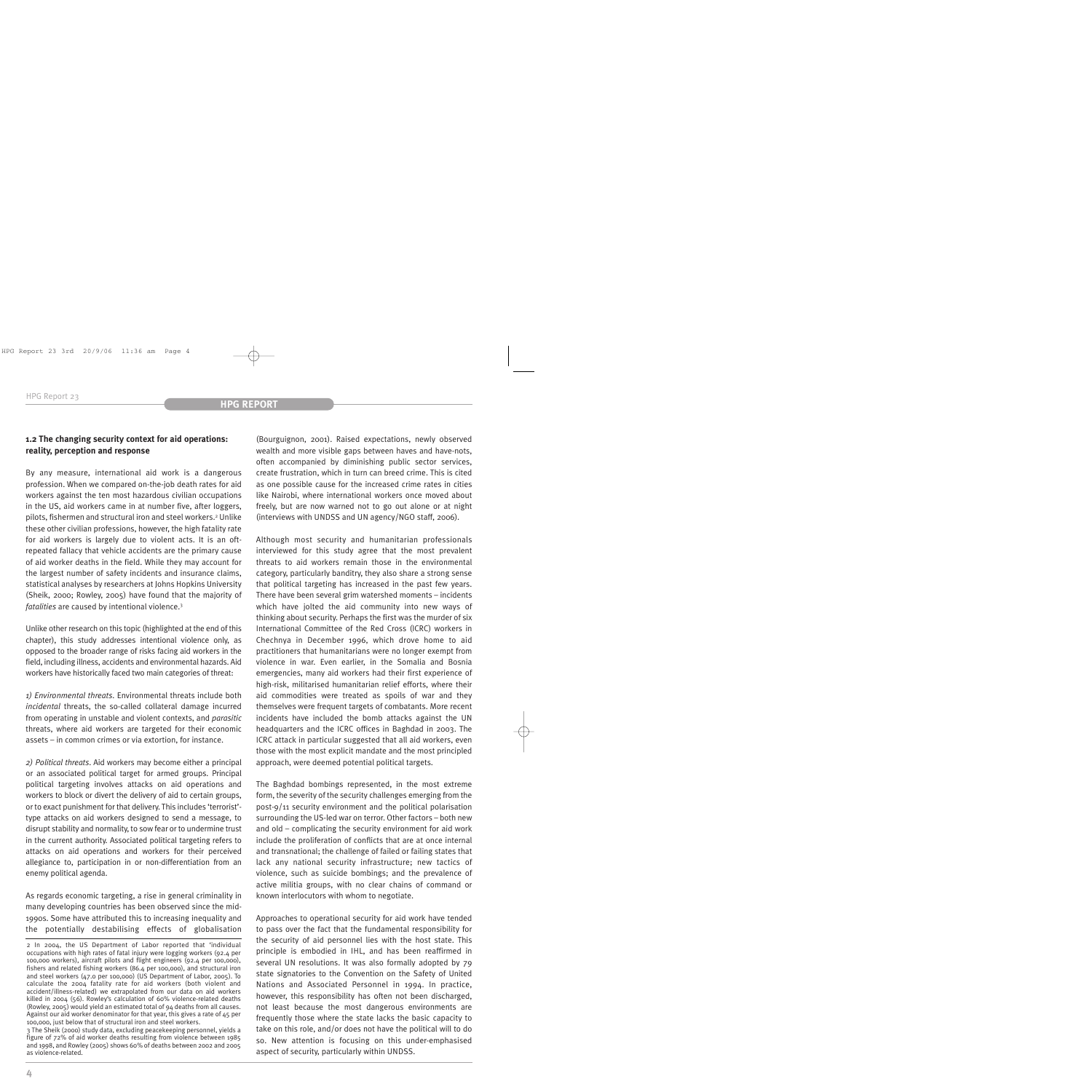Against this backdrop, this study has sought to illuminate the nature and extent of the threat to aid work as it has changed over the years, and to assess the responses adopted by the aid community to meet this challenge.

#### **1.3 Methodology**

The overall methodological approach of the study had four components: data collection and analysis; field research; documentation and literature review; and key informant interviews. The data collection and analysis forms a critical empirical basis for the report's overall conclusions. The field research provided additional sources of information for the data collation and analysis, and explored key policy and programming questions with field-based personnel. The primary source documentation and literature review and HQ-based interviews were undertaken to complement the data analysis and field work, and provided historical background, organisation-specific developments and independent perspectives on changes in the overall security context for aid operations over the last decade.

In this report, the term 'aid worker' is used to describe personnel working for humanitarian or multi-mandated aid agencies that operate in humanitarian relief contexts. The term 'humanitarian operations' is used to define the work primarily being implemented in relief contexts, including lifesaving, basic welfare and protection-related activities.

#### *1.3.1 Data collection and statistical analysis*

The study constructed a global dataset of major incidents of violence affecting aid workers from 1997 to 2005. Using this data, it identified trends and correlating factors in the incidence, targeting and tactics of violence against humanitarian actors in various contexts. (This subsection and the next describe in detail how the quantitative data was gathered and analysed. Casual readers may prefer to skip to subsection 1.3.3, page 9.)

#### *Data sources*

Incident data was drawn from public sources and augmented by internal organisational information provided to the study. Previous compilations and chronologies of incidents provided a helpful starting point. One such contribution to this area of research was made by Dennis King. As a consultant to the Office for the Coordination of Humanitarian Affairs (OCHA), King compiled a chronology of aid worker casualties (King, 2002 and 2004) from 1997–2004, based on news and agency reports collated from ReliefWeb,<sup>4</sup> the world's largest centralised compilation of international news and organisational reports on humanitarian matters. The US State Department also chronicles violence against aid workers within broader reports such as *Patterns of Global Terrorism* (US Department of State, 2005a), and in the country chronologies in the annual *Country Reports on Human Rights Practices* (US Department of State, 2005b). Additional lists of aid worker fatalities, kidnaps and injuries were provided in UNDSS reports and other UN documents. Incident data was assembled from these compendia, and sources were independently researched for cross-checking purposes.

Further incidents were identified via web searches of international wire services and news agencies, in local media reports from the countries of occurrence and in the published reports of aid organisations. Internal reports made available to the project by aid organisations were also used. The study's researchers also cross-checked the data with UNDSS incident reports, local coordination mechanisms such as the Afghanistan Non Governmental Organisation Safety Office (ANSO) in Kabul, and Humanitarian Information Centres (HICs). Finally, information on additional incidents and specific details from six of the highest-incident countries or regions – Somalia and Somaliland, Sudan, Afghanistan, Iraq, the Democratic Republic of Congo (DRC) and Chechnya and the North Caucasus – was gathered by the project's field researchers, described in section 1.3.3.

#### *Parameters and definitions for data compilation*

The incident data was compiled for the years 1997–2005. For each incident, the dataset recorded the number of aid workers affected (victims); their institutional affiliation (UN/Red Cross/NGO/other (donor government, international financial institute)); their nationality (national/international (expatriate)); the outcome of the incident (victims killed/wounded/ kidnapped); the method of violence used (ambush, armed incursion, etc.); and the country or context in which the incident took place. Where available, the motive for the incident was also recorded, although this was only possible for a limited number of incidents (see section 2.4, page 19, for more detail on motives).

Table 1 describes the parameters for the study, and defines the terms used.

The following types of incident were not included in the dataset:

1. Rape. While it is well known that rape against humanitarian staff in the field occurs, the research found very few reports explicitly citing rape or sexual assault. It is assumed, based on our reading of incident reports, that the stigmatising nature of the crime means that a certain number of these incidents went unreported, while others were reported simply as assaults. For these reasons, this particular type of major violent incident was not included as a separate category of incident outcome or tactic. In the rare cases where a rape is specified in the incident report,

<sup>4</sup> The ReliefWeb site is managed by the UN Office for the Coordination of Humanitarian Affairs (OCHA): 'Recognizing how critical the availability of reliable and timely information in time of humanitarian emergencies is, the UN General Assembly endorsed the creation of ReliefWeb and encouraged humanitarian information exchange through ReliefWeb by all governments, relief agencies and non-governmental organisations (NGOs) in Resolution 51/194 on 10 February 1997', www.reliefweb.int/rw/hlp.nsf/db900ByKey/ AboutReliefWeb.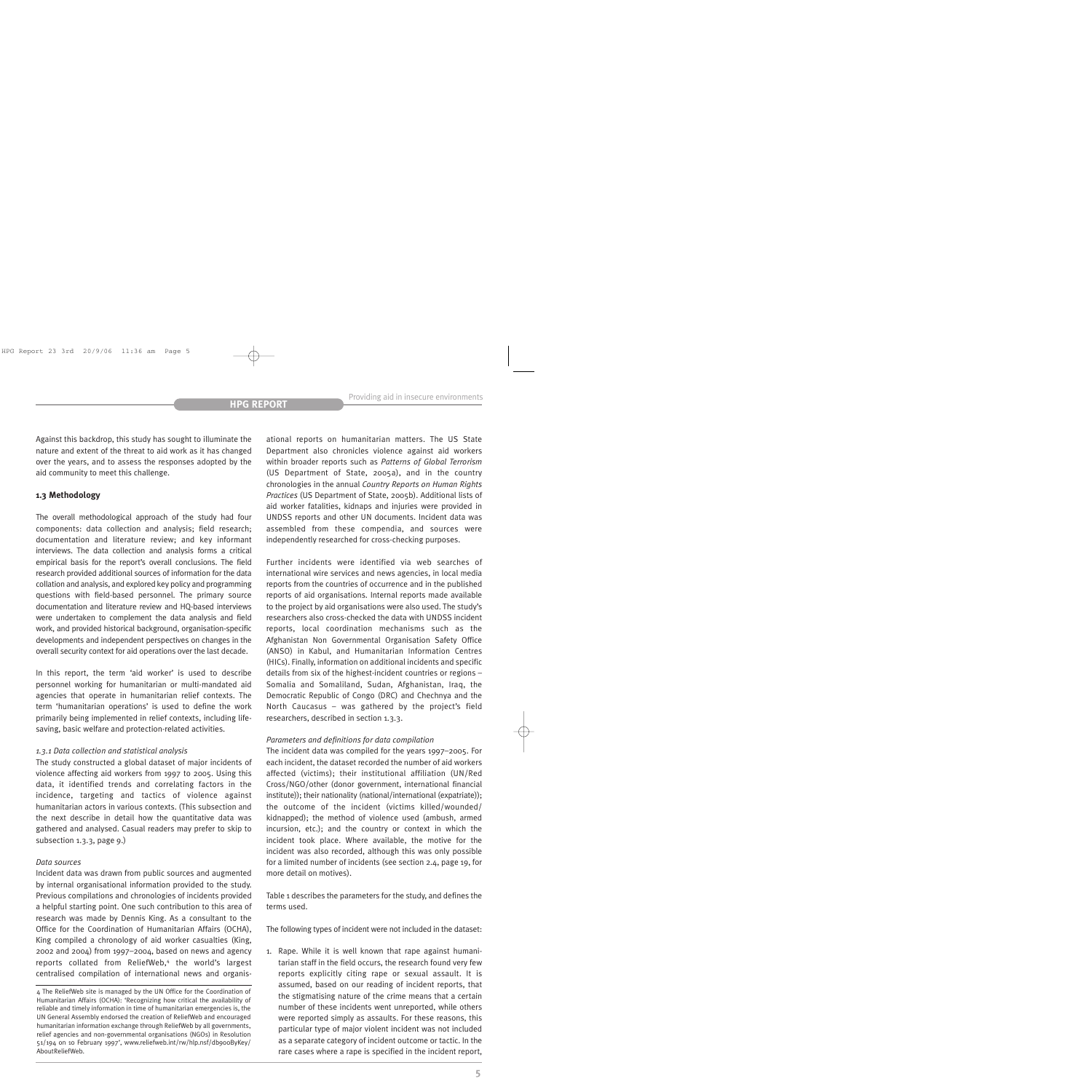# **Table 1: Categories and terms used in the dataset**

| Victim-descriptive data                             |                                                                                                                                                                                                                                                                                                                                                                                                                                                                                                                                                                                                                                                                                                                                                                                                                                                                                                                                                                                                                                                         |
|-----------------------------------------------------|---------------------------------------------------------------------------------------------------------------------------------------------------------------------------------------------------------------------------------------------------------------------------------------------------------------------------------------------------------------------------------------------------------------------------------------------------------------------------------------------------------------------------------------------------------------------------------------------------------------------------------------------------------------------------------------------------------------------------------------------------------------------------------------------------------------------------------------------------------------------------------------------------------------------------------------------------------------------------------------------------------------------------------------------------------|
| Aid workers affected                                | Aid workers are defined as personnel attached to humanitarian or multi-mandated aid<br>agencies and NGOs that operate in humanitarian relief contexts.<br>Political and human rights workers and peacekeeping personnel are not included.<br>Personnel of commercial contractors are included if they were subcontracted by an<br>agency providing emergency relief (such as private contractors delivering food for WFP),<br>but not if they were working on reconstruction projects.                                                                                                                                                                                                                                                                                                                                                                                                                                                                                                                                                                  |
| Organisation                                        | • UN - UN agencies and offices that engage in field-level humanitarian assistance,<br>defined as agencies belonging to the IASC, <sup>5</sup> plus IOM and UNRWA.<br>• ICRC - international and national staff of the ICRC.<br>• IFRC - national Red Cross and Red Crescent societies and IFRC international delegates.<br>• NGO – international and national/local NGOs that deliver services in humanitarian<br>contexts. Incidents against staff of these organisations were included regardless of<br>whether they occurred in a 'humanitarian' or a 'development' context.                                                                                                                                                                                                                                                                                                                                                                                                                                                                         |
| Type of staff                                       | International - expatriate staff working in the field for international organisations.<br>$\bullet$<br>National - includes both national staff of international organisations and aid<br>workers working for local organisations.                                                                                                                                                                                                                                                                                                                                                                                                                                                                                                                                                                                                                                                                                                                                                                                                                       |
| Incident-descriptive data                           |                                                                                                                                                                                                                                                                                                                                                                                                                                                                                                                                                                                                                                                                                                                                                                                                                                                                                                                                                                                                                                                         |
| <b>Outcomes</b>                                     | The nature of the violence in terms of its outcome for the victim:<br>• Killed.<br>• Kidnapped - held for at least 24 hours. If a victim was killed in the course of a<br>kidnapping, the incident is entered as a killing, not a kidnapping.<br>• Wounded - injuries sustained from intentional violence including landmines.                                                                                                                                                                                                                                                                                                                                                                                                                                                                                                                                                                                                                                                                                                                          |
| Type/methods of violence                            | The means or tactics used in the commission of the violent act have been divided into<br>five categories:<br>• Ambush - includes pedestrian-vehicle or vehicle-vehicle attack on roads.<br>• Armed incursion - attack by an armed group on a home, office or project site.<br>Includes attacks with sticks, clubs, etc.<br>• Aerial bombardment - this category includes surface-to-air attacks on planes.<br>• Landmine - does not include de-miners killed by accidental detonations in the<br>course of their work.<br>• Individual attack/assassination - an attack that singles out an individual; can also<br>include personnel killed in the course of a robbery.                                                                                                                                                                                                                                                                                                                                                                                |
| Context-descriptive data                            |                                                                                                                                                                                                                                                                                                                                                                                                                                                                                                                                                                                                                                                                                                                                                                                                                                                                                                                                                                                                                                                         |
| Political environment of country/<br>emergency case | The types of political environment in which these incidents occurred were considered<br>important in analysing which contexts may be more dangerous for aid workers.<br>Contexts were:<br>• Inter-state war.<br>Civil war, or ethno-nationalist/religious warfare (>1,000 battle-related deaths/year). <sup>6</sup><br>• Civil violence: intermediate-level intensity (<1,000 battle-related deaths/year).<br>Low-level civil violence (>25 deaths/year, but <1,000 over the course of the conflict).<br>• No active conflict/limited violence (can include development or transitional<br>scenarios, or a temporary lull).<br>Other factors:<br>• Presence of a UN-sanctioned peacekeeping or peace-support mission.<br>• Presence of a transnational terrorist organisation/cell.<br>• Military intervention by foreign forces of the same region.<br>• Military intervention by foreign forces of one or more great power countries.<br>• Presence of armed groups: warlords/militias/insurgents.<br>• Use of integrated mission approach by the UN. |

5 The full members of the Inter-Agency Standing Committee on Humanitarian Affairs are FAO, OCHA, UNDP, UNFPA, UNHCR, UNICEF, WFP and WHO.

6 These classifications of violence levels are used by the Stockholm International Peace Research Institute (SIPRI) and the Uppsala Conflict Data Program (UCDP). Armed conflict information by country is available at www.sipri.org.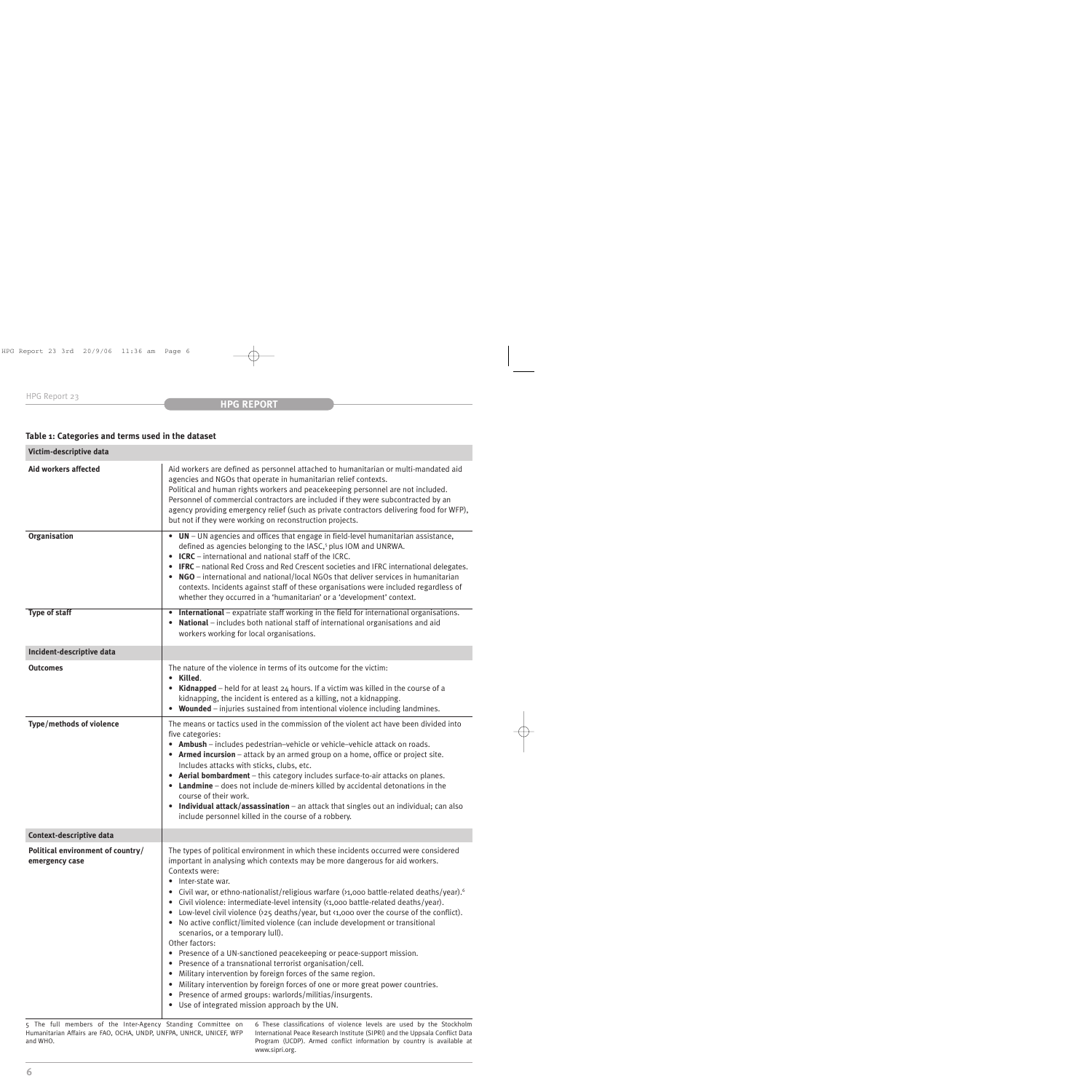the victim is counted as 'wounded' in the outcome categories.7

- 2. Detention/harassment/threats. It is an unfortunate reality of humanitarian work that, in some environments, being detained or harassed at borders and checkpoints is a regular occurrence. Verbal and written threats may also be commonplace. Arrests by officials, even if legally suspect and protracted, were not counted unless the arrested person was physically brutalised. (To be counted as a kidnapping, the victim had to have been forcibly taken or detained by a non-state actor and held for at least 24 hours.) Although many field reporting systems rightly track these incidents for the purpose of mapping trends, they fall outside this study's focus on acts of major violence, and so are not included unless they resulted in physical injury.
- 3. Mugging, robbery, looting, banditry, car-jacking, vandalism. Likewise, unless a serious injury or kidnapping occurred as a result of these criminal acts, they were not included in the dataset.

#### *Timeframe*

The year 1997 was used as a starting point for data collection primarily for reasons of thoroughness and availability of data. ReliefWeb was launched in October 1996 and, although it contains some documents and records dating as far back as 1981, it was not until after 1997 that it actively sought and obtained widespread contributions by governments, agencies, NGOs and media sources (including locally based media in recipient countries). In addition, it is generally agreed that reporting and record-keeping on security incidents, then as now a highly sensitive issue, was scanty and uneven across international aid agencies up until the mid-1990s, when staff security and security coordination became an organisational priority.

Setting the start of the timeline in the late 1990s has the additional advantage of denominator comparability. The 'population explosion' of aid agencies in complex political emergencies following the Cold War had already occurred, so incident data trends would not be as skewed by this exponential jump in the number of aid workers in the field.

#### *How to measure relative risk: the challenge of getting the aid worker denominator*

This study represents the first formal attempt to calculate an incidence rate for violence against aid workers by comparing global incident data against the estimated number of aid workers in the field – a measure that has proved elusive. Other studies have also noted this as the principal missing component in any comprehensive analysis.8 The difficulty in arriving at a valid denominator is why past studies have used sample groups of self-selecting organisations, or have simply noted the impossibility of calculating rates.9 This section describes the process by which we arrived at an estimate of the number of aid workers in the field for each year during the time period – a figure that, by our calculations, has grown by 77% from 1997 to 2005.

As the first step, the study set out to construct a measure of the 'humanitarian footprint' by mapping the aid agencies operational in humanitarian contexts from the UN system, the Red Cross/Red Crescent movement and the international NGO community. Aid agencies were then asked to provide the number of field personnel employed, disaggregated between international and national staff, for each year from 1997 to the present. Different methods used to count staff were accepted as long as an organisation's counting method was consistent over time.

Of the ten UN aid agencies consulted, five (the Food and Agriculture Organisation (FAO), the International Organisation for Migration (IOM), OCHA, the UN Population Fund (UNFPA) and the UN Relief and Works Agency for Palestine Refugees (UNRWA)) were able to provide full disaggregated staffing data for all or most years. Three others (the UN High Commissioner for Refugees (UNHCR), the UN Children's Fund (UNICEF) and the World Food Programme (WFP)) were able to provide partial data, while the remaining two agencies (the World Health Organisation (WHO) and the UN Development Programme (UNDP)) were unable to provide data for more than two years. The ICRC provided full, disaggregated figures for all years, while the International Federation of Red Cross and Red Crescent Societies (IFRC) and the national societies of the Red Cross and Red Crescent produced only minimal data.

To compile the total list of international NGOs engaged in humanitarian response, the project consulted the membership of the major consortia (InterAction, the International Council of Voluntary Agencies (ICVA) and the Steering Committee for

9 One notable exception is a PhD dissertation by Marianne Abbott of Ohio State University, entitled *Dangerous Intervention: An Analysis of Humanitarian Fatalities in Assistance Contexts* (2006). Abbott uses UNHCR data on the number of IDPs in a given context as a proxy measure to estimate the number of aid workers present. While an innovative approach, this assumes that the size of the aid worker presence correlates with levels of need, which past experience does not support. A more accurate proxy, in our estimation, may be donor funding levels, and these are included as a partial factor in the proxy calculations this study made for aid worker presence in specific countries.

<sup>7</sup> The lack of reporting on this type of violent act speaks to the larger problem of sexually-based violence in the operational context. The threat of rape still receives little or no attention in most security assessments. The combination of a culture of stigmatisation and silence around the issue, and the fact that the vast majority of security personnel in the field are male, has resulted in dangerous ignorance and under-attention to a problem which the aid community is only just beginning to address (interviews with UNDSS and agency staff, 2006).

<sup>8</sup> Sheik (2000) reports: 'Without denominators for field staff – which few organisations could provide – we could not calculate risks or rates, making it difficult to ascribe the increased number of deaths to increased risks'. Similarly, Van Brabant (2000) notes that that: 'There can be no valid trend analysis without a determined "population" (denominator): in other words, we need to know the (changing) population of aid workers over time, per organization, and across the sector, in order to see whether the number of aid workers injured or killed by manmade violence/1000 aid workers increases or decreases'.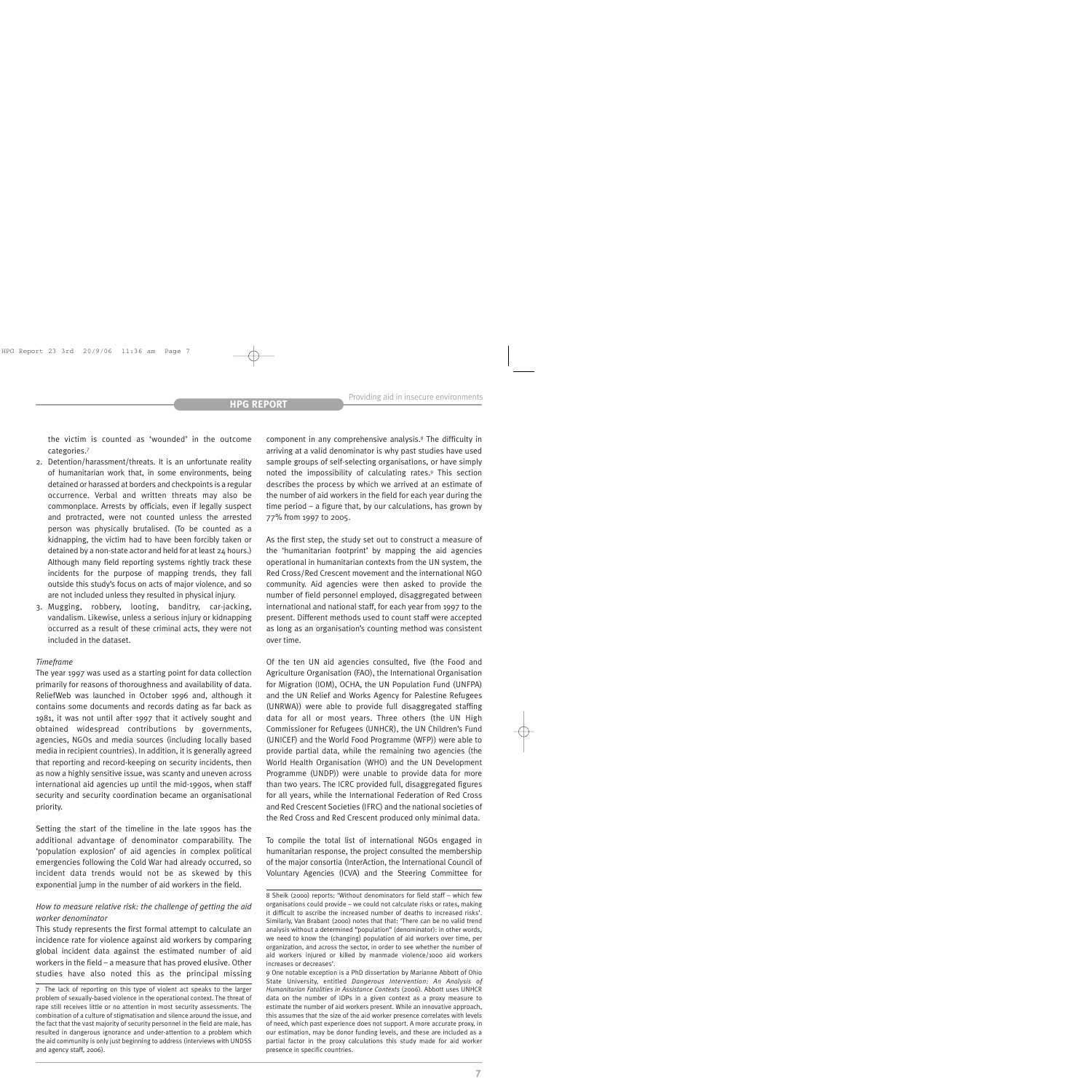Humanitarian Response (SCHR)), WFP's list of 257 NGO partners and the rosters of USAID's NGO grant recipients. The NGOs were divided into five tiers based on their annual overseas programme expenditures.<sup>10</sup> The first tier includes the largest and most ubiquitous actors, with overseas programme budgets of over \$200m (World Vision International, CARE International, Save the Children Federation, Oxfam International, Catholic Relief Services and all sections of Médecins Sans Frontières). The second contains those with budgets between \$100m and \$200m, the third \$50m–\$100m, the fourth \$5–\$50m and the fifth under \$5m.

Because some small international NGOs have come and gone over the time period, it was not possible to account for all agencies in the fourth and fifth tiers. However, their small size (with staff numbering in the hundreds or smaller) means that this should not significantly affect the overall denominator, which is in the hundreds of thousands. Additionally, some of the international NGOs (mainly in the fourth and fifth tiers) use only limited direct hires, and programme much of their expenditure through local NGO partners. By including the local NGO personnel whose positions would be funded through subgrants and partnerships with international NGOs, this formula helped the calculations to arrive at a closer estimate of the actual humanitarian presence worldwide. This was crucial because it is outside the scope of this study to map the vast array of local NGOs operating in emergencies over the time period, much less obtain staffing figures for them.

A total of 54 international NGOs were originally consulted for staffing figures.<sup>11</sup> Of these, 15 provided full disaggregated staffing data for all or most years; 15 provided partial data; and the remaining 24 provided data for two years or less. Seven organisations specifically confirmed that they did not keep staffing records for more than two years prior: Save the Children UK, CARE US, the American Refugee Committee, Médecins du Monde, Action Aid, CHF International and Islamic Relief. Several of these organisations indicated that they were upgrading their human resource systems to address this problem.

In total, 66 organisations were queried. Of these, only 32% were able to provide full, disaggregated data for all or most years; 26% provided partial data and 41% provided only very minimal figures.<sup>12</sup>

Using this data, the missing figures were imputed through the following method of systematic inferencing. For organisations where staffing numbers were available for some but not all

12 Collecting and maintaining this information appears to present several challenges. Most organisations implement short-term projects and years, the project calculated the ratio of their overseas programme expenditure to their field staff numbers for the years where the data was on record, and used that ratio to fill in the missing years for that organisation. (To get a breakdown of international versus national staff, we used the average percentage of internationals in that organisation's data history.) For organisations where no staff numbers were available for any of the years, an average expenditure-tostaffing ratio was applied based on the ratios of the other organisations in that tier for each year.

Despite sustained attempts, it was not possible to obtain a valid estimate of employees and volunteers working for the IFRC and the numerous national Red Cross/Red Crescent societies. For this reason, the aid worker denominator comprises UN, ICRC and NGO numbers only. When incident numbers were measured against this figure to calculate rates, we excluded incidents involving national Red Cross/Red Crescent workers.

Based on these calculations, the study estimated that the aid worker population (excluding IFRC and national Red Cross and Red Crescent workers) had grown by 77%, from 136,204 in 1997 to 241,654 by 2005.

Agencies were also asked to provide their field staff figures for the six cases examined: Afghanistan, Chechnya, the DRC, Iraq, Somalia and Somaliland and Sudan. However, the percentage of agency HQs able to provide these numbers was even lower than the small percentage that could provide the global figures.

The agency-provided information was supplemented by the study's field researchers, who relayed the figures they had collected and advised on potential sources for country-wide counts or estimates.13 The bulk of the remaining research was aimed at gathering staffing figures directly from the in-country offices of selected UN agencies, NGOs and the IFRC and national societies of the Red Cross and Red Crescent. The staff numbers for those organisations that provided data for all or most of the years 1997–2005 were added together to produce a sample of the aid worker population for each country.

As a complement to the aid worker sample, total aid flows to each of the six case studies for each year between 1997 and 2005 were collected from the UN Financial Tracking System (FTS), including funds from consolidated appeals and from outside of the consolidated appeals process, and from the

<sup>10</sup> Overseas expenditure figures were compiled from agencies' annual reports and USAID VolAg Reports. The figures were converted into 2004 US dollars and adjusted for inflation using an average annual US inflation rate of 2.4% for the years 1997 to 2004, as provided by the Consumer Price Index of the US Bureau of Labor.

<sup>11</sup> The final list of organisations used to approximate the total NGO footprint differed from this original list, however, because the decision to use budget figures to approximate staff sizes dictated a different and more comprehensive selection of NGOs.

experience high staff turnover, making staff numbers volatile over time and difficult to estimate at any one time. We found a lack of centralised staffing records, so that even if information was collected for previous years, it is often not readily available today. Second, national staff are usually hired and managed by country offices, without the requirement that figures be reported to HQ. Third, organisations have little incentive to collect such information, given that it is not explicitly required in reports to donors, the media or the general public, and given the many other urgent priorities. 13 Sources included government bodies, field representatives of OCHA, UNDSS and UN peacekeeping or assistance missions, as well as other aid coordination bodies and independent research organisations in-country.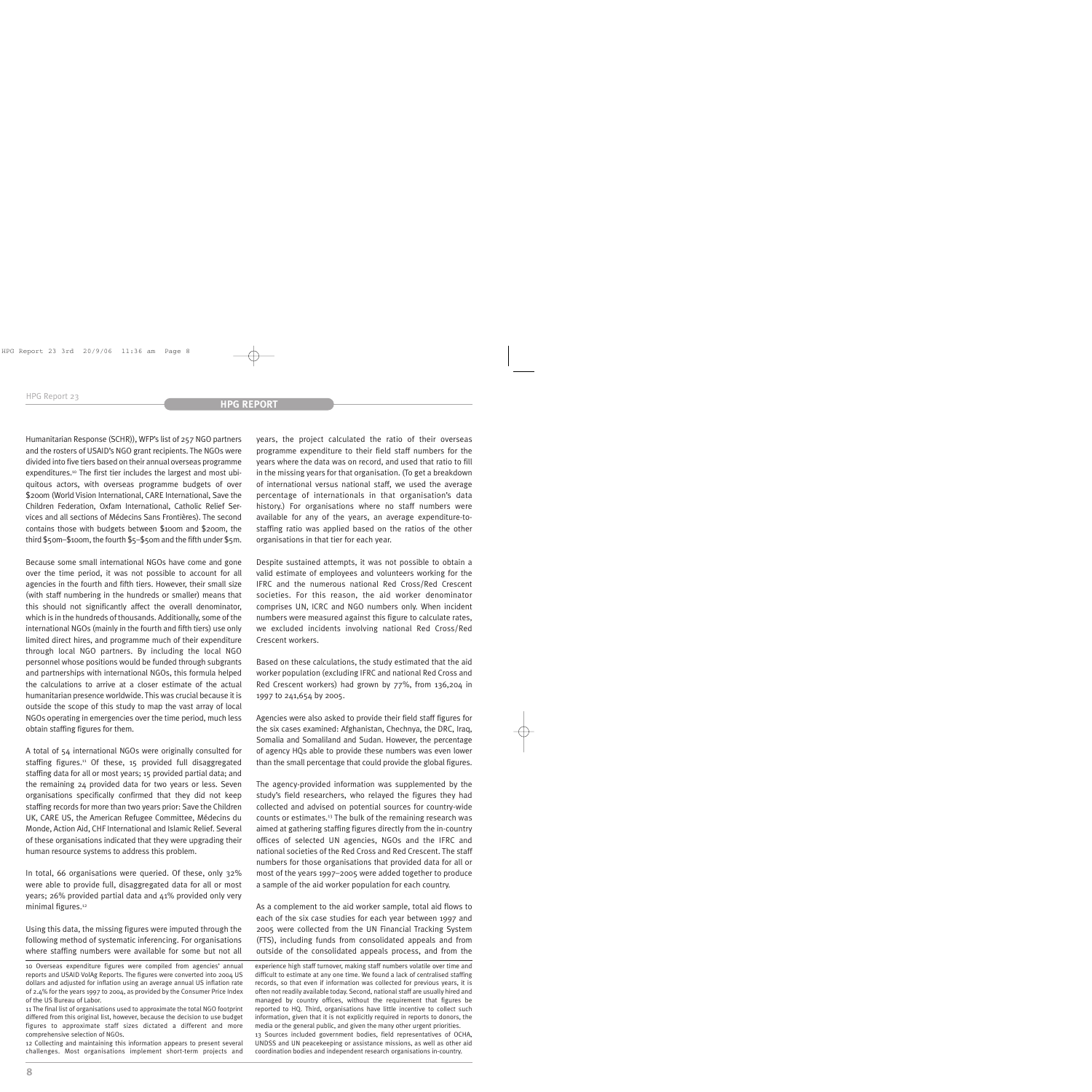Development Assistance Committee (DAC) of the OECD, including Emergency and Food Aid given by DAC countries and total ODA from all donors. Although both of these sources are incomplete, they provide in some places a helpful sense of the relative scale of aid operations, and this was used to complement the sample of actual staff numbers.

Despite the admitted limitations to this method (including small sample size and possible selection bias), the sample of aid worker numbers was deemed reliable enough to approximate the general trends in the aid worker population over the time period.

#### *1.3.2 Regression analysis*

Having obtained incident rates for the types of personnel and organisations in the most violent contexts for aid workers (Afghanistan, Chechnya/North Caucasus, DRC, Iraq, Somalia and Sudan), regressions were run on statistical software to determine the existence of any statistically significant correlations between these rates and the presence of political and conflict variables in these cases. For each regression, the dependent variable used was the year-to-year percentage change in the number of incidents (total, national staff incidents and international staff incidents); the independent variables were the presence/absence of political and contextual factors as listed in Table 1, above. (See Annex 2: Results of regression analysis, page 59.)

#### *1.3.3 Field research*

The six case studies were chosen based on an early analysis of the available data. The field research allowed for in-depth analysis of the environment for aid programming and the behaviour and practice of the operational agencies in adapting to changes in the security context. In particular, the case studies allowed for a detailed exploration of the role local aid actors play in service delivery strategies when international actors shift to remote management approaches. This involved looking at the programming and security strategies, arrangements and resources of the local NGOs engaged in humanitarian assistance, and how these are supported by international entities.

The choice of case studies also allowed for a cross-checking of the incident data through interviews and documentary review, thereby capturing additional, non-reported incidents. This resulted in a deeper analysis of the motives and circumstances surrounding incidents of violence, in particular in determining whether victims were targeted primarily because they were aid workers (or working for a particular aid agency), whether this was an associated motivation, whether there were economic considerations, whether the involvement of the aid worker was purely incidental, for instance if they were caught in cross-fire, or if they were targeted for personal reasons.

Four background papers have been published from the field work, covering Afghanistan, Chechnya and the North Caucasus, Iraq and Somalia and Somaliland. These can be found on the HPG website (www.odi.org.uk/hpg).

*1.3.4 Primary source documentation and literature review* The study examined primary and secondary material in six main areas:

- Past and current agency security practice, including policy documents, guidelines, manuals and training materials.
- The evolution of UN security reform, including UN General Assembly and Security Council resolutions, official reports on security and agency security materials.
- Trends in local capacity-building and partnership efforts in conflict environments.
- Academic studies of aid worker security.
- Background literature on the changing security context, including the global war on terror, counter-terrorism, the impact of UN integrated missions and civil–military relations.
- Country-specific studies and reports.

#### *1.3.5 Interviews*

Altogether, the study undertook over 350 semi-structured interviews with policy-makers and practitioners from the security and aid sectors. Approximately 65 interviews were conducted with personnel in headquarters, and the remainder were fieldbased. UNDSS provided the research team with particular support and granted full access to all relevant UNDSS headquarters-based staff. The study researchers also interviewed UN agency, NGO, Red Cross/Red Crescent and donor representatives. Within the six case studies, approximately 250 field staff were interviewed in capitals and in the operational regions. Interviewees included UN officials, international NGO staff, inter-agency representatives, staff from local NGOs, private security contractors and government officials.

#### **1.4 Related studies**

Prior studies have used different slices of the incident data to analyse the issue of aid worker risk. Perhaps the most frequently cited source, an article in the *British Medical Journal* by Johns Hopkins researcher Mani Sheik and colleagues entitled 'Deaths Among Humanitarian Workers', was published in 2000. This study looks exclusively at fatalities, using voluntarily supplied information on deaths of staff of the UN and NGOs in the 14 years between 1985 and 1998. It also includes the civilian staff of peacekeeping missions. It compares deaths by violence against other types of fatalities, such as accidents and illness. This study used Sheik's baseline for aid worker fatalities to compare against the later time period, showing a considerable increase from the period 1985–1998 to 1997–2005. However, this increase may be exaggerated due to incomplete data in the earlier study. As Sheik acknowledged: 'Some organisations had no deaths or kept no records of deaths or their circumstances. Overall, 32 organisations and their affiliates provided data, with only three declining'. Incomplete data notwithstanding,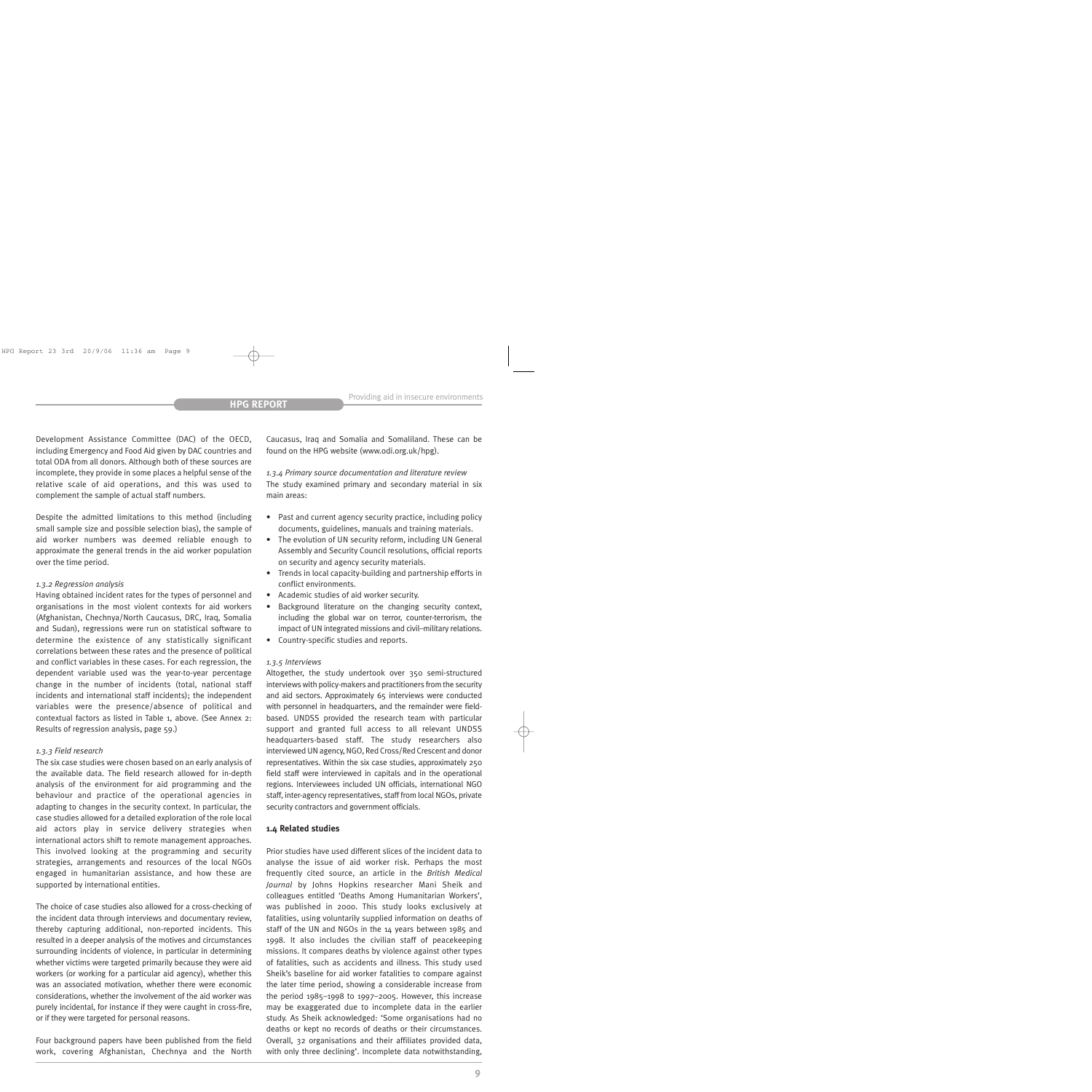the Sheik study provides some interesting findings, including that most deaths were due to intentional violence caused by guns or other weapons, and that many deaths were linked to banditry. In addition, 'One third of deaths occurred in the first 90 days of service, with 17% dying within the first 30 days; the timing of death was unrelated to previous field experience'.

A study by another Johns Hopkins researcher, Elizabeth Rowley, examined data on deaths, hospitalisations and medical evacuations provided by a sample group of 20 international NGOs between September 2002 and December 2005 (Rowley, 2005). Key findings from this study include the fact that over 60% of aid worker fatalities were the result of intentional violence, rather than accidents or illness. The Rowley study places intentional violence in a broader context of potential risk factors, allowing us to compare risk rates with other professions.

Cate Buchanan and Robert Muggah of the Small Arms Survey have examined violence against aid workers via an analysis of weapons availability and misuse (Buchanan and Muggah, 2005). Their research focused on 96 countries in Southeast Asia, the Balkans, the Great Lakes and the Middle East, and analysed responses from over 2,000 questionnaires from UN agencies and international and local NGOs. Although the study drew conclusions about the rate at which humanitarian personnel have experienced security incidents, these findings were limited (for this study's purposes) by the size and representativeness of the sample, and by the short time period covered (2003–2004).

## **1.5 Structure of the report**

The structure of this report mirrors the line of inquiry taken by the research project. Chapter 2 begins with a presentation of the quantitative data on security incidents and risk in order to provide a clearer picture of current trends and a point of departure for policy analysis. Chapter 3 examines the security policy response by aid organisations to the security environment, and how policy developments in different parts of the humanitarian system relate to each other. Chapter 4 addresses the implications of security risk and response on the delivery of aid and access to needy populations, analysing in particular the effects on the role of local organisations and other entities. Chapter 5 presents summary conclusions and a series of recommendations for institutional actors and decision-makers in the international aid system, and those providing security for aid efforts.

# **1.6 A final note**

Arguably, a study on the issue of aid worker security misses the larger point. If aid workers are in danger of growing violence and impunity, the argument holds, the primary concern must be for the civilians that the aid workers are there to assist, who are surely facing the same or greater risks. The study is aware of important work examining levels of violence and efforts to protect civilians, and considers that this report serves as a complement to those findings. It also takes the view that, whilst aid organisations have an important role to play in protection, it is a necessarily limited one given their mandate and capacities. Any progress in this area will require the joint efforts of humanitarian, human rights and political and military actors, as the current 'responsibility to protect' process reflects (UN Security Council, 2006; UN OCHA, 2004b). Furthermore, while the above assumption regarding the correlation between aid worker and civilian risks may hold true in certain cases, our data has revealed some important divergences between the level of overall violence in a given environment and the incidence of attacks on aid workers. The available data shows that there is no direct correlation in the six most dangerous contexts between battle-related deaths (many of them civilian) and violence against aid workers. It is suggested here, however, that certain methods, principles and lessons in operational security can translate into and inform civilian protection efforts. Perhaps most importantly, as this study shows in Chapters 3 and 4, high insecurity for aid workers can drastically reduce the amount and quality of aid provided to civilians.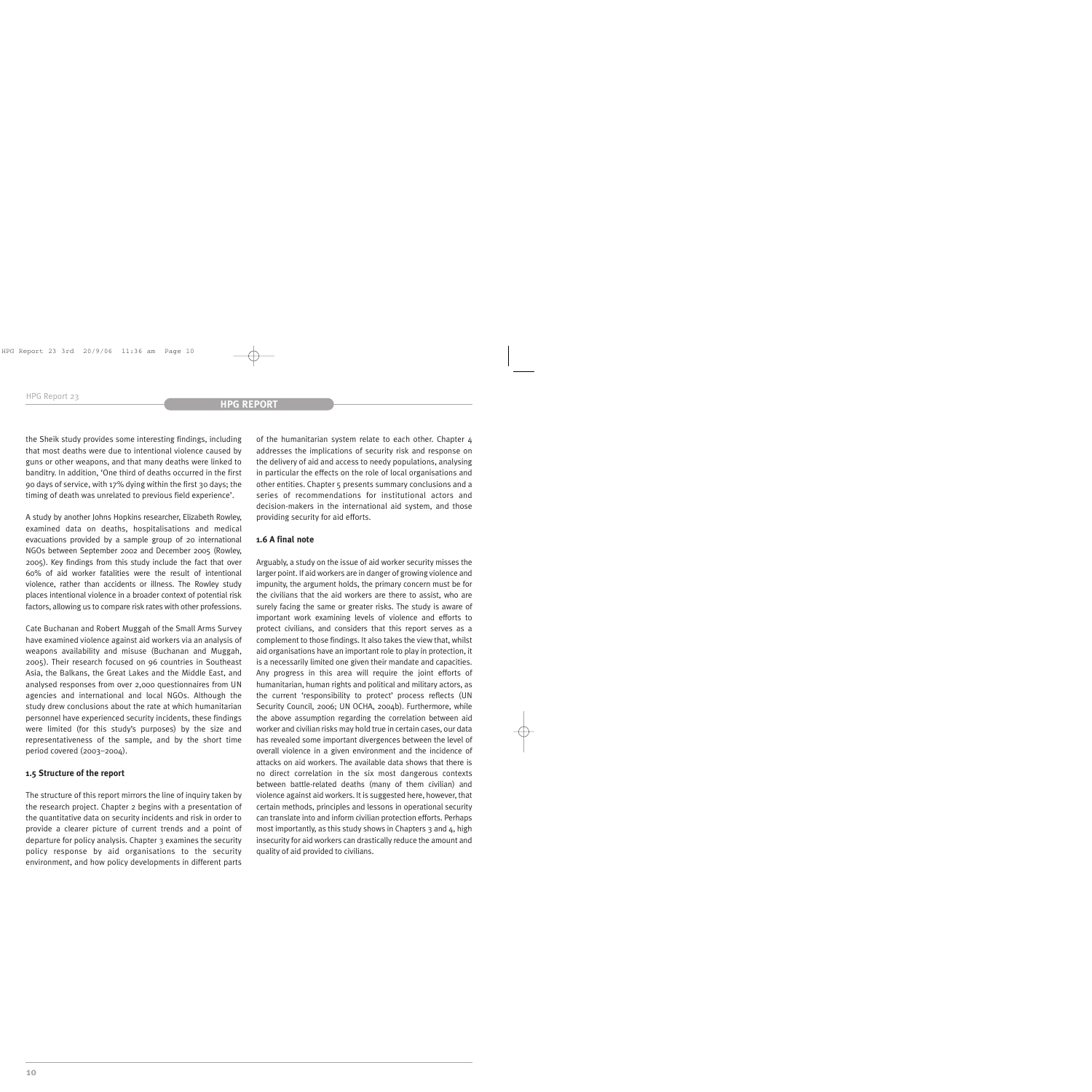# **Chapter 2 Measuring insecurity: quantitative analysis of violence against civilian aid operations**

This chapter presents the findings of the study's statistical survey of violence against aid workers from 1997 to 2005. The study constructed a detailed global dataset of killings, kidnappings and armed attacks against aid workers during the nine-year period. It also calculated an estimate of the 'denominator', or number of aid workers in the field, which allowed for an analysis of relative as well as absolute trends. The statistical analysis of this data has yielded the following summary findings.

# **2.1 Overall findings**

In line with the general perception, violent incidents involving aid workers have indeed risen sharply – nearly doubled – over the past decade. However, the study found that the population of aid workers in the field also expanded significantly during that time period, with the result that the relative incidence of violence rose only by a small amount (an average of five aid worker victims per 10,000 in the field during the first half of the time period, and six in the second). In the most dangerous contexts, moreover, the overall incident rate per staff member decreased over the time period. In other words, even as incident numbers in these contexts were rising, they were being outstripped by the number of new field staff positions being deployed.

Troublingly, however, the benefit of decreased risk in these contexts appears to be accruing to international staff only. National staff, who already constitute the bulk of victims in absolute terms, face increasing relative risk from year to year in

the areas with the highest number of violent incidents against aid workers (Afghanistan, Chechnya, DRC, Iraq, Somalia and Sudan), while that of international staff is declining in these contexts. The statistical analysis points overwhelmingly to the conclusion that aid work is becoming increasingly dangerous for national staff, and safer for international staff.

Another divergence in risk appears between types of institutions. UN and ICRC aid workers have in the past few years seen a decrease in major violent incidents, while NGO staffers have endured increasing numbers of these incidents in absolute, relative and proportional terms.

Finally, the study found that aid worker violence does not correlate with the nature or intensity of the conflict. Surprisingly, statistical regressions of the incident data show the most dangerous operational environments for aid workers are not those with the highest level of overall violence, as measured by conflict-related deaths per year. Incidents against international staff in fact show a slight increased risk in areas where there is no active conflict, and where a UN-sanctioned peacekeeping force is present, possibly indicating a sense of increased security leading to freer movement and possibly less vigilant security measures. Nonetheless, violence against aid workers is not random, but overwhelmingly directly targeted – and increasingly politically motivated. The study found that violent acts with political motivations rose during the time period, exceeding the increase in (purely) economically motivated incidents by a factor of nine.

| Year          | <b>Total</b><br>incidents | <b>Total aid</b><br>worker<br>victims | <b>UN</b> | <b>ICRC</b> | <b>IFRC</b> | <b>NGO</b> | Donor/other    | <b>Killed</b> | <b>Wounded</b> | <b>Kidnapped</b> | Nat'l | Int'l |
|---------------|---------------------------|---------------------------------------|-----------|-------------|-------------|------------|----------------|---------------|----------------|------------------|-------|-------|
| 1997          | 34                        | 77                                    | 26        | 9           | 10          | 31         | 1              | 39            | 8              | 32               | 43    | 34    |
| 1998          | 26                        | 69                                    | 24        | 26          | 5           | 14         | O              | 36            | 15             | 18               | 54    | 15    |
| 1999          | 31                        | 66                                    | 16        | 8           | 4           | 38         | $\mathsf O$    | 29            | 15             | 20               | 41    | 25    |
| 2000          | 41                        | 94                                    | 31        | 10          | O           | 51         | $\overline{2}$ | 58            | 25             | 11               | 74    | 20    |
| 2001          | 29                        | 94                                    | 28        | 11          | 3           | 52         | O              | 27            | 20             | 47               | 66    | 28    |
| 2002          | 47                        | 88                                    | 17        | 7           | 5           | 58         | $\mathbf{1}$   | 38            | 23             | 25               | 73    | 15    |
| 2003          | 62                        | 145                                   | 31        | 8           | 20          | 86         | $\mathsf O$    | 86            | 49             | 8                | 118   | 27    |
| 2004          | 66                        | 140                                   | 18        | $\circ$     | 11          | 107        | 4              | 60            | 55             | 24               | 109   | 31    |
| 2005          | 72                        | 174                                   | 24        | 4           | 5           | 139        | $\overline{2}$ | 61            | 95             | 17               | 159   | 15    |
| <b>Totals</b> | 408                       | $947*$                                | 215       | 83          | 63          | 576        | 10             | 434           | 305            | 202              | 737   | 210   |

# **Table 2: Yearly breakdown of incidents**

\* The figure of 947 includes those killed in the bombing of the UN's Baghdad headquarters in August 2003, but not the estimated 150 people injured in that incident. Records are insufficient to determine the number and affiliation of the injured.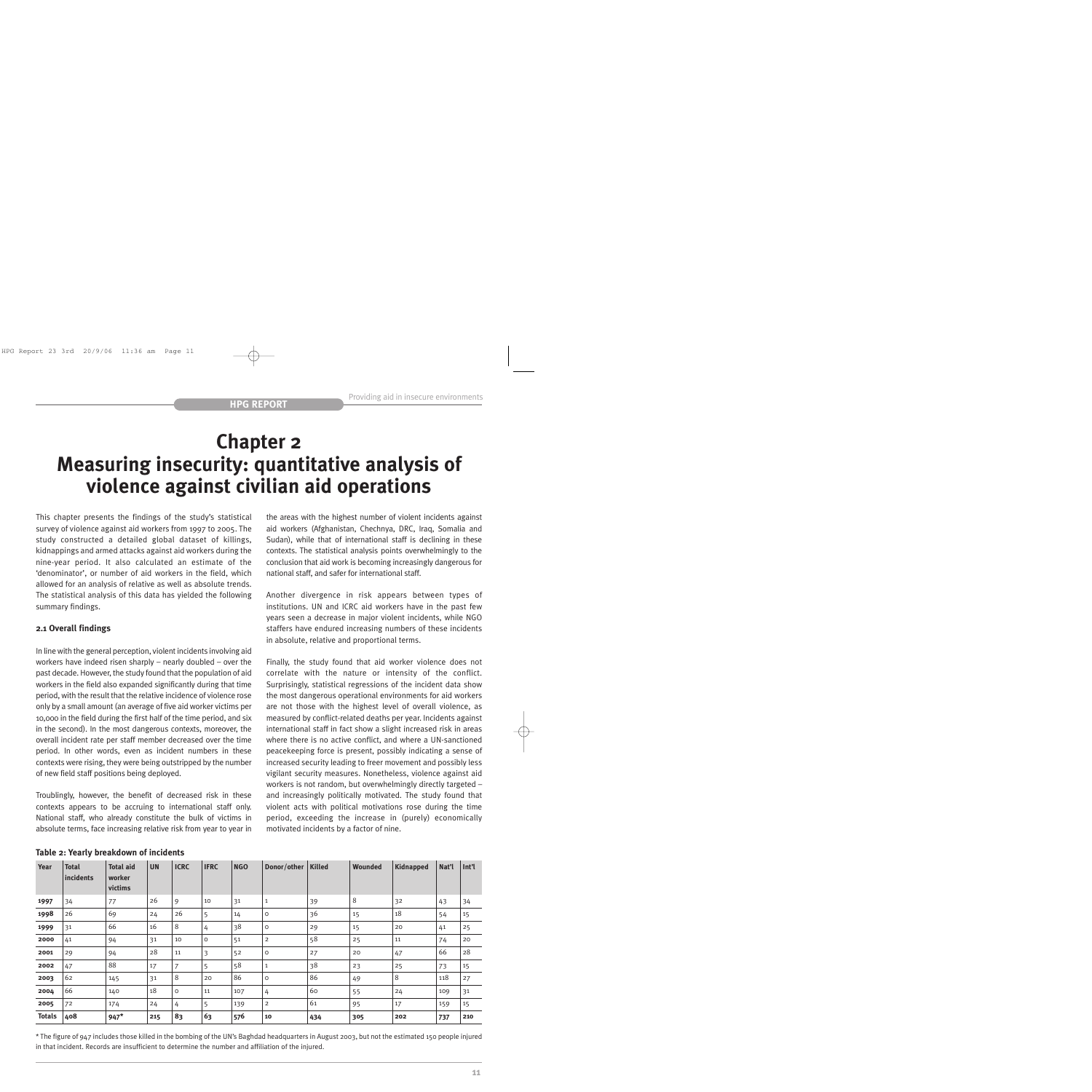



### **2.2 Global trends in violence against aid workers**

Between 1997 and 2005 the dataset recorded 408 separate incidents of major violence against aid workers (killings, kidnappings and armed attacks resulting in serious injuries), affecting 947 individuals.

The global figures for both incidents and victims appear to show a steep upward trend during the nine-year time period in absolute terms, with a 71% increase in the number of victims and a 92% increase in average violent incidents between the first half of the period and the second.

#### *2.2.1 Institutional affiliations of victims*

Staff members of NGOs constitute the largest share of the victims of violent incidents in absolute terms, at 60%. Personnel of UN aid agencies represent the second-largest portion (23%), followed by Red Cross workers at 16% (9% ICRC staff and 7% IFRC and national Red Cross/Red Crescent society workers). The final 1% is made up of personnel attached to official donor agencies and other entities (e.g. the World Bank).

Among aid worker victims, UN and ICRC staff represented a decreasing share of total victims in absolute terms, falling by 10% and 63% respectively from 1997–2001 to 2002–2005. The share of NGO and national Red Cross and Red Crescent society worker victims, on the other hand, increased by 161% and 133%. When comparing the incidence rates between institution types, this divergence is less dramatic but still observable. While UN humanitarian and ICRC personnel once constituted the highest percentage of victims per staff member in the field, the past few years have seen a decrease in violent attacks against these groups. NGO staff, on the other hand, account for an **Figure 2: Casualty percentages by institution type, 1997–2005**



increasing number of these incidents in absolute, relative and proportional terms.

Possible explanations for the divergence include, in the first instance, a transition period after the bombings in Iraq in 2003, during which both the UN and the ICRC displayed a heightened conservatism and a more risk-averse approach to operations. In the case of the UN, this refers to the 17 months after the bombing of the UN headquarters in Baghdad in August 2003, and before UNDSS was established in December 2004. The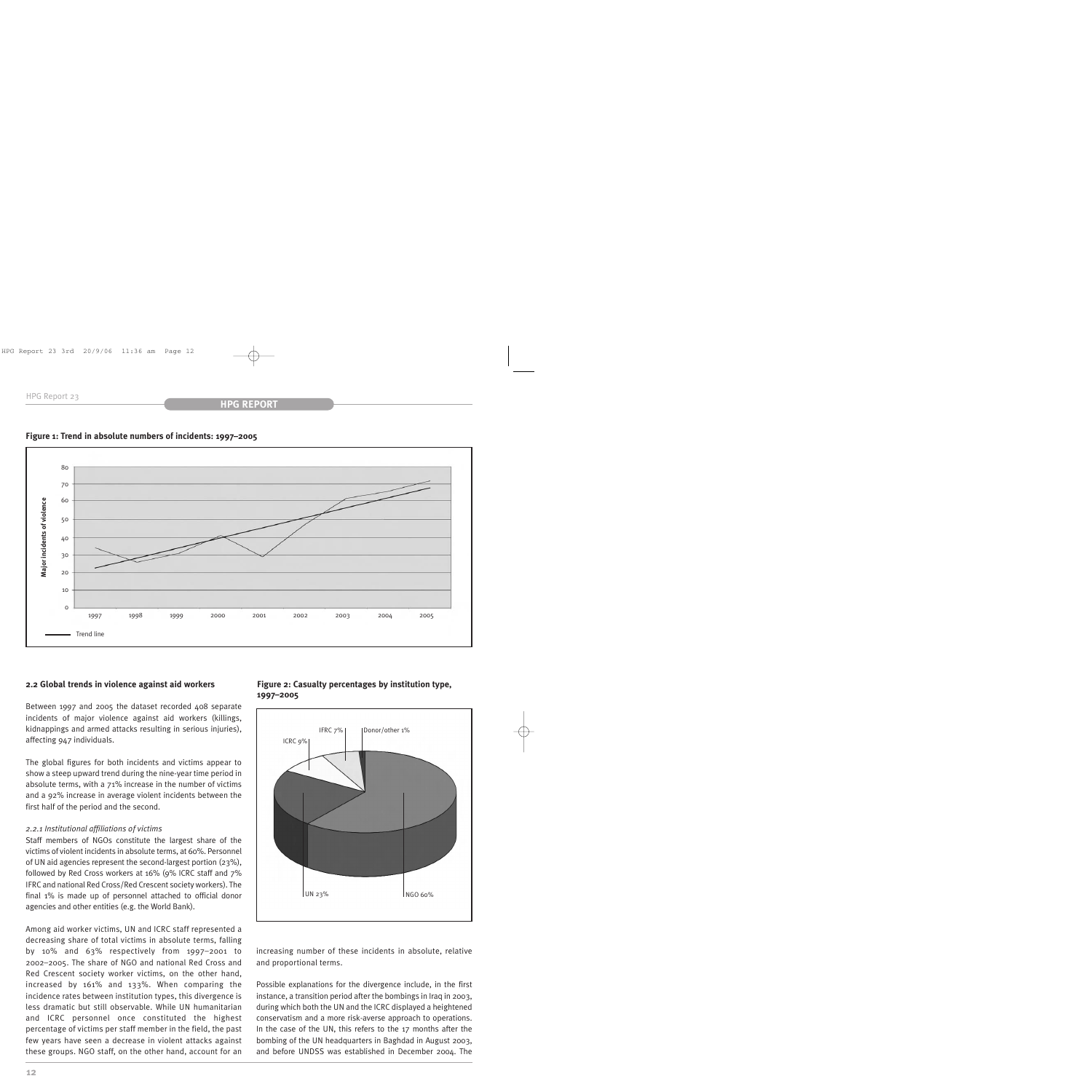



ICRC also went through what some have called a period of 'hibernation', during which it held a far-reaching organisational discussion about next steps. After this transition period, agencies in the UN system displayed increased security awareness and enhanced adherence to pre-existing security protocols and policies, and this may have prevented incidents or reduced risk to UN personnel. Another factor could be the increased numbers of NGO operations in high-risk areas following the spike in humanitarian crises and funding in the past few years, including in contexts such as Darfur and Afghanistan. Finally, the shifting proportions raise the question of whether a process of 'cascading vulnerability' is at work. Many respondents interviewed for this study noted this phenomenon, whereby when one potential object of violence hardens the target by visibly increasing its protective or deterrent measures, others become more vulnerable. In certain cases, where international aid entities of all stripes may be targeted for their assets, for their perceived association with political actors or agendas, or for symbolic reasons, it is believed that cascading vulnerability has taken place.

#### *2.2.2 Increase in fatalities*

All told, a reported 434 aid workers lost their lives to violence during the period 1997–2005, closely approaching the total of UN peacekeeping troops killed in action during the same period (458).<sup>14</sup>

Comparisons of the data for this time period against the previous decade must be made with caution, given the widely acknowledged improvement in reporting over the past several years, but the study by Sheik et al. offers perhaps the best available baseline. Sheik tallies a total of 375 deaths between 1985 and 1998. Excluding non-humanitarian personnel (peacekeepers) and accidental deaths from Sheik's data gives a figure of 208 aid workers killed, or an average of 12 fatalities per year for the years 1985–1996.15 In comparison, this study's data reveals an average of 48 aid workers killed each year during 1997–2005. Furthermore, fatalities show an upward trend during the time period, with the annual average rising from 38 (1997–2001) to 61 (2002–2005), or an average percentage change of 62%.

#### *2.2.3 Increase in wounded/injured*

The study also counted victims who were seriously injured by violent acts, meaning they were shot, stabbed or otherwise assaulted badly enough to require medical treatment. The number of wounded includes survivors of landmines and improvised explosive devices (IEDs) (except staff of de-mining agencies killed in accidental detonations), as well as those beaten outside the context of a kidnapping. Victims who were beaten or tortured while in captivity are counted as 'kidnapped', not 'wounded'. As mentioned, rape victims – in those cases where the rape was explicitly reported – are also counted under the wounded category.

<sup>14</sup> The number of military and military observer troops killed by malicious acts between 1997 and 2005 was provided by the UN Department of Peacekeeping Operations (unpublished source).

<sup>15</sup> According to Sheik, between 1985 and 1998 slightly less than 50% of all humanitarian workers killed were in UN programmes. A quarter were UN peacekeepers (Sheik et al., 2000).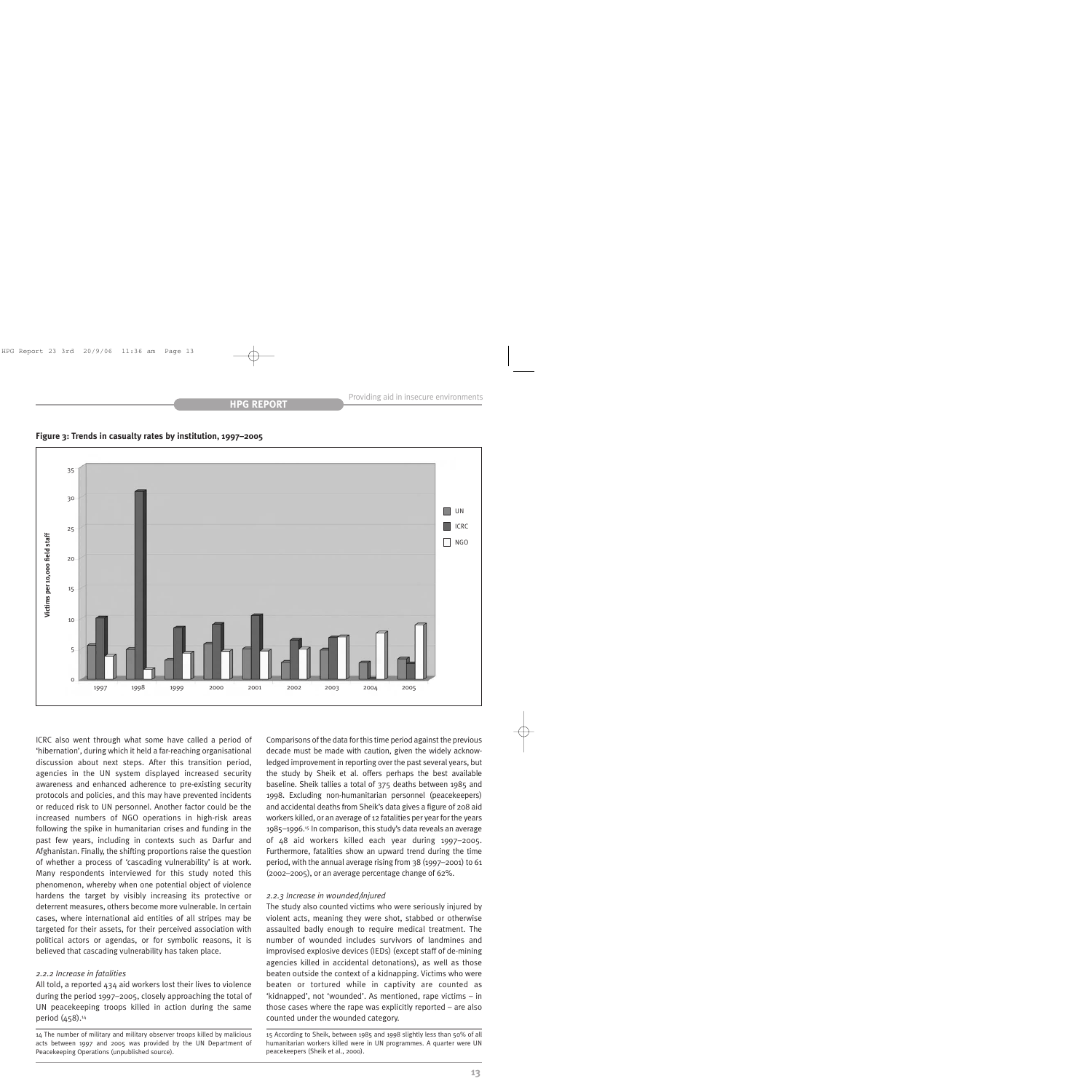



Not counting the estimated 150 people injured as a result of the bombing of the UN headquarters in Baghdad, 305 aid workers were seriously hurt in deliberate violence during the time period. The smaller number of serious injuries compared with fatalities can be explained by the effectiveness of deliberate, targeted violence or, perhaps more likely, by the fact that a wounding was less likely to be reported than a fatality. According to the available data, however, serious injuries increased by 234% from the first to the second half of the time period.

#### *2.2.4 Decrease in kidnappings/hostage-taking*

The one outcome that shows a decrease from the first half of the period to the second was kidnapping. The dataset recorded kidnaps as cases where staff members were forcibly taken or detained by non-official entities and held for more than 24 hours, with the ultimate outcome being release or escape. Cases that ended in the killing of the abductee were counted as fatalities, not kidnappings. This category of incident fluctuated over the time period, with a peak in 2001 (47 individuals kidnapped), but on average appears to be on a downward trend. On average, 28% fewer non-fatal kidnappings occurred in the second half of the time period.

According to the data, the highest number of kidnappings was reported in Somalia, Sudan and the Chechnya/North Caucasus region. This form of violence appears to be favoured in certain contexts and locations. Over 80% of the kidnappings during the time period took place in just eight countries or regions, as shown in Table 3.

In sum, unlike other categories of violent outcomes, kidnappings seem to be declining globally. The 28% decrease in kidnappings from the first half of the time period to the second seems particularly striking given that the numbers of those killed increased by 62% and those wounded by 234%,

#### **Table 3: Areas of highest aid worker abductions, 1997–2005**

| Country/region                     | Aid workers kidnapped | <b>Peak years</b> |
|------------------------------------|-----------------------|-------------------|
| Somalia                            | 42                    | 1997, 2001        |
| Sudan                              | 27                    | 2004              |
| Chechnya/<br><b>North Caucasus</b> | 25                    | 1997, 2002        |
| Tajikistan                         | 22                    | 1997, 2001        |
| <b>DRC</b>                         | 19                    | 2001, 2005        |
| Burundi                            | 12                    | 2001              |
| Iraq                               | 9                     | 2004              |
| Liberia                            | 8                     | 1999              |

even when the Baghdad bombing injuries are excluded. Overall, internationals were ten times more likely to be kidnapped as nationals.<sup>16</sup>

#### *2.2.5 Trends in methods/tactics*

Ambushes at road blocks, firing on vehicles, banditry, carjackings and other targeting of staff on the road remained by far the single most common means of violence against aid workers. Both the proportion of this mode of attack compared to others (44%) and its rate of increase from the first to the second half of the period (110%) indicate clearly just how exposed and vulnerable aid personnel and assets are while in transit. This was not, however, the fastest-growing method of choice among attackers. Armed incursions into organisations'

16 Excluding IFRC and national Red Cross/Red Crescent incidents (for which we do not have staffing numbers to calculate rates), the dataset records 92 kidnappings of nationals and 98 kidnappings of internationals during the time period. Measured against their average representation in the field during those years (est. 156,928 nationals and 16,847 internationals) this yields a rate of 0.6% international staff kidnappings as compared to 0.06% for national staff.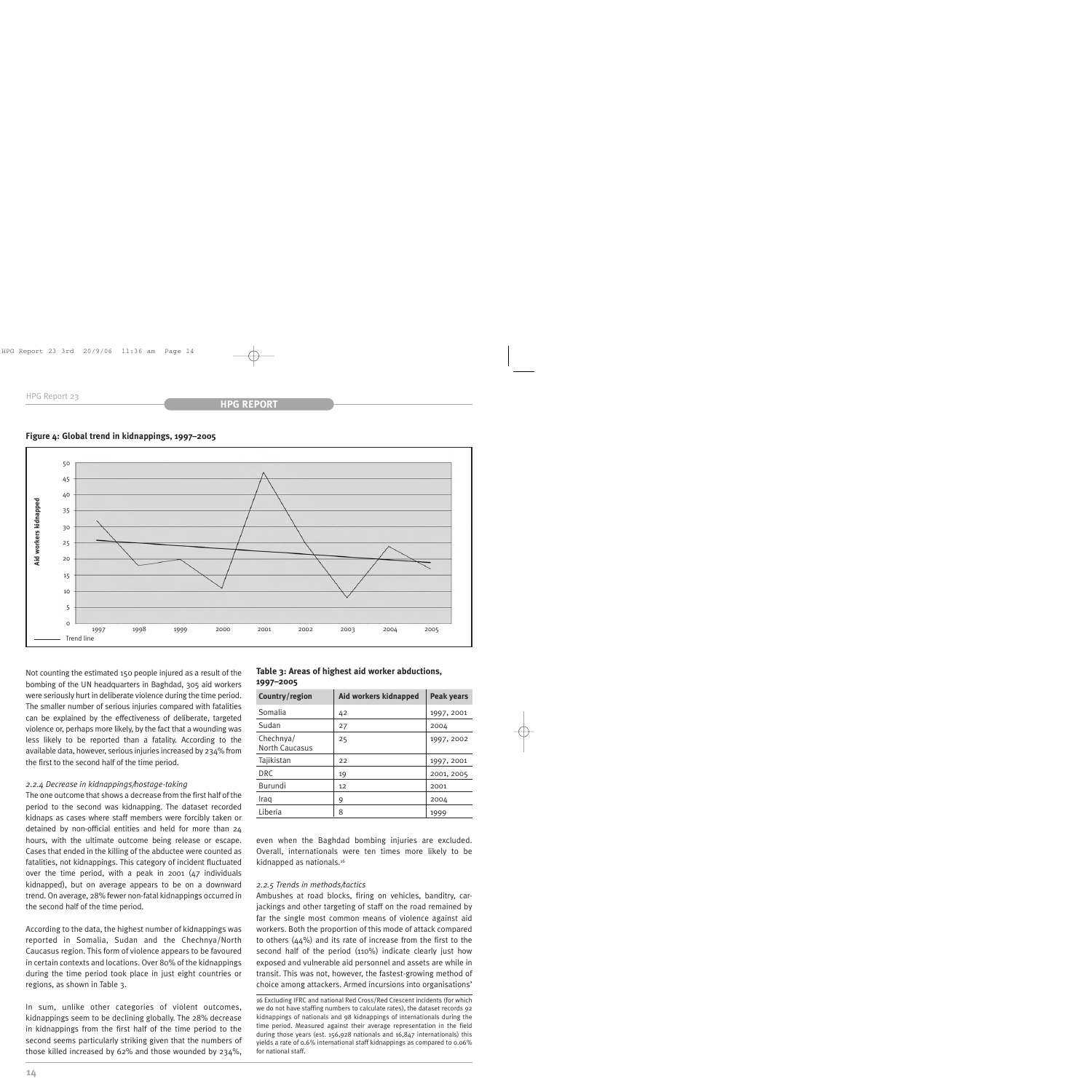#### **Figure 5: Trends in tactics, 1997–2005**



#### **Box 1: Defining risk and threat**

In security parlance, the risk (to an individual, an aid organisation or assets) is a factor of the specific threats in the environment (for instance bandits or hostile militia groups) and one's vulnerability/exposure to those threats. Some definitions also include the cost or consequences of the potential threat as follows:

#### *Risk = Threat x Vulnerability x Consequences*

Threats are considered to be outside an agency's or individual's control, but risk can be reduced by specific behaviour (such as not travelling at night) or inputs (comprehensive training for staff or armoured vehicles) that reduce one's vulnerability.

Faced with evidence of a high or rising number of incidents per field staff member, we say that a particular institution or type of staff member is 'at risk' or is facing increasing risk. For instance, while national and international staff may face different threats in some contexts, our analysis has shown that nationals are being placed at risk, as evidenced by their incidence rates.

For further discussion of these concepts, see Van Brabant (2000) and ECHO (2004).

offices and residences, often culminating in lethal violence, grew at a greater rate than any other form of violence, by 256% from the first half of the time period to the second.

#### **2.3 Relative rates of risk and case-specific findings**

When the number of aid worker victims is compared against the number of aid workers in the field, a much more complex picture emerges. By arriving at a reasonable estimate of the aid worker population, the study was able to calculate rates of incidence, or the number of aid worker victims per 10,000 in the field, for each of the nine years. When compared against the growing number of aid workers operating in the field globally, the incidence of violence is still seen to have risen, but the increase is far less precipitous. Taking the total number of UN, ICRC and NGO victims for each year against the estimated combined field staff numbers for those institutions yields an average annual incidence rate of five victims per 10,000 aid workers in the field for the first half of the period, rising to an average of six per 10,000 in the second. This amounts to a percentage change of 22% as opposed to the near-doubling (92% change) of incidents in absolute terms.17

#### *2.3.1 Estimating the global aid worker denominator*

Employing the methodology described in section 1.3.1, the study arrived at a global estimate for the number of field-

17 While both the relative and absolute figures increased, and the relative figures increased much less than the absolute ones, it should be noted that neither exhibit a statistically significant rise at 95% confidence. In other words, it is possible that both increases are due to random variation each year, rather than being indicative of an actual increase over the nine-year period. Because of the wide variation in the numbers of incidents that occur year-to-year, it is particularly difficult to conclude that either the absolute or relative figures have definitively increased. However, it is clear that, from 1997 to 2005, the relative rate grew much less sharply than the absolute number of incidents.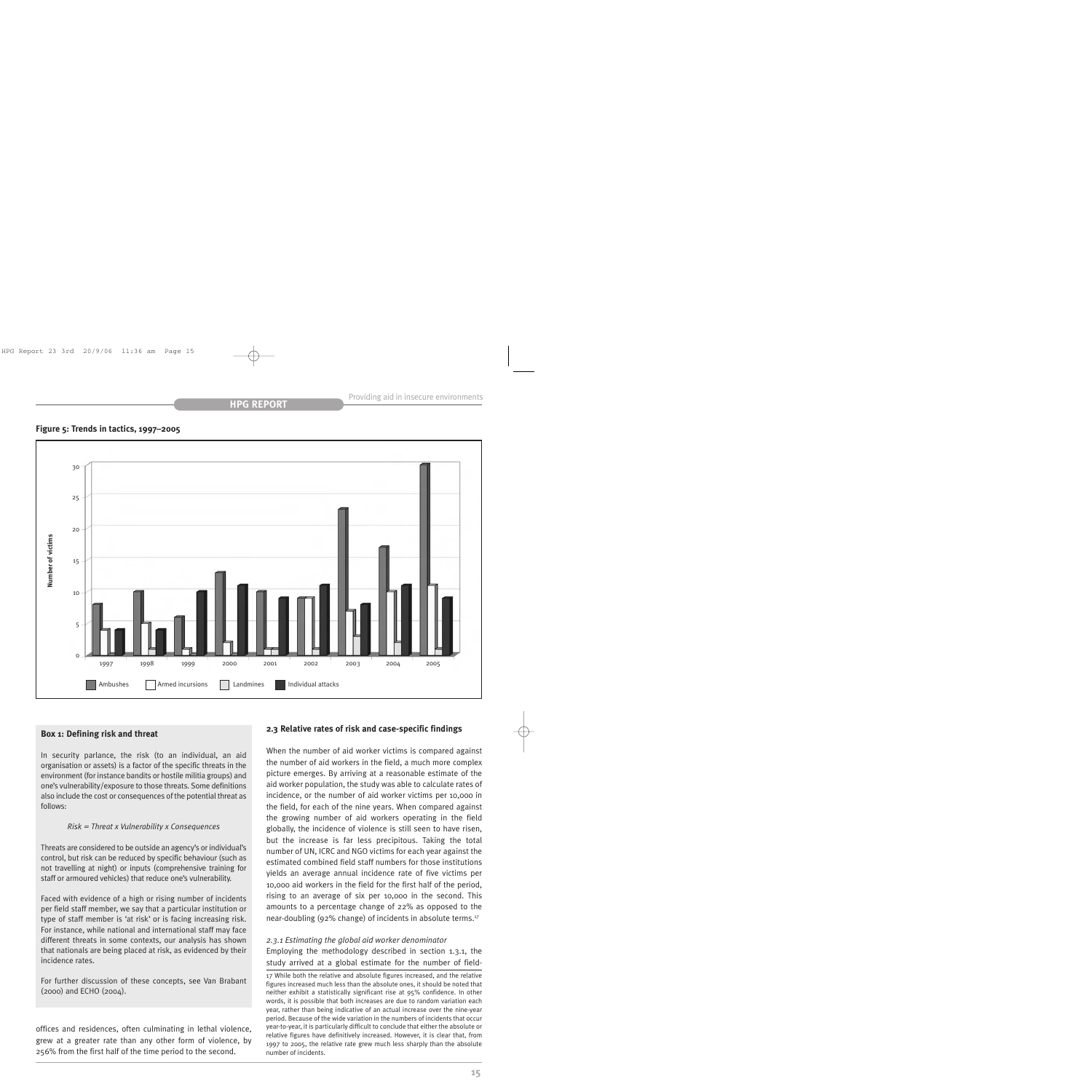### **HPG REPORT**



### **Figure 6: Trend in overall incidence: victims per 10,000 aid workers in the field**

based aid workers from the UN humanitarian agencies, the ICRC, and international NGOs as follows. These figures show a marked increase in the number of aid personnel overall, rising 77% from 1997 to 2005. More specifically, NGOs were found to have grown at 91% over the nine year period, while the UN

experienced an overall growth of only 54%. This large overall increase in the number of aid workers, as well as the increase in NGOs relative to the UN, has important policy implications not just for security but for a variety of other issues related to humanitarian action.

|  |  |  |  |  | Table 4: The estimated global aid worker denominator |
|--|--|--|--|--|------------------------------------------------------|
|--|--|--|--|--|------------------------------------------------------|

|              | 1997    | 1998    | 1999    | 2000    | 2001    | 2002    | 2003    | 2004    | 2005    | % change |
|--------------|---------|---------|---------|---------|---------|---------|---------|---------|---------|----------|
| <b>UN</b>    | 46,305  | 48,676  | 50,501  | 53,254  | 55,577  | 60,673  | 64,181  | 66,255  | 71,136  | 54%      |
| <b>ICRC</b>  | 8,899   | 8,407   | 9,442   | 11,051  | 10,476  | 10,848  | 11,636  | 12,449  | 15,518  | 74%      |
| <b>NGOs</b>  | 81,000  | 86,000  | 88,000  | 110,000 | 111,000 | 116,000 | 123,000 | 140,000 | 155,000 | 91%      |
| <b>Total</b> | 136,204 | 143,083 | 147,943 | 174,305 | 177,053 | 187,521 | 198,817 | 218,704 | 241,654 | 77%      |



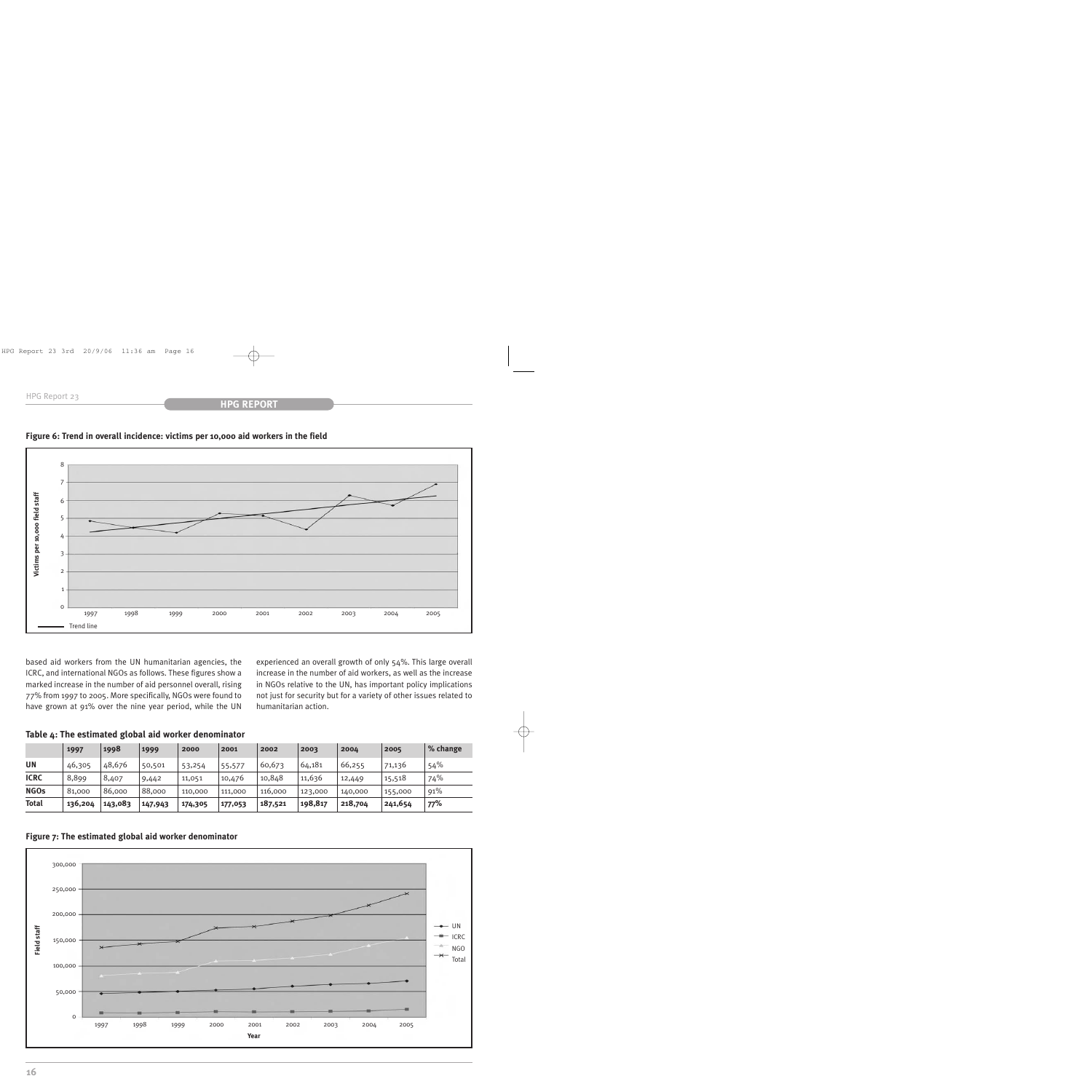



It was not possible to arrive at a reasonable estimate of IFRC and national Red Cross/Red Crescent society workers; thus, when incidence rates were calculated, incidents affecting IFRC and Red Cross/Red Crescent staff members were excluded. The INGO figures have been rounded to the nearest thousand because of the process of systematic inference from budget figures that was employed, as described in section 1.3.1. Because of the approach used, it was not possible to calculate reliable confidence intervals around these point figures, but these figures should be understood as reasonable estimates, rather than precise figures.

#### *2.3.2 The risk picture in the most insecure environments*

Some observers have suspected that the two cases of Afghanistan and Iraq, which experienced a spike in incidents after 2001 and 2003 respectively, may have skewed perceptions about aid worker security globally. Indeed, when controlling for these two cases, the number of incidents worldwide is seen to fall slightly (-0.2% change from year to year). However, while Afghanistan and Iraq certainly contribute to the total rise in incidents in the second half of the time period, particularly in 2003 and 2004, they are by no means the only drivers, and similar results could have been achieved by controlling for any two other cases within the highest risk category during this time period. Somalia remains the most violent context for aid operations in terms of total number of incidents and in incidents relative to staffing numbers in the field (with the exception of Iraq 2003–2004), followed by Sudan, Afghanistan and Iraq. The other highestincident regions or countries from 1997–2005 were Chechnya/ North Caucasus, the DRC, Burundi, Angola, Rwanda and Sierra Leone.

Looking at the highest-incident environments (Afghanistan, Chechnya/North Caucasus, the DRC, Iraq, Somalia and Sudan), the number of incidents per staff member actually went down each year during the time period. In other words, the total number of staff members deployed in field positions in these dangerous environments grew faster than incidents of violence against them.

#### *2.3.3 National and international staff victims*

In these six contexts, the net gain in aid worker security was enjoyed exclusively by international staff. When the data is disaggregated, one sees that the incident per staff member ratio grows for national staff, while it shrinks for internationals. The annual net percentage change in the number of international staff victims relative to the aid worker population in the field stands at  $-41\%$ . This diminishing number of international staff victims (again, relative to the estimated aid worker denominator in these cases) contrasts with an annual net percentage increase of 108% for national staff victims.

Figure 10 (overleaf) shows the differing incidence rates for national and international staff. While the average rate is still higher for international staff, the national incidence rate appears to be growing, while that for internationals is stable or decreasing.

#### *2.3.4 Contextual/political factors*

The study set out to examine whether there was a causal relationship between the level of violence against aid workers and the following variables: intensity of the conflict based on the number of battle-related deaths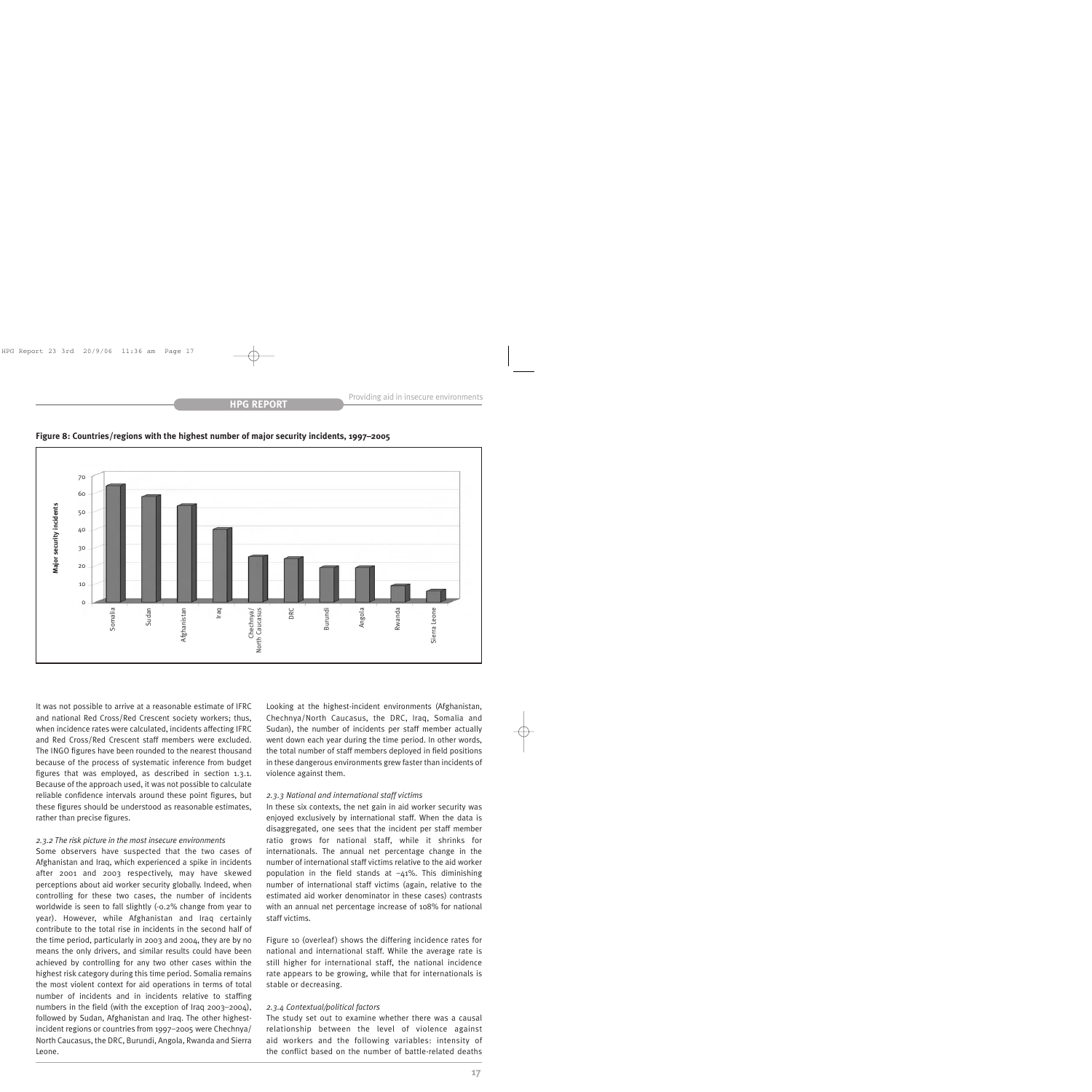

# **Figure 9: Absolute number of national and international staff victims globally**

# **Figure 10: National and international staff victims globally relative to their presence in the field**



per year;18 and the presence of certain conflict parties or strategic approach, including UN peacekeeping forces, global terrorist movement cells, regional force intervention, a force intervention by a Security Council Permanent Member and the use by the UN of an integrated mission approach.

18 The project uses the measures employed by Uppsala Conflict Data Program, defined as follows: 'Battle-related deaths refer to those deaths caused by the warring parties that can be directly related to combat over the contested incompatibility. This includes traditional battlefield fighting, guerrilla activities (e.g. hit-and-run attacks/ambushes) and all kinds of bombardments of military bases, cities and villages etc. Urban warfare (bombs, explosions, and

The incident data in the six cases was analysed in this way. When regressions were first run using country data on incidents against aid workers *without* factoring in their field staffing numbers, it appeared that one or two of the independent variables had significant correlations with

assassinations) does not resemble what happens on a battlefield, but such deaths are considered to be battle-related … Battle-related deaths, which concern direct deaths, are not the same as *war-related deaths*, which includes both direct as well as indirect deaths due to disease and starvation, criminality, or attacks deliberately directed against civilians only (one-sided violence)' (Department of Peace and Conflict Research, Uppsala University, 2006).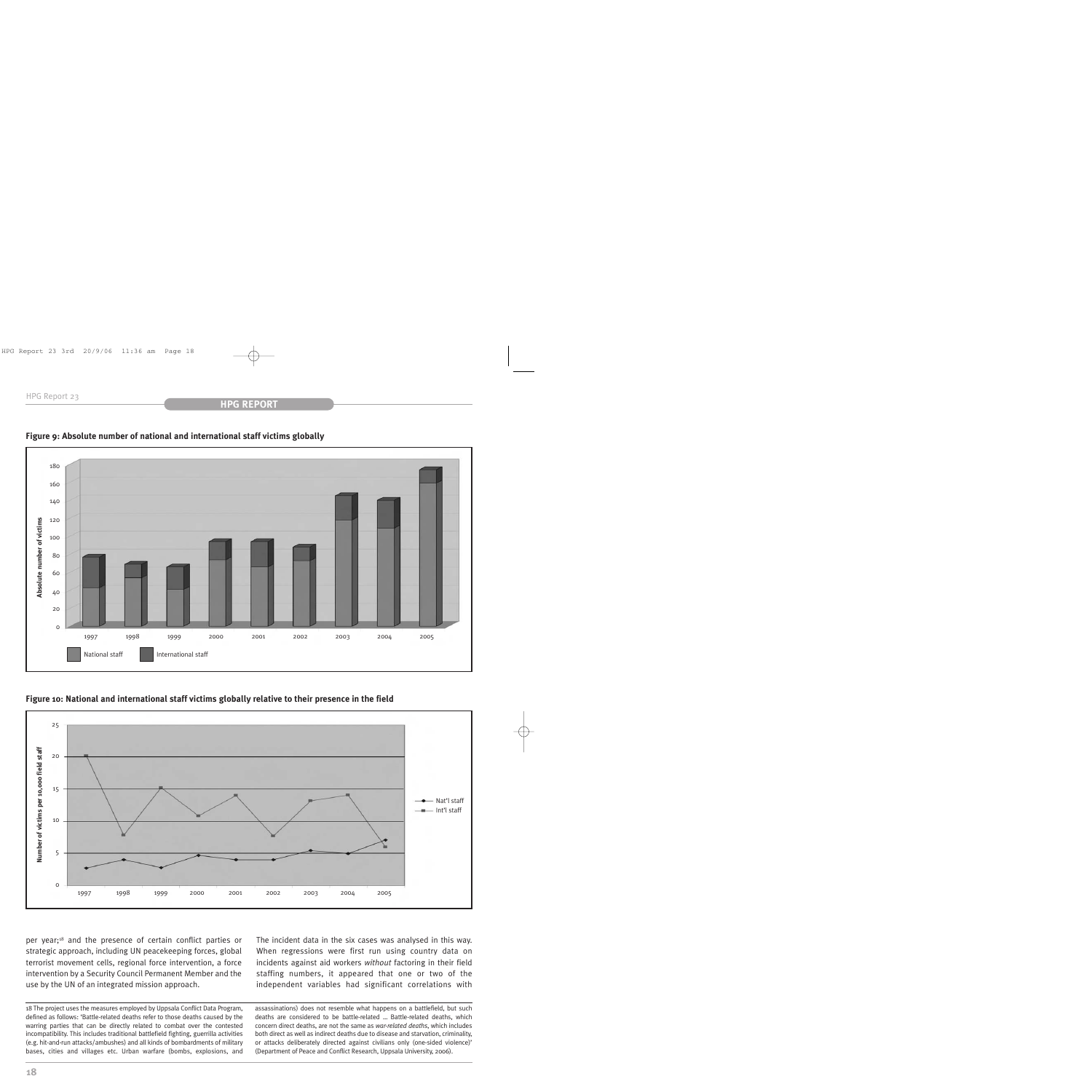violence against aid workers. However, when the estimated percentage change of the size of the aid worker population was considered, these correlations disappeared. In fact, one of the most robust findings of the regression analysis is that these variables had no statistically significant impact on aid worker violence. It is safe to say that these variables are not important determinants of violence against humanitarian aid workers in these six cases. The one slight exception seems to be the presence of UN peacekeeping missions or UNsanctioned peace support operations. Where this variable was present, we saw a slight, but statistically significant, *increase* in the number of international staff victims.

Several conclusions may be drawn from the above. First, a higher level of violence/intensity of conflict does not seem to correlate with higher numbers of aid workers attacked. Rather, one most likely sees a defensive reaction in these conflict environments that appears to reduce exposure and/or mitigate the threat. The fact that internationals become *more* exposed to violence when a peacekeeping or peace-support force is present (while incidents against nationals decline) is likely to stem from a feeling among international agencies that the force provides a measure of ambient security that allows them to extend their operational presence, and gives their international staff greater freedom of movement than they would otherwise have. Although the existence of this 'false sense of security' was not examined explicitly in the interviews for this study, the hypothesis seems reasonable given past experience of organisations and aid programmes clustering around peace operations, in cooperation or in parallel, and donor funding for such programmes rising following the establishment of the mission (as in Kosovo, East Timor and Darfur). A similar slight rise in international victims was seen in cases of the lowest level of conflict-related violence, which would support the same hypothesis.

Second, aid worker violence is not affected directly by the presence or absence of particular conflict parties or agendas. It may be that risk is more directly correlated with factors relating to the rule of law environment providing the backdrop to the given political and military interventions. It was not possible to determine a hard indicator of rule of law *vis-à-vis* aid worker security, but qualitative research supports the hypothesis that insecurity for aid workers increases where the responsibility for security is not centralised in a single authority (e.g. a host government, a single military actor, UNDSS), but instead is diffused and weakly coordinated.

## **2.4 Intentionality: assessing the relevance of victims' aid worker status**

Although recognising it as by far the most slippery portion of the data analysis, the study sought to examine the intentionality behind aid worker attacks, and to measure to what extent aid workers were targeted specifically for reasons related to their mission. To do this we developed three

different classifications of the relevance of the victims' aid worker status as follows:

#### *1. Political relevance*

Primary political target: aid workers were attacked with the purpose of disrupting, diverting or punishing the act of aid delivery, or the targeting of aid workers was used to send a political message, gain political leverage or sow general chaos.

Associated political target: aid workers are perceived to be aligned or equated with another party (the US, the West, the UN), and attacked for reasons of nationality or perceived participation in the other actor's agenda.

#### *2. Economic relevance*

Robbery, theft or extortion of aid worker assets were the primary motivation for major acts of violence.

#### *3. No relevance (incidental)*

Aid workers were in the proverbial 'wrong place at the wrong time' and affected by crossfire-type violence (i.e. collateral damage), landmine detonation or random attack, where the profession of the victim is unknown or irrelevant to the perpetrator.

It was not possible to assess the motivations of the perpetrators (or even to identify them) in every case. In 41% of 408 total incidents, reports either lacked sufficient detail or were ambiguous even as to those directly involved, and had to be classified as unknown. Even when the exact motives or combination of motives were unknown, however, in many cases it was clear that the victims were targeted in some way because they were aid workers. By separating these intentional acts from clearly unintentional ones – for instance, the random detonation of a landmine, fatalities from aerial bombardments that targeted whole towns, crossfire incidents and when humanitarians happened to be present at mass riots or attacks – one is left with very few truly unintentional incidents. Such random incidents number only 13% of the total of 408 incidents.

Of the incidents where a reasonable judgment as to motivations could be made based on details from the reports and perceptions of those on the scene (only 159 incidents out of the 408 total met this standard), the majority had some form of political motivations attached, and only 28% (58 incidents) were motivated exclusively by economic factors (in other words, common crime). The remaining 101 incidents, while some may have included the seizure of goods/money, also had significant political elements. This finding may seem to contradict aid workers' insistence that most of the threats they face are criminal rather than political, but it is not as counterintuitive as it may first appear. This data considers only major incidents of violence leading to grave outcomes, while the majority of economic crimes against aid workers and others – robberies, banditry, looting – can be carried out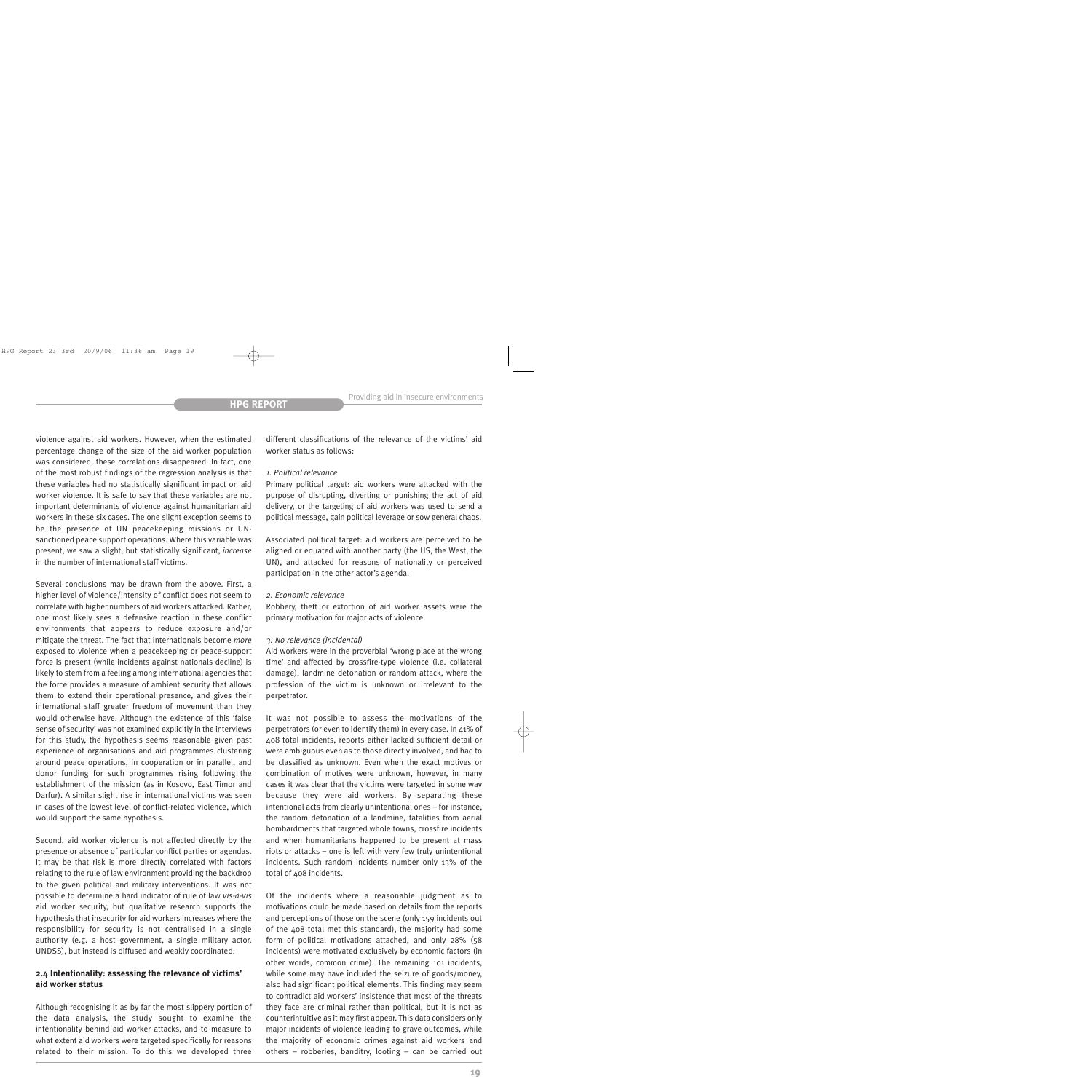without the need for severe violence. Within this limited set of 159 incidents, the occurrence of both direct and associated political targeting increased by 208% over the time period.

### **2.5 Conclusions and operational implications**

Our analysis of the incident data has demonstrated that, when the aid worker denominator is factored in, the results debunk certain common perceptions and beliefs. These include that the relative risk of violence against aid workers has risen dramatically across the board, that aid worker risk increases where an integrated mission approach is used, and that US and other great power interventions or global terrorist cells have directly contributed to increased risk for aid workers.

Nonetheless, the political targeting of aid personnel is indisputably a reality, and seems to be increasing relative to economic targeting. In extremely volatile environments – Afghanistan, Iraq and Darfur, for instance – the threats facing aid workers (and other international workers) are clearly linked to overlying political contexts and processes, and are potentially exacerbated by the lack of a single locus of authority/ responsibility for the security of international actors. While it is by no means a guarantee or even a strong likelihood that operational independence will make aid agencies safer in these contexts, the perception of association with political processes clearly exists in the minds of local belligerents. Seeking not to heighten this perception is thus a legitimate concern.

On a practical level, NGOs should take note that their personnel, relative to the UN and ICRC, have become increasingly at risk of attack. This could understandably be cause for concern, especially in light of the fact that UN agencies are resisting efforts to include NGOs – the primary implementers of their programmes – in shared field and funding arrangements for security.

The most statistically significant finding overall was that, in the most insecure cases, national staff members are being placed at disproportionate risk relative to international staff. This finding potentially belies the assumption that, in many cases of insecurity, nationals face lower risks than internationals, and calls certain 'remote management' programming adaptations into question. It particularly underscores that the discrepancy between nationals and internationals in their access to training and other security-related organisational resources is increasingly unjustifiable.

The last two conclusions in particular point to a significant trend within the international aid system, which might have remained hidden without the benefit of the numerical evidence: the level of risk in highly insecure environments has been effectively (albeit unintentionally) transferred from UN agencies and international organisations to international NGOs, and from international NGOs to their national staff and local partners. The mechanics of this phenomenon become clear when one examines the background and development of security policies and practices across the aid system, and the increasing reliance on localised aid responses in highly insecure environments. These are the subjects of the next two chapters.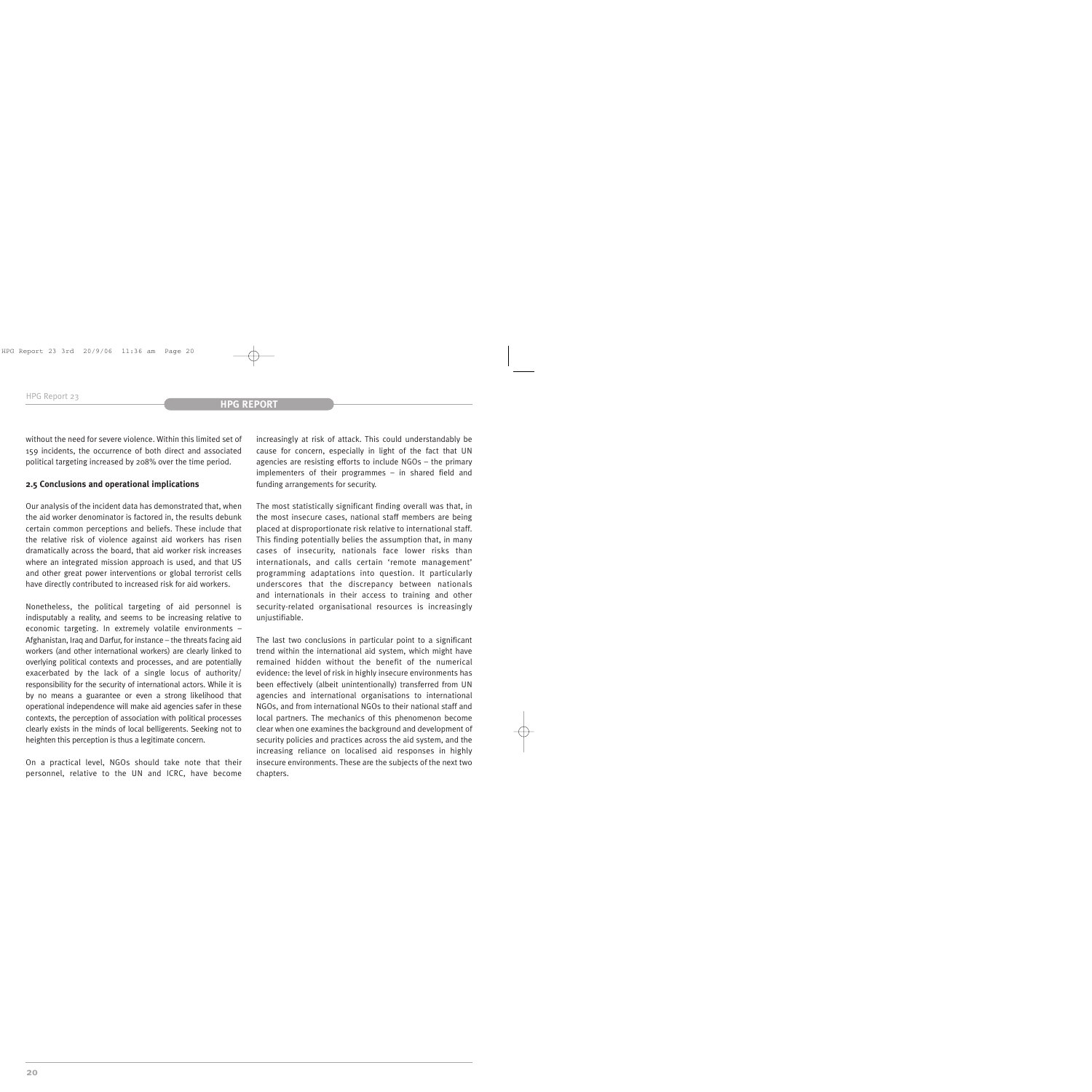# **Chapter 3 Operational security: a comparative analysis of policy and practice**

The issue of violence against civilian aid workers has gained currency in aid policy debates in recent years, both as a subset to discussions of the linkages between aid and international security, and as a practical response to the perception that aid workers are being increasingly targeted. The development of institutional mechanisms for enhancing staff security began haphazardly in the mid-1990s, and gained new momentum in the post-9/11 context, when organisations seemed suddenly to be facing new threats in uncertain operating environments. This perception, and the variety of evolving policy responses to it, has influenced operational approaches to security and aid delivery, with direct implications for the welfare of populations in need.

This chapter maps policy and operational trends in security management across the international aid system. It examines the drivers of the new professionalism in security management within humanitarian agencies and the ongoing challenges, which derive from both intra-organisational and external, political sources. It then analyses developments in policies and guidelines over the past five years, including in the critical areas of security information management and inter-agency coordination. It examines how security approaches are evolving in the field, including a shifting emphasis on certain elements of the traditional security 'triangle', and the implications of these changes. Finally, it discusses the role that states have and could potentially play in aid worker security.

# **3.1 Recognition and reaction: approaches to aid worker security in the 1990s**

Although violent crime and collateral damage were by no means unknown to aid agencies before the 1990s, it was during that decade that an increasing number of organisations became engaged in responding to situations of violent conflict, and thus became more exposed.<sup>19</sup> Previously, the ICRC was virtually alone in working in active conflict zones, while other humanitarian agencies, such as the UN and international NGOs, remained largely at the periphery, working in government-held territories or in neighbouring countries where conflict-affected populations sought asylum as refugees (Duffield and Prendergast, 1994). As the Cold War thawed and the great powers began to take a more interventionist approach to addressing conflict in the developing world (Slim, 1997), official donors began supporting a more diverse range of agencies in their efforts to reach populations on all sides of a conflict. As a result, the UN and international NGOs became

more prominent in conflict settings and, according to Duffield (1994), reached an 'accommodation with violence' which made them prepared to work within wars, not simply around them.

Delivering assistance in situations of ongoing conflict meant increasing security risks for humanitarian action and its practitioners. These increasing risks were perceived to be not only related to the increased direct exposure of aid workers to violent contexts, but also to stem from the emergence of new protagonists and armed groups with differing tactics and targets; the increasing identification of humanitarian action as a Western pursuit, and its manipulation by belligerents in conflict settings; a sense that the goals of humanitarian aid were becoming blurred due to the increasing range of providers; and the competing political and humanitarian agendas of the states that were funding assistance (Schmidt, 1997).

A number of high-profile security incidents in the 1990s, including the killings of UN staff in 1999 in Somalia, Burundi and Kosovo, the assassination of ICRC staff members in Burundi, Chechnya and Cambodia, and a number of incidents affecting international NGOs led some humanitarian agencies to recognise a significant gap in their thinking and practical approaches to staff security issues within their organisations. This deficit not only threatened staff, but also hampered aid efforts.

In interviews, those international NGO staffers with longer institutional memories pointed out that a serious incident would result in a surge of heightened concern and momentum, but that this would gradually dwindle, leaving no systemic change behind. In 1993, however, a group of programme staffers from a few of the largest international NGOs active in dangerous settings – CARE, World Vision, Save the Children and the IRC – established an informal experts' forum called the Security Advisory Group (SAG), which played a key role in moving the agenda forward and addressing the growing challenges of field security and training for staff. Although the community as a whole was slow to institute major organisational change,20 the ideas that were incubated among NGOs during this period paved the way for a significant development in security thinking and approaches throughout the sector, and generated products such as the security training now run by RedR, one of the leading organisations in this area. It also informed Koenraad Van Brabant's widely influential Good Practice Review, *Operational Security Management in Violent*

<sup>19</sup> In 1995, humanitarian agencies were responding to a total of 28 complex emergencies around the world, compared to five in 1985 (Bradbury, 1995, in Slim, 1996).

<sup>20</sup> The one exception during this period was World Vision, which invested considerable financial resources and created a senior position charged with 'corporate security'.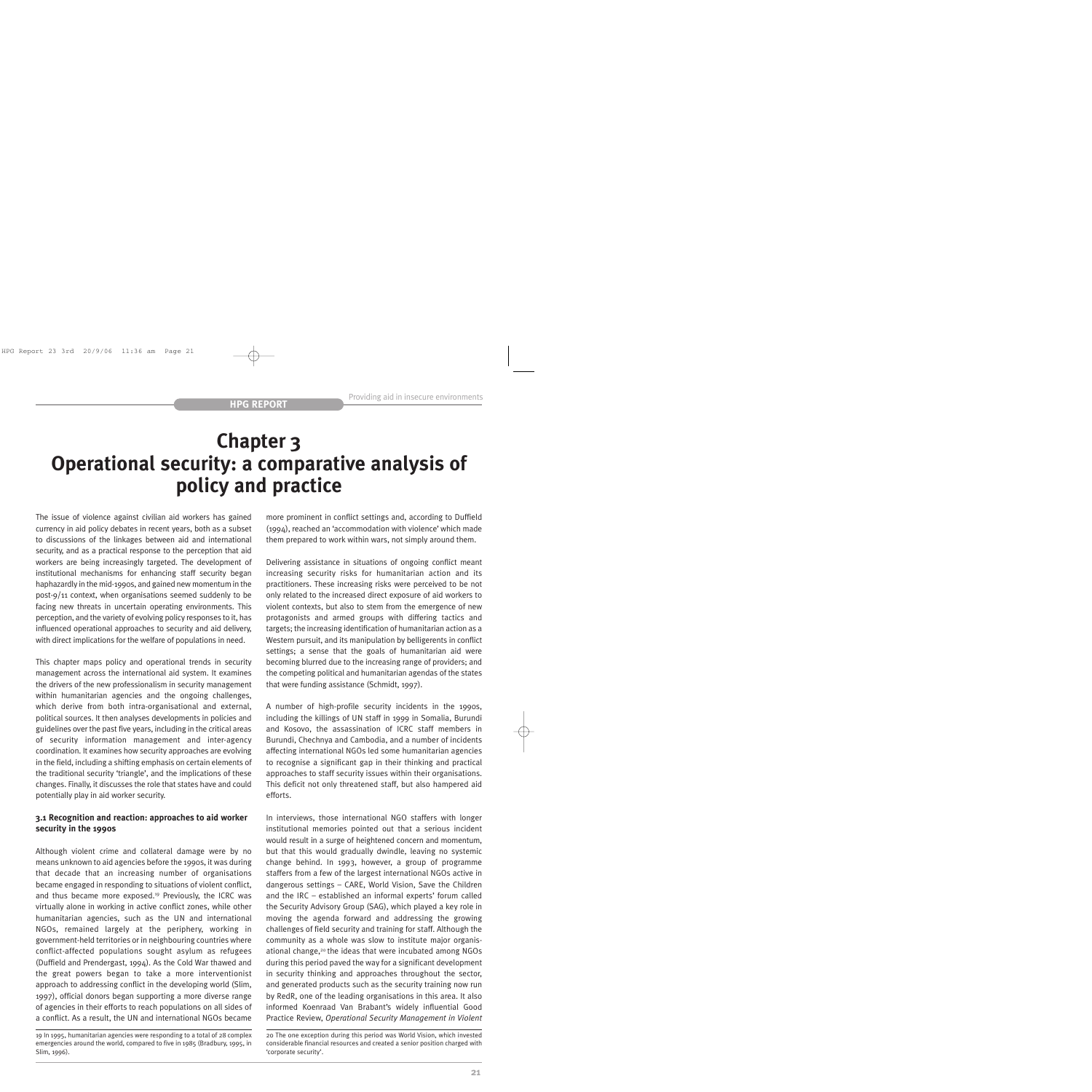*Environments* ('the Bible', as several international NGO security managers referred to it). By the end of the decade, a growing number of senior executives had recognised the 'costs [in lives and liability] of doing nothing', and significant reforms began to follow in some of the major organisations.21

In a parallel development, the UN established the first Security Coordination Office (UNSECOORD) in 1988, with 13 staff in the field and at headquarters in New York. UNSECOORD devised a UN-wide security management system, in which all agencies were obliged to follow the same basic rules and procedures. The Minimum Operating Security Standards (MOSS) were established to provide a baseline for security in offices and residences. MOSS apply to all UN entities once a security phase has been attached to a locale.<sup>22</sup> According to UN agencies, however, the MOSS were more relevant for offices and activities in capitals, and did not tackle the security challenges facing humanitarian operations in the 'deep field'. For agency staff, the latter half of the decade was marked by a growing number of temporary evacuations as a response to insecurity. From 1996 to 2000, the UN fully or partially evacuated staff from more than 25 countries (Powe, 1999). Meanwhile, resources were stretched. UNSECOORD had a budget of only \$600,000 in 1999 and a staff of 40 field security officers for 180-plus duty stations, with no capacity for a  $24$ -hour emergency service.<sup>23</sup> Given the inadequacies of coverage, a number of UN agencies took steps to ensure that additional resources were channelled into staff security. In 1995, for example, UNICEF established an emergency operations centre in New York; in 1999, this was staffed 24 hours a day, making it available for any crisis in any time zone. For many years, this was the only 24-hour-a-day operations centre in the whole of the UN system, including the Department of Peacekeeping Operations and UNSECOORD. WFP allocated all of an additional \$1.2m from the US government in 1999 to security measures for its 4,000 staff. These investments sought to ensure that agencies were not only MOSS-compliant, but also possessed additional security expertise in the form of in-house advisers and field liaisons. In addition to providing resources to better address their own security concerns, the larger UN aid bodies in many cases provided security resources to the wider agency community, including field security professionals, facilities and material inputs.

Other agencies were also taking steps to address security challenges. The ICRC, perhaps the most intrinsically vulnerable aid provider by virtue of its special mandate to work in war zones, produced its safety and security guidelines – entitled 'Staying Alive' – in 1999 (Roberts, 1999). Across the aid community, aid agencies established protocols and guidelines for field-based personnel, generally in the form of security management checklists, templates for security plans, telecoms handbooks, vehicle safety and security measures and guidelines for surviving abductions and hostage situations.

These initial endeavours notwithstanding, the aid community did not substantially construct security management systems during this period (Van Brabant, 2001). The vast majority of agencies did not institute security policies, and those that did often ended up with 'dead' documents that were not consistently updated or referred to, and were potentially dangerous by leading agencies to believe they had already 'ticked the box' as far as security was concerned. Many agency decision-makers were concerned about the costs of equipment, training and insurance, and how these would be supported. Very few agencies wrote security expenditures into operational budgets. Incident reporting, where it was undertaken at all, was weak; field staff were concerned about subsequent headquarters interference, or about the potential damage to career prospects if an incident was considered a management failure.

Common rationales for not prioritising and investing in staff security measures were that the agency in question was not in the emergency or life-saving business, that it had no record of staff fatalities due to insecurity or, more commonly, that risk was an unavoidable part of the work and there was no need for additional or new measures (Van Brabant, 2001). In cases where investments were made, resulting instruments were often inadequately implemented, and rarely took into account the needs of the growing number of locally recruited staff (Van Brabant, 2001).

For donor governments, the issue of security was not core to decision-making regarding partnerships with humanitarian agencies, or *vis-à-vis* their own staff. This was partly because such matters were deemed to fall exclusively within the responsibility of operational agencies (and agencies were loath to raise the issue with donors in case they used securitylinked funding to influence where agencies deployed), and also because very few governments were deploying their own staff to high-risk contexts during this period.

# **3.2 Security management today: towards a new professionalism**

Today, the issue of aid worker security figures much more prominently in the concerns of aid agency policymakers and practitioners. A number of factors, both external and internal to aid organisations, have contributed to this.

<sup>21</sup> A 1996 SAG-organised conference on liability issues for NGO senior managers has been credited as the turning-point for NGO action on staff security. As one founding SAG member put it: 'Once CEOs and lawyers got involved things started happening'.

<sup>22</sup> Security phases (which go from 1 to 5) are recommended by the in-country Designated Official. Within a country, any or all phases can be applicable to different locations at the same time. Phase 1 is precautionary, Phase 2 is restricted movement, Phase 3 signifies the departure of non-essential staff and all dependants, Phase  $4$  is relocation of all remaining non-vital international staff members, with activities primarily carried out through the national staff, if they are willing to do so, and Phase 5 is evacuation of all internationals, with some programming continuing through local staff. Phases 3–5 require authorisation from the Secretary-General.

<sup>23</sup> When the security professionals employed directly by each agency were included, the total number of field experts available was about 1,000. By comparison, the US State Department employed more than 300 security professionals on behalf of its 4,500 staff abroad (Powe, 1999).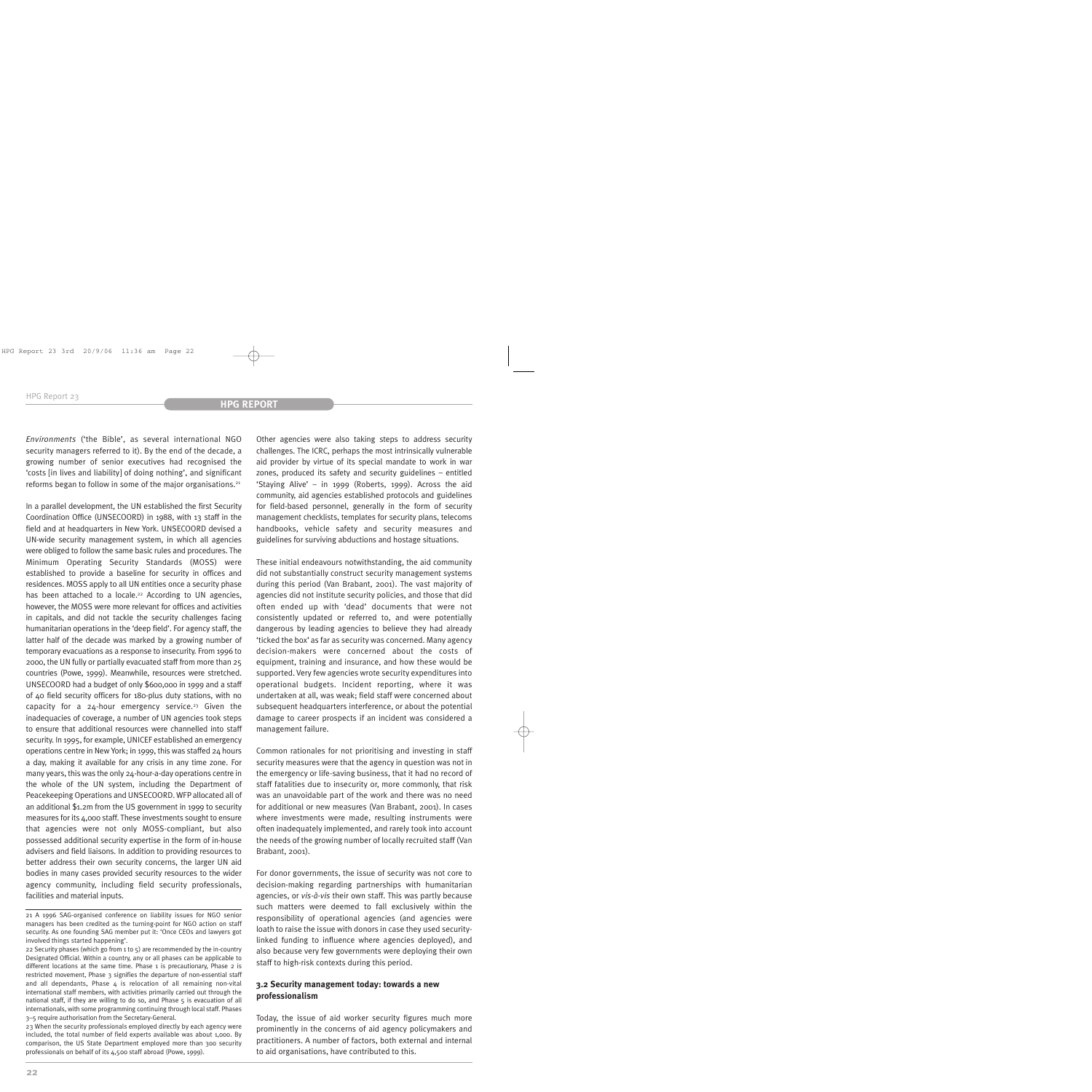# *3.2.1 The changing security and political context for aid operations*

If the revelation of the 1990s was that humanitarians were not exempt from violence by virtue of their motives, principles and 'protected status' under international law, experiences in ensuing years have led many to suspect that they may in fact be especially vulnerable for a variety of reasons beyond their control. First, conflicts are increasingly being fought by nonstate armed actors, which are generally less disciplined and less inclined to respect the rules of war. The shock value of singling out for violence organisations that are present in a distinctly non-violent, welfare-oriented capacity is surely not lost on conflict parties. In a highly politicised context, an attack on the humanitarian enterprise may simply be viewed as a strike against one of the 'tools' of the enemy.

While it is far from the main source of threat against humanitarian operations, most respondents agree that the religious and political polarisation that has developed, particularly post-9/11, has added a new, global dimension to the range of threats that were once specific to individual countries or localities. The sense of rising threat has been fuelled by recent high-profile incidents, including the bombing of the UN's office in Baghdad, and sudden peaks in insecurity sparked by incidents such as the controversy over cartoons depicting the Prophet Muhammad that were published in a Danish newspaper in September 2005. While globally-connected terrorist cells have seemingly proliferated, as have their violent acts, there is no evidence that they have especially targeted aid workers over other civilian actors, as the data analysis bears out. In Iraq, for instance, incidents involving commercial contractors outnumber those of aid workers by about eight to one.24 The bombing of the UN, and more particularly of the ICRC's offices in Baghdad, made clear humanitarians' status as associated political targets, but humanitarians have not been singled out to a greater degree than other international targets, although it should be noted that, by 2006, aid workers represented 'an almost negligible proportion of civilian foreigners in Iraq' (Carle and Chkam, 2006).

Perhaps unwittingly, Western donor governments have contributed to considerable security pressures on aid agencies in recent years. Aid agencies have been expected to respond to certain strategic crises, signalling an explicit expansion of the security agenda into the humanitarian enterprise. This is perhaps best exemplified in Iraq and Afghanistan, underscored by the now infamous comments from the then US Secretary of State, Colin Powell, who identified international NGOs in Afghanistan as 'force multipliers' in the war on terror. This politicised their role in these contexts, thereby exposing them to perceptions of partiality and threatening to erode the principles of neutrality and independence. US-based international NGOs in particular have felt the effects of this politicisation in terms of public perceptions and potential security risks, but so too have many non-US NGOs, as well as the ICRC and the UN. Some argue that, by incorporating humanitarian response into the strategic agenda (and the willingness on the part of some agencies to be so co-opted), the post-9/11 US-led global security campaign has had the perverse effect of making aid actors and humanitarian operations less secure. In fact, as highlighted in Chapter 2, the data analysis points to no significant statistical correlation between incidences of violence against aid workers and a force intervention by a UN Security Council Permanent Member. However, the fact that political targeting is a real and growing concern makes it a reasonable precaution for agencies to continue to stress their independence from political and military agendas.

In addition, the study found that most aid actors consider the most prevalent threats to be those they have always faced, that is, economic crime and local political strife. In cases like Somalia, DRC and to a large extent Afghanistan, field workers maintain that the principal threats are economically motivated and/or opportunistic, of the kind that thrive in a 'failed state' type environment, where there is a culture of impunity and no centralised responsibility for security. This may well be true when considering all possible security incidents that might occur, both major and minor. For only the major violent acts that this study examines, however, the data in fact points to the opposite conclusion: that political motivations play a large and growing role in targeted attacks.

Specific institutional losses also continue to play a role in fostering a sense of threat and a momentum for change. One humanitarian international NGO, for example, recently lost five staff in just one year, all in differing contexts, bringing a wide range of security concerns to the fore.

Finally, within the international aid system, there has been a further increase in the number and diversity of actors responding to complex emergencies over the last decade. As highlighted in Chapter 2, the number of aid workers in the field has increased by over 77% from 1997 to 2005. A wide range of peacekeeping forces, political actors and private contractors are also present. The increased footprint of aid agencies reflects the significant amount of aid being channelled outside the recipient state in protracted crisis contexts (Macrae and Harmer, 2004). It also reflects a strategic shift on the part of multi-mandated agencies to increase their capacity and public profile in the relief sector. The increased range of actors and engagement in differing types of aid and relief work has contributed to a confused understanding of the distinctiveness of the goals of humanitarian action in conflict contexts, and the principles that guide the allocation of humanitarian aid. This trend has thus increased the need within aid agencies to focus more concretely on security and on how their operations are perceived (Donini et al., 2005).

<sup>24</sup> Commercial contractors killed, wounded or kidnapped in Iraq in 2004 numbered upwards of 269, compared to 33 aid workers (US State Department, *Country Reports on Terrorism*, 2004). Commercial actors have a larger presence than aid workers, particularly after the Canal Hotel bombing, but the exact ratio is not known.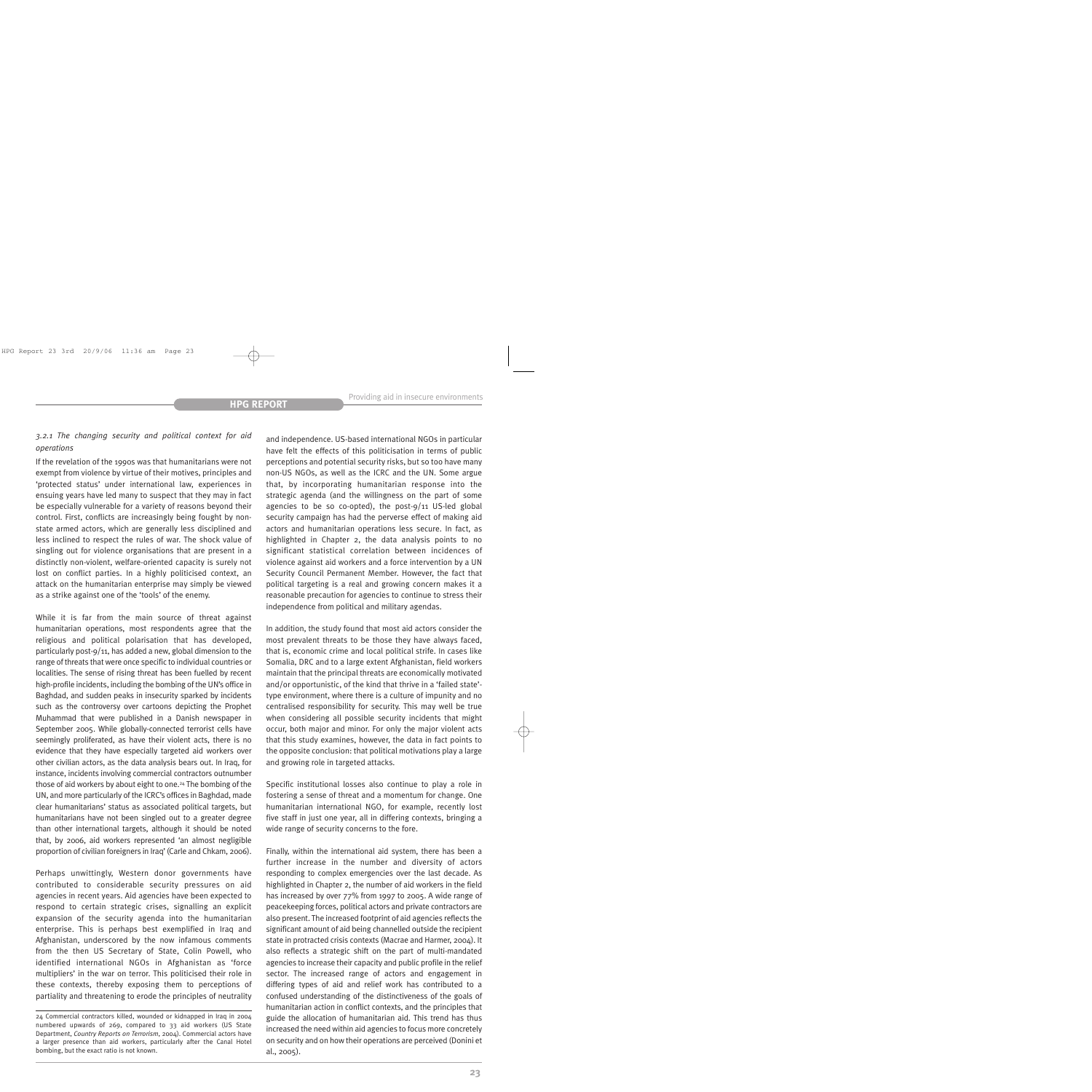#### *3.2.2 Intra-organisational factors in security reform*

Certain internal factors within some organisations created a deep ambivalence regarding the professionalisation of security. Some managers and board members saw security and programming goals as being in direct conflict, and were fundamentally reluctant to shift attention and resources away from aiding beneficiaries and towards securing staff and assets. Others feared that, by highlighting and emphasising the potential dangers to staff in the field, they would scare away new recruits and create an overly securitised environment in their field operations.

In the end, a combination of financial imperatives and a growing awareness of the need to fulfil a 'duty of care' to staff in dangerous settings drove the development of security management structures and policies within organisations. As one example, in the mid-1990s many international NGOs awoke to the realisation that the insurance they provided for field staff did not cover 'acts of war'. A lawsuit brought by an IRC field staffer who suffered a double amputation after his vehicle hit a landmine was a cautionary tale for the entire community, and agencies began to increase their insurance coverage with additional costly polices and riders. Because most policies require evidence that the organisation maintains and follows a set of security guidelines before paying out on claims, the insurance industry was an important driver of policy in many aid organisations (Bruderlein and Gassmann, 2006).

Today, the majority of large international aid actors recognise that change is needed to address the challenge of operational security, and most are in the process of self-assessment, or are establishing new structures and policies. The most common problem cited throughout the community is that, while the instruments are sound, they have yet to be fully disseminated, understood and implemented, and new attitudes have yet to be adopted at the field level. Indeed, many organisations have sought to upgrade or revisit their policies primarily because documents were largely unknown within the organisation, and there had been no substantive efforts to promote these policies and use them for decisionmaking or training. UNHCR's 2004 review of its security policy and policy implementation, for instance, highlighted that the agency had 'failed to integrate the issue of staff security into the organisation's management practices, procedures and culture', and that it needed to promulgate a culture of security in all aspects of its operations, both at headquarters and in the field (UNHCR, 2004). Some agencies have identified specific vulnerabilities of groups within their organisations. The SAG in InterAction and a number of individual agencies have noted the weak approach to the management of national staff security and the growing need for security measures for national staff members in situations in which international staff are evacuated (InterAction, 2002). UNHCR has noted that its policy requires updating in relation to gender and the specific security needs of women (UNHCR, 2004), and a working group on the subject has been created under the Inter-Agency Security Management Network (IASMN).

It should be emphasised that the institutionalisation of security measures has taken place mainly in the 'major' agencies, that is the 20 or so largest and most ubiquitous international aid providers. The SAG participants are now actively seeking to 'broaden the audience' to include small and medium-sized agencies, which have reportedly not yet begun to take any serious steps regarding staff security.

#### **3.3 New policy developments and evolutions in approach**

Aid agencies' efforts to professionalise and institutionalise security management have included the development or upgrading of security policies and guidelines, instituting training and resourcing senior posts as security managers and advisers, and developing technical and systematic means to capture security incident information.

*3.3.1 From risk avoidance to risk management: UNDSS and the goal of an 'enabling' security environment for relief work* Of all aid providers, the UN has probably experienced the most far-reaching policy transformations regarding security over the last few years. In 2000, on the basis of a sharp escalation in threats against UN personnel, staff security procedures were reviewed, and the Secretary-General announced a two-year programme to reinforce the UN's Security Management System in his report to the General Assembly, 'Safety and Security of United Nations Personnel'  $(A/55/494)$ . This did not result in any significant change in approach to security management, other than encouraging each UN organisation to develop and introduce a security policy which mirrored a more generic policy statement designed at the inter-agency level (UN A/57/356, 2002). Three years later, in response to the Baghdad bombing, plans to reconfigure, strengthen and modernise the UN security apparatus were seriously addressed. The process ultimately began in early 2005 under a new department, the Department of Safety and Security (UNDSS), led by an Under-Secretary-General (an elevated appointment) (UN News Service, 2004). A number of UN agencies responded to the Baghdad incident by establishing steering committees on security policy and implementation (UNHCR, 2004; OCHA, 2005; UN interviews, 2006).

With the help of over \$85m in new resources allocated by the General Assembly, UNDSS is attempting to staff and modernise UN security. In particular, it has outlined a new approach to operational security, stressing that its role is to provide an 'enabling' security environment for programming, not a restrictive one, with a view to finding ways to continue operating and safeguarding personnel in some of the world's most unstable situations. This has been driven by a growing recognition by agencies that security should no longer be treated as a technical support function or add-on, which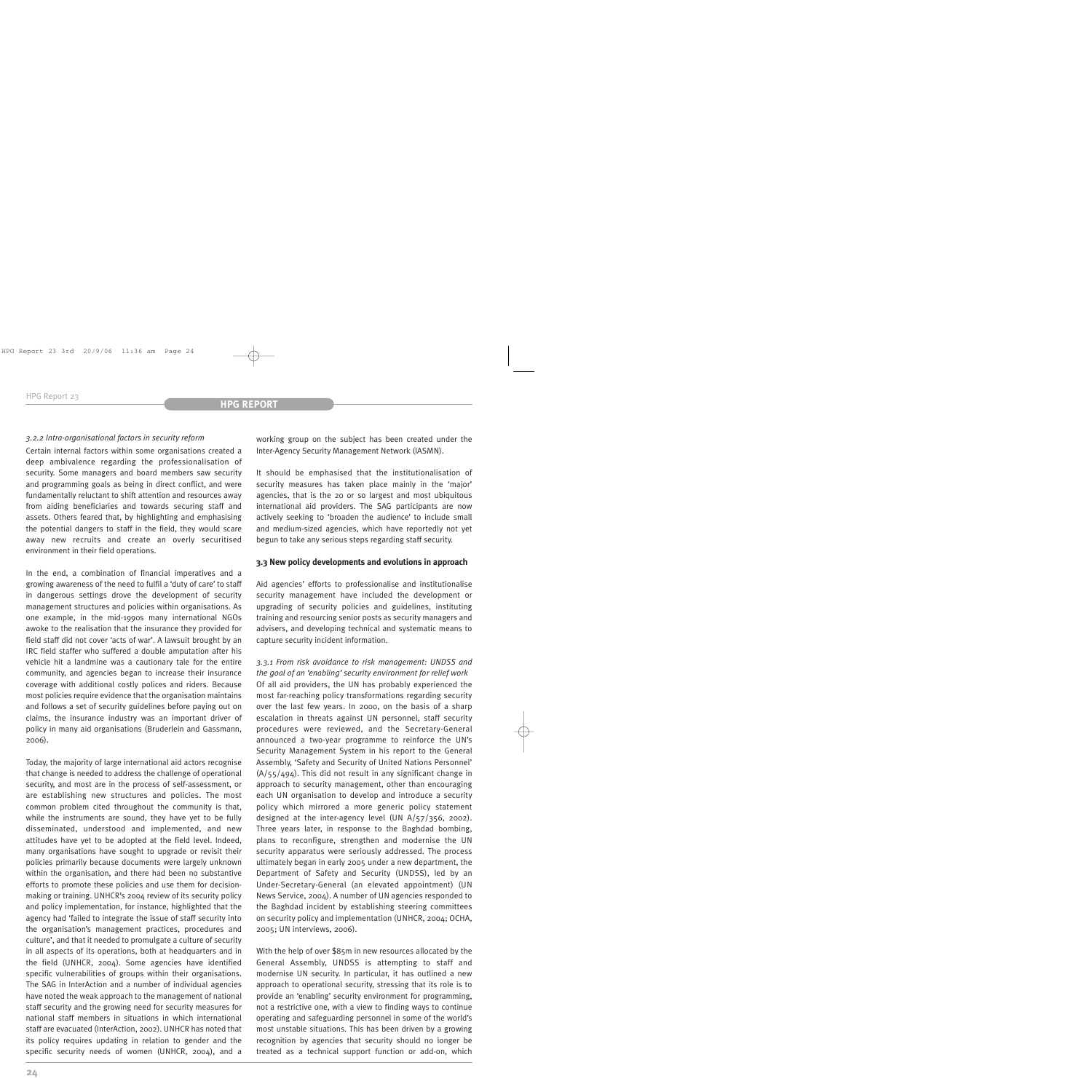comes into play after the humanitarian plan has been finalised (UNHCR, 2004). The key mechanism in the 'enabling' approach is the concept of *risk management* analysis and strategy. The centrepiece of the risk management framework in the field is the Security Risk Assessment (SRA). The SRA examines threats and vulnerabilities, taking as a starting point agencies' humanitarian priorities and seeks to institute the necessary security conditions, where possible, to allow programming to continue. UNDSS interviewees note that the SRA has become the fundamental element of all UN security activity, the lynchpin of the reform of the security framework and, in the words of one staffer, 'the most important document in the department'. All tools used to mitigate risk in the field – MOSS, security clearance processes, staffing levels, equipment and funding – are meant to stem from the findings of the SRA (UNDSS interviews, 2005).

The adoption of a risk management approach in the UN is, however, far from complete. Many UN agency staff and partner agencies claim that restrictions on movement and evacuation remain the principal security strategy for the UN in the field. UNDSS acknowledges that the existing MOSS and phase system are limited in flexibility and timeliness, and are particularly weak in the contexts in which humanitarian actors operate. Plans to develop a more subtle, updated mechanism which takes account of growing threats such as terrorism and integrates programming concerns have been one of the more difficult and delayed reforms UNDSS is aiming to achieve. Phasing was designed for situations of increasing internal unrest and ambient violence, with evacuation as the final option. In the post-9/11 world, with political targeting appearing to increase, it has become clear that risk cannot be managed through a process of evacuation. An evacuation plan would be of no help, for example, in dealing with the eventuality of a large truck bomb detonating without warning. Furthermore, evacuation can increase risks to staff in the longer term. When an organisation evacuates an area, even briefly, staff lose a sense of the political landscape and rapport with the host community and beneficiaries is disrupted. With a strong risk assessment mechanism, however, it ostensibly becomes possible to invest heavily in measures that will allow organisations with specific life-saving programmes to continue working, despite the risk. Resilience and continued presence in situations of risk is therefore seen as a security plus – the target has hardened. This is what banks and airlines do. The current MOSS may be a reasonable set of universal precautions while more sophisticated tools are developed, but it is a 'one size fits all' approach and does not facilitate the necessary strategic investment of assets against the particular threats that are likely in any given situation.

That the phasing system entails political sensitivities is a longstanding and familiar problem. Host governments have been known to exert serious pressure to prevent a situation from being assigned a high-security phase, which sends a negative signal to tourists and investors, and may complicate political relations and/or peace processes (UNDSS interviews, 2005). Conversely, some have accused UN aid agencies of using UNDSS, MOSS and the security phase system for ulterior purposes, for instance in cases where programme managers seek phase reductions primarily to release funds and allow for new programming (with the implication that, if anything happened, the programme would not be at fault, since the phase indicated that it was safe to operate).

The most common complaints regarding the UN security approach point to an overly restrictive mindset, not attuned to the programming needs and approach of relief work. UNDSS have been frank in acknowledging this particular shortcoming. In the words of one headquarters official:

*UNDSS is rightly accused of being overly risk averse and bossy. The easiest way to ensure security is to stop people from going out, but this is totally unacceptable. Our ethos should be that we are here to allow staff to do more things, not less. Our job is to come up with innovative ways to do that.*

UNDSS has set itself this mandate, but as with all paradigm shifts new thinking will take time to penetrate all levels of the organisation. To be successful, all UNDSS officers in the field will need to gain a deeper understanding of the nature of aid programming in conflict settings. Field security officers, who often come from military backgrounds and suffer from a lack of training and familiarity with the role of UN aid agencies and NGOs in the field, are at the heart of much of the friction (IASMN, 2006). In addition to training, the recruitment process for field security officers could be geared more towards seeking out professionals from within the humanitarian programming sector, or those with experience of working with this community.

Others point out that the responsibility for security also lies with the operational agencies. Programme assessment, intended as the foundation of the SRA, remains agencies' weakest area, simply because many are unable to articulate their operational strategy in a country, and communicate what they need to do based on their assessment of humanitarian needs. In cases where agencies cannot be clear about their programming goals and life-saving priorities in crisis situations, an enabling security approach cannot be constructed even by the most forward-thinking security manager. Adequate programme assessment has not happened in a number of recent cases including Iraq, as agencies, flush with funding, rushed in to set up an operational presence without clear plans and priorities (UNDSS interviews, 2005).

## *3.3.2 From risk acceptance to risk control: refining and building on the NGO approach to security*

Humanitarian and multi-mandated aid NGOs have largely tackled security reform from a different direction, focusing their energies on risk prevention and mitigation. For many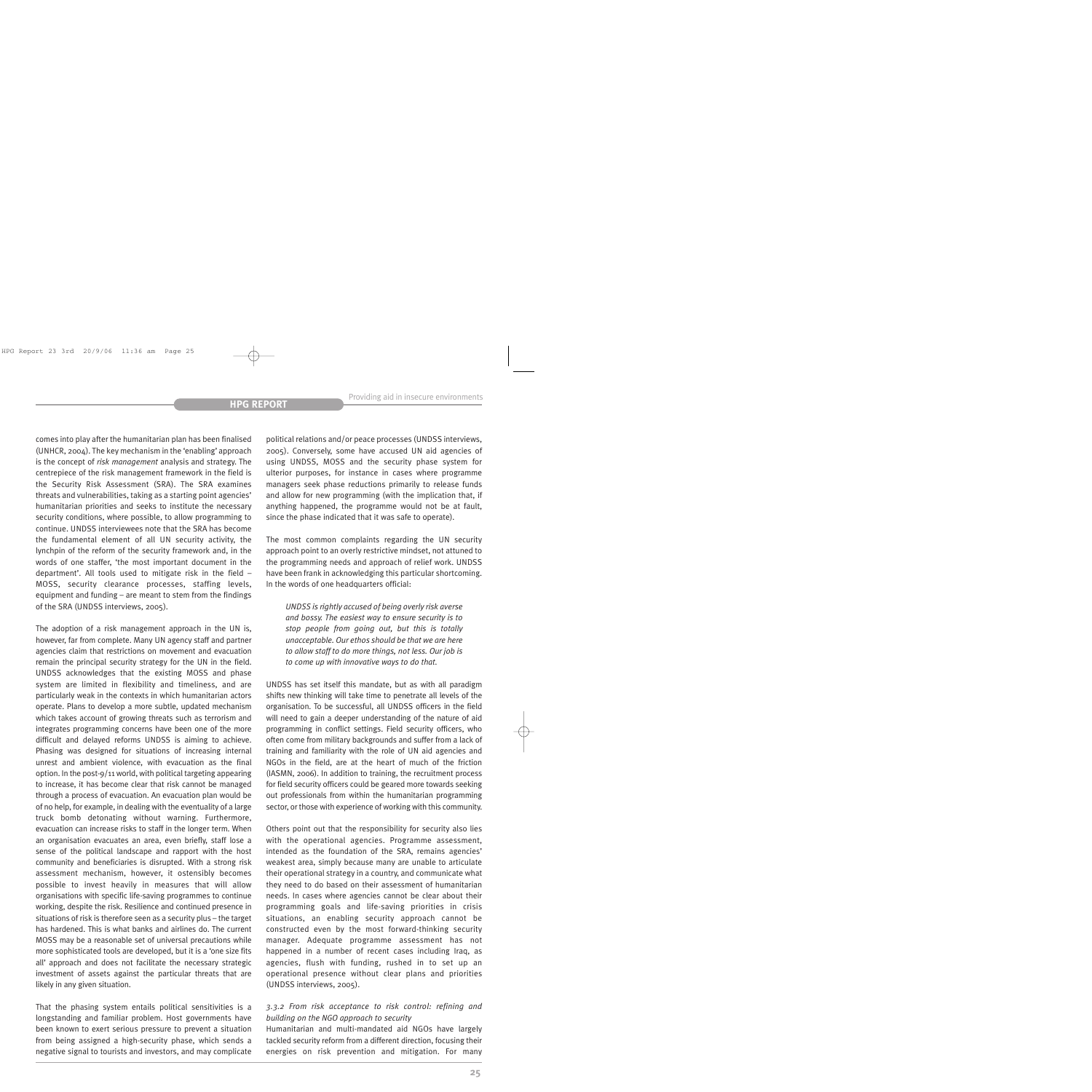organisations this has involved a recognition that certain incidents could have been prevented or handled better, and that security awareness in the field has not been as sensitive as it needs to be. Most managers have also acknowledged that past attitudes, which treated risk as simply an unavoidable feature of aid work, needed to change. As a result, the assumption of risk has come to be seen as institutional rather than personal, and management responsibility has focused on developing more systematic and comprehensive means to enhance staff security in all aspects of programming.

MSF sections, for example, are heavily reliant on the spirit of volunteerism, and the MSF Charter reflects the individual responsibilities staff are asked to bear. Only recently has there been a greater recognition of the boundaries between individual and institutional responsibility. This has included the adoption of risk prevention strategies, including identifying the roles and responsibilities of management in ensuring staff security, comprehensive security training and a greater appreciation of the security risks inherent in each programme. Even so, MSF more than other humanitarian organisations has had difficulty in reconciling the institutionalisation of security responsibility with its core principles. Debates have arisen around whether it is ethical to restrict programme activities when a staff member has indicated that he or she is willing to assume personal risk. The question becomes whether the organisation can legitimately curtail that individual's right to take humanitarian action (MSF section interviews, 2006).

As previous literature on security management has noted, much of the business of enhancing security (and general safety) is procedural: as one respondent put it, making sure 'due diligence' on security is carried out throughout the organisation. Many security officers insist that the majority of incidents reported to them could have been prevented if the proper procedures and guidelines had been followed. For some aid agencies, this has resulted in an investment in standardising security procedures through plans and templates for risk assessments. InterAction's SAG has its own Minimum Operating Security Standards, which seek to assist members in their respective institutional approaches to security. Unlike the UN's MOSS, this is not a list of operational and material requirements corresponding to levels of security in field settings. Rather, it is an acknowledgement of the issue's critical importance to an organisation's operations and governance. InterAction's standards also outline parameters for security policies, hiring policies and personnel procedures to prepare and support staff operating in insecure environments, as well as encouraging members to operate in a collaborative manner, including participating in security fora, working with UN structures where appropriate, sharing security information and maintaining awareness of, and when possible mitigating, the negative impacts of operations on the security of other members (InterAction, 2006).

# **Box 2: InterAction's Minimum Operating Security Standards**

#### **Standard 1: Organizational Security Policy and Plans**

InterAction members shall have policies addressing key security issues and formal plans at both field and headquarters levels to address these issues.

#### **Standard 2: Resources to Address Security**

InterAction members shall make available appropriate resources to meet these Minimum Operating Security Standards.

#### **Standard 3: Human Resource Management**

InterAction members shall implement reasonable hiring policies and personnel procedures to prepare staff to cope with the security issues at their post of assignment, support them during their service, and address post assignment issues.

#### **Standard 4: Accountability**

InterAction members shall incorporate accountability for security into their management systems at both field and headquarters levels.

#### **Standard 5: Sense of Community**

InterAction members shall work in a collaborative manner with other members of the humanitarian and development community to advance their common security interests.

Extracted from InterAction (2006).

#### *3.3.3 Need versus risk: an evolution in thinking*

Van Brabant's Good Practice Review defines all security management as essentially the practice of controlling risk or reducing it to an acceptable level. International NGOs and other international aid agencies have grappled with the question of where the threshold of 'acceptable' lies. A commonly used graphic asks managers to plot the likelihood of threats on one axis, and the severity of their consequences on the other, with an eye towards defining a 'comfort zone' in which programming may take place.

Some have countered that it is not helpful to speak of absolute risk thresholds (or the idea that staff safety is always paramount). Risk assumption must vary according to the context, and 'programme criticality' must be the key determinant. In other words, an organisation may decide that it is not worth risking staff lives to undertake educational programming or to deliver non-essential items in areas of active combat, but if an epidemic or acute famine was occurring in the same area the risk would then become acceptable.

There is something disingenuous, however, in the discussion of risk acceptance within humanitarian organisations. Despite working in some of the world's most dangerous places and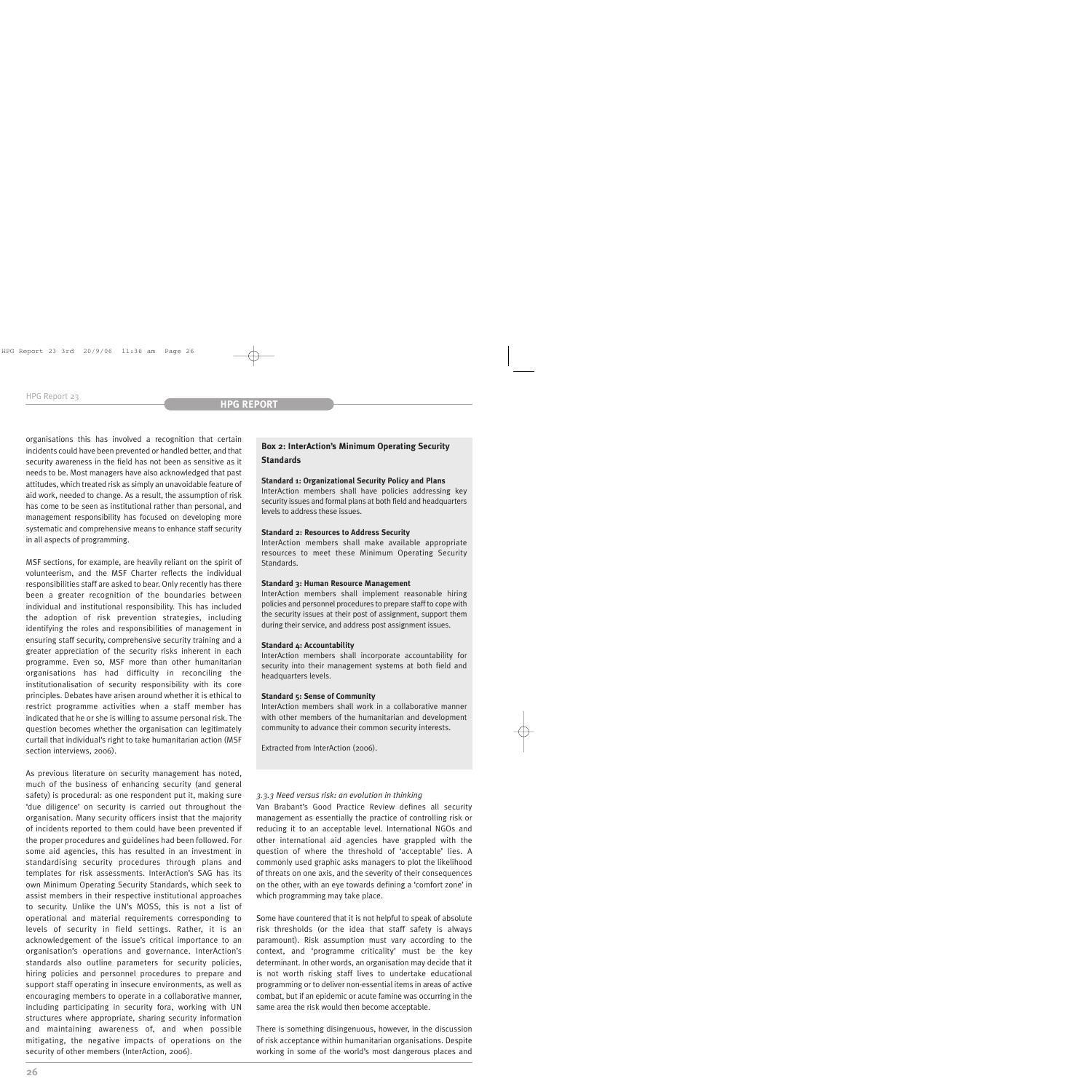

### **Figure 11: A typical risk threshold analysis (tolerable risk environment)**

acknowledging a high level of risk, no organisation would be prepared to say openly that the loss of even one staff member would be acceptable in meeting programme goals. One report has hinted at this tension in its conclusion that 'the riskthresholds of many agencies are not suited for the compliance of their mandates in hazardous areas' (SMI, 2005). As a UNDSS officer observed, one could not realistically broach the topic of estimating 'force depletion' rates and casualty thresholds for humanitarian organisations, as is done in military planning. However courageous, aid workers are not soldiers, and nothing in their mission or their organisational culture would allow for such a calculus. What this means in practice is that the rhetoric of risk acceptance allows for an aid intervention to be launched, but when a major violent incident occurs it often shakes the resolve of the affected organisation and the aid community at large, causing some to pull back and the overall aid effort to falter. Risk is acceptable only when hypothetical; as soon as someone is killed that risk becomes intolerable, and staff members are generally pulled out. These issues are explored further in Chapter 4.

#### *3.3.4 New dimensions to the security 'triangle'*

Changes have perhaps been most significant in the practical operational strategies agencies have adopted – or adapted – to maintain operations in insecure contexts. Traditionally, the theory of enhancing the operational security of aid workers was based on a 'security triangle' paradigm, comprising three components – protection, deterrence and acceptance – with each component emphasised to varying degrees by different types of organisation and in differing security contexts (Van Brabant, 2000). *Protection* seeks to reduce vulnerability to targeted and random attacks, by 'hardening' or reducing the visibility of the agency. *Deterrence* entails presenting a counterthreat, such as the presence of armed escorts or proximity to military forces. *Acceptance* entails the aid agency becoming a



**Figure 12: Adjusted risk thresholds, accounting for criticality of need**

familiar and trusted entity among the host community and the beneficiary population, cultivating a network of contacts and intermediaries to maintain open lines of communication with key parties. It usually requires a long-term presence before, during and after conflict. The three components were never intended to be an either/or set of options. Rather, they were to be used mostly in combination, but with an emphasis on the 'acceptance' dimension.

#### *Acceptance and 'assumed' acceptance*

In recent years, while acceptance has remained the bedrock of the approach of NGOs and the Red Cross/Red Crescent movement to operational security, it has not been solidly understood and applied. As Van Brabant observed six years ago, 'acceptance cannot be assumed; it has to be won and actively maintained' (Van Brabant, 2000). Yet the research for this study revealed two fallacies regarding acceptance:

- 1) Passive or assumed acceptance when acceptance is defined merely by the lack or absence of deterrent or protective measures. Many problems occur because NGOs 'assume acceptance' without being proactive about it. The acceptance approach in fact requires a strategy, resources and deliberate action – it cannot be treated as a default position.
- 2) The exceptionalist concept of acceptance when an organisation simply reiterates humanitarian principles and proclaims its neutrality and independence from all belligerent parties. It is not enough for an aid organisation to be apart from political actors; to achieve acceptance, it must belong to the community, in other words reaching out, not standing out. Moreover, acceptance grows out of perceptions of the organisation, and is therefore dependent on individual behaviour as much as on official organisational communications (Donini et al., 2005). As the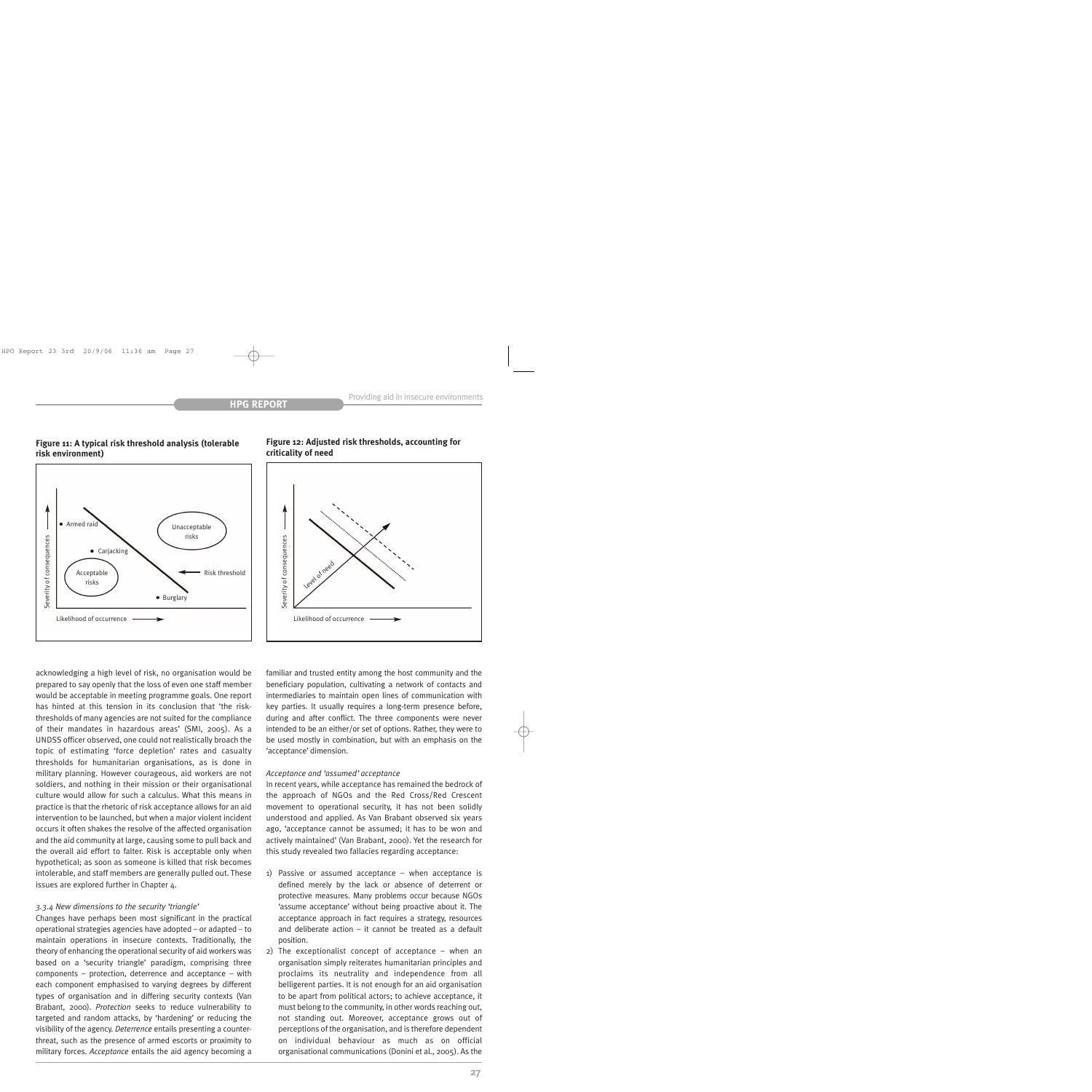ICRC security guidelines note, this depends on 'our ability to listen, as opposed to preaching' (Roberts, 2006).

There are many reasons for a decline in the practice of active acceptance strategies. First, many agencies have underestimated the cost of acceptance – maintaining acceptance is very costly in terms of staff time and resources. Second, acceptance is especially hard to achieve amid the highly fluid local dynamics of war and conflict. In particular, a lack of unified insurgency command in many situations has meant that negotiations with armed actors take considerable time, and agreements once secured have to be constantly reinforced. This is all the harder when agencies, particularly the UN and international NGOs, deploy staff with very little field experience and an inadequate understanding of the dimensions of the conflict setting they operate in. That it would be impossible to foster acceptance for international aid entities in post-invasion Iraq, for example, was all but a foregone conclusion. The UN in particular was perceived as political by Iraqis, seen first as the enforcer of sanctions during the years prior to the war and later as a tool of US occupation. In this light, the UN was an unsurprising choice of political target, especially given the escalating threats, both verbal and in the form of attempted incursions, that were levelled against the organisation, and which increased after the Special Representative of the Secretary-General made public appearances with the head of the Coalition Provisional Authority, L. Paul Bremer.

Even in less highly contested cases than Iraq, the UN inherently faces a more difficult relationship with acceptance approaches because of its dual nature as both a political and humanitarian body. In some cases, the presence of a UN integrated mission has resulted in many non-UN agencies stressing high visibility and branding to differentiate their mandates and goals from political and military actors (Durrant, unpublished, 2006; interviews, 2006). Empirical and policy analysis to date does not suggest that a security implication necessarily follows from association with a UN integrated mission. Evidence is also scant as to whether association with UN missions is as problematic in general as NGO opinion has suggested. Nonetheless, the acceptance strategies of some non-UN agencies have focused particularly on differentiating and distancing themselves from the UN for these reasons.

Third, some commentators have questioned whether acceptance has ceased to be a useful concept to underpin a security strategy in highly unstable environments, where there are uncertain threats and unknown adversaries. The threat of terrorism, for instance, means that aid agencies face a risk that may have an origin anywhere in the world, and as such does not fit well into an acceptance approach to security that emphasises local knowledge and analysis. As the head of emergencies in one international NGO commented: 'even if you accept the principle that all NGO strategies are independent of political influence, if you're working in an environment where NGOs are seen as a soft target – it doesn't

really matter how loud you shout your principles. Acceptance just doesn't fly in these situations and you have to beef up your security apparatus' (INGO interviews, 2006). In addition, in highly contested environments strongly branded humanitarian organisations such as the ICRC can be at greater risk than NGOs simply because of their status: attacking the ICRC 'makes a bigger point' (INGO interviews, 2006).

Finally, the explosion in the number of NGOs in contexts like Iraq and Afghanistan, with a multitude of multi-mandated players, has made it difficult to carve out and/or maintain the independent identity of an individual agency. This was especially the case when agencies had no history of working in the country in question, as in Iraq. Acceptance models in these situations have focused on some basic principles, including only hiring internationals from the Middle East or Islamic countries.

Most security experts maintain that security management, and the acceptance approach in particular, must flow from a deep knowledge of the context. Factors that promote acceptance include:

- Long-term organisational presence and familiarity with the area of operation.
- Local language ability and cultural knowledge.
- Close relationships and communications with local staff.

Factors that inhibit acceptance include:

- High staff turnover.
- Projects that deal only with beneficiary groups without engaging with or making inroads into the host or wider local community.
- Divisions and poor communications between international and national staff.

Some of these challenges have been recognised and addressed. The ICRC and a number of humanitarian agencies, including ACF and several MSF sections, have reaffirmed traditional acceptance approaches. These organisations argue that acceptance is the cornerstone of reducing risk, and that if people are aware of the values of the organisation, and if the activities being undertaken are relevant to the needs of the community, this is a vital – albeit not cast-iron – guarantee of their security. These organisations have begun to invest more heavily in negotiations with armed groups regarding access to new areas. This approach has also involved paying greater attention to local social norms being sensitive to perceptions of aid workers' relative affluence or the wasteful use of resources, and ensuring transparency in programming decisions.

*Increasing reliance on protection and deterrence measures* Other agencies have found it necessary to adopt protective measures more extensively than was previously their custom.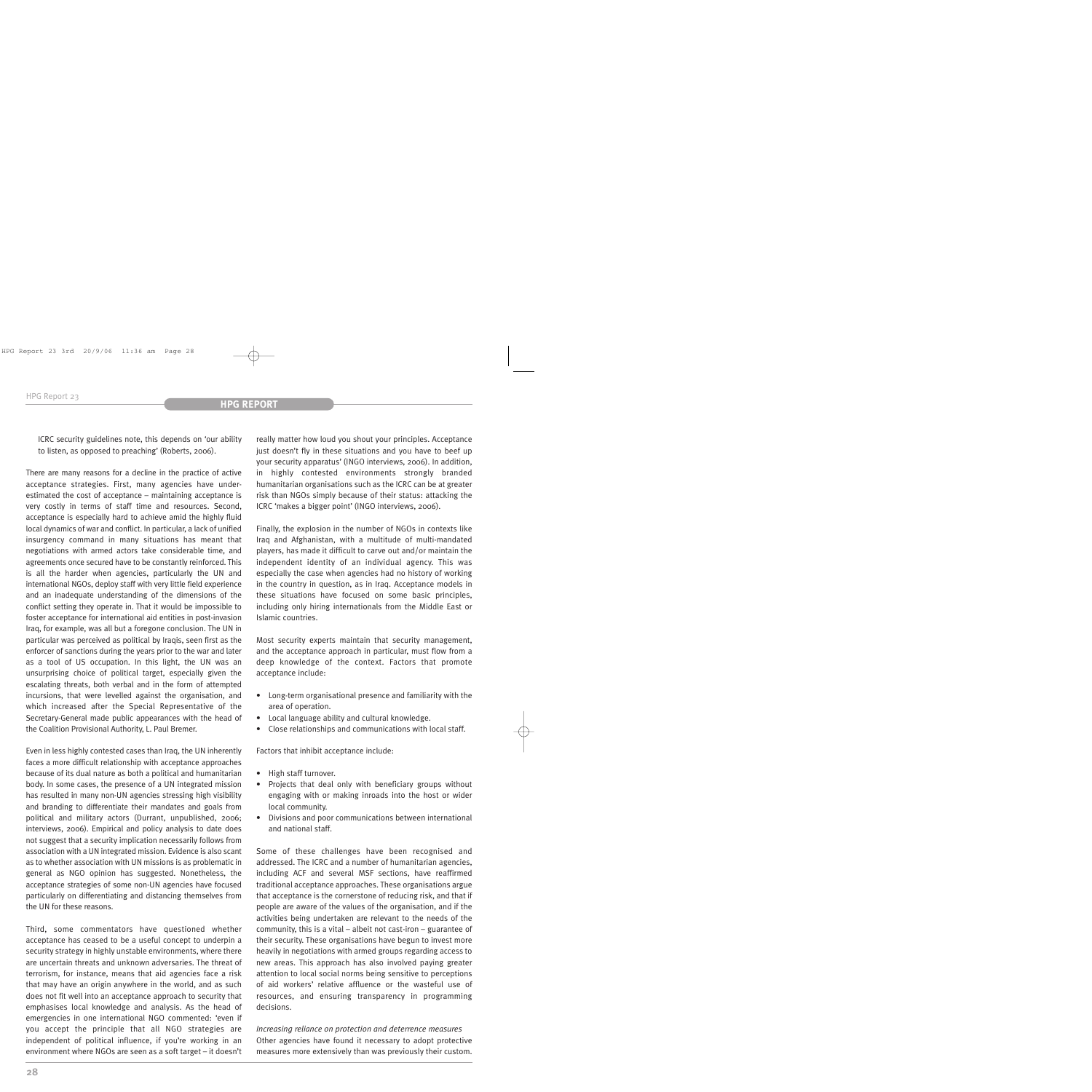In extreme cases – Chechnya, Iraq and Afghanistan – some agencies have adopted very low-profile or even 'clandestine' modes of programming. This involves no organisational branding, the use of private cars and limited movement. In the case of Iraq, the practice in some agencies is that staff have no fixed operating address, do not use their real names and operate without knowing the identities of their colleagues. Beneficiaries are not made aware of the source of assistance. Even the ICRC had to resort to a covert approach in Iraq: 'when acceptance is low and risk is high, the clandestine approach is unfortunately necessary' (ICRC interview, 2006). This is not seen by the ICRC or others as a 'way of the future', and there is no evidence of these extreme measures being replicated in other contexts; rather, it is viewed as an exceptional and time-limited means of conducting operations. A lowvisibility approach is particularly hard to maintain when financing comes from donor governments with a political interest in maintaining their visibility as a funding source. Agencies have experienced such challenges in the Middle East and South Asia.

In high-risk environments, the only alternative to the ultra-lowprofile approach may be adopting its polar opposite: deterrence via military cover and armed escorts. Indeed, recent years have also seen an increase, albeit *ad hoc*, in humanitarians' reliance on deterrence mechanisms, often in the form of commercial security providers (Cockayne, 2006). This has been particularly the case in high-risk environments such as Afghanistan, but it has also been a standard mode of operations in contexts such as Somalia and Chechnya. Once adopted, it is often very difficult to go back, to lower the agency's profile or encourage acceptance because the removal of these measures automatically signals that a target has become 'softer' (Harker, 2006). As one ex-INGO Country Director noted, 'most agencies operate like turtles: they roll up in as hard a shell as possible, and keep moving' (INGO interviews, 2006).

#### *Implications for changing operational strategies*

The long-term impacts of these changing security strategies remain unclear. All three approaches – heavy protection, deterrence and covert programming – are treated by most agencies as a last resort when security risk becomes severe. However, like the evacuation option, these modalities can in fact compromise security in the long run. Once an organisation has confined its staff to a compound, taken shelter under a military security umbrella or gone underground with clandestine programming, its access to security information becomes extremely limited (Anderson, 1999). Increased isolation from beneficiaries and the host community has the dual effect of increasing programming challenges (via a decreased ability to target and monitor aid deliveries, for instance), and distancing the agency from the very sources of information that might otherwise enhance its security. A vicious circle is created whereby the security picture becomes ever cloudier, analysis and planning are made more difficult and the distrust and distance between aid providers and local communities increase.

Additionally, by visibly increasing protective or deterrent measures, there is a possibility that other aid actors relying on softer security measures will become more insecure – particularly in contexts where militant movements view aid operations as opportune targets for violence.

#### **3.4 Inter-agency security coordination**

Although aid practitioners share a general understanding of the factors that have led to changes in the security context for aid operations, there is less agreement within the community that this might necessitate a more coordinated response to policy-setting, information sharing and specific operational strategies. As one interviewee noted, 'we recognise we are all in the same river, though maybe not in the same boat' (ICRC interview, 2006). In general, humanitarian actors have a peculiar relationship with each other, one which is simultaneously competitive and mutually dependent (in the sense that no agency alone can meet even a fraction of the needs in a humanitarian emergency). In security coordination, as in other aspects of humanitarian coordination, there are only two reliable motivators to drive coordination – urgent need and donor pressure. Yet even these have been insufficient to create viable security coordination structures. The key challenges that respondents identified include the sensitivity of the information being shared, as well as the possibility of local sources being compromised and their confidentiality being breached. This makes agencies cautious in their approach to security coordination.

At the headquarters level, the SAG is one of the few examples of a strong, consultative network on security issues. Since its establishment in 1993, it has assisted its diverse membership to develop capacities in security, disseminate information and new thinking and promote security initiatives. The RedR training programmes, NGO security standards and earlier initiatives to increase security measures for national staff members, for example, are all due to the efforts of the SAG membership. In the UK a more informal group of security professionals was established in late 2005. However, it is unclear whether this network will develop in the same way as the SAG.

Within the UN, the IASMN has provided a useful space for UN agencies and UNDSS (and previously UNSECOORD) to address issues of concern in inter-agency relations. It has allowed the major operational aid agencies of the UN – those most likely to find themselves in insecure environments – to assert their concerns and priorities. The IASMN has also served as a sounding board for tensions among agencies, and between agencies and UNDSS, and as such has illustrated the considerable coordination challenges that remain. A case in point is the disconnect between agency desires to see UNDSS become more responsive to the needs, capacity and resources of individual agencies, and UNDSS' tendency to prioritise uniformity and standard approaches (UN interviews, 2006). Being an intra-UN body, the IASMN does not engage NGOs in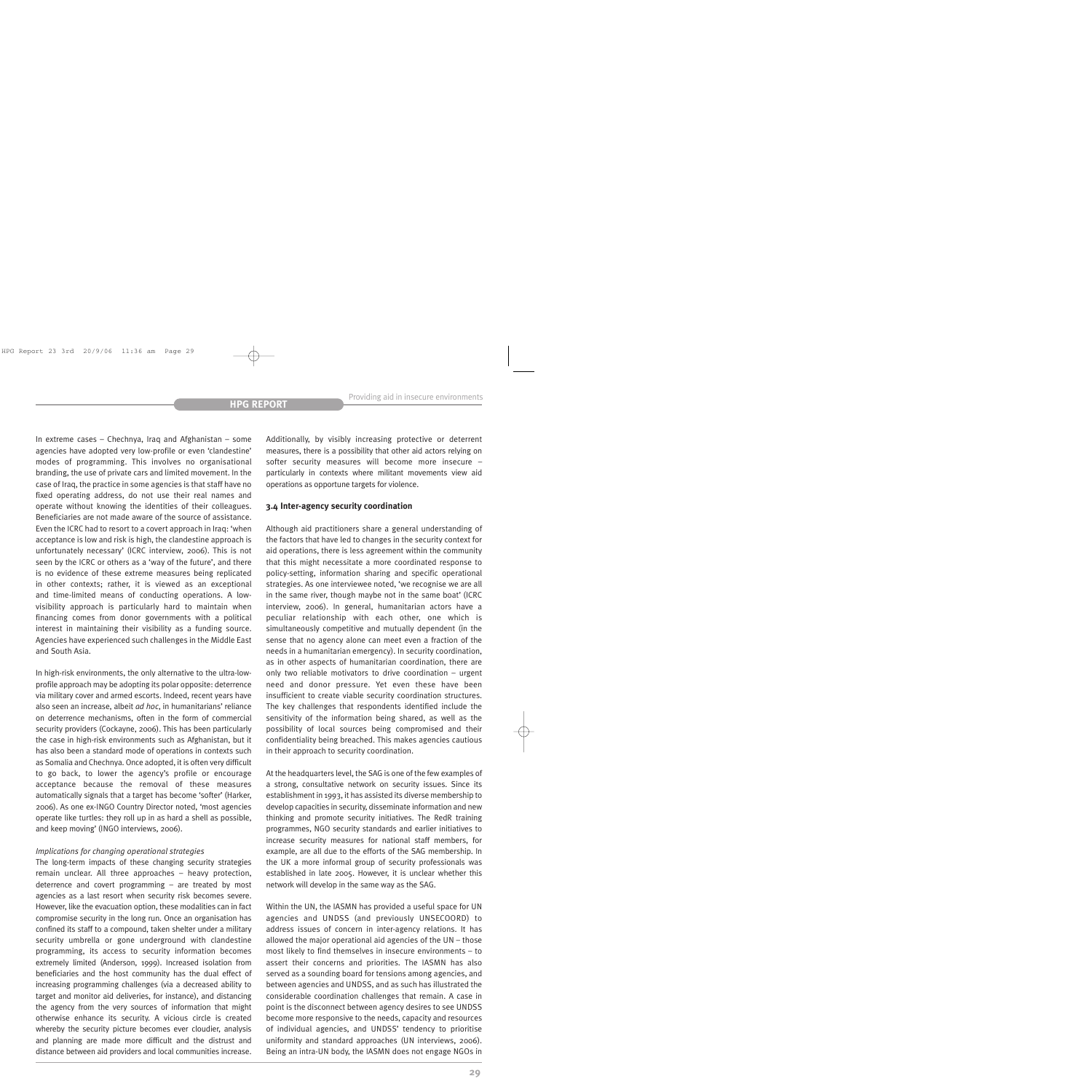security dialogue – a serious deficiency in terms of operational security, since most UN agencies rely heavily on NGOs to implement their programmes on the ground. In fact, there has been marked resistance among UN agencies to engage NGOs in the consultation process around security financing.

Relations between the UN and international NGOs are more fraught. In 2001, the IASC, in close collaboration with what was then UNSECOORD, established a Menu of Options for security collaboration between the UN, NGOs and inter-governmental organisations. The Menu of Options was a list of potential riskmitigating strategies to improve the collective security of the humanitarian community. It was, however, ineffective due to resource constraints, diverse approaches to security, the indiscreet use of sensitive information, priorities and time constraints, and a clash of personalities between key actors, resulting in a lack of trust and understanding of respective mandates and mission goals. There was also a significant lack of knowledge of the Menu in the field. There were some examples of implementation, but these appeared to be limited to situations of extreme insecurity. Furthermore, there was no evidence that lessons learned were shared or adopted routinely as good practice. Nonetheless, the IASC Task Force on Collaborative Approaches to Security, established in 2004, decided that the Menu of Options still provided a framework for improving security collaboration between humanitarian actors in the field and, as such, should be relaunched. In 2006, it was updated, revised and renamed (it is now called *Saving Lives Together: A Framework for Improving Security Arrangements Among IGOs, NGOs and UN in the Field*, to better reflect its purpose and intent) (IASMN, 2006).

Despite the re-launch and the newly re-titled framework, the UNDSS is unlikely to be able to provide a security umbrella to a wide range of operational partners in the near future. UNDSS still suffers from considerable distrust among international NGOs, both in terms of capability and intent (INGO interviews, 2006). A change in perceptions will be based on performance in the field which, as UNDSS acknowledges, is an area of weakness at present. International NGOs have often been frustrated at the lack of openness on the part of UNDSS field staff, and examples where the UNDSS–NGO relationship has worked well are usually put down to individual personalities. UNDSS counters that international NGOs seem to want it both ways: they frequently rely on UN security structures and inputs, but resist any formal coordination. Most of those interviewed for this study, on each side, expressed cautious optimism about future relations.

Coordination and information-sharing among NGOs in the field remains for the most part informal, and varies across countries and emergencies. There has been some progress through the establishment of coordination bodies such as the Afghanistan Non Governmental Organisation Safety Office (ANSO) in Kabul, the NGO Coordination Committee in Iraq (NCCI), the Centre de Communication (CDC) in eastern Congo and the Joint Security Network in Haiti. However, these have primarily acted as storage centres for security incident information, not as security policy or programming coordination entities. The ongoing discussions over a coordination mechanism in Darfur perhaps best illustrate the challenges facing field security coordination for NGOs. The key difficulty has been finding an agency with the willingness and staff capacity to spearhead the initiative, as well as concerns around how the entity would be perceived by the authorities. These challenges have resulted in two years of protracted discussions, despite the fact that resources are available from a number of donor governments. ECHO's forthcoming (2006) guide to security collaboration in the field is being designed in part to examine these challenges, and to offer practical guidance to NGOs on establishing security collaboration mechanisms and apparatuses in the field. It is unclear, however, whether at a practical level many of the issues that hinder closer cooperation can be addressed through this initiative.

#### **3.5 The critical role of security information mechanisms**

Without exception, this study found, both in interviews and in the six case-studies, that the lack of strong incident recording has created a major impediment in the conduct of security analysis. When an incident record was available in any given country going back for a year or more, this was generally due to an individual's personal initiative rather than any system of standard practice. Institutional memories tend to be short in settings with high staff turnover, and the study found that even some major violent incidents in the recent past were unknown to current field staff. The value placed on reporting security incidents has increased in the last few years, and there has been significant investment in software to report, collect and share incident information at a central level. Three examples are the UN Security Incident Reporting Service (SIRS) initiative, the World Vision-led Virtual Research Associates (VRA) system and the CARE-developed SIMS.

Before the UN SIRS initiative began in 2003, there was no uniform, standardised way of reporting security incidents in the UN. This meant that there was no way of rapidly accessing information and identifying trends. All reports went into paper files, where they mostly remained. SIRS provides incident reporting templates for field security officers to enter incident details according to preset parameters and definitions. This latter aspect has proven unexpectedly difficult, as interpretations and descriptions of incidents vary widely. For that reason, SIRS has taken longer to establish than hoped, and it is expected to be some time before it is directly accessible by UN agency security focal points. In addition, it is not clear how extensively NGO incidents will be included in the SIRS database, if at all. At the moment, it is planned only to include incidents involving international NGOs under direct contract with the UN (i.e. implementing partners). This would limit the system's capacity to comprehensively track and spot trends and to do forecasting – which is the ultimate goal of the SIRS mechanism. OCHA is also in the early stages of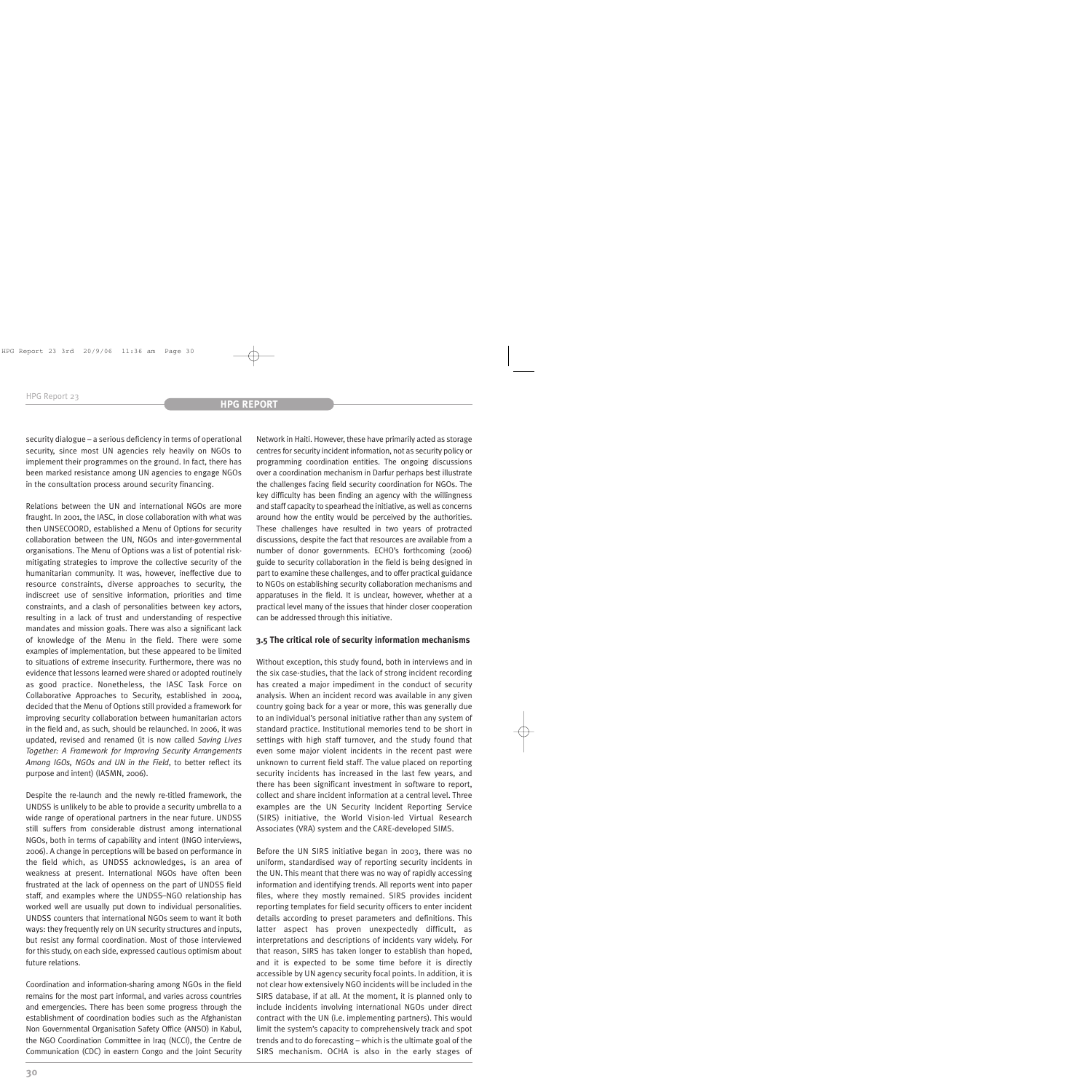developing a process to capture and analyse information from UN field staff under the 'Protection of Civilians' mandate, a subset of which concerns the safety and security of aid personnel (OCHA, 2006).

World Vision's VRA system is a web-based interactive reporting platform that can be used by any NGO. Similar software products have been developed by the Vietnam Veterans of America Foundation (the Operational Activity Security Information System (OASIS)) and by the Crisis Management Initiative (the Safety Information Reporting Service (SIRS)) (VVAF, 2006; CMI, 2005). At the time of writing, both projects were still in the very early stages of development.

Unlike the dataset in this report, the majority of these systems have no backdated incident data, and most started collation only in the last year or so. All have struggled to get consistent data input from the field, and acknowledge that more investment in training field staff on standard ways to report incidents would be valuable. Thus, while to date the new systems show promise independently, it is not clear that they will be able to communicate with each other and share data. Another critical concern is the lack of analysis of trends and assessments of the strategic implications of the incident data. As one field consultant noted, 'reports are often a mere collection of security events' (Carle and Chakm, 2006). Both these factors may be addressed over time, but both require a change in organisational culture and a willingness at the interagency level to cooperate and share basic security information; this has proved very difficult.

Inter-agency reporting mechanisms have also been developed specifically for the field. ANSO in Afghanistan is one of the first independent bodies that focuses exclusively on NGO security. However, it has been criticised for being simply a data focal point, rather than a more analytical unit with the capacity to examine trends and inform agencies in a more comprehensive and strategic manner. In Iraq, security reports have become highly militarised and agencies suffer not from their absence, but from their abundance. The risk in Iraq is that agencies rely almost exclusively on the security reports they receive from international sources, and have limited local information. Lowprofile strategies have also hindered the exchange of information, as has a lack of trust among agencies and between agencies and other actors.

Overall, while there is an acknowledged need for better incident data reporting and analysis, incident tracking across the aid community is still very weak – many organisations have no systematic way of collating data and tracing trends, and those that have invested in this area have found that this investment often does not facilitate analysis. The work is time-consuming and may not be the best use of scarce resources. Many incident reports are little more than cumbersome chronologies of disparate events. The resulting product often takes too long to read, let alone analyse and

#### **Box 3: Lessons from crime tracking?**

It may prove helpful to ask where lessons may be drawn from other fields. During the 1980s, police departments in the US began to centralise their crime statistics on computerised tracking systems such as CompStat. This approach to incident mapping has been credited with dramatically reducing crime in New York and elsewhere (Smith and Bratton, 2001). Its three main principles are:

- getting the complete picture: understanding the type and source of threats through a centralised statistical analysis/mapping of incidents;
- based on this analysis, strategically allocating resources to high-need areas; and
- accountability of area commanders for reducing incident numbers in their purview.

In a policing context, reducing incident numbers would arguably (though not necessarily) rely mainly on a deterrence approach, in other words putting more officers on the street in places where crime is higher. This may have limited application in the humanitarian context, but the basic principles could still apply. Getting the picture would be a good start. A strategic allocation of security resources could involve protective measures, but could also pinpoint the need for more community outreach and negotiation in certain areas. The third principle, accountability, is a more difficult issue, and needs to be addressed within a wider policy framework.

draw conclusions from – a task that is left to the reader. Furthermore, the raw incident information, presented without nuance or gradation, can create skewed impressions of the actual risk environment.

Many of the problems in sharing information and developing accurate incident records are also present in general security coordination, as noted above. While admitting that information sharing is vital to security, some organisations have been reluctant to participate in field security networks because, in the past, there were occasions when 'information shared in collaborative forums has turned up in the press' (IASMN, 2006). Other concerns include personnel and litigation/liability issues, and a reluctance to portray the organisation in a negative light. However, given that security for the entire community stands to benefit from a complete, shared knowledge of incidents more than any individual agency stands to lose, it would seem imperative that ways to share information – sanitised of certain details that might prove sensitive – should be pursued. The goal of individual organisations and the community as a whole should be better security management through better reporting and analysis. This is not just a technical fix: it requires a cultural shift in the way senior managers think about security issues in aid programming.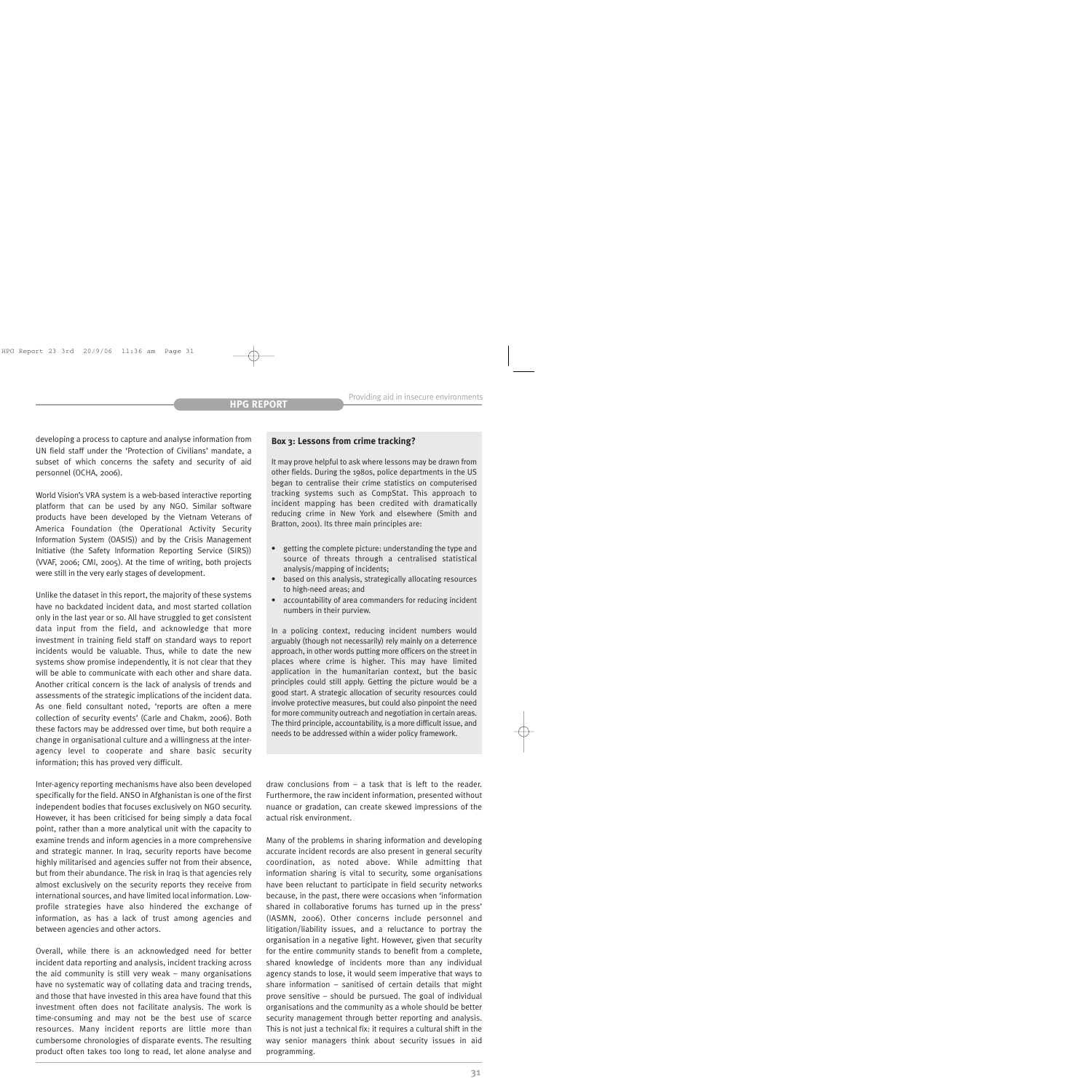### **3.6 Accountability issues in security**

Another key finding from Harvard's Security Management Initiative project (2005) was that 'accountability frameworks and command structures are generally not suited to operations in hazardous areas requiring adequate crisis management capacities'. The question of accountability in humanitarian security raises the concern that humanitarian access will be unduly impeded if managers take an overly conservative approach in the belief that they will be blamed for security incidents that occur within their area of responsibility. Nonetheless, it is widely agreed that accountability is key to creating and enhancing field security, and methods have been found to institute accountability systems.

UNHCR stresses the concept of due diligence as a critical feature of an accountability system. In such an approach, responsible parties need not answer for any and all security incidents, but instead must show that all reasonable security precautions and protective measures were taken before, during and after the incident. CARE has a policy of appointing mainly national staff to act as security focal points in charge of incident reporting, dissemination and follow-up. These focal points work under the staff member responsible for security, and they are not accountable for security implementation and outcomes. Hence they have no incentive to hold back, downplay or otherwise reinterpret security incidents. (The fact that national staff turnover is lower and national staff have a better feel for the local context is an additional major benefit.)

#### **3.7 National staff issues**

Despite the critical role national staff have come to play in security management, their security needs do not figure highly in agencies' security policies, nor do they attract significant management attention. One of the key findings from Harvard's Security Management Initiative project was that 'security training is generally not made available to nationally recruited staff' (SMI, 2005). Our case study conclusions strongly support this view. In Chechnya, for example, it was found that 'security and awareness training, when it takes place, is almost exclusively directed at internationals first, and national management/coordination staff second. Security and awareness training rapidly diminishes to zero outside of management/coordination staff' (Harker, 2006). This is despite the fact that national and local staff in highly insecure contexts experience a significantly greater share of incidents than international staff, as outlined in Chapter 2. In the DRC, for example, the study found that the majority of incidents affect national staff, but the majority of security procedures and most training focus on international staff. Financial and procedural inputs for national staff were found to be 'underdeveloped and of low priority' (Durrant, unpublished, 2006).

Organisational culture may foster a separation between national and international staff. Further problems may stem from language barriers or an abiding distrust of engaging openly with nationals – either for fear of what might happen to the national staffer as a result, or more usually because of concerns that he or she will pass the information to local belligerents and place the agency at risk. The results of this segregation are that local staff are not fully used as a security resource, or as transmitters of the agency's message to the local population – a key tool of building acceptance (interviews, 2006).

InterAction's SAG forum took up the issue of national staff in 2001, and drafted a series of 'Essential Steps'. These called on agencies to:

- increase the involvement of national staff in the formation and implementation of security policies and plans;
- identify threats to national staff, then reduce their vulnerability to these threats;
- establish clarity on security procedures and benefits, especially with regard to evacuation and relocation options; and
- include national staff in preparedness, training and human resource management procedures.

These issues are explored in more detail in Chapter 4.

### **3.8 Financing security and the role of donor governments**

The costs of investment in security have always been weighed against programming costs, and security has often been the first to go when budget cuts are called for. Many agencies argue that this has been at the behest of donors. However, in contrast to earlier years, there is greater consensus today around the need to dedicate resources to security. The major government donors, in particular ECHO, USAID and DFID, have signalled that they will support the costs of security measures. However, challenges remain.

In the case of the UN, donors have questioned the need to maintain funding for the individual security arrangements of UN agencies in light of the increased costs being incurred by the centralised UN security function. Not surprisingly, donors do not want to be funding what are seen to be duplicate systems. UNHCR warrants special mention in this regard. Beginning in the 1990s in Bosnia, the agency has been at the forefront of the UN presence in highly volatile environments, and for this reason has had to develop its own security systems in parallel to – and in advance of – the rest of the UN system. UNHCR states that its security system was designed to be decentralised and field-based (with no security focal point in capitals), and deals with issues unique to the agency. This makes it complementary to UNDSS, not redundant to it. Agencies have also raised concerns that the increasing costs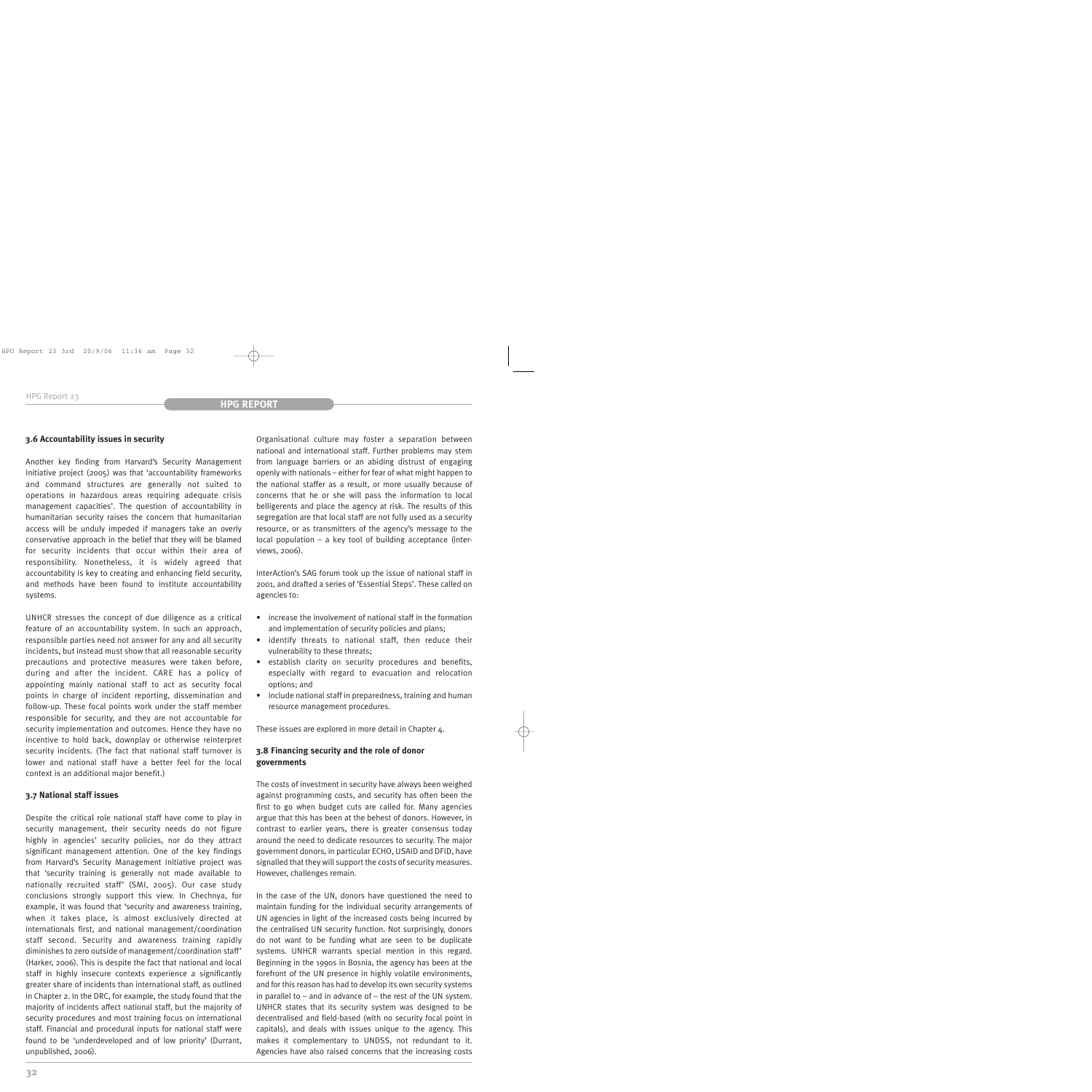#### **Box 4: Innovations in financing security measures**

- Some UN agencies, notable UNHCR and WHO, have supported the training costs of international NGO security posts, in return for additional standby capacity.
- UNHCR has regional security budgets which serve as a contingency reserve for responding to new situations of insecurity.
- CARE builds security funding into project budgets as a percentage benefit per staff member.
- Mercy Corps International typically puts an extra two percent on expatriates' salary lines, spreading the cost of security funding.

they must shoulder for a centralised system do not necessarily bring the required operational value. WHO's contribution to UNDSS, for example, has increased by 148% since 2002. In a broader cost analysis, WFP has doubled its security investment every two years in the past six (UN interviews, 2006). Insurance costs have also dramatically increased – for UN agencies they have more than tripled since 2002 (WHO interview, 2006).<sup>25</sup> According to one UN agency, UNDSS offers an administrative service, but only very rarely supports agency teams by deploying security personnel to assist missions. Instead, its staff are based in capitals, in Phase 1 and 2 contexts.

Very little of the extra security funding within the UN has resulted in extra security budget lines for the UN's NGO implementing partners. The major donors have financed joint training initiatives for international NGOs, and some support has been provided to coordinated security management in the field. However, this has not been a core priority for NGOs.

Donors with strong programming ties to international NGOs, and donors that have developed a strong field presence themselves over the last decade, have also become more sensitive to issues of security, both for their partners and for their own staff. ECHO and USAID/OFDA have been among the most active in this context. With a large and diverse group of non-NGO partners, and an increasing number of staff deployed to the field for assessment and auditing, ECHO started to examine security issues in late 2003. It supports partners on 'hard' and 'soft' security, including training and advocacy.26 OFDA provided all the funding for InterAction's SAG initiative to develop a security training curriculum and pilot courses, and continues to support security management training through RedR (Rogers, 2001).

USAID's approach to operational security must be seen against the backdrop of the US government's hardening security profile overseas. Former USAID Administrator Andrew Natsios has reflected on the contradiction between the trend to make 'fortresses' out of US embassies and offices in foreign countries, and the recognised need to reach out to local populations. 'Victory in the war against terror will not be achieved because we have adequately protected our embassies and our AID missions and their employees', he wrote in 2006. 'The victory we seek requires communicating ideas, values, and world views' (Natsios, 2006). A cynical interpretation of US behaviour might conclude that, while government entities have been increasingly bunkerised, the non-governmental aid providers that bear the USAID brand have been tasked with spreading 'American values' through their aid programming – and at their peril. As touched on above, a conspicuous disconnect has appeared between the US government's support for aid agency security and its use of aid to win hearts and minds. USAID policies that emphasise branding and visibility in contexts such as Afghanistan are considered life-threatening by many agencies receiving USAID funding. However, the agency can apply a branding 'waiver' to aid providers on the ground.

The research for this study found two opposing views on the issue of security financing. Donors typically state that funding has been made available to enable implementing partners to meet security costs; all international NGOs need to do is include security measures in their project budgets. OFDA has gone a step further, with grant guidelines that require international NGOs to note their security measures in their proposals. On the other side, international NGOs insist that available funding is still inadequate to meet security needs. Some managers complain that donors do not seem to realise that security costs go beyond radios and lead floor mats. In situations of high insecurity all programme costs go up. This might be dealt with more effectively if the UN's annual consolidated appeals better accounted for and reflected the security costs of the relief effort as a percentage cost.

Finally, despite common concerns regarding access, protection of staff and adequate resourcing, donors do not have an intergovernmental mechanism to coordinate specifically on issues of security policy. A shared understanding and coordinated funding policy on security needs among donors would mitigate much of the confusion and perceptions of competitiveness among international NGOs.

## **3.9 International frameworks and responsibilities of states**

The issue of governmental responsibility for aid worker security is, of course, much broader than the monetary support donor governments provide. Responsibility for aid worker security primarily lies with the host state. In contexts of war, this protection is enshrined in the Geneva Conventions

<sup>25</sup> Through the Malicious Act Insurance Policy, the premium increased from \$200,000 to \$1m (based on the number of staff in the field) (WHO interview, 2006).

<sup>26</sup> ECHO's 2004 security review, the *Report on Security of Humanitarian Personnel: Standards and practices for the Security of Humanitarian Personnel and Advocacy for Humanitarian Space* was published in Spanish, French, English and Arabic. Security has been promoted to the level of ECHO's six key work areas in recent years.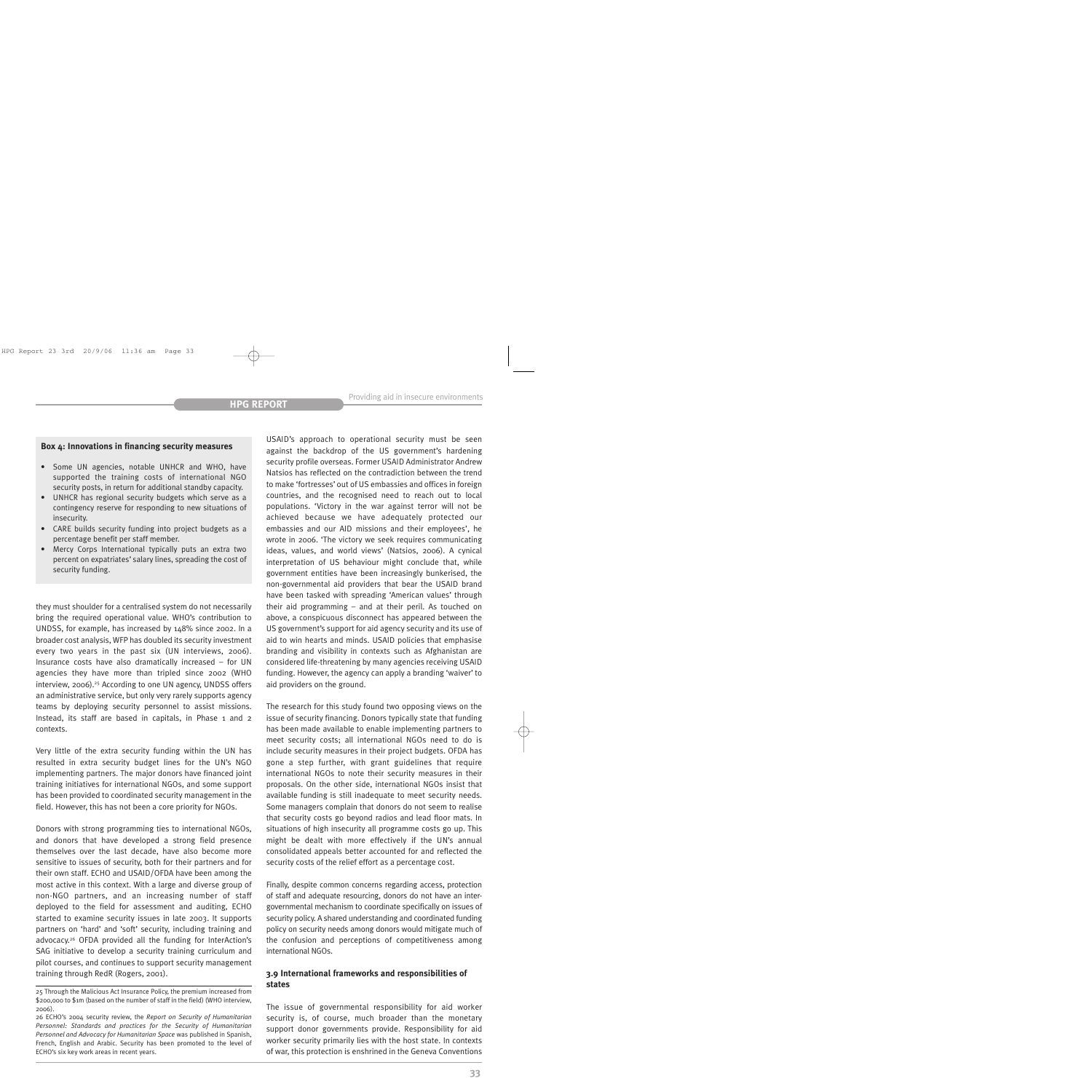# **Box 5: Key conventions, frameworks and resolutions on aid worker security**

- Convention on the Safety of United Nations and Associated Personnel (1994).
- Security Council Presidential Statement on the Protection of UN Personnel in Conflict Zones (2000).
- Safety and Security of United Nations Personnel Report of the Secretary-General (October 2000).
- Security Council Resolution 1502, which condemned all forms of violence against those participating in humanitarian operations and urged states to ensure that crimes against such personnel did not go unpunished  $(2003).^{27}$
- General Assembly Resolution 59/211 on the safety and security of humanitarian personnel and the protection of UN personnel (2004).
- General Assembly Optional Protocol 60/123 (2006).

27 The resolution creates no new laws, but reaffirms the existing obligations of all parties involved in armed conflict under existing international law. It does not mention the International Criminal Court or the Rome Statute.

and the principles of International Humanitarian Law (IHL). States have a duty to disseminate IHL, train military and other personnel to apply them and deal with individuals suspected of violations.

A number of key conventions and frameworks have evolved since the establishment of the Geneva Conventions which have sought to outline the security situation for aid workers and the responsibilities of states in providing adequate protection to all civilians (see Box 5). These have been primarily driven through the UN. However, it is only recently that there has been a concerted attempt to engage member states on the issue of impunity and on the responsibilities for security outlined in international frameworks. UNDSS has developed a programme of work to sensitise member states to security issues, particularly through the mechanism of the Host Country Agreement. The G77 group of states and China have noted that the guidance host countries are provided regarding their responsibilities remains inadequately defined (Bruderlein and Gassmann, 2006; G77 statement, 2003).

A number of difficulties face host states in ensuring the safety of aid workers. There are clear challenges where there is no – or limited – state capacity to ensure access and make facilities available. This is particularly the case when resources for the armed forces and police are limited, officers are poorly trained, salaries are low, corruption is high and there are factionalised groups within the law enforcement service (Middlebrook and Sedra, 2005). An accountable and effective judicial system is also often lacking in such contexts. The lack of law enforcement and accountability reinforces a general perception of lawlessness and impunity which increases the vulnerability of all civilians, including aid workers. In the DRC, for example, some argue that a weak state and inadequate security structures is the biggest single contributor to causes of insecurity for humanitarian workers (IRIN, 2006b). There are also contexts in which, irrespective of capacity, there is a reluctance to dedicate military or police resources to provide for aid workers' security. This poses an equal if not greater threat to field operations.

Our data suggests that an international military presence can result in both positive and negative security impacts. In Afghanistan since 2002, for example, two international military forces have been present: the US-led Coalition and the NATOled International Security Assistance Force (ISAF).<sup>28</sup> Lack of coordination between these two forces has thwarted efforts to improve overall security in the country and to hold warlords accountable, and has led to a reliance on local militias to fight the insurgency. This has been detrimental to overall security and the rule of law (Rubin, 2006; Karim, 2006).

In any given context, but particularly where the state is a belligerent in the conflict, operational aid agencies are sensitive to the role of the state in directly and proximately protecting humanitarian workers. For the most part, agencies do not want the state to provide 'protection' for humanitarian workers directly; rather, they prefer to distinguish between the provision of ambient security (the general security environment in which humanitarian work takes place) and proximate security (such as travel escorts and protection of property). Overly protective state arrangements for aid agencies can, in fact, increase insecurity due to perceptions of partiality, and can in practical terms influence the ability of agencies to respond impartially to the needs of the population by making them dependent on state police or military escorts for time-bound access (Harker, 2006).

### **3.10 Conclusions and future implications**

Looking back at security management over the past decade, it is interesting to ask how much has really changed. The rhetoric definitely has, and a number of new initiatives have pointed to the potential course a comprehensive, needsoriented approach to security management might take. On the UN side, serious investment has been made in seeing new policy to fruition, and international NGOs have made progress in the ever-difficult realm of coordination. However, the seriousness with which agencies now talk about security management is still not matched by equally serious attempts to develop and mainstream security management within organisations.

Foremost among the challenges aid agencies face is the fact that progress is not being made across the system. Security, more than perhaps any other sector, cannot be achieved by

<sup>28</sup> There are an estimated 11,000 ISAF soldiers and some 20,000 Coalition troops in Afghanistan.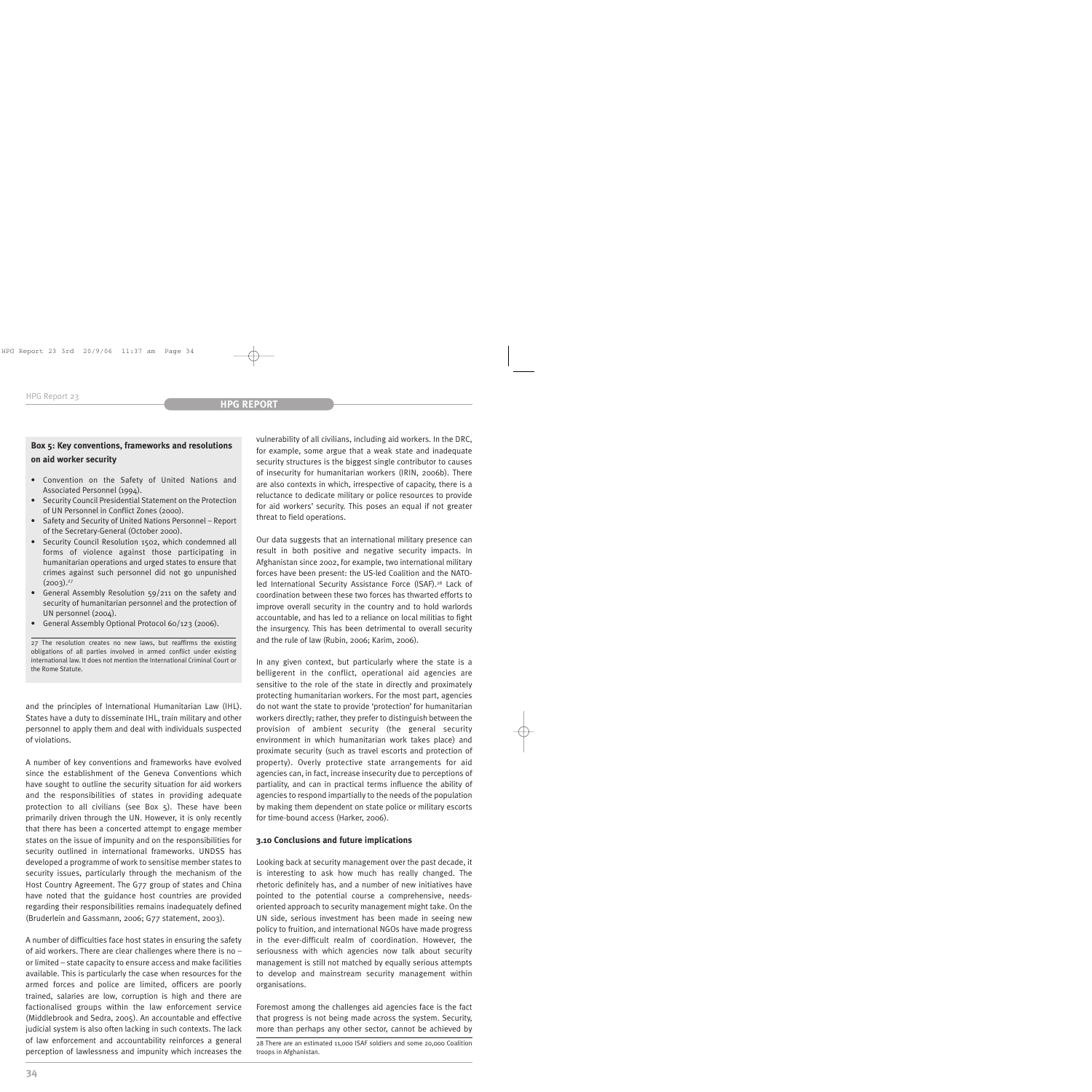one agency in isolation, but requires a coordinated approach, particularly in the sharing of information. The host of new incident tracking systems are promising in their technology, but will be of little use if they each pick up only one piece of the overall security picture.

Donor governments can do a great deal more to promote good policy and practice and increased awareness around security for aid operations. This endeavour could start with establishing a security dialogue among donors themselves. Host governments in particular have a major role to play in fostering secure environments for aid operations. The Under-Secretary-General for Safety and Security has stressed that, once the host country government resolves to take seriously the need to operationalise support for aid worker security, significant changes become apparent on the ground, even if state capacity is weak. From the government down to the police officers on the street, a more protective environment of aid is tangible, and can be felt even in a reduction in the theft of aid resources and corruption.

Coordination remains weak at the headquarters level, and is generally only effective at the local level when significant security pressures compel agencies to work together. Levels of accountability vary and need to be strengthened within a security management framework. Across the board, training and security inputs to national and local staff and partners are at unjustifiably low levels.

In sum, though promising developments seem to be on the horizon, a great deal of security management is done by default, as a reaction to events that have not been forecast, planned for, mitigated or fully understood. The response by aid agencies often lacks a careful strategy, relies heavily on localised solutions and leaves a large burden of the risk with local staff and organisations.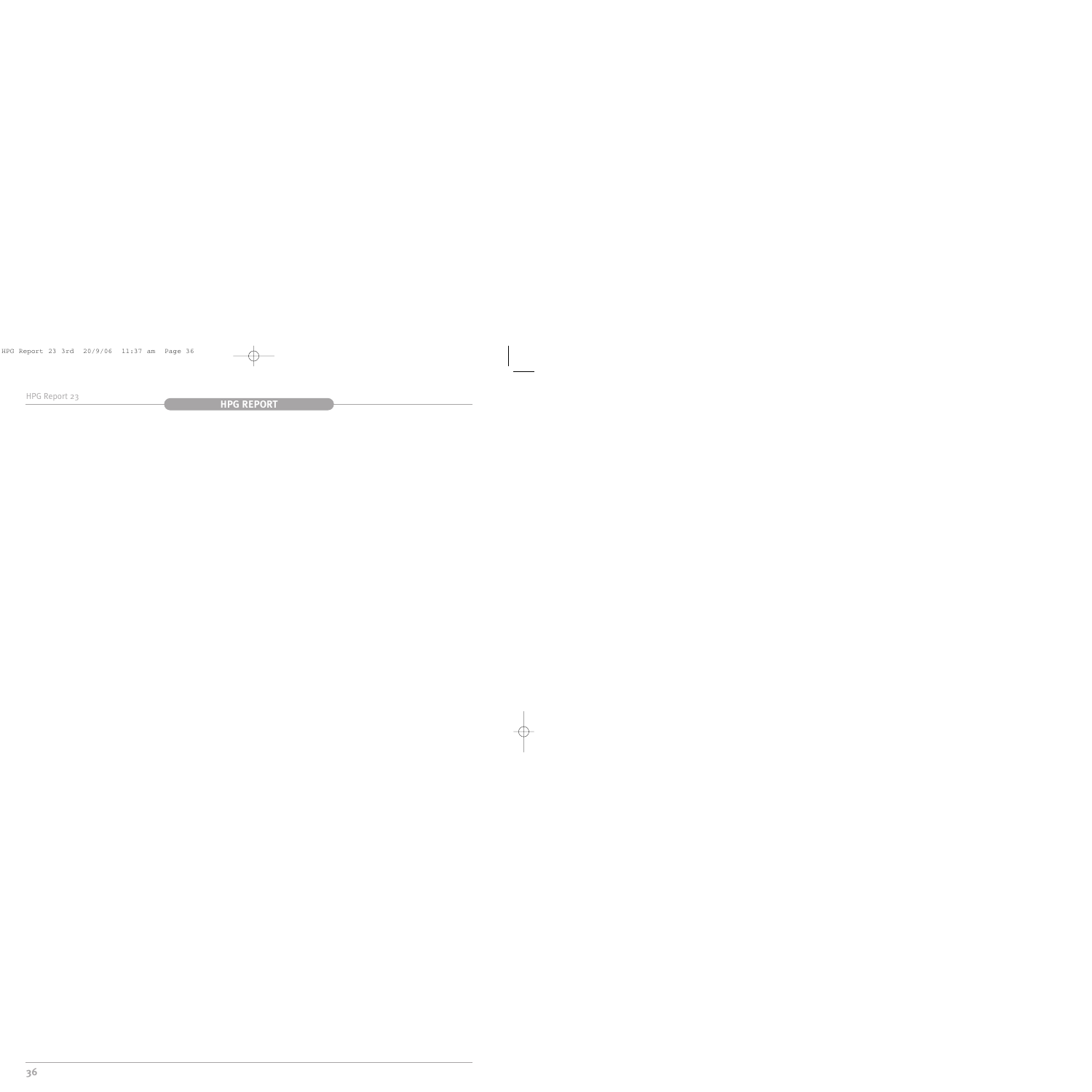# **Chapter 4** Service delivery in insecure environments<sup>29</sup>

Both real and perceived changes in the security environment have significantly affected the conduct of recent humanitarian operations. Faced with declining access, humanitarian organisations have been forced to develop new strategies for service delivery. While reductions in access and programming, temporary suspensions and evacuations are not new to the humanitarian community, certain operational adaptations appear more commonplace in recent years. In particular, responses have involved increased reliance on national staff, or a shift to working with local partner organisations to maintain operations. 'Remote management', as this has been called, has had both beneficial and negative effects in terms of addressing priority needs, meeting standards in programming and overall effectiveness. Yet the prevailing feature of remote management has been the reactive and unexamined fashion in which it has been employed by international aid agencies. The steady engagement of local actors in relief efforts over the past few years brings into question the traditional roles of international humanitarian organisations, while also presenting new opportunities and significant challenges.

This chapter examines the obstacles that recent security threats have created for humanitarian aid programming, and the changes in service delivery that agencies have adopted in response. The considerable devolution of responsibility to local actors is explored, along with its attendant risks. The chapter also examines the broader issues facing local actors in conflict contexts, and assesses the sustainability of the phenomenon of 'localisation' in the future.

#### **4.1 Problems of access in insecure environments**

In many conflict-related crises, aid worker insecurity poses the most significant challenge to accessing civilians in dire need. Reduced access due to operational insecurity comes about primarily for two reasons. The first, explored in Chapter 3, depends on whether agencies decide that their staff are able to operate with reasonable physical safety. The more insecure the situation is deemed to be, and/or the more restrictive the security policies in place, the less likely it is that an agency will decide to initiate or expand its programming in order to reach the target population. The second, related, reason is to do with the level and nature of financial support for security inputs which facilitate movement in the field. In the DRC, for example, the UN humanitarian coordinator, Ross Mountain, has frequently complained that lack of security funding is hampering humanitarian access and aid efforts (Mountain, 2000).

There are, of course, a number of other factors that can limit access to those in need, which are not necessarily related to or driven by security conditions. These include:

- Poor infrastructure requiring expensive airlift capacity often only provided by military actors.
- Political and military controls on the movements of aid workers, which might be enforced by the state or armed actors, and which seek to limit access both geographically and temporally.
- Weak international support and pressure to negotiate humanitarian access with the host state.
- The general shift from refugee to internal displacement situations in recent years, which has resulted in complex aid efforts that require political negotiations with the host state in order to secure access.

In the last few years, many commentators have suggested that access has declined specifically due to insecurity (OCHA, 2006b). It is not easy to assess this claim objectively. There are, at best, only proxy indicators to determine levels of access. As concluded in Chapter 2, while security incidents against aid operations have proliferated since the early 1990s, there has been only a small increase in the insecurity of aid workers relative to their rising numbers in field. At the same time, however, there have been some significant shifts in security policies designed to prevent and mitigate risks and 'enable' programming in insecure contexts. These include more sophisticated risk and threat analysis, enhanced training, improved communications equipment and other inputs. In addition, there has been a policy emphasis on maintaining an operational presence and staying engaged, rather than evacuating staff and closing projects. It is reasonable to assume that, in some insecure contexts, this has increased access. The reality remains, however, that violence against aid workers has the power to rapidly and drastically curtail relief operations. In one example, in August 2005, MSF Switzerland announced that it was halting aid to 100,000 Congolese in the province of Ituri following the abduction of two of its staff members (MSF, 2006).

The inherently reactive way in which the international aid system deals with operational insecurity has contributed to severe disruptions of large-scale humanitarian responses. In Darfur in 2004–2005, for example, there was a dramatic increase in staff presence, from 228 humanitarian workers in April 2004 to 11,219, including 915 international staff, in April 2005 (OCHA and IASC, 2005). This reflected the need for an urgent mass intervention to meet the humanitarian crisis stemming from the conflict there. Planned projects were wideranging and ambitious, encompassing every sector and costing almost \$2 billion (UN and Partners, 2005). Relatively

<sup>29</sup> This chapter draws on the significant contributions of Barnaby Willitts-King, who undertook background research and analysis on remote control programming and localisation in insecure environments for this study. It also draws on the findings from the six field study background papers.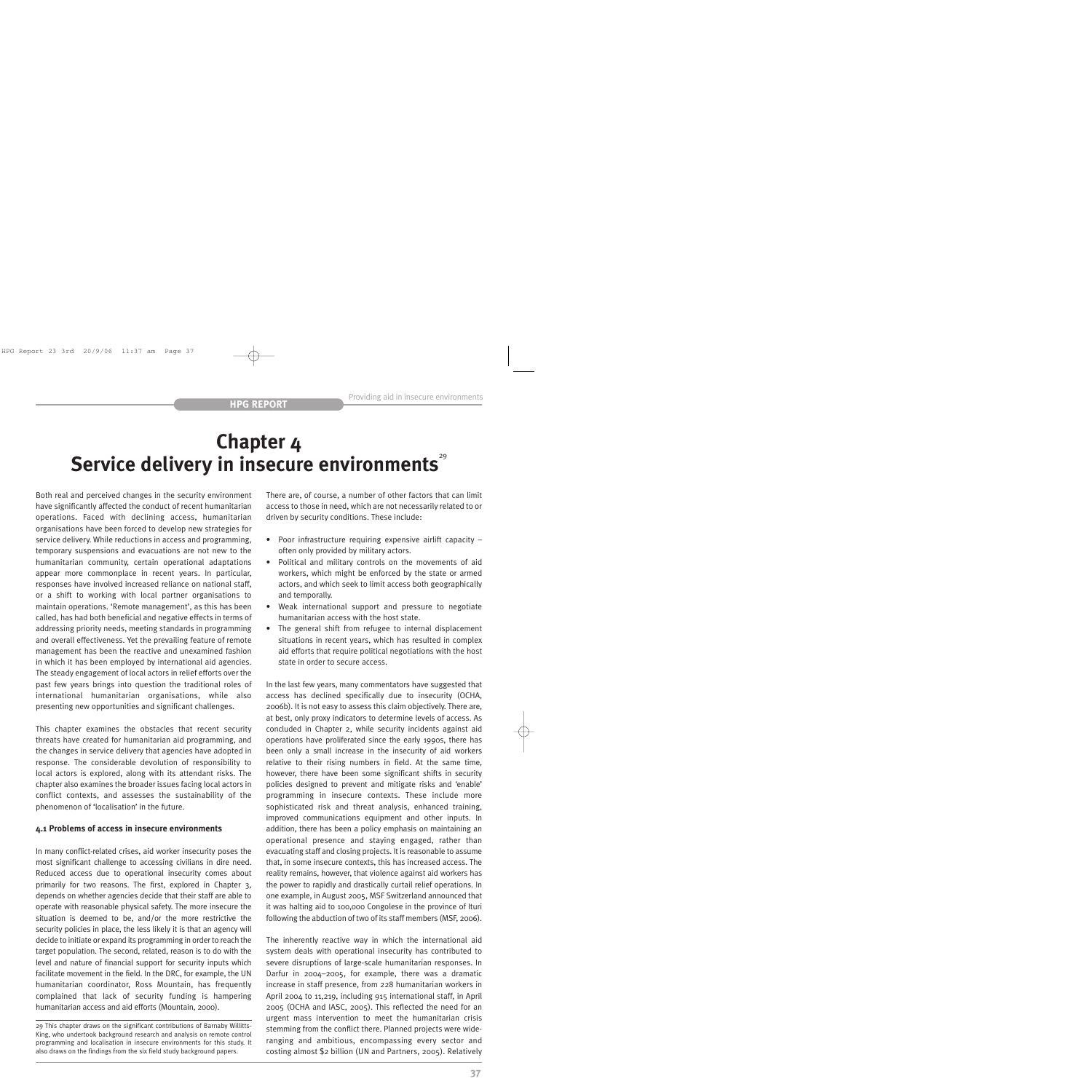high levels of insecurity in Darfur did not overly limit the scope of planned work or the funding appeal; when the security situation was considered, it was generally perceived as more permissive than contexts such as Iraq and Afghanistan (interviews, 2006). However, shortly after deployment access was constrained in West and North Darfur. In these cases, there was a reactive programming response: overall programme budgets were revised downwards, operations were temporarily halted and staff were evacuated.<sup>30</sup> In West Darfur, for example, UNHCR announced a 44% reduction in 2006, from \$33m to \$18.5m, due to access and insecurity (UNHCR, 2006). Access was just as limited for local NGOs and the Sudanese Red Crescent as it was for international agencies (interviews, 2006). Likewise in Iraq following the US-led invasion in 2003, humanitarian programming was ambitious, and support for the humanitarian response was unprecedented: the appeal for Iraq was for \$2.2 billion to cover the first six months' worth of emergency needs after the invasion (OCHA, 2003). Four months after the invasion, there were 4,200 national and approximately 650 expatriate UN staff in Iraq. International NGOs numbered up to 200 by July 2003. After the bombing of the UN headquarters in Baghdad in August 2003, the number of UN international staff in Baghdad fell to 40, with another  $44$  in the safer northern governorates.<sup>31</sup> International NGO numbers also fell rapidly (Carle and Chkam, 2006).

These two examples illustrate the influence of insecurity on programming and service delivery. Whilst aid agencies operating in conflict zones are keenly aware of the challenges they face, there has been surprisingly little effort to incorporate security-related factors into pre-programming decision-making, or to develop more strategic, policy-based responses to operating in highly insecure contexts. There has also been a significant shifting of the burden of programming responsibilities to nationals, based on assumptions about the level of access local actors may have as compared to international staff, and their security needs. The rest of this chapter explores these issues in more detail.

### **4.2 Remote management as a programme adaptation to insecurity**

#### *4.2.1 Terms and definitions*

There is no commonly agreed terminology or classification of the various means by which aid agencies maintain their operations in highly insecure contexts. Approaches generally fall into one of two categories: off-site programming, which is variously known as 'long arm programming', 'remote control', 'remote management', 'remote support' or the increasingly preferred term 'partnership'; and cross-border or one-off

31 As of April 2006, the UN mission had about 140 staff in Iraq, the majority of them security personnel (Carle and Chkam, 2006).

operations, described in the past as 'hit and run', 'aid on the run', 'give and go', or 'window of opportunity'.32

Operating with reduced international staff presence and a reliance on other means to provide aid is by no means a new phenomenon. One of Oxfam GB's earliest responses, to the droughts in Bihar, India, in 1951, was through local partners and had some elements of the type of programming that is evident today in insecure environments. Cross-border programming was also used in Ethiopia and Eritrea in the 1980s. For aid agencies in Afghanistan in the 1980s and 1990s, low visibility and increased reliance on local staff and partnering with local agencies were widespread both during the *mujahideen* and the Taliban periods (Karim, 2006). 'Long arm programming' was a term familiar to agencies conducting operations in Somalia in the early 1990s and in Afghanistan in the late 1990s during the US bombing campaign. Quick runs – 'hit and run' and 'aid on the run' – were used by Operation Lifeline Sudan in southern Sudan during the late 1990s. 'Remote control' programming has been used in recent contexts, such as Iraq (where programmes have been managed from neighbouring Jordan) and northern Uganda, but the term is resisted by some on the grounds that it has a negative 'command and control' connotation. For this reason, some agencies have recently opted for more benign phrases, such as 'remote management' and 'remote support'.

Despite the variety of labels, the actual tactics employed generally have one common ambition: to ensure that aid continues to reach the beneficiary population despite security or access constraints. Most involve international staff acting as the key decision-makers designing and programming the humanitarian response at a distance from the crisis-affected area, or in some cases outside the country in question. They involve national staff taking on increased responsibility or in some cases a shift to working with local partner organisations, local authorities, private contractors and community-based organisations (CBOs). This broad set of approaches is referred to here as 'remote management'.

The principle behind remote management is that local actors, through their (assumed) greater knowledge of local conditions and greater acceptance within the local community, can maintain a presence at a reduced level of risk than that faced by international staff. When an agency adopts the remote management approach, it is generally with the understanding that it is suboptimal and temporary. While programme quality, monitoring and impact might suffer, it is deemed better than providing no support at all.

It is important to distinguish between deliberate local partnering and capacity-building, for instance in the context of development or natural disaster preparation, and the reactive operational modifications examined here. Many organis- 30 See, for example, media releases by ICRC (January 2006), UNHCR (March

> 32 A further type of adaptation involves suspending service delivery and focusing instead on advocacy or 'witnessing' efforts on behalf of victims.

<sup>2006)</sup> and MSF (August 2006).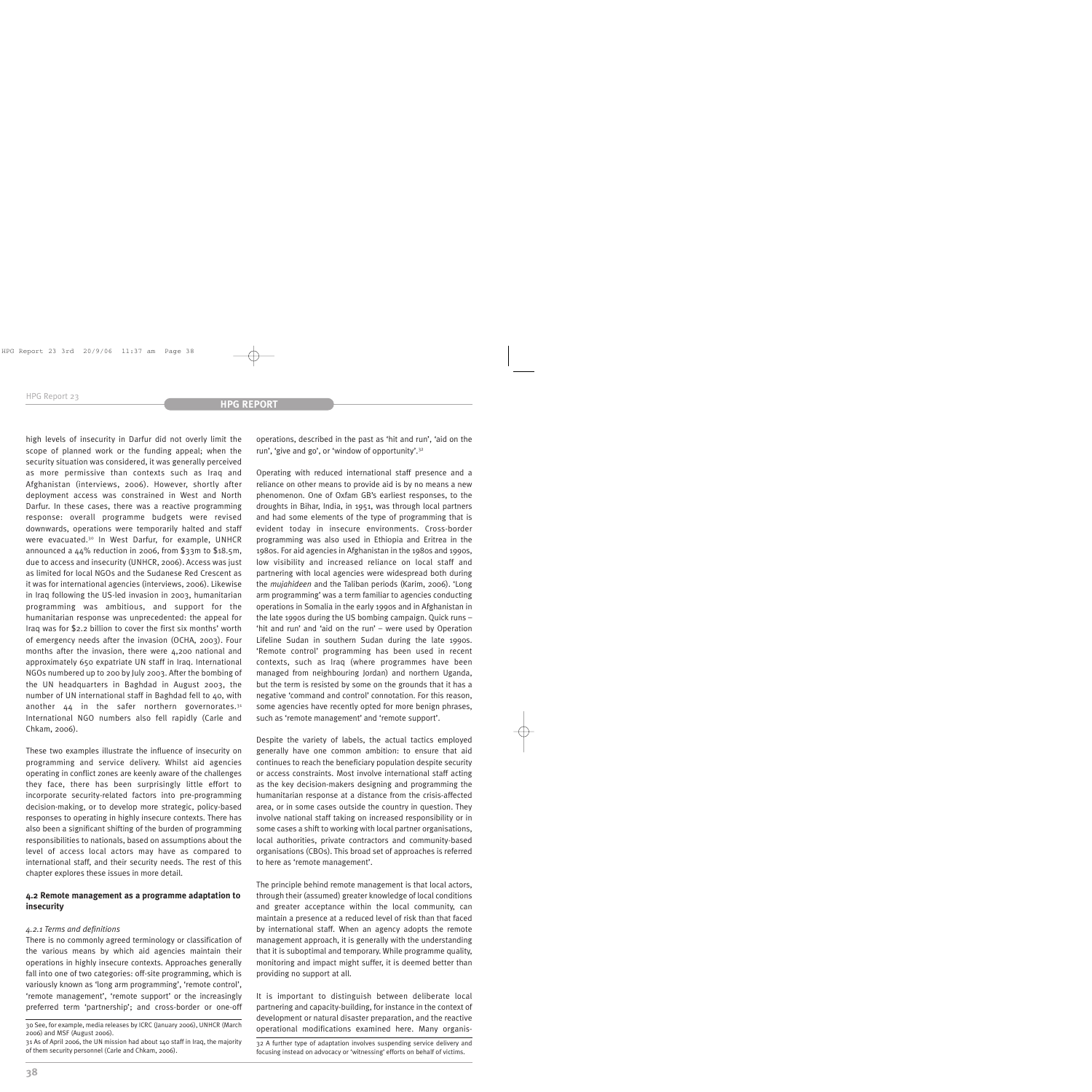ations, particularly multi-mandated ones, have increasingly sought to work through national staff and local partner organisations as part of their overall organisational objectives.33 This phenomenon is seen particularly among international NGOs, which have decreased their percentage of internationals in field positions over the years, from about 10% international staff in 1997 to 8% in 2005. The major UN humanitarian agencies, by contrast, have kept a stable ratio of international field staff over the past decade, at around 12%. In general, the older and larger the NGO, the larger the percentage of national staff. The six largest international NGO federations had a combined average of 7% international staff to 93% national in 2005, and the two largest, World Vision and CARE, now have just 2% and 3% internationals respectively.34 One exception is MSF, which maintains a large expatriate field presence of about 11%; this organisational structure probably reflects MSF's philosophy of '*temoinage*' or 'witnessing', which requires international staff to be present so that they can speak out on behalf of vulnerable populations.

In contexts as diverse as northern Uganda, Chechnya, Somalia, Afghanistan, Iraq, northern Pakistan, Aceh in Indonesia and Sudan, a range of remote management approaches have been implemented, from short missions to the affected area to

| Approach                                  | <b>Agent</b>                                | <b>Description</b>                                                                                                                             | <b>Potential benefits</b>                                                                                                                                     | <b>Potential weaknesses</b>                                                                                                                                         |
|-------------------------------------------|---------------------------------------------|------------------------------------------------------------------------------------------------------------------------------------------------|---------------------------------------------------------------------------------------------------------------------------------------------------------------|---------------------------------------------------------------------------------------------------------------------------------------------------------------------|
| Remote control*                           | National staff                              | Agency senior staff<br>direct programming and<br>manage local employees<br>from a distance                                                     | Continuity of leadership<br>Better oversight                                                                                                                  | Communications<br>problems<br>National staff bear great<br>responsibility but have<br>little authority                                                              |
| Remote support                            | National staff                              | Local staff assume<br>decision-making<br>authority                                                                                             | Capacity-building<br>(individuals)<br>No time lag for decision-<br>making<br>More flexibility                                                                 | Lack of oversight<br>Dearth of experienced<br>national staff<br>Corruption risk                                                                                     |
| Sub-contracting<br>arrangements           | Local NGOs                                  | Programmes formerly<br>implemented or<br>managed by<br>international agency<br>turned over to local NGO                                        | Capacity-building<br>(organisations)<br>Greater acceptance<br><b>Better targeting</b>                                                                         | Partiality<br>Lack of contextual<br>analysis<br>Difficult to identify/<br>screen                                                                                    |
| Community partnership<br>arrangements     | CBOs/community<br>leaders                   | International agency<br>arranges for community<br>group or leaders to<br>implement some portion<br>of its programme (e.g.<br>aid distribution) | More stable and familiar<br>presence to local<br>population<br>Better targeting of<br>beneficiaries<br>Community ownership<br>More resilient to<br>insecurity | Partiality<br>May not be<br>representative<br>Risk of elite capture                                                                                                 |
| Government<br>partnership<br>arrangements | National or local<br>government authorities | INGO develops<br>programme in<br>consultation with<br>government authorities<br>and/or hands over<br>existing programme as<br>'exit strategy'  | Promotes long-term<br>development<br>May promote security<br>via increased community<br>acceptance                                                            | More suitable for<br>development aims than<br>emergency relief<br>Independence, neutrality<br>suffer<br>Government may not<br>have local support<br>Corruption risk |
| Outsourcing                               | Commercial contractors                      | Fee for service<br>arrangement with<br>private firm (e.g.<br>trucking company) to do<br>basic provision                                        |                                                                                                                                                               |                                                                                                                                                                     |

| Table 5: Types of remote management and other programming approaches |  |
|----------------------------------------------------------------------|--|
|----------------------------------------------------------------------|--|

\* Although 'remote control' has negative connotations to some, we include it as the most appropriate term of reference, particularly to distinguish the direct management nature of these arrangements from more hands-off 'remote support' operations.

33 Some organisations operating in protracted crisis contexts may already be implementing programmes via partner agencies and/or governmental structures according to more long-term development models. Increased insecurity causes them to rely more heavily on those partners.

34 As described in the methodology section of Chapter 1, these figures were obtained from agency interviews, annual reports and systematic inference. Figures cover field staff only, not headquarters staff.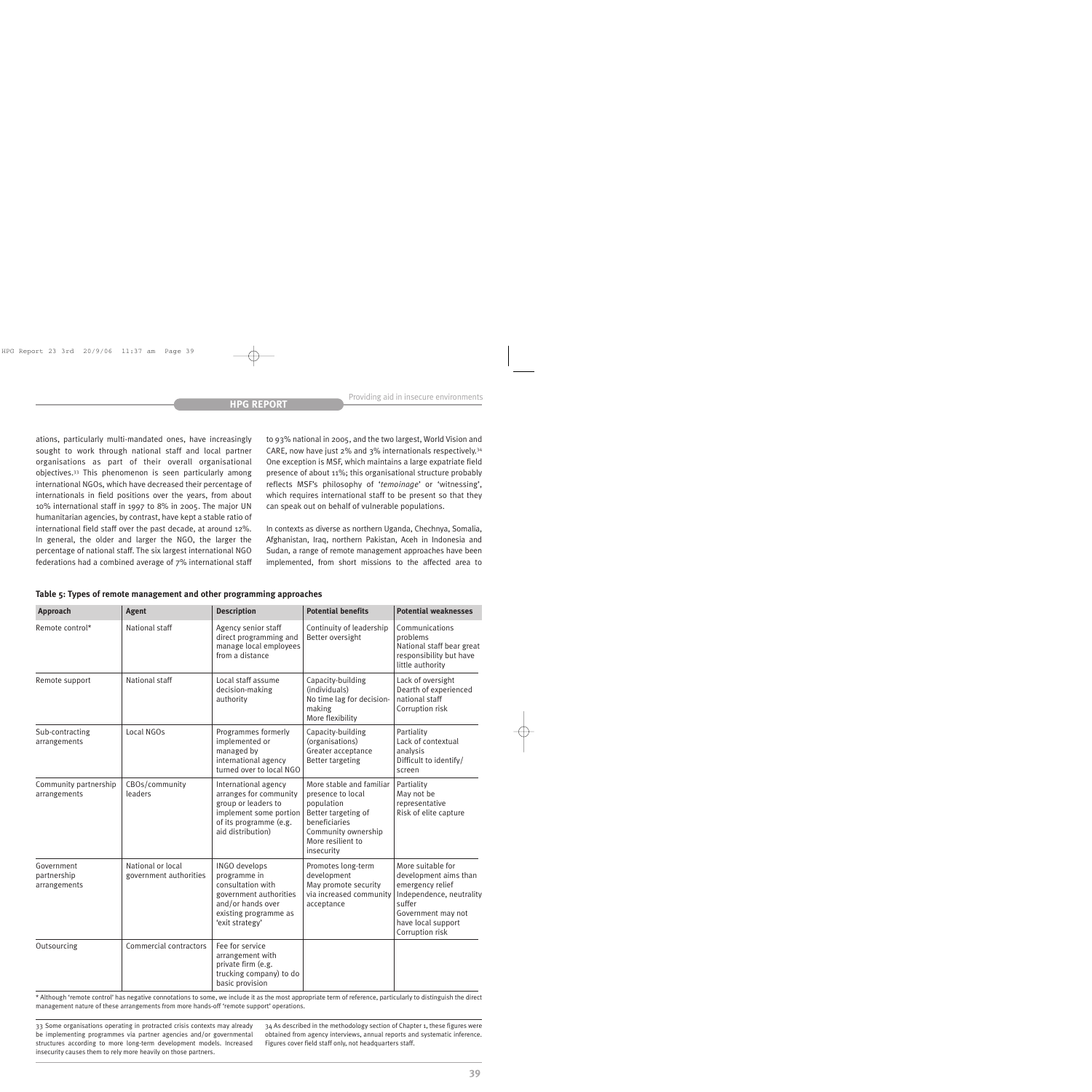| <b>Strategy</b>                                                        | <b>Modality</b>                                                                                                                                                                                                                                                                            | Implications for security, acceptance and quality                                                                                                                                                       |  |
|------------------------------------------------------------------------|--------------------------------------------------------------------------------------------------------------------------------------------------------------------------------------------------------------------------------------------------------------------------------------------|---------------------------------------------------------------------------------------------------------------------------------------------------------------------------------------------------------|--|
| Removal of all or<br>nearly all staff                                  | Provision of funding and/or in kind goods for<br>humanitarian response to local NGOs, churches,<br>mosques and/or the national Red Cross or Red<br>Crescent society. There are some examples of<br>international NGOs handing over programmes to<br>other international NGOs.              | May generate acceptance.<br>Quality of programming and financial<br>management may suffer.                                                                                                              |  |
| Removal of expatriate<br>staff                                         | National staff run programmes, and international<br>staff may make occasional visits to bring funds,<br>monitor programmes and give technical<br>assistance. A variation on this model is the use of<br>expatriates from developing countries, who may<br>be less at risk than Westerners. | May expose expatriates to higher risk when<br>visiting due to lack of security infrastructure/<br>carrying cash for programme.<br>May expose national staff to higher risks when<br>expatriates absent. |  |
| Removal of programme<br>staff and infrastructure<br>from insecure area | Normally to a town or city where security can be<br>managed more easily. This may be temporary or<br>intermittent. In this model, some beneficiaries<br>may access programmes by travelling themselves.                                                                                    | Beneficiaries exposed to risk in accessing<br>assistance.                                                                                                                                               |  |
| Removal of programme<br>staff from insecure<br>areas                   | Use of contractors to deliver assistance.                                                                                                                                                                                                                                                  | Quality of programming may suffer.                                                                                                                                                                      |  |

### **Table 6: Remote control working (adapted from ECHO, 2004)**

handing over programmes to national staff to working with local partners, the local community, local or national government authorities or private contractors. Table 5 provides a typology of remote management approaches.

#### *4.2.2 Policy and analysis*

There has been little policy formulation or strategic thinking behind the varying 'remote management' strategies that have been employed over the past few years. There are very few documented policies or published evaluations on remote management or any other form of remote control/support approach. This is true for both donor governments and operational agencies. In part, this is because the approach has been seen as a last resort, or as an anomaly. Yet analysis suggests that it occurs with a level of frequency, for considerable periods of time and in such a variety of locations that a more strategic approach is necessary. Only ECHO and Oxfam GB have tried to map out the differing approaches (see Tables 6 and 7). These classifications are useful attempts to catalogue the differing operational responses over the years, and the risks involved.

#### *4.2.3 Multiple motivators*

The factors that drive agencies and sometimes donor governments to consider a remote management approach are multiple.

First, the level of insecurity and the expected duration of insecure conditions are critical. Most agencies note that insecurity for staff is the foremost reason for adopting a remote management approach, alongside whether the insecurity is judged to be an aberration or more permanent (interviews, 2006). Temporary insecurity or expectations thereof often prompt staff, including international staff, to go into hibernation, or see the programme being temporarily suspended and then resumed as before, while the expectation of prolonged insecurity involves investing in a new mode of programming. The size of the programme is also a consideration. Some agencies note that they would be less likely to hand over a large programme to a local partner, but they might try to manage a small programme remotely through national staff (interviews, 2006). The need to maintain presence for solidarity and/or visibility reasons – what World Vision calls 'keeping the light on' – also encourages a remote management approach, rather than the complete closure of the programme (interviews, 2006). This was OCHA's rationale in Aceh during the period of martial law, and provides much of the impetus for agencies maintaining an aid presence in Iraq.

The sector in which agencies are programming appears to have a bearing on the decision to shift towards remote management, although opinions as to which sectors are suitable for remote management differ between agencies. Food aid, for example, is seen as particularly vulnerable to attack. It is easily identified, targeted and redistributed, particularly if in transit, compared to smaller, higher-value inputs such as water or office equipment. These features combined with the fact that food is bulky, often of low value by weight and requires transport logistics, means that some agencies choose not to subcontract to national staff or a local NGO. Instead, local private contractors are often used (as in Somalia, Sudan and Afghanistan). In Somalia, for example, WFP began using private contractors for food transportation in 1997, which enabled the agency to avoid direct involvement in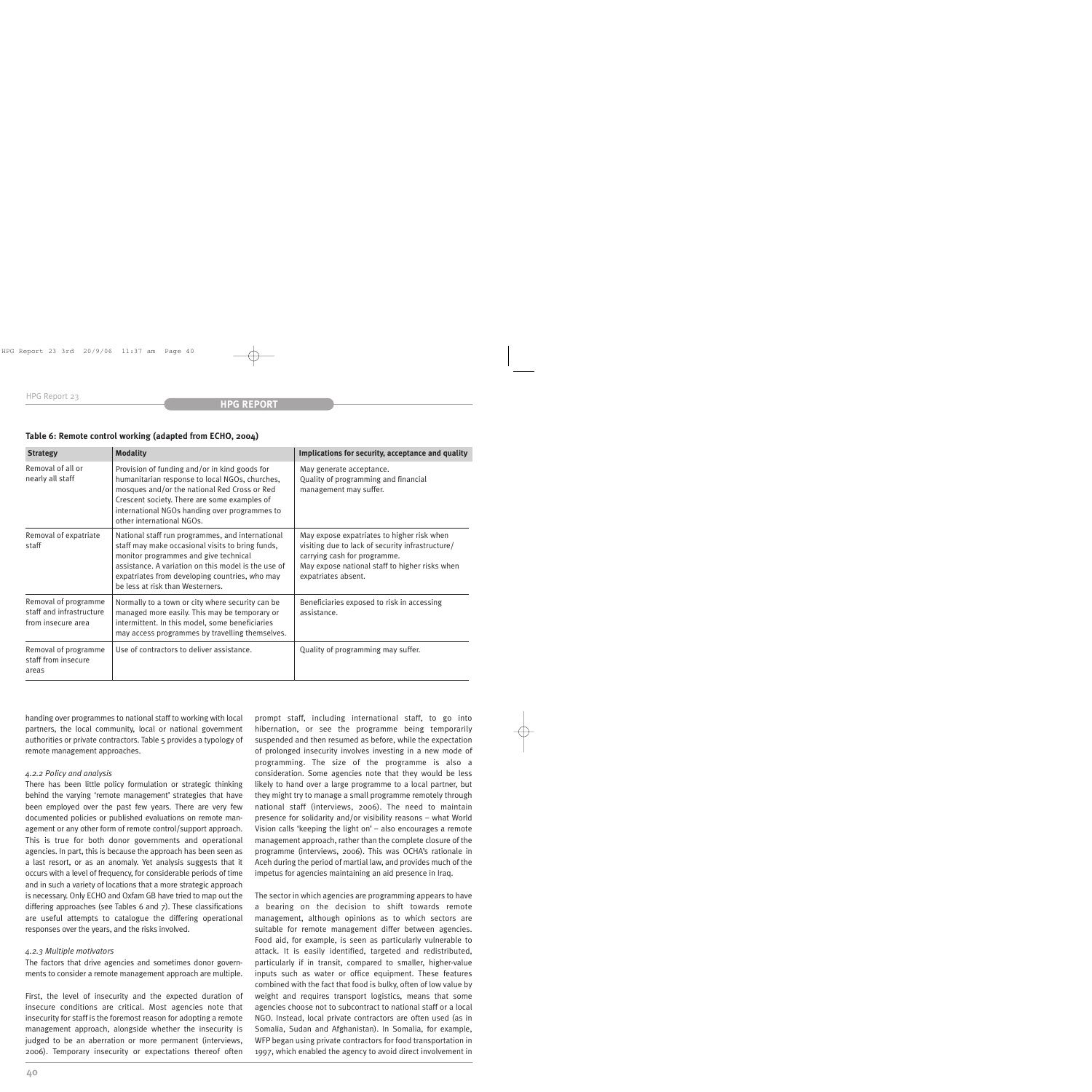| <b>Presence</b>                         | <b>Opportunity</b>                                | <b>Issue</b>                                               | <b>Risk</b>                                      | <b>Examples</b>   |
|-----------------------------------------|---------------------------------------------------|------------------------------------------------------------|--------------------------------------------------|-------------------|
| International staff –<br>limited access | All staff are able to remain<br>in situ or nearby | Solidarity and acceptance                                  | Monitoring very difficult                        | Northern Uganda   |
|                                         | 'Hit and run'                                     | Can take advantage of<br>'flexible' space to aid<br>people | Poor targeting                                   | South Sudan       |
|                                         | 'Aid on the run'                                  | Needs assessment<br>difficult                              | Outputs rather than<br>impacts                   | South Sudan       |
|                                         | 'Give and go'                                     | Needs assessment<br>difficult                              | No monitoring                                    | North Korea       |
|                                         | Window of opportunity                             | Solid planning required                                    | Poor contextual analysis                         | Angola            |
|                                         | Witnessing                                        | Solidarity and ability to<br>speak                         | Insecurity due to lack of<br>programme delivery  | Aceh<br>Indonesia |
| International staff-<br>no access       | National staff are able to<br>remain in situ      | Solidarity                                                 | Profile/perceptions                              | Afghanistan       |
|                                         | Coordination of field<br>activities               | Must have well-trained<br>national staff                   | Lack of back-stopping<br>mechanisms              | Uganda            |
|                                         | Witnessing                                        | Possible limited ability to<br>speak                       | Insecurity due to lack of<br>programme delivery  | Southern Iraq     |
| <b>International (other</b>             | Partnerships                                      | Transferring exposure                                      | Poor contextual analysis                         | Iraq              |
| organisation)                           | Consortium                                        | Channelling money                                          | Transparency and<br>neutrality                   | Eritrea           |
| <b>National staff with</b><br>offices   | Remote control<br>programming                     | Security of national staff                                 | Staff targeted                                   | Kosovo            |
|                                         | Remote control<br>management                      | National staff exposure                                    | Staff or office targeted                         | <b>DRC</b>        |
|                                         | Remote control<br>coordination                    | National staff exposure                                    | Requires good<br>communication lines             | Iraq              |
|                                         | Arms length                                       | Solidarity                                                 | Cash                                             | Angola            |
| National staff w/o<br>offices           | Remote control<br>coordination                    | Very little equipment and<br>supplies                      | Lack of staff consent                            |                   |
|                                         | Arms length                                       | Poor monitoring/record<br>keeping                          | Lack of transparency                             | Chechnya          |
| CB <sub>O</sub>                         | Partnerships                                      | Solidarity                                                 | Lack of impartiality                             | <b>DRC</b>        |
|                                         | Partnerships                                      | Quality of work                                            | Poorly trained staff<br>lacking technical skills | Uganda            |
| <b>Communities</b>                      | Partnerships                                      | Solidarity and<br>acceptance                               | Lack of impartiality                             | Uganda            |
|                                         | Partnerships                                      | Access to population in<br>need                            | Fuelling war economy                             | <b>DRC</b>        |
|                                         | Patronage                                         | Transparency                                               | Monitoring very difficult                        | Southern Sudan    |
| <b>Contractors</b>                      | Remote control<br>management                      | Inspection of works                                        | Monitoring very difficult                        | Uganda            |

**Table 7: Classification of programming responses to insecurity (Oxfam, 2006)**

security incidents (Gundel, 2006). Goods are also more secure because Somali transporters are protected by armed vehicles and their local knowledge, membership of the clan system and access to traditional jurisprudence mechanisms (Gundel, 2002 and 2006). Distribution and some monitoring are then usually passed on to CBOs or other local organisations, which can perform these functions more cheaply than private contractors or INGOs (Gundel, 2006). At other times, the type of equipment and transportation is a factor. Heavy infrastructure

and equipment are considered difficult to channel through national staff or local partners. For example, when West Darfur was declared a Phase 4 area by the UN, water remained the most important activity for UNICEF. But because heavy rigs and pipes could not be moved with a helicopter (the only transport mechanism available), very few new pumps were installed. Instead, bringing in petrol to keep the existing water pumps running was the priority, as well as the rehabilitation of existing wells (interviews, 2006).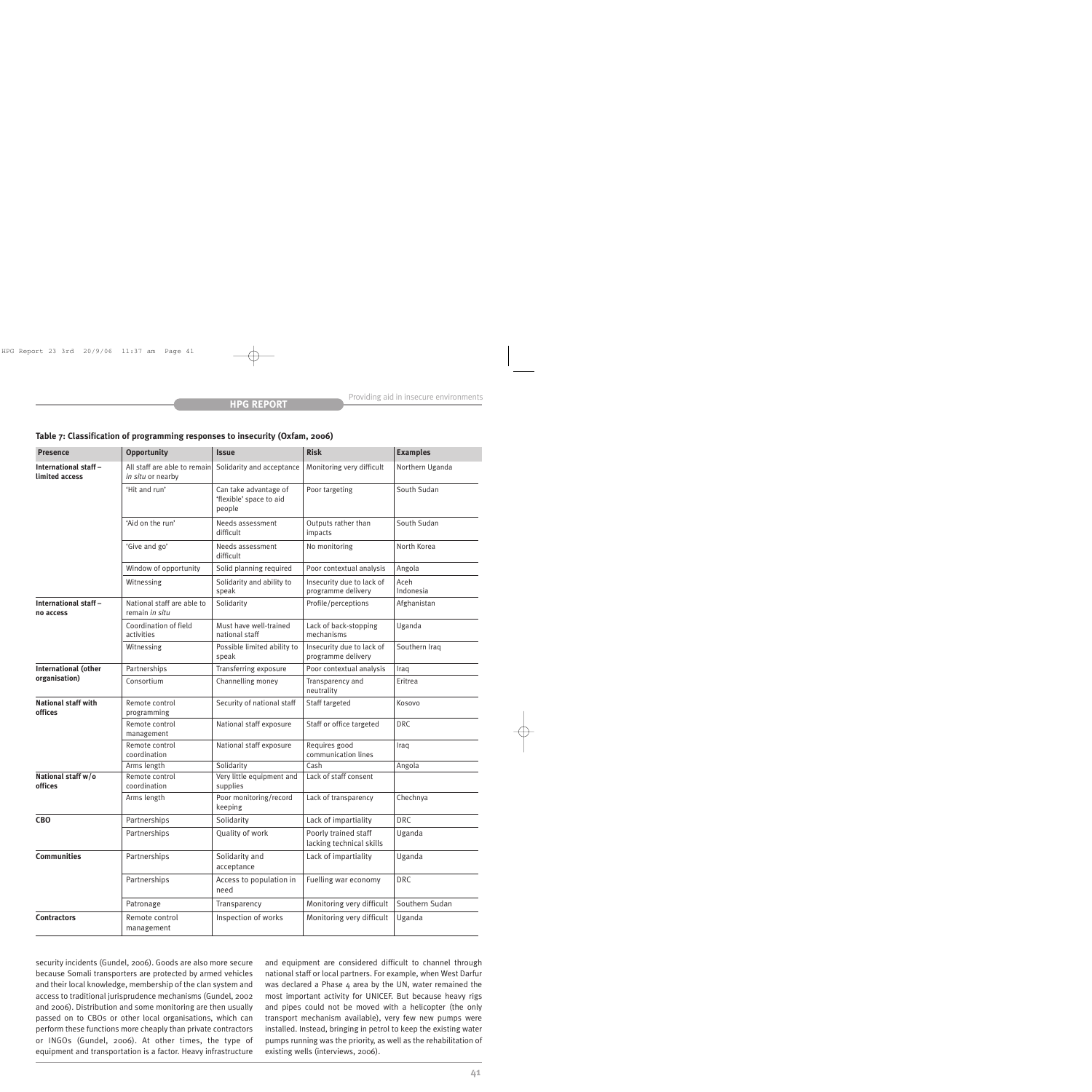In contrast to food aid and heavy infrastructure projects, several agencies have found that 'soft services' such as reintegration and psychosocial programmes may be more easily undertaken by local entities. In northern Uganda, for example, with no access even for national staff, World Vision trained community volunteers to carry out a child soldier reintegration programme (interviews, 2006).

Agencies claim that the level of vulnerability and need among beneficiaries is a key factor in determining whether to conduct aid by remote management. As a general rule, most agencies claim that life-saving interventions are prioritised as long as possible, and if this is the service delivery goal then the rationale to maintain delivery by some means is much stronger than it would be if development work was being undertaken. In practice, however, it is not the case that only life-saving programmes are prioritised. In Iraq, for example, many aid actors have chosen to concentrate on areas which are fairly safe and stable to the detriment of the most difficult areas in terms of access and security. Indeed, most agencies tend to work in areas where their resources and capabilities have the greatest chances of yielding results, and where they are able to assume security responsibilities for their staff. This has led agencies to distance themselves not only from the humanitarian imperative, but also from the principle of impartiality (Carle and Chakm, 2006). It has also hindered the collection of reliable data on livelihoods, vulnerabilities, internal displacement and basic welfare needs. Donor governments with programmes in Iraq have contributed to this tendency by not always supporting basic welfare programmes, and by preferring capacity-building programmes that foster democratisation, the rule of law and good governance, because their own political agendas deem these to be the priority issues.

Factors influencing whether an agency switches to remote management can also be highly context-specific. The range of possible local partner organisations and the quality of national staff and their freedom and capacity to operate in a given country or region are factors. In Colombia, for example, WFP works entirely through 1,700 church groups and local community groups. By contrast, in Chechnya, very few local NGOs work as implementing partners due to the general level of mistrust that exists there, although working through national staff is common (Harker, 2006). In the DRC, many international NGOs have found it difficult to identify viable national NGO partners, citing concerns about lack of capacity, political affiliations and the opinion that many NGOs are in fact private enterprises established for financial gain (Durrant, 2006). In the DRC, international NGOs have in some cases embraced partnerships with local government authorities not only because they believe that such initiatives will be more sustainable, but also due to the dearth of capable local NGOs (Durrant, 2006).

#### **4.3 Benefits and challenges**

There are a number of evident benefits to remote management.

First, it avoids the complete closure of operations and allows funding to continue to flow (a particular imperative for many agencies with operations in Iraq). Second, the security environment is sometimes better upon 're-entry' because local knowledge has not been completely lost, as might have been the case if the office and programme had closed. It can also create an opportunity for closer community involvement in programmes. In Afghanistan, for example, a greater level of involvement on the part of local authorities and shuras in programmes has been shown to have the potential for greater buy-in (Karim, 2006). However, remote management in all its different forms also creates a number of challenges. These are considered below.

## *4.3.1 Established relations and communication*

Strong relations with the local partner or national staff are fundamental to successful remote management. In situations where country programme managers and key international staff are well known to national staff, the organisation has been incountry for several years or even decades, expatriate staff turnover is stable and some travel to the country is possible, trust can normally be maintained between the field and repositioned staff. By contrast, in cases where international staff are young and inexperienced, based in a different country and working with local staff they have never met, in a country they cannot visit, establishing the trust required for successful remote management will be very difficult. This has been the experience of many organisations with no programme history in Iraq prior to 2003 (Carle and Chakm, 2006).

Visits of national staff to the 'remote' location were the most common response to foster relationships. Visits by international staff to the country programmes were also considered essential, if they could be carried out: in Iraq, for example, remote management was described as working 'almost exclusively when expatriates can meet regularly with their staff in Iraq' (Carle and Chakm, 2006). However, opportunities for contact can remain limited when movements are restricted, visas are hard to obtain or staff are not issued with a passport.

Cultural and linguistic differences appear to be given little priority in staff training and support, and this is a significant challenge for the future. On the positive side, the rise of email and mobile phone communication enables remote managers to keep in contact with staff or partners in ways that were impossible in the past. The challenge may be to surmount an over-reliance on such mechanisms, which can be problematic when such technologies function only intermittently. There may also be a tendency to focus on technological fixes at the expense of addressing some of the other issues in distance management described below.

#### *4.3.2 Strategic planning and coordination*

Maintaining a strategic focus and direction to the overall planning and programme can be difficult when managers are absent from the country and unable to conduct needs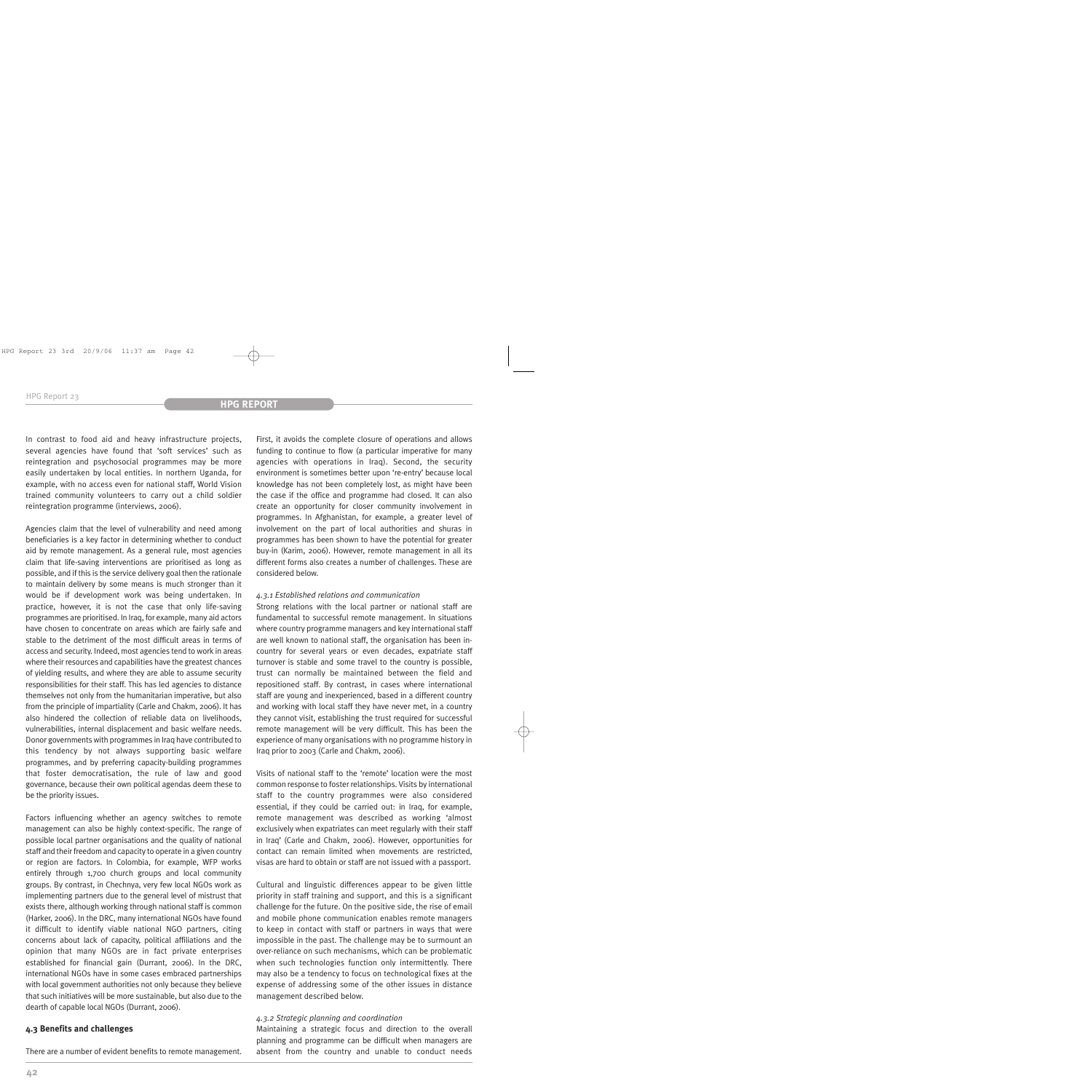assessments or measure impact. There is a tendency for remote management programmes to maintain the status quo, rather than responding to emerging needs. This is due to a range of factors, including the information deficit (there is little sharing of information between agencies, or with the authorities), movement and access restrictions and a low-profile security approach. Remote managers are generally cautious when it comes to making radical changes. There can also be considerable coordination challenges, and several interviewees mentioned constraints around networking with decisionmakers outside of the context of operation. There are, however, examples of how these constraints can be overcome. Networking may be more straightforward in contexts where agencies are clustered together, as they are in the Somalia programme based in Nairobi, for example (Gundel, 2006).

Remote management also poses challenges for fundraising. Although in some cases donors are willing to reduce monitoring and evaluation requirements in situations of high insecurity, a programme that cannot be effectively monitored is unlikely to attract sustained donor interest, and future fundraising may be difficult.

#### *4.3.3 Service delivery and advocacy*

Remote management does not necessarily overcome the operational constraints to service delivery that encouraged its adoption in the first place. Insecurity is likely to still restrict the movement of local partners, staff or equipment in certain areas at certain times. The 'additional' management structures imposed as part of remote management may also create additional operational burdens. Decision-making may slow down due to the need to contact the remote manager, and more time is spent travelling to and from the project areas. More fundamentally, the ability to undertake effective needs assessment is often compromised, as is accurate targeting. Reduced standards sometimes have to be accepted. In the North Caucasus, for example, the British Red Cross introduced blanket coverage instead of targeted aid as the only way to avoid national staff being pressurised or put at risk for delivering aid to the 'wrong' groups, even though this approach resulted in poorer targeting.

Advocacy strategies are also affected by a remote management approach. Agencies undertaking a low-profile approach may be unwilling to advocate in public forums for the needs of those they serve. On the other hand, those agencies that do undertake advocacy have been considered by some to be putting other operating agencies at considerable risk when their strategies have been targeted at one of the parties to the conflict, or generally giving too much visibility to aid activities when a low-profile approach might be preferable (interviews, 2006).

#### *4.3.4 Quality and accountability*

For donors and aid organisations, the absence of international staff creates concerns around the quality and accountability of programmes, as well as corruption (Willitts-King and Harvey, 2005). These concerns are more relevant for donor government-funded projects than for work financed privately. All of the organisations interviewed reported a reduction in their capacity to monitor programmes or ineffective monitoring – whether by international or national staff – and most also cited evidence of corruption. At the level of reporting, agencies also identified a lack of capacity among local partners to prepare reports, both financial and in narrative form, though this is highly variable across contexts and between local NGOs. A few respondents reported cases where an international agency required more stringent reporting practices from their local sub-grantees than was demanded by the primary donor (interviews, 2006).

Finding a reasonable way to ensure accountability while accepting that quality and programme standards may drop has been paramount in programme decision-making. For the most part, this has focused on upwards accountability towards donors, in terms of reporting and monitoring systems. One international NGO in northern Uganda set up systems of cross-checking between different national staff, but corruption was still observed on a donor visit in the form of uncompleted work that had been paid for. Another international NGO in Uganda used photographic evidence by contractors, although this is not always applicable since not all projects lend themselves to such documentation.

Downwards accountability towards beneficiaries has had significantly less attention than it deserves, despite the fact that, in remote management contexts where upwards accountability is more difficult, such mechanisms – transparency over entitlements, or community monitoring and systems for complaints redress – may be especially informative and useful for programming. In the North Caucasus, the Danish Refugee Council has implemented successful beneficiary complaints procedures for food distribution (Willitts-King and Harvey, 2005). While arguably more difficult without the presence of international staff, national staff can implement similar mechanisms.

#### *4.3.5 Human resources – recruiting and retaining goodquality staff*

Staffing capacity is a common limitation to remote management. This is not, of course, limited to local staff – the dearth of qualified staff globally was identified in the Humanitarian Response Review (2005), and recruitment in high-risk contexts is an even greater challenge than in more stable environments. In Sudan, Iraq and the DRC, it is not uncommon for programmes to operate with empty international staff positions, or with inexperienced internationals.

The case studies in the DRC, Iraq, Somalia and Chechnya also identified major human resource constraints in working through local partners and staff. Recruiting national staff in Somalia, for example, is fraught with clan-related difficulties –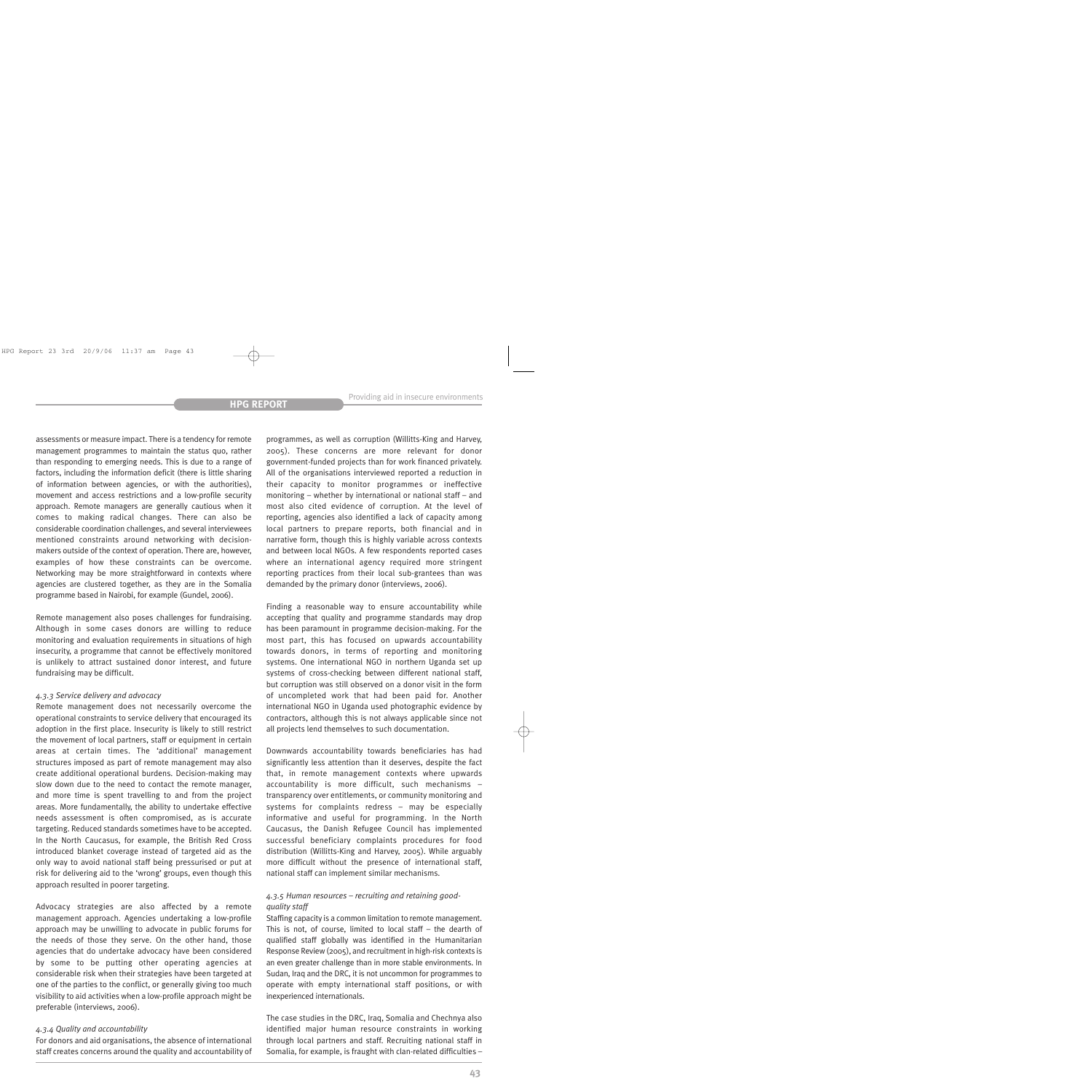the case study highlighted 'contractual' issues as one of the major challenges, be it the need to employ members of a particular clan/ethnic group or the risk of retribution if a staff member is dismissed. Retribution was a potential risk in Chechnya and Iraq too. Coercion was also a theme in most contexts. In Chechnya, for example, local NGOs are seen as more likely to be influenced by local clans. In Iraq, the low profile adopted by local agencies has meant that advertising transparently for posts is impossible, so new personnel have tended to be recruited through existing staff, increasing the opportunities for nepotism and coercion (Willitts-King, 2006).

#### **4.4 The ethics of localisation in response to insecurity**

One of the core assumptions of remote management is that national staff and local partners are at less risk than international staff, or at least have a higher threshold for risk and thus are more likely to deliver against programme goals. This assumption is open to question, however, given the finding of increasing casualty rates suffered by national staff described in Chapter 2. In particular, in the areas with the highest number of violent incidents against aid workers (Afghanistan, Chechnya, the DRC, Iraq, Somalia and Sudan), the risk to national staff appears to be rising significantly year on year, while the risk facing international staff is declining. Qualitative evidence from this study also indicates that local aid workers may underestimate the risk to themselves. While their superior local knowledge and information networks will provide them with more detailed 'situational awareness', it is also true that familiarity can breed over-confidence. Individuals who have lived in a place the longest often find it most difficult to recognise new or growing threats. In Iraq, for example, some international organisations urged more caution and controls over the movement of their local partners than local staff at first thought necessary (Carle and Chakm, 2006).

Partly due to reliance on such assumptions, the ethics of 'transferring' security risks away from expatriate staff towards national or local NGO staff have not been fully considered. Rather, decisions are driven partly by organisational culture, and partly by individual managers on the ground. As ECHO's Security Review (2004) makes clear, however, handing over programmes to local staff or organisations raises inherently difficult questions:

*The delegation of programming activities to another organisation is an explicit recognition of different levels of tolerance for insecurity. Some humanitarians feel that this strategy takes advantage of the differences between humanitarian organisations in order to effectively meet humanitarian need, and that it is the preserve of each organisation to set its threshold of acceptable risk. Others feel that there is a serious abrogation of responsibility in supporting the exposure of humanitarian personnel in another organisation to*

*risks which have been deemed unacceptable for your own organisation* (ECHO, 2004a).

Is it legitimate for the international leadership of an aid organisation to ask local entities or personnel to expose themselves to threats that they are unwilling to face themselves? The presumed answer of course would be no: remote management will only be employed when the risk is lower for local organisations or staff members than for internationals. But how is this determined? Most agencies do not have set criteria to assess risk or to guide the decision to shift to remote management. Often, what underlies such a decision, at least in part, is a desire not to disrupt funding flows and to maintain a foothold in the area. There are sound programming principles as well as financial reasons to justify this position, but these considerations must be examined alongside honest appraisals of potential threats to national staff, in order to determine whether or not they outweigh the risk.

International decision-makers not only have a responsibility to consider the *level* of risk to national staff; they also have a responsibility to consider the *different kinds* of risk faced by national staff. It must be remembered that local staff are members of the community in ways that expatriates are not, and will stay long after expatriates have left. They will face qualitatively different risks, including the potential loss of income for themselves and their families should a programme be terminated. Both local as well as international staff are autonomous individuals who have the right to take risks in order to provide aid to those in need. And yet, because of the interdependence of security threats faced by members of the same organisation (and indeed, between different organisations operating in the same area, as Chapter  $\beta$  demonstrates), this right is not limitless. For these reasons, policies and guidelines should govern staff behaviour in ways that promote the security of staff as a whole. To date, however, most guidelines and practice do not fully take into account the unique threats, incentives and circumstances faced by national staff. This amounts to a failure by agencies to fully consider the ethical questions at hand.

In addition, as Chapter 3 argues, national staff are typically under-represented in security training and in the disbursement of assets, and local 'partner' agencies are given less, and often no, support. Very few agencies have a specific policy on what security-related equipment, such as vehicles or radios, would be handed over to national staff and/or local partners when security deteriorates and international staff have to leave. Some argue that this is primarily due to the specific nature of different programme contexts and the differing capacities of national staff and local partners. Many agencies stated that they do not hand over any equipment to local partner organisations in cases where there is a reduction in expatriate staffing levels (Willitts-King, 2006). This general dearth of security inputs is a grave concern considering not only their increasing vulnerability, but also the fact that a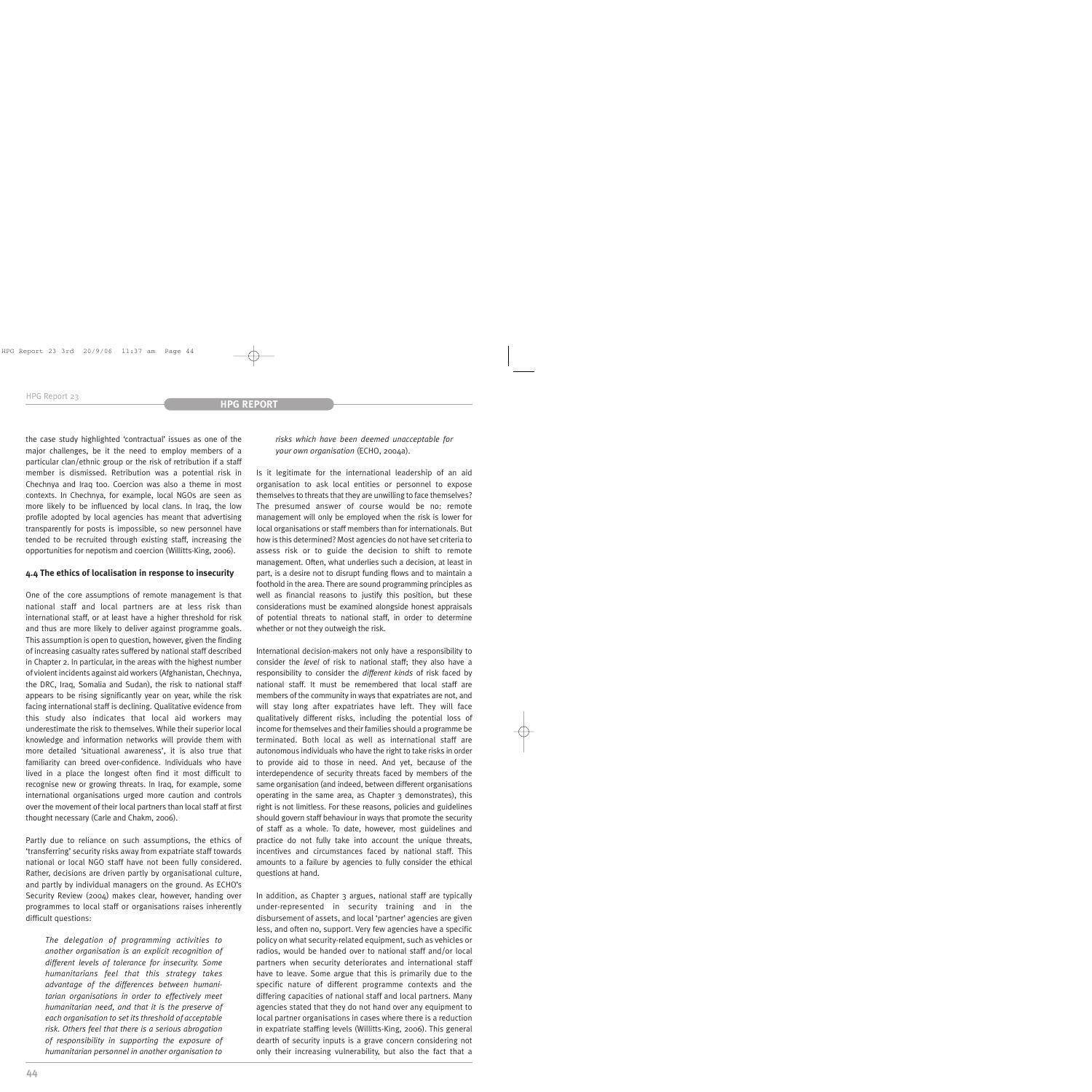significant source of security information comes from local and national staff. There were a few exceptions to this lack of investment; Oxfam, for example, has run a security management programme for a local organisation in south Somalia. The programme included identifying risks, teaching staff how to undertake security assessments and developing security plans and procedures. The ICRC and IFRC also provide training to national societies. Box 6 highlights elements of ICRC's Safer Access framework (Leach and Hofstetter, 2004).

A second assumption that drives a shift towards remote management is the belief that local staff are perceived more favourably and have greater 'acceptance' among the host and beneficiary communities simply by virtue of their being 'of the place' (UN and NGO interviews, 2006). Reflecting this widespread belief, ECHO states that 'acceptance has been recognised as key to enhanced security, and having local organisations at the frontline of humanitarian action is one way to achieve enhanced acceptance' (ECHO, 2004). Because national staff are seen to enjoy increased acceptance, security measures employing the other elements of the security 'triangle' (protection and deterrence) are viewed as less necessary.

'Assumed acceptance' (Van Brabant, 2000), however, is just as dangerous when applied to a particular segment of staff as when (as discussed in Chapter 3) it is applied to an organisation as a whole. As an example, a national staff member hired by an international agency and sent to work in a distant part of the country would be no more 'of the place' than his or her expatriate colleagues. National aid workers may also face greater local resentment or perceptions of partiality. Whatever the reasons, it is clear from the high number of incidents affecting local staff that they do not always benefit from unfettered acceptance by the communities in which they work.

Whether a failure to achieve acceptance is rooted in a failure to adhere to the humanitarian principle of neutrality has been the subject of considerable debate. Examples abound in which perceived or actual breaches of neutrality seem to have played a role in prompting attacks. In Sudan, for example, national staff were targeted more often when considered by government or militias to be working for the other side (interviews, 2006). This was also the case in Aceh during the period of martial law. The Iraq case study, and Greg Hansen's evaluation of NCCI, identified major risks in this politically charged environment, 'where relatively minor lapses [in actual or perceived neutrality] can have major consequences' (Chkam and Carle, 2006; Hansen, 2004b).

More specifically, some 'acceptance' strategies employed by local actors may breach humanitarian principles by involving questionable levels of accommodation to the interests of belligerents, such as payment for access and the diversion of large quantities of aid. The risks presented by such actions are amplified when remote management practices are employed.

# **Box 6: ICRC's Safer Access framework for national societies**

National Societies in a conflict environment should incorporate the nine elements for safer access into their operations. These elements are:

#### *Conflict environment*

Understanding the general characteristics and trends of conflict, as well as the factors which comprise the existing conflict, is critical knowledge for a National Society to have in order to maintain its safety and have continued access to beneficiaries.

#### *National Society legal and policy base for action*

Knowing the legal base of a National Society to provide humanitarian assistance and protection in all types of conflict is crucial foundational knowledge for any National Society.

#### *Acceptance of organisation*

One of the most important and essential actions is for a National Society to work towards positioning itself in such a way that all potential stakeholders will accept it to fulfil its mandate in conflict response, should the occasion arise.

#### *Acceptance of individual*

Individual staff and volunteers of all components of the Movement are viewed as representatives of the organization for which they are working, on and off duty.

#### *Identification*

Inappropriate use and protection of the Red Cross or Red Crescent emblems in peacetime can seriously hamper the image and acceptance of the National Society and other Movement components during conflict.

#### *External communications*

National Societies must have a clear external communication plan and guidelines, and train their personnel accordingly in order to avoid any potential use of information as propaganda, any misinterpretation and/or confusion.

#### *Internal communications*

Efficient information collection, analysis and management systems are fundamental to the effectiveness of a humanitarian conflict response operation, not only to determine what actions are required where, but also in facilitating safer access to beneficiaries.

#### *Security regulations*

All National Societies, even in peacetime, should have security/safety regulations to protect their personnel and assets. These regulations are one important aspect of an overall security management approach.

#### *Protective measures*

Protective measures can be described as additional security means to ensure the physical protection of people, goods or places against identified threats or dangers.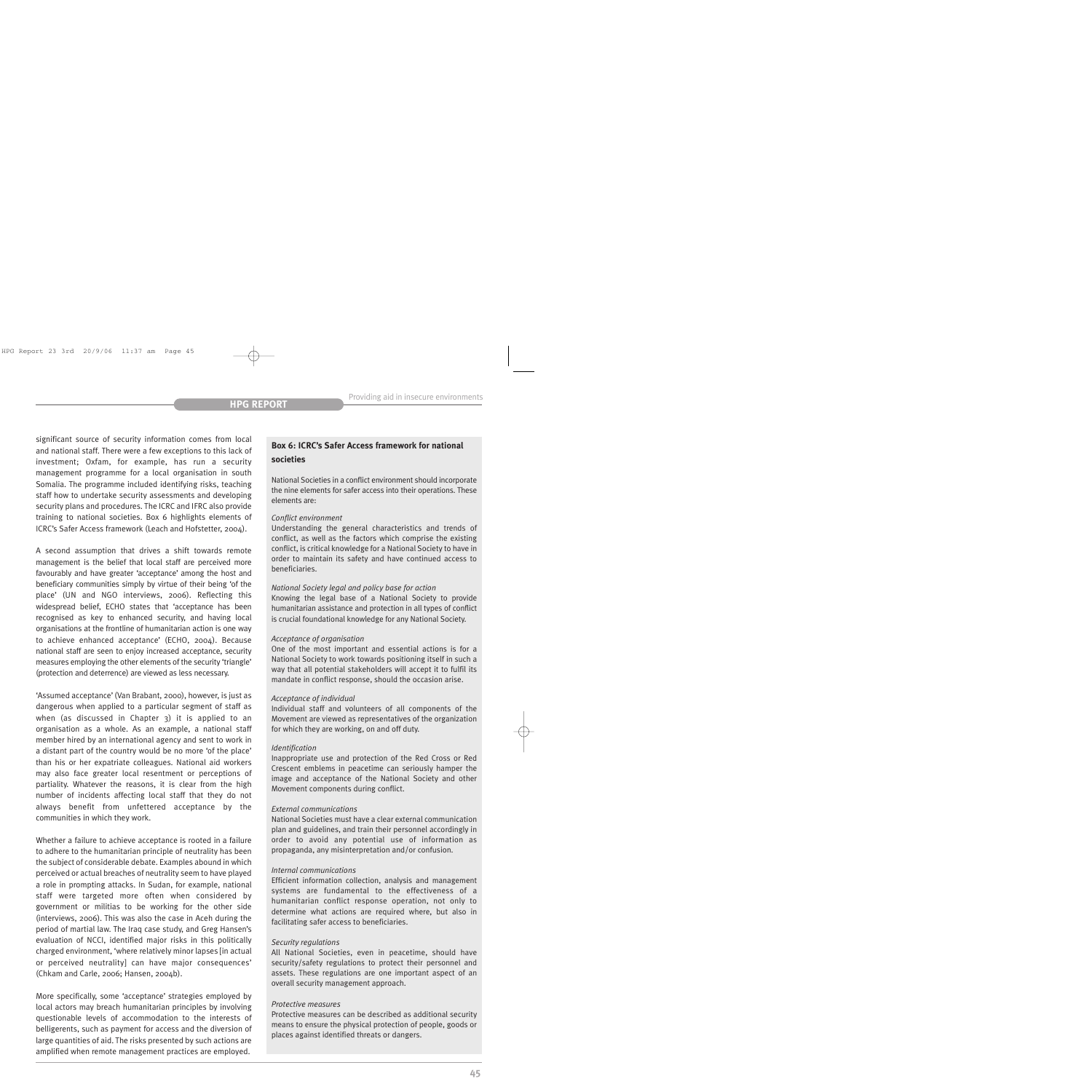It may be especially important for local actors to achieve acceptance by adhering to the principle of neutrality given that their rootedness in the community makes them more likely to be partial, or to be seen as partial. Internationals, by the very nature of their foreignness, may – in certain contexts – be more readily accepted as neutral actors. Despite evidence of the particular importance of neutrality for local actors, this study suggests that international agencies do not give serious thought to whether local entities seek to uphold humanitarian principles. Rather, local entities are assumed to have high levels of acceptance, and insufficient attention is devoted to how and why this may not be the case.

## **4.5 Best (or simply better) practices for remote management?**

Although there may be a scant supply of experienced and technically proficient local professionals in many crisis contexts, there is unlikely to be a shortage of local actors willing to take up the mantle of humanitarian response. On both an organisational and an individual level, there are powerful reasons why these actors will be ready to assume the additional risk. Many established, locally based NGOs find that partnership arrangements with international organisations are their only means of accessing international funding, and will seize every opportunity that arises. Other local organisations are formed around given emergencies and aid influxes. Individuals also have economic reasons to engage in relief work. The importance of humanitarian organisations as local employers in areas of conflict and/or dire poverty is well known. Individuals will also feel a strong altruistic drive to help their neighbours and countrymen, and may forego opportunities to leave or to pursue more lucrative work in order to do so.

The history of humanitarian operations reflects a long and steady movement from simply trying to do good, to trying to do good well. From the days of dumping food off the back of trucks, the aid system has advanced considerably in every sector, as expertise and professionalism have grown, and standards and best practices have developed. It is fair to say that, before each such improvement, there was a prevailing attitude among aid practitioners that lack of time and resources prevented them from doing any better. Security management in general is one of the most recent (and perhaps most difficult) areas for enhancement, and the practice of remote management in particular may be on the frontiers of collaborative improvement.

Remote management may be seen as an unfortunate necessity, a difficult option in difficult situations, but it need not be bereft of prior planning and guiding principles. Specifically, each agency must ensure that its duty of care applies equally to all of its employees, regardless of nationality. This duty of care extends in some degree to partner organisations as well. This last point will no doubt prove contentious, but it should be remembered that the international aid presence begets the local aid presence in many contexts. Many local organisations would not be operational or even exist without international aid funding. In this sense there is a relationship, and thus a responsibility, from the international donors all the way down to the local end-use providers.

The following basic guidelines may serve as a starting-point:

- An agency's risk threshold can rise in line with the severity of need, but should apply equally for all staff regardless of nationality.
- Security assessments should differentiate between risks for national and for international staff, while consciously avoiding faulty assumptions regarding the level of exposure national staff can tolerate. Although national and international staff will face different specific threats (i.e., kidnapping or political targeting), the level of risk tolerated should be the same for both groups.
- So that they can make informed and equitable choices, national staff deserve transparent policies on evacuation, termination pay and the transfer of security equipment after the departure of international staff.
- Security plans should include contingencies for programming with reduced staff presence or from remote locations. These plans will ideally be shared and rationalised with those of other agencies within interagency security fora.
- As part of the planning and preparedness process, the agency should identify potential local partners in the event of a reduction or withdrawal – recognising that the most appropriate partner for remote sub-contracting may not be the agency's current partner, but rather the local NGO, CBO or local authority with the greatest capacity to operate independently and/or with the least exposure to the given threat.
- Remote sub-contracting arrangements should include the transfer of security assets, including appropriate communications equipment and vehicles, to partner entities.
- Outsourcing of programme services to commercial contractors should include a security surcharge, to allow contractors to purchase additional protective inputs as necessary.
- Agencies should develop specific and monitored policies on contractors' use of payments for access.

Ultimately, a set of standards and best practices for remote management should be developed by agencies, and materially supported by donors. These guidelines would have as their cornerstone the security of nationals engaged in the aid effort. In this regard, a helpful resource is a 2001 report for InterAction entitled *The Security of National Staff: Towards Good Practices*, by John Fawcett and Victor Tanner. Their proposed steps to enhance national staff security echo many of the points raised in this chapter, and are worthy of reiteration here. They also note that, while it is important to allow space for innovation and adaptation at the local level, the lack of policy on the security of national staff often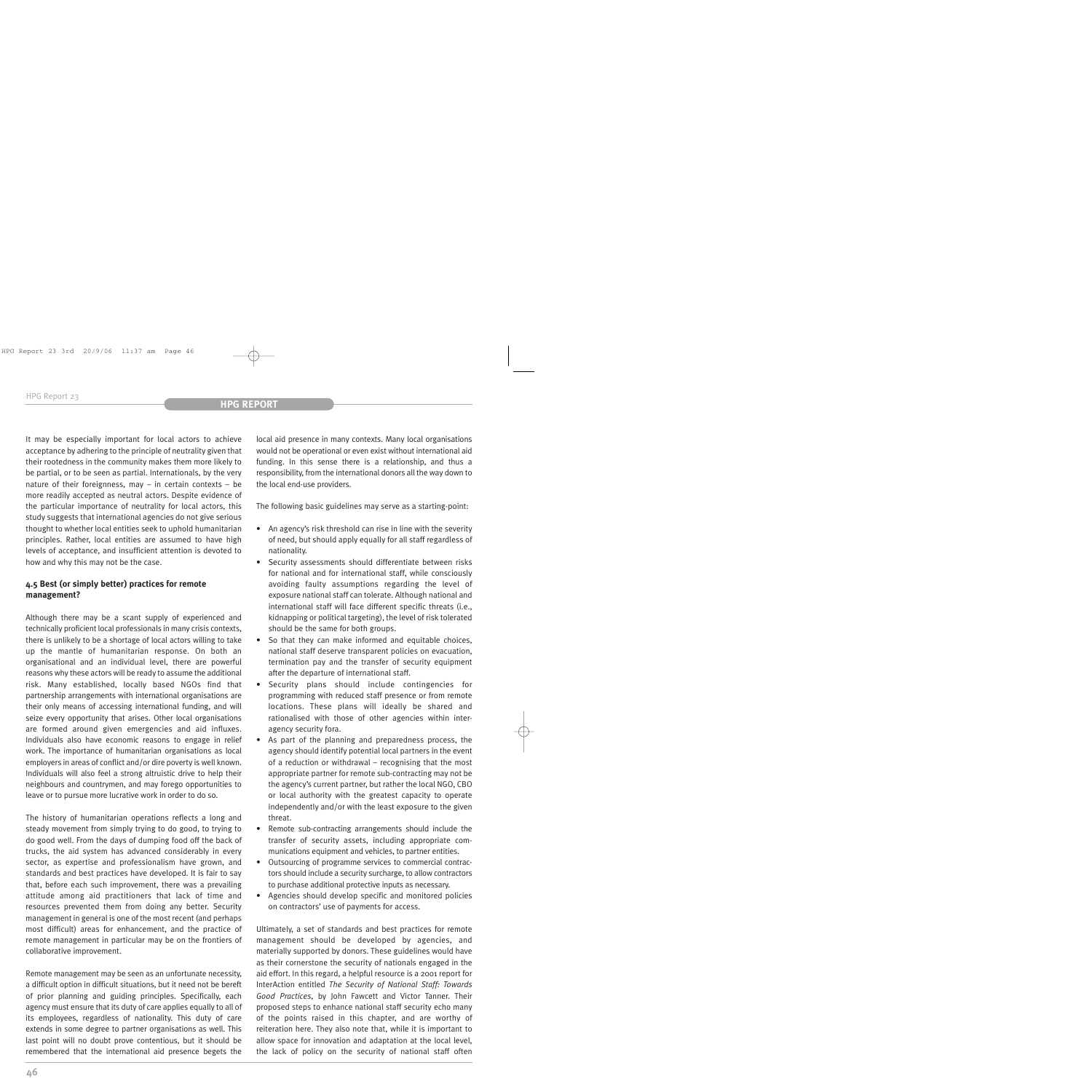# **Box 7: Extract from** *The Security of National Staff: Towards Good Practices* **(InterAction, 2001)**

- The agency formally states its commitment to the security of all staff without differentiation, and backs up its commitment with measurable resources.
- National staff fully participate in security management procedures, and in some cases even lead them, from the design of security plans to training and decision-making on the main issues concerning the security of all staff.
- Attention to national staff security is a key element for evaluating the performance of managers and supervisors.
- Evacuation should not be the cardinal issue of national staff security: it is not necessarily the best solution in times of crisis, and is often not expected by national staff.
- The agency is transparent in its security and personnel procedures, and is clear on its expectations of national staff; this is critical to promoting the security of all staff.
- Agency-wide policies lay out the agency's general security and personnel philosophy, but consistently defer to field-based practices that integrate local realities.

indicates an agency's failure to fully consider or develop a principled approach to this issue.

# **4.6 Future prospects: towards the planned localisation of response capacity**

Current remote management practices often shift programming responsibilities to local actors on the assumption that they face a lower level of risk than international entities or personnel. As we have seen, this assumption is frequently faulty, and simply shifts the burden of risk to the locals that have stepped into the breach (and without many of the security inputs enjoyed by international organisations). At the same time, this study's findings support the idea that a localised response capacity – if planned and invested in strategically – could lead in some cases to greater security for humanitarian operations.

A large part of the humanitarian endeavour is underpinned by the belief that an international aid intervention amounts to more than the sum of its goods and services. It is often asserted (though without direct evidence) that the presence of international aid entities can lend a measure of protection to civilians and even help to stabilise volatile situations. While this may well be true in some cases, in others, particularly in the current security environment, the reverse can apply. Somalia is one specific example where actors on the ground have seen how aid inputs in some locales have destabilised the security situation, increasing criminality and exacerbating the daily threats facing all inhabitants (Gundel, 2006). In Iraq, where virtually all foreignbased entities are under intense threat, the national Red Crescent has maintained a degree of acceptance and access (Chkam and Carle, 2006). Localised relief response in such cases can be the best way of maintaining critical operations.

The difficulty, however, comes down to the humanitarian dilemma of 'lack of capacity to build capacity'. Whilst there is clear evidence of a growing national component to aid efforts, it tends to be dominated by efforts towards capacity-building in development contexts and in natural disaster risk mitigation; aid agencies underplay the potential for building humanitarian assistance capacity for response in conflict environments (Christoplos, 2005). In relief contexts, the majority of relationships are primarily about the delivery of specific relief items through a sub-contracting relationship, and capacitybuilding often only extends as far as training to meet the requirements of the contracting agency in terms of financial and narrative reporting (Smillie, 2001; Christoplos, 2005). Support for local preparedness for emergency response has tended to be limited to stockpiling warehouses with plastic sheeting and other asset distribution responsibilities. Even in contexts such as Chechnya, where the development of national staff capacity is a relatively high priority among international NGOs, and is viewed as important preparation for possible future insecurity, agencies rarely have in place contingency plans on exactly how national staff would function should a shift to remote management take place (Harker, 2006).

Organisations that explicitly have local partnership as part of their modus operandi (not merely their rhetoric), including some of the church-networked NGOs which have a low expatriate 'footprint' in the field, have made considerable institutional investment in building long-term relationships. For example, Christian Aid's programme in Afghanistan over the past 20 years has arguably contributed to the development of local NGOs' capacity to become major service delivery organisations, and to scale up in response to acute crises. CARE's Somaliland Partnership project is another example of an initiative that explicitly aims to build institutional capacity within local NGOs (Willits-King, 2006). In addition, organisations with a specific capacity-building mandate, such as the IFRC, which has a responsibility to work with national societies, show what can be achieved in complex emergency contexts. These examples are, however, exceptions to the general rule of an internationally driven and internationally managed response system.

# **4.7 Conclusion**

Faced with changing security threats, international relief organisations have both constrained humanitarian operations and developed new strategies for operational engagement. The implications for humanitarian policy and programming are serious and wide-ranging. The positive and negative effects of remote management are, in themselves, worthy of greater policy consideration and lesson-learning between organisations. More importantly, the increasing reliance on national staff and local entities as implementing partners, combined with the significant rise in the number of casualties among national staff, raises both ethical and operational issues for the international aid community. In particular, the premium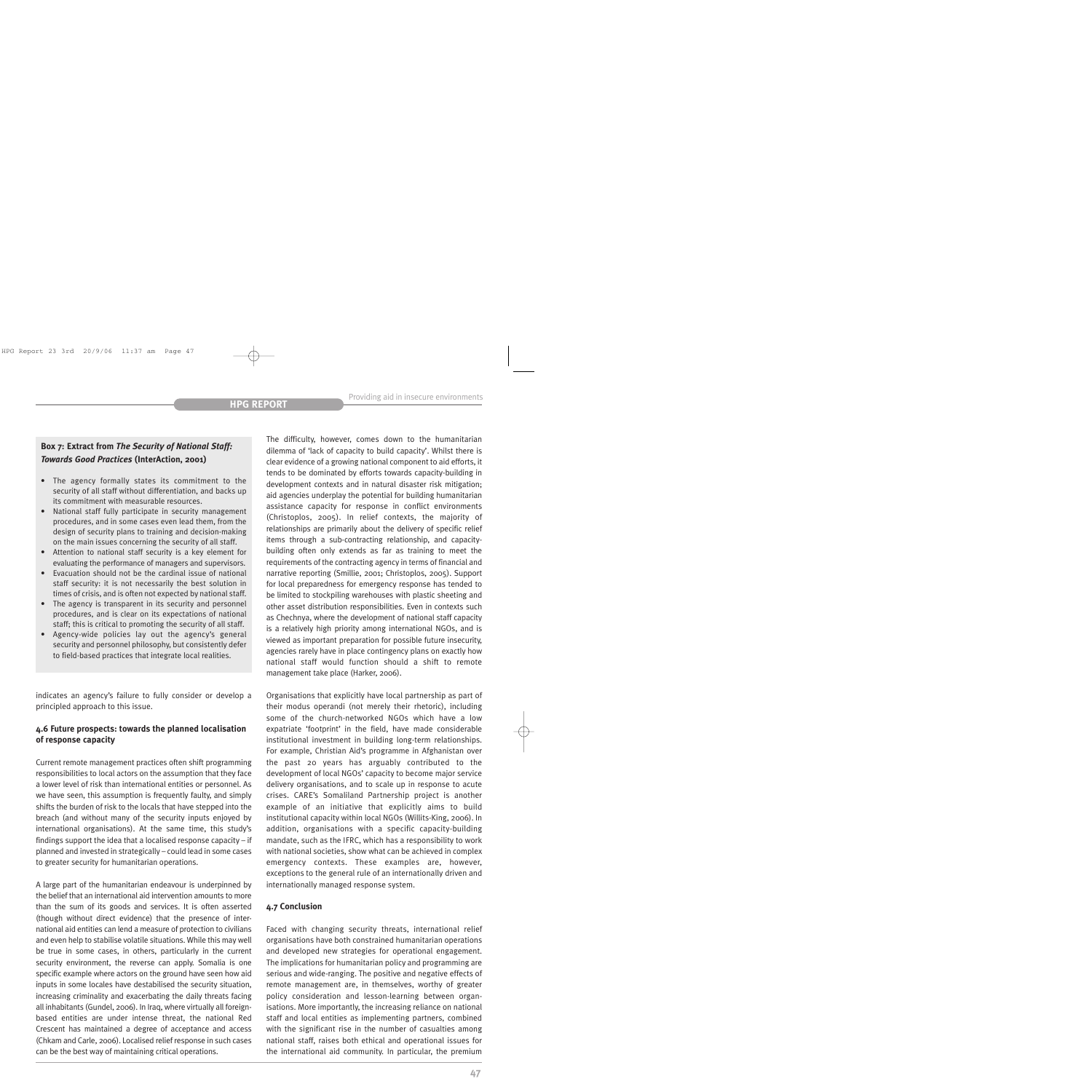placed on service delivery rather than investment in the capacities of partners is highly questionable, and implies an unacceptable heightening of the risk threshold for noninternational staff. More needs to be done by way of strategic

policy formulation, to ensure that the development of local capacity is an objective rather than a by-product of such a response, especially where life-saving work is not being undertaken.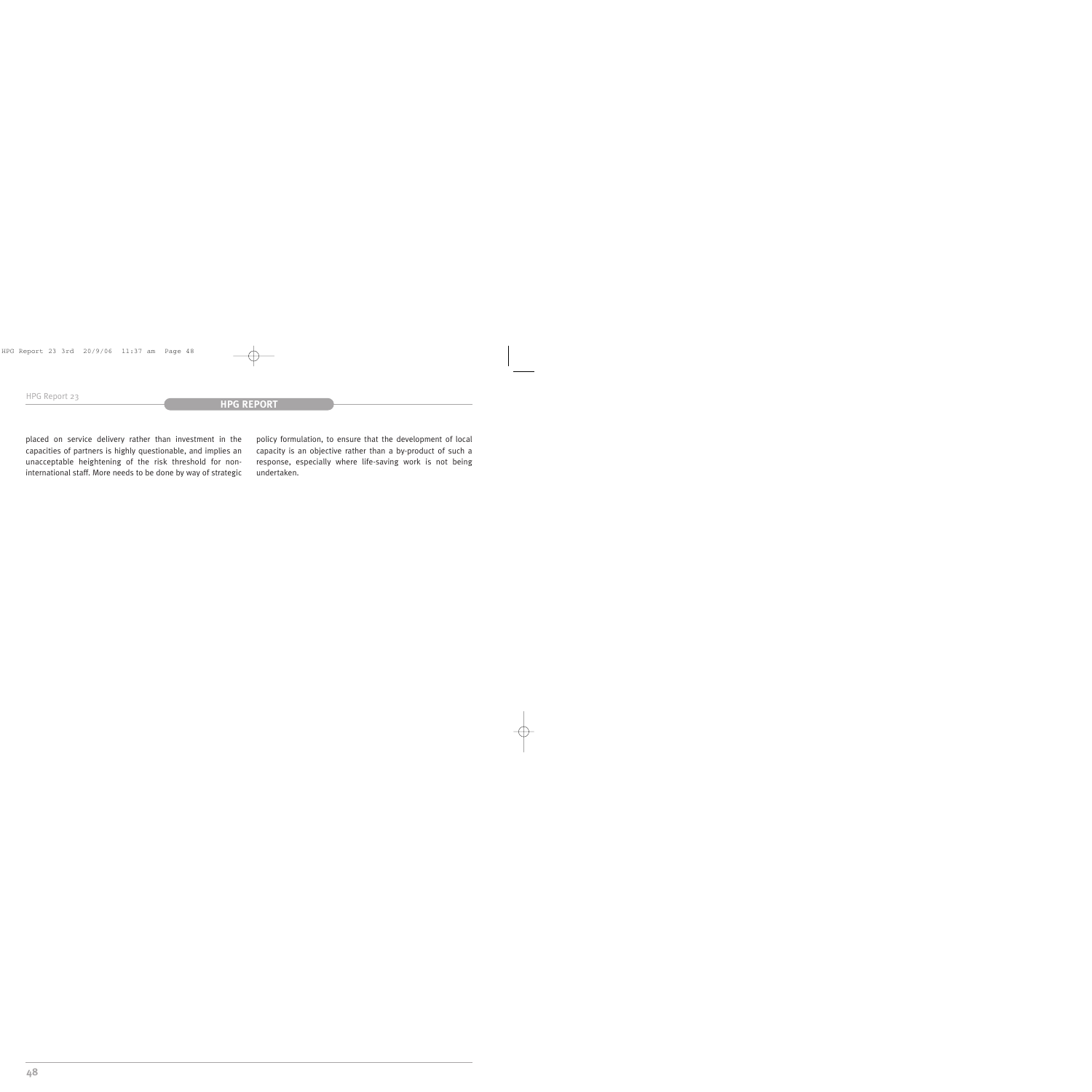# **Chapter 5 Conclusions and recommendations**

#### **5.1 Conclusions**

#### *5.1.1 The trickle-down effects of risk control*

This report has found that, whereas overall incidents of violence have increased across the globe, the overall relative risk to aid workers has risen only marginally. Moreover, in the most violent cases, such as Sudan and Afghanistan, the number of incidents per aid worker in the field has declined over time. One may conclude from these findings that there has been a net improvement in field security management, and/or that operational polices and practices have become increasingly restrictive.

However, other findings indicate that improvements and/or restrictive practices have not been universally adopted. Whilst the risk to international aid workers has declined, the relative risk for national staff and partner organisations has increased. Although by no means intentional, some of the risk burden has in effect been transferred. UN personnel have become more secure than international NGOs, and international NGOs have in turn seen their international staff become safer, while their national staff and partners suffer increasing casualties.

#### *5.1.2 Significant reforms, but fragmented progress still*

Significant changes in security management, including investing in security policies and guidelines, instituting training and the provision of additional security posts, as well as the increased reporting, collating and storing of security incidents, have occurred over the last decade. Although the level of incident reporting, recording and analysis remains poor overall, a few notable initiatives (such as the SIRS and VRA reporting systems) have the potential to substantially improve security. However, the incentives and drivers for sharing information and analysis between agencies remain weak, especially at the headquarters level. This threatens to derail progress in the security field, which requires a high degree of coordination and information sharing to be successful. The aid community stands at a crossroads between substantive security enhancement for the system as a whole, and overlapping, uncoordinated and unproductive efforts, which could do more harm than good.

States have only recently focused on their responsibilities in contexts of insecurity – whether as aid donors or as hosts. Meeting the security challenges outlined here also depends on how security measures are financed, and whether and how donor governments support more coordinated inter-agency efforts, and coordinate security policy among themselves. More critically, the pressures to maintain donor branding and visibility of funding sources, as well as the general pressure on partners to remain engaged in areas of strategic interest, need to be reconsidered.

#### *5.1.3 The challenges of providing aid in insecure contexts*

Contrary to conventional wisdom, the most dangerous operational environments for aid workers are not those with the highest level of overall violence. Nor do external, contextual factors – such as the presence of international forces or a UN integrated mission – appear to have a strong bearing on the incidence of violence against aid workers. That said, the security behaviour of aid actors may change because of certain external influences (such as the arrival of peacekeeping forces), and this should be carefully considered in future operational and security planning.

Although no single political variable appears to cause higher aid worker insecurity, the threats facing aid workers (and other international workers) are clearly intertwined with overlying political contexts and processes. While it is by no means a guarantee that the principles of operational neutrality and independence will make aid agencies safer in volatile environments like Afghanistan, Iraq or Darfur, aid agencies should be concerned not to heighten still further the perception that they are associated with political processes in these contexts. International agencies have not prioritised humanitarian principles in identifying partners in these contexts. This requires further consideration.

The increased use of protection and deterrence is evident where a high risk of political targeting is perceived. By visibly increasing protective or deterrent measures, there is a possibility that other aid actors, including local partners, may become more insecure by default – particularly in contexts where militant movements view aid operations as 'soft targets'. Generally poor information sharing and communication on approaches, tactics and security analysis between agencies only heighten this risk. In addition, the increased isolation from beneficiaries and the host community entailed in the use of low-profile protective measures or more explicit deterrent measures has the dual effect of increasing programming challenges, and distancing the agency from sources of information that might enhance security.

Whilst acceptance remains the bedrock operational approach for agencies in most contexts, passive approaches to acceptance – whereby acceptance is assumed rather than brokered and maintained throughout the duration of the mission – have had difficult and sometimes fatal consequences. Subsequently, some humanitarian organisations have increased their investment in this strategy, recognising the need to enhance their understanding of the political economy of conflict, and to negotiate with an increasingly diverse range of armed groups to ensure and maintain access.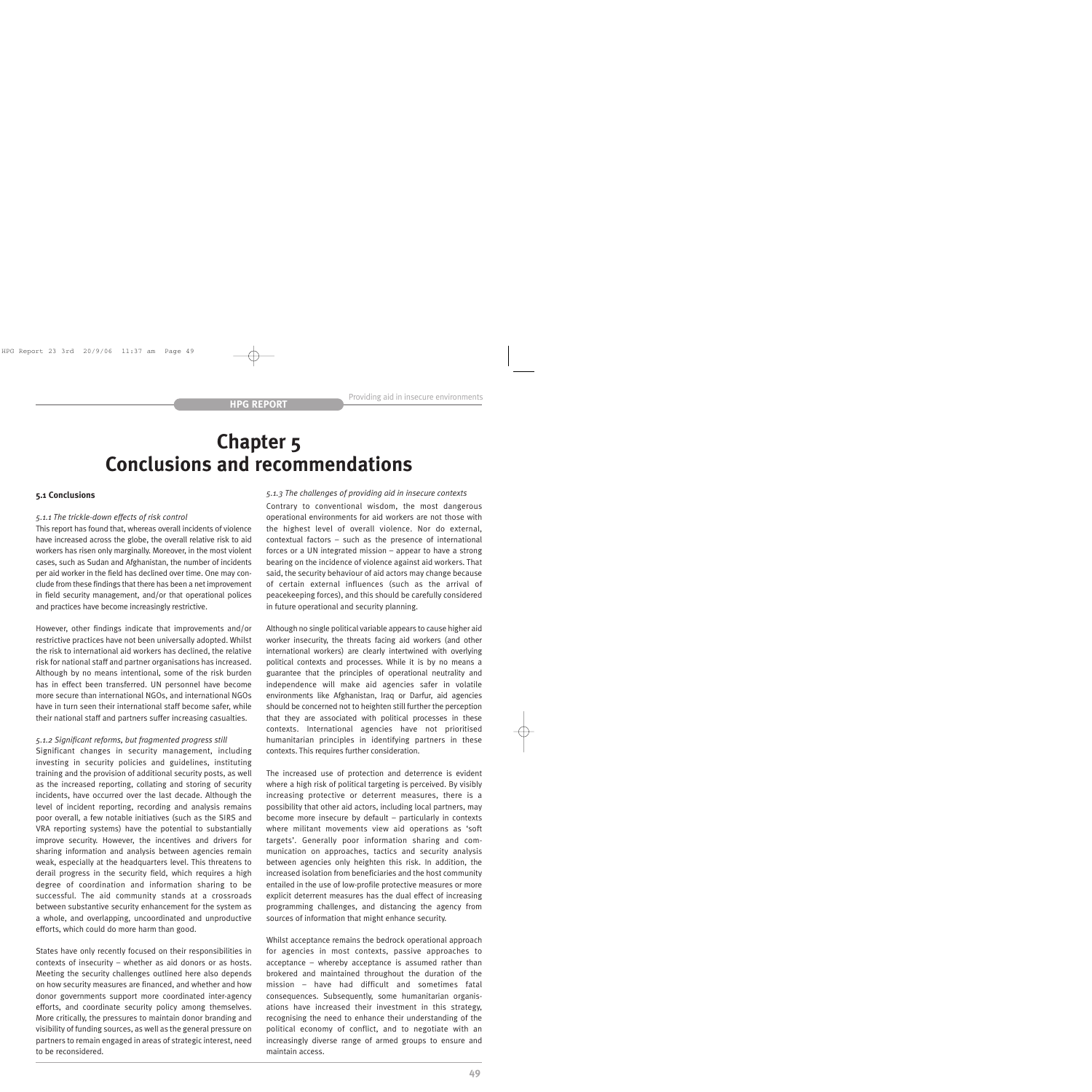#### *5.1.4 A hazardous practice: the need to improve remote management*

It should be emphasised that security is not a zero-sum proposition. In other words, enhanced security for internationals does not necessarily cause or entail an increased risk for nationals. Nor is it a conscious decision by international agencies to increase national staff exposure when security conditions deteriorate. However, the widespread practice of moving to 'remote management' in times of heightened insecurity is currently *ad hoc* and unplanned. This creates both physical and ethical hazards. Risks to national staff are frequently underestimated – both by international agencies and by nationals themselves. The relative lack of security training and equipment provided to nationals reinforces false assumptions about their inherent security. Therefore, it seems safe to say that international agencies bear some degree of responsibility for the increase in violence against national aid workers. The solution is not for UN agency and international staff in general to take on more risk, but for aid providers, donors and governments to focus efforts on improving the operational security environment for national aid workers.

Security-adapted programming such as 'remote management' also requires greater policy attention as a programming approach in itself, especially as it looks set to remain in place in many contexts. Whilst it avoids the complete closure of operations and allows funding to continue to flow, it poses programmatic challenges, including for needs assessment and targeting, monitoring, accountability and strategic planning.

More needs to be done by way of strategic policy formulation to ensure that programme effectiveness is maintained, and that the risk to national providers is accurately assessed and mitigated. These findings point to a need to address the problem of building local capacity. The development of local capacities should be seen as an objective, rather than a byproduct of operating in insecure environments, requiring a fundamental shift in the way the humanitarian response system is driven and managed. This is not to ignore the attendant risks that come with more localised responses, but to suggest that the current operating environment is an uncomfortable and unsustainable halfway house.

#### **5.2 Recommendations**

The recommendations below attempt to address some of the key areas of weakness identified in this report. The research team did not consider it helpful to address the full range of policy and operational issues that merit consideration by aid providers and donors. While numerous, many of these gaps have already been considered by previous studies, and guidelines for action can be found in the existing literature on operational security (which remains, unfortunately, well ahead of practice). Rather, we have identified areas for action which flow from the main conclusions of the study regarding security management, coordination and financing; overall approaches to aid in volatile and politicised contexts; and the security of national aid staff and partners. The recommendations focus on four main stakeholder groups: individual operational agencies, inter-agency networks, the UN and its humanitarian programmes and funds and donor governments. The recommendations conclude with a section identifying issues requiring further study and strategic thinking.

#### *5.2.1 Operational agencies*

- Within each agency, develop incentives for field security incident data reporting. Rather than developing additional parallel systems, make use of software platforms already available (e.g. VRA) to promote centralised data sharing and analysis.
- Develop and invest in proactive 'acceptance' strategies, which are continually pursued and maintained through the life of the programme.
- Identify and support an equitable level of security inputs for local actors, including national staff. This should include proportionate representation in security training and briefings and the provision of security materials in the national language, as well as access to security assets (including for local entities).
- Incorporate security-related adaptations such as remote management options into programme planning and preparedness exercises, and develop criteria covering when to deploy them. Ideally, this should be done in interagency security fora at the field level, so that plans can be shared and coordinated.
- Develop guiding principles and a practical knowledge base on remote management and other adaptations in programming used when international access declines. Guiding principles will include considerations of how to accurately assess risk to local staff and ethical issues to guard against the shifting of the risk burden on local entities, who may be less able to ensure their own security and may feel compelled to assume the risk for economic or altruistic reasons. This should be a particular consideration when programmes are not 'life-saving' activities.
- Where possible, explore programmatic ways to emphasise and invest in capacity rather than simply project delivery.

#### *5.2.2 Inter-agency steps*

- Increase the sharing and storing of 'desensitised' incident information and analysis – based on indicators agreed through inter-agency fora. This should be done in such a way that it is non-resource intensive.
- Inter-agency field security services (such as that of ANSO) should be set up for this purpose. This should involve more than the dissemination of lists of incidents, to include basic analysis and identification of patterns/trends. Where possible, government authorities should be involved to increase the host state's awareness and overall responsibility.
- Include security resource requirements in the Consolidated Appeals Process as programme-related costs; standardising this costing at the sector level would be helpful.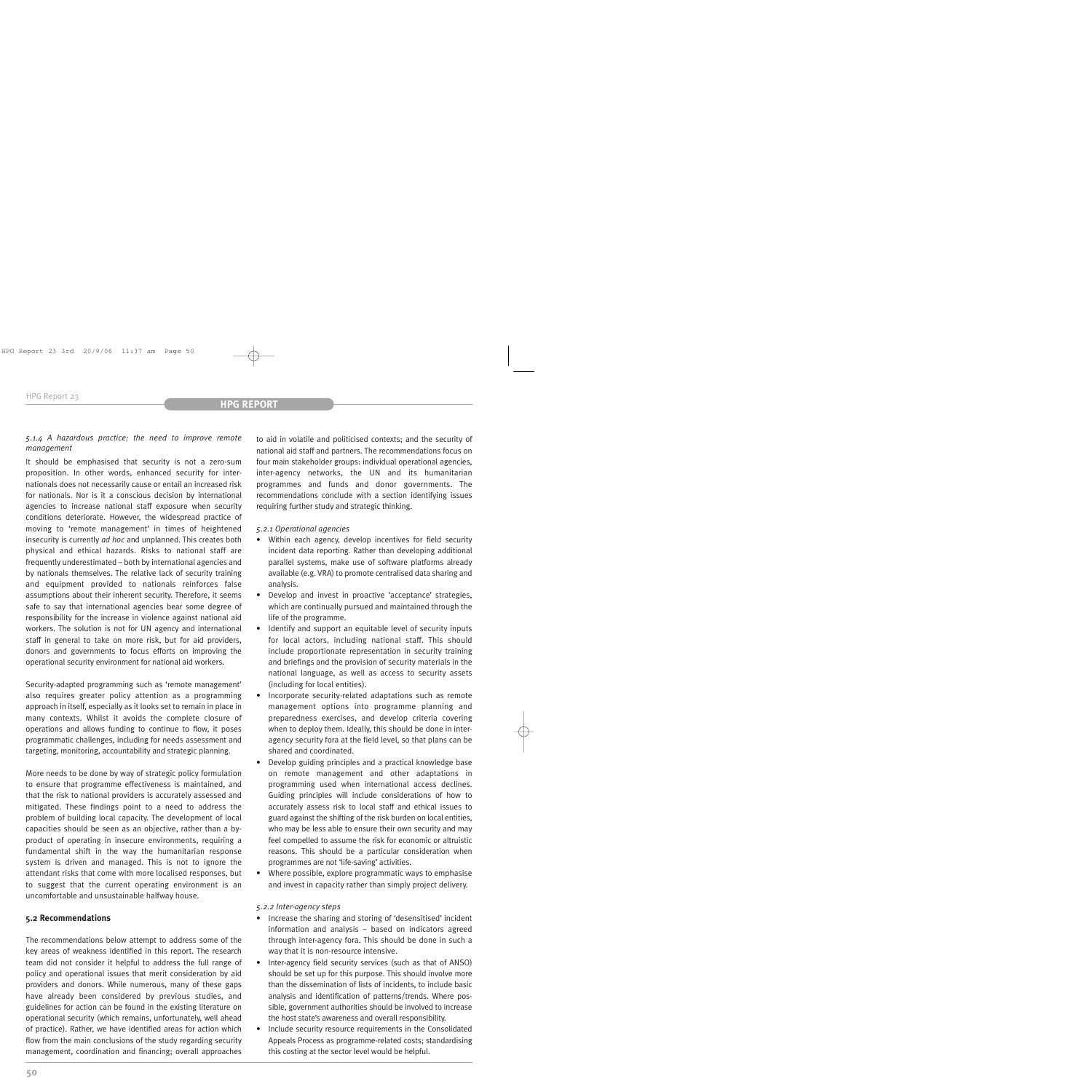- Address shortcomings in the dissemination, utilisation and understanding of existing security tools and methods. For instance:
	- survey and promote the sharing of recent innovations in the financing of core and programme security resources;
	- survey and increase the common development of agency policies and procedures in security management and training; and
	- promote and engage in more explicit sharing of operational approaches and security behaviour in highrisk contexts.
- Share and document experience of engaging commercial security providers. This should lead to a baseline for promoting standards in usage.

### *5.2.3 The United Nations*

- Make clear what services UNDSS can provide to UN agencies, and its limitations. Agencies will continue to have sub-field and implementation costs that need to be supported independently. A joint IASMN–donor process might be useful to determine the appropriate division of labour, the comparative costs and possible shortfalls.
- Support UNDSS in its dialogue with UN member states over a clearer set of guidelines on the roles and responsibilities of host governments. A means to incentivise and hold host states to account could be explored.

### *5.2.4 Donor governments*

- Consider and address the implications for partner agencies of insisting upon donor branding and the visibility of funding sources, as well as the pressures placed on agencies to respond or stay engaged in contexts based on strategic interest, rather than according to need.
- Engage systematically with the implications of remote management in terms of costs, quality and impact. There is a general acceptance that quality will suffer when working in insecure environments, but little appreciation of innovative programming approaches to mitigate these effects.
- Given that insecurity is likely to persist in some contexts, and local actors will remain at the forefront of service delivery, consider mechanisms for partnership similar to those in relation to natural disaster preparedness and

mitigation support for local entities. These could include encouraging access to multilateral funding pools, such as the Common Funds being trialled in Sudan and the DRC.

- Establish an inter-governmental donor forum to share security information and develop more common orientation across UN agency executive boards and proposal guidelines on security issues. Possible fora for this discussion include the Humanitarian Liaison Working Group (HLWG), OCHA's Donor Steering Group (ODSG), or within the Good Humanitarian Donorship initiative.
- Assist in efforts to better define the roles and responsibilities of host states, and support UNDSS' efforts to encourage host states to live up to their obligations (through the Host Country Agreement).

# *5.2.5 Areas for further study*

- A firmer, empirically based understanding of what works in security management, including the effectiveness of security training, is critical to positive developments in the sector.
- The allegedly increasing use of private security companies, along with other deterrence measures, is poorly understood, and warrants an open examination and dialogue among aid actors.
- The scarcity of data on rape and gender-based violence against aid workers limits our understanding of how aid operations are affected. International organisations and academic institutes have done considerable work over the past decade on researching and reporting violence against women. This could prove useful to aid organisations in investigating and establishing a means to report this particular type of violence, while respecting ethical and privacy issues and questions of safety.
- The study found that the road remains the most dangerous place for aid workers, with the majority of violence occurring in the context of ambushes or the targeting of moving vehicles. While not a surprising finding, safe alternative (and cost-effective) options could be explored for the transport of staff and goods, along with a renewed emphasis on practical measures and inputs such as defensive driving training and travel protocols.
- Invest in policy analysis around the implications of lowprofile and deterrence strategies – both in terms of their humanitarian and security impacts.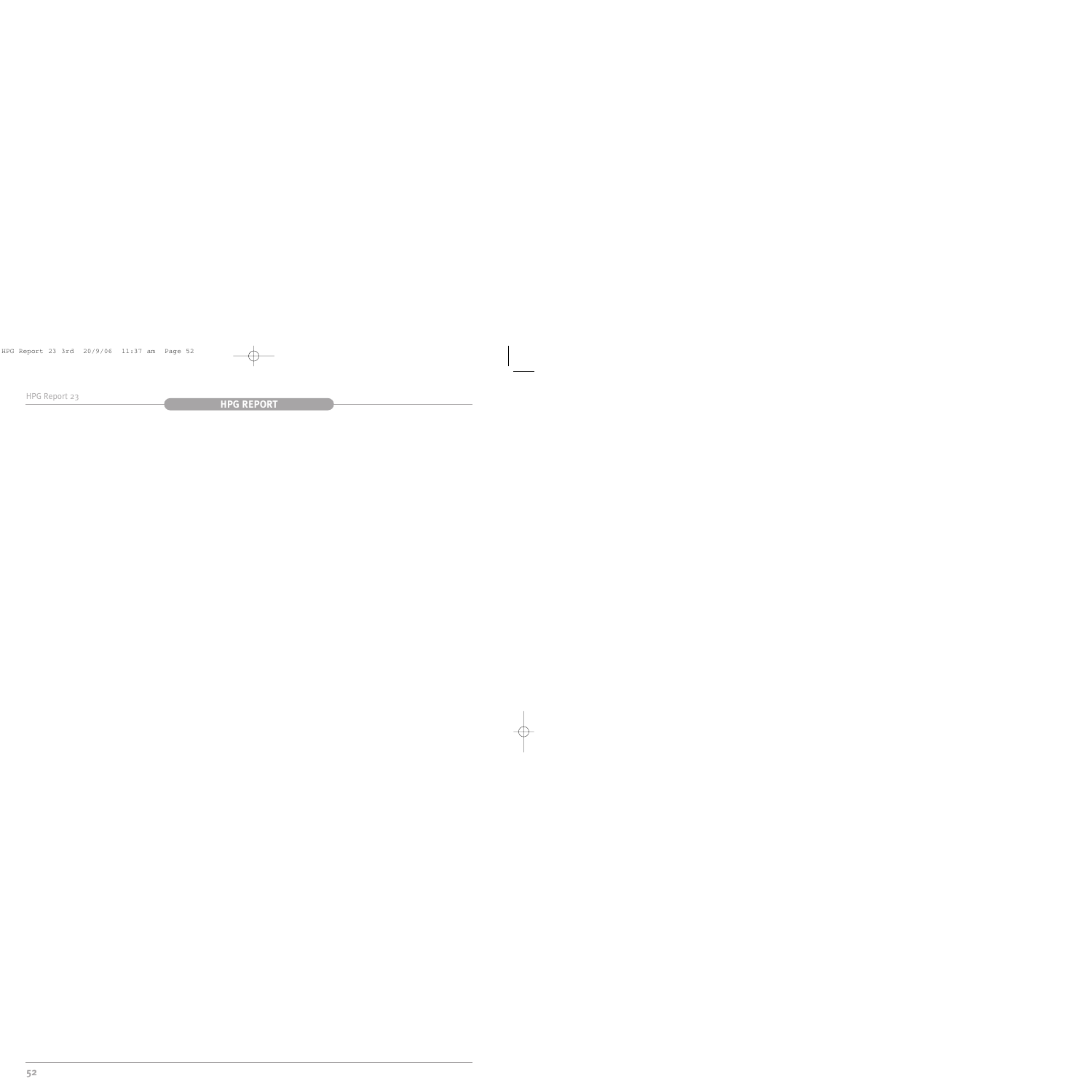# **Annex 1 List of interviewees**

# **General study**

## **UN humanitarian agencies**

Bill Gent, UNICEF Security Co-ordinator, Office of Emergency Programmes, UNICEF, Leon Terblanche, Security Focal Point, UNDP Patrick Beaufour, Security Focal Point, WHO Janie McCusker, Security Focal Point, UNFPA Andrew Lukach, Security Focal Point, WFP Sebastian Rhodes Stampa, Security Focal Point, OCHA Sarah Muscroft, Protection of Civilians, OCHA

# **United Nations Department of Safety and Security**

John Almstrom, OIC, Division of Regional Operations, Global responsibilities, Alan Brimelow, Desk Officer, Asia, Pacific & Middle East Region Terence Burke, Chief of West Africa Section Gerald Ganz, Director, East Africa Region Stephen Gluning, Desk Officer, East Africa Region Graeme Membrey, Security Coordination Officer Asia, Pacific and Middle East Region, including Tsunami affected Countries and Nepal Robert Painter, Humanitarian Security Adviser & Communications Officer Michael Phelps, Special Projects Coordinator Richard Floyer-Acland, DSS policy Sir David Veness, USG for Safety and Security Gary D. Ermutlu, Head, Threat Assessment Unit

### **IOs**

Patrick Brugger, Head of Security, ICRC Lars Tangen, Manager Security Unit, IFRC

### **INGOs and inter-agency fora**

Sam Sherman, InterAction (formerly IRC, Senior Technical Advisor) Maret Laev, Security Programme Manager, RedR Robert Laprade, SCF US Michael O'Neill, SCF US Randy Martin, Mercy Corps Dominic Crowley, Head of Emergency, Concern Carolyn Miller, CEO, Merlin Linda Doull, Health Adviser, Merlin David Wightwick, Head of Operations, Merlin Ian Gray, Head of Humanitarian & Emergency Support, World Vision UK Kiruja Micheni, Security Manager, Christian Aid Heather Hughes, Security Adviser, Oxfam GB Simon Springett, Regional Humanitarian Coordinator for the Middle East, Eastern Europe, and the Commonwealth of Independent States, Oxfam GB

Sophie Battas, Regional Humanitarian Coordinator for Horn, East and Central Africa, Oxfam GB Frank Catania, Americares Raymond Bonniwell, Global Rapid Response Team Security Advisor, World Vision Mike Weickert, World Vision Canada Otto Farkas, World Vision Canada Roger Perschino, AAH, NY Toby Porter, Head of Emergency, SCF UK Kevin Ulmer, CARE Kenny Gluck, ex Head of Operations, MSF Holland Pierre Salignon, Director of MSF France Marc Poncin, Deputy general director, MSF Switzerland Marilyn McHarg, Director of Operations, MSF Switzerland Nick Downie, Global Security Advisor, Mercy Corps Suzanne Keatinge, Humanitarian Policy Officer, Trócaire Eva Smets, DRC, Oxfam GB, Kenneth Flemmer, Bureau Chief for Internal Control and Compliance, ADRA

### **Donor governments**

Shawn Bardwell, Head of Security, USAID/DCHA/ **OFDA** 

Miriam Lutz, Humanitarian Coordination Specialist (UN/NGO/Donor Coordinator) Office of the Director, USAID/DCHA/OFDA

Dennis King, Humanitarian Affairs Analyst, Humanitarian Information Unit, US Department of State

Anthony Val Flynn, Head of Security, ECHO

Matt Baugh, PCRU, UK

Meinrad Studer, Senior Advisor, Division of Multilateral Affairs and Special Assignments, Department of Humanitarian Aid c/o Permanent Mission of Switzerland

### **Independent and academics**

Pierre Gassmann, Program Advisor, Program on Humanitarian Policy and Conflict Research, Harvard University

Vincenzo Bollettino, Program on Humanitarian Policy and Conflict Research, Harvard University

Shaun Bickley, independent consultant

Dirk Salomons, Director, Humanitarian Affairs Program, School of International and Public Affairs, Columbia University

# **Field personnel – Afghanistan**

# **UN**

Christopher Alexander, DSRSG, Pillar 1 – Political Affairs, UNAMA

Anne Falher, Relief, Recovery and Reconstruction / Civil Affairs Officer, UNAMA (Gardez)

Jacques Mouchet, Country Director, UNHCR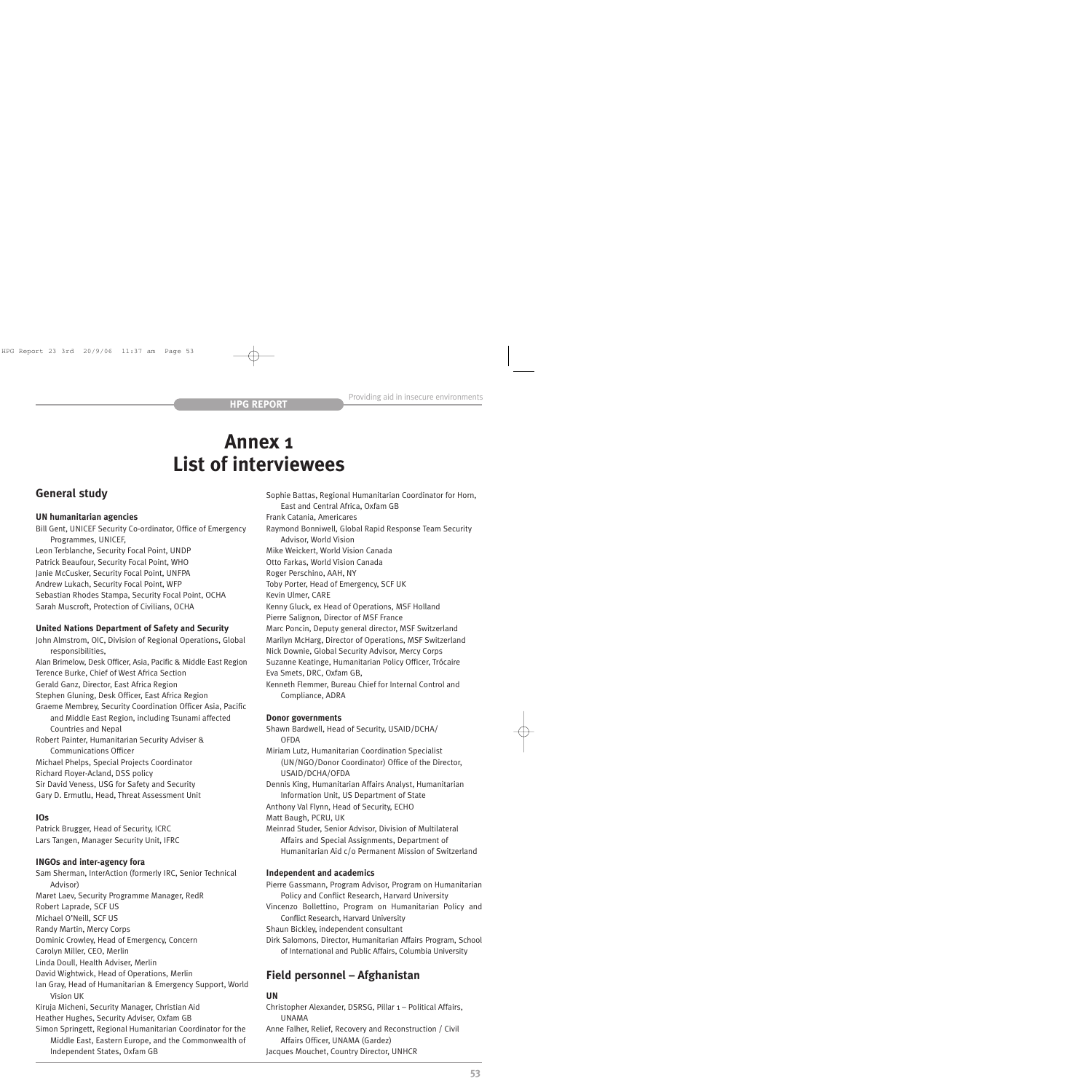Sultan Muhammad, Security Assistant, UNHCR

Haris Wahidi, Assistant Field Security Advisor, Jalalabad, UNHCR

# **United Nations Department of Safety and Security**

- Gert Keulder, Area Field Security Coordinator Kabul, Central Region, UNDSS
- Jean Lausberg, UN Field Security Coordinator, Afghanistan, UNDSS
- Craig Harrisson, Senior Data Analyst, UNDSS
- Rashid Osman, Database Officer, UNDSS
- Christian Friedrichs, Area Field Security Coordinator, Jalalabad, Eastern Region, UNDSS
- Rodney D. Cocks, Area Field Security Coordinator, Kandahar, UNDSS

# **NGOs**

- Paul Barker, Country Director, CARE
- Christian Willach, Operations Coordinator & Head of Office, Afghanistan NGO Safety Office (ANSO)
- Syed Muzaffar, Operations Manager, Mercy Corps
- Thomas Loreaux, Head of Mission, Action contre la Faim (ACF)
- Eng. Bahadur Khapalwak, Program Coordinator, Coordination of Humanitarian Assistance (CHA)
- Abdul Ghani Kazimi, Secretary General, Afghan Red Crescent Society (ARCS)
- Robert Kluyver, Director, Foundation for Culture and Civil Society (FCCS)
- Anja de Beer, Director, Agency Coordinating Body for Afghan Relief (ACBAR)
- Pashtun Atef, Administrator, COOPI
- Rahmatullah Kakar, Head of Office, Mercy Corps
- Abdul Salam Siddiqi, Deputy Head of Office, VARA
- Dr. Ghulam Sakhi, Head of Office, ADA
- Dr. Khalilullah Hikmati, Head of office, NDI (National Democratic Institute)
- Nelofar, Head of office, RASA

# **IOs**

Jean Nicolas Marti, Deputy Head of Delegation, ICRC Muhammad Naim, Security Officer, GTZ

# **International, local and umbrella NGOs**

Khisrow, Deputy of Regional Office, Jalalabad, Afghanistan NGO Safety Office (ANSO) Ammo Wais, National Safety Advisor, ANSO Eng. Ajab Khan, Field officer, MADERA Eng. Razi Sha, Director, MSSAA Dr. Abdul Salam Talib, Director, SHARQ Mir Emadudine, Coordination officer, ACBAR

### **Donors**

Nick Marinacci, Director of Civil Military Affairs, USAID John Myers, Head of Office, ECHO

### **Government**

- H.E. Eng. Zarar, Acting Minister of Interior and Deputy Minister of Interior, Ministry of Interior
- Andreas Schild, Team Leader, Oversight Consultant, MRRD/ GTZ, National Solidarity Programme
- Dr. Humayon Deputy Governor of Kandahar, Kandahar Governorate
- Dr. Muhammad Asif Qazizada, Deputy Governor of Eastern Region, Nangarhar Governorate

# **Military**

Fatih Ulusoy, Political Advisor to NATO, Senior Civilian Representative, NATO/ISAF

Captain Dave Mcallister, PRT Operation Officer, Kandahar, Sgt. Steven Kling, Head of PRT Jalalabad, PRT (Jalalabad)

# **Personalities and/or Afghan veterans**

Paul Fishstein, Director, AREU Jolyon Leslie, CEO, Aga Khan Trust for Culture (AKTC) Robert Kluyver, Ex-Director, UNAMA Kandahar

# **Private entities**

Gazi Darici, CEO, Cukurova, Turkish contractor Muhammad Omar, Director, MCC Eng. Khan Muhammad, Director, DEGRA

## **Local media**

Najiba Ayubi, Manager, The Killid Group Shir Bahadur Hemat, Manager, Spin Ghar Radio

# **Field personnel – Chechnya/North Caucasus**

### **UN**

Joseph Hegenauer, Head of UNHCR NC, UNHCR Henry Chamberlain, Head of Sub Office, WFP Nevan Burzic, Head of Sub Office, OCHA Madina Shanayeva, Assistant, OCHA

# **UNDSS**

Ruslan Elmurzaev, Field Security Coordination Assistant, UNDSS Vladimir Petrov, Field Security Coordination Assistant, UNDSS Maxim Kamarzaev, Field Security Coordination Assistant, UNDSS Area Security Coordinator, UNDSS

### **NGOs**

Mohammad A. Ammar, Head of Office, Islamic Relief Emir Shomakhovso, Security Officer, Islamic Relief Azamat Ulbashev, Program Manager, Islamic Relief Zalina Tsatsaeva, Program Coordinator, ACF Adam Susarov, Security Officer, ACF Zhakhman Akbulatov, Head of Centre, Memorial Tamerlan Akiev, Lawyer, Memorial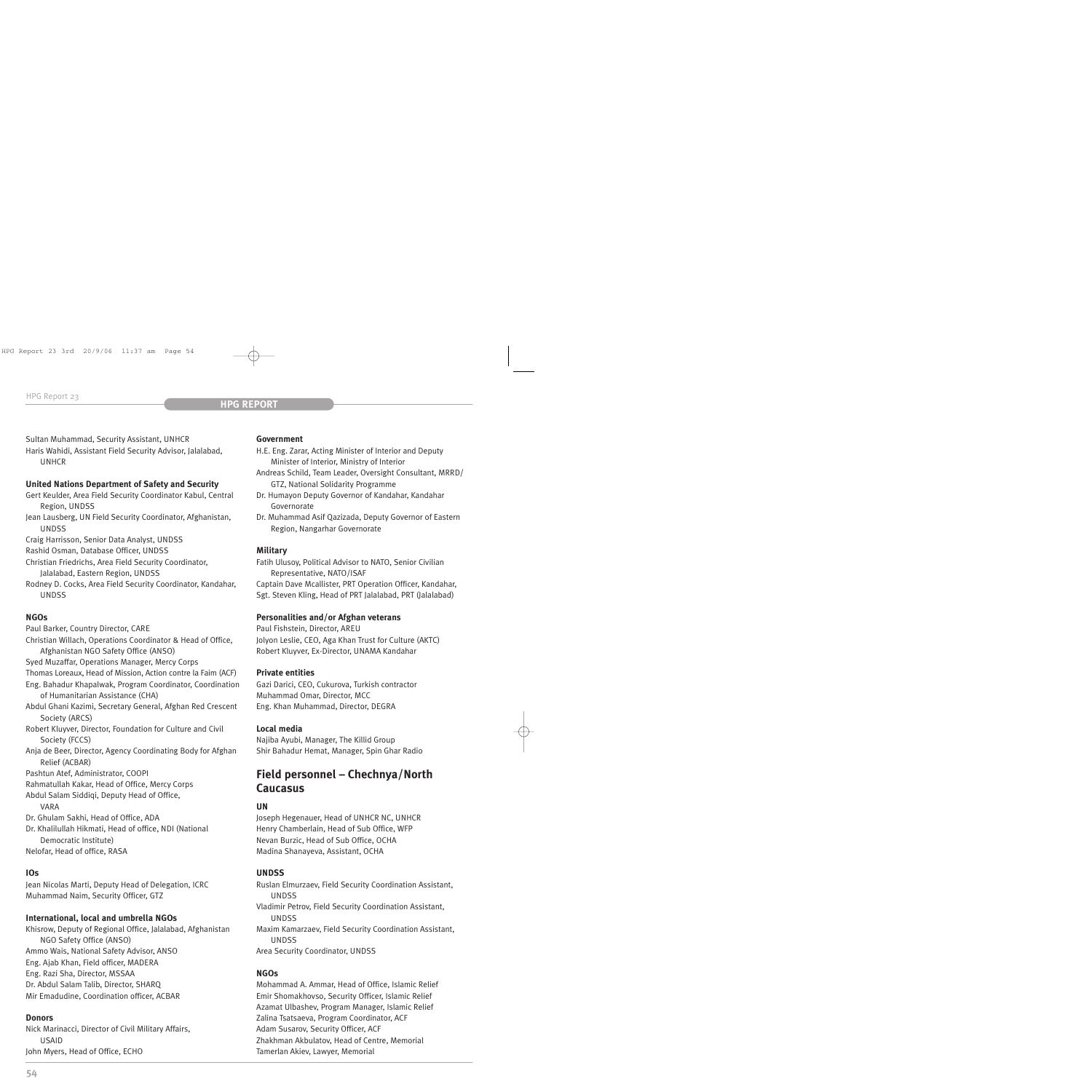Ruslan Zyazikov, Head of Office, CHA Edilbek Mulaev, Staff Member, CHA

Michael Young, Country Director, IRC

Batyr Parchiev, Director, Open Continent

Leila Dzeitova, Director, Vesta

Madina Kodzoeva, Program Coordinator, Vesta

Sandrine Pont Turco, Program Coordinator, CPCD

Aishat Balkhaeva, Administrator, CPCD

Lyudmila Nikulova, Education PC, CPCD

W. David Womble, Program Director, World Vision Per Albert Ilsaas, Country Director, DRC

Khamzat Kurbanov, Liaison Officer and Interpreter, MSF

(Holland) Frans Barnard, Country Representative, CARE (Canada)

# **IOs**

Askar Umarbekov, Regional Field Delegate, ICRC Ozkan Beceren, Head of Office, Ingushetia, ICRC Peter Mikula, Attaché, RF Humanitarian Coordinator, Swiss Agency for Development and Cooperation

# **Field personnel – DRC**

Anneke Van Woudenberg, Senior Researcher DRC, Human Rights Watch Guy Marriott, Ground Truth Consulting Robert Roots, Desk Officer, BRCS Francois Grignon, Head Joint Analysis Cell Kinshasa, MONUC David Lewis, Correspondent, Reuters Eva Smets, Policy/Advocacy Coordinator, Oxfam GB Rachel Scott Leflaive, Head, Field Coordination and Analysis Unit, OCHA Laurent Guepin, Deputy Head CAS (HAS), MONUC Simon Ashmore, Assistant Head of Delegation, ICRC Stephen Blight, Program Director, SCUK Lise Grande, Assistant to DSRSG, MONUC Ros Cooper, Human Development Advisor, DfID Roger Arsenault, CSO, MONUC Luc VanDamme, Deputy CSO, MONUC Jay Nash, Representative, OFDA Richard Snellen, Head CAS (HAS), MONUC Kevin Ray, Liaison Officer, World Vision Joseph Gomis, UNDSS/FSO Daniel Augstburger, Head of Office, OCHA Patrick Vercammen, Head of Office, ECHO David Goetghebuer, Head of Mission, MSF-Belgium Xavier Bardou, Assistant Director, IRC Eric Le Guen, Global Security Advisor, IRC Michel Kassa, Representative, Woodrow Wilson International Center Sarita Bingeman, Information Officer, Goma, OCHA Patrick Lavand'Homme, Head of Office, OCHA Fred Meylan, Head of Mission, MSF-H Demba Dicko, UNDSS/FSO Linda Edwards, Country Manager, Merlin Philippe Rougier, Assistant Country Director, Concern

Patrick Evrard, Head of Project, AAA

Nagette Belgacem, Coordinator, Protection Cluster, UNHCR Anna Kumodzi-Agbeviade, Head of Sub Office, UNHCR Aya Shneerson, Head of Sub Office, WFP Jannes van der Wijk, Director, CIF Earn Grimes, Deputy SO, MONUC Fura Barrow, Investigations, MONUC Francois Bellet, Country Director, Solidarites Karen Bjornestad, Country Director, NRC Johannes Wedenig, Head of Office (East), UNICEF Jean-Charles Dupin, Good Humanitarian Donorship Officer, **OCHA** 

# **Local NGOs – Goma**

Hangi Binni, Directeur, B.E.E.D. Eper Suisse Delphine Ittongwa, Secrétaire Exécutive, GEAD Ed Vreeke, Directeur, ASRAMES Kubuya Muhangi, Secrétaire Exécutif, CRONGD Leopold Rutinigirwa, Chargé des Programmes, Pole Institute Lyne Lusi, Programme Manager, DOCs Mtangala Lumpa, Président du CA, Réseau CREF Nestor Musumba, Coordinateur, BOAD Sylvie Zawadi, Coordinatrice Adjointe, Antenna Technologies

# **Field personnel – Iraq**

*Note: Over 40 additional people were interviewed for this report who wished for themselves or for their organization to remain anonymous; they are not listed here.* Garry Vardon-Smith, Police Adviser British Embassy, Baghdad Hostage Working Group Major Heide Bronke, MNFI CMO, Executive Coordinator, NCCI, Information Officer, NCCI, Baghdad Coordinator, NCCI, Security Officer, NCCI John Pace, Former Head, UNAMI Human Rights Office Yacoub El Hillo, UNAMI Deputy SRSG on Reconstruction and Humanitarian Affairs Joost Hiltermann, Middle East Project Director, International Crisis Group Martin Ocaga, IDP Programme Manager, IOM Eman Siam, Programme Officer, Civil Society, UNOPS Hazel Siri, Programme Officer, IDPs and Refugees, UNOPS, Security Officer, UNOPS Schoeman A., UNDSS Amman Vincent Kennedy, Chief of Iraq Desk, UNDSS

# **Field personnel – Somalia**

Phillippe Lazzarini, Head of Office, OCHA Wafaa Saeed, Head of Suboffice, Wajid, OCHA Abdulaziz M. Ahmed, HA Officer, Mogadishu, OCHA Reena Ghelani, Protection Officer, OCHA Yussuf Abdi Salah, HA Officer, Wajid, OCHA Sidi Zahabi, ROLS Programme Manager, UNDP Safia Jama, Hargeisa Liaison Officer, UNDP Chr. Balslev-Olesen, Head of UNICEF, UNDP HC (Acting)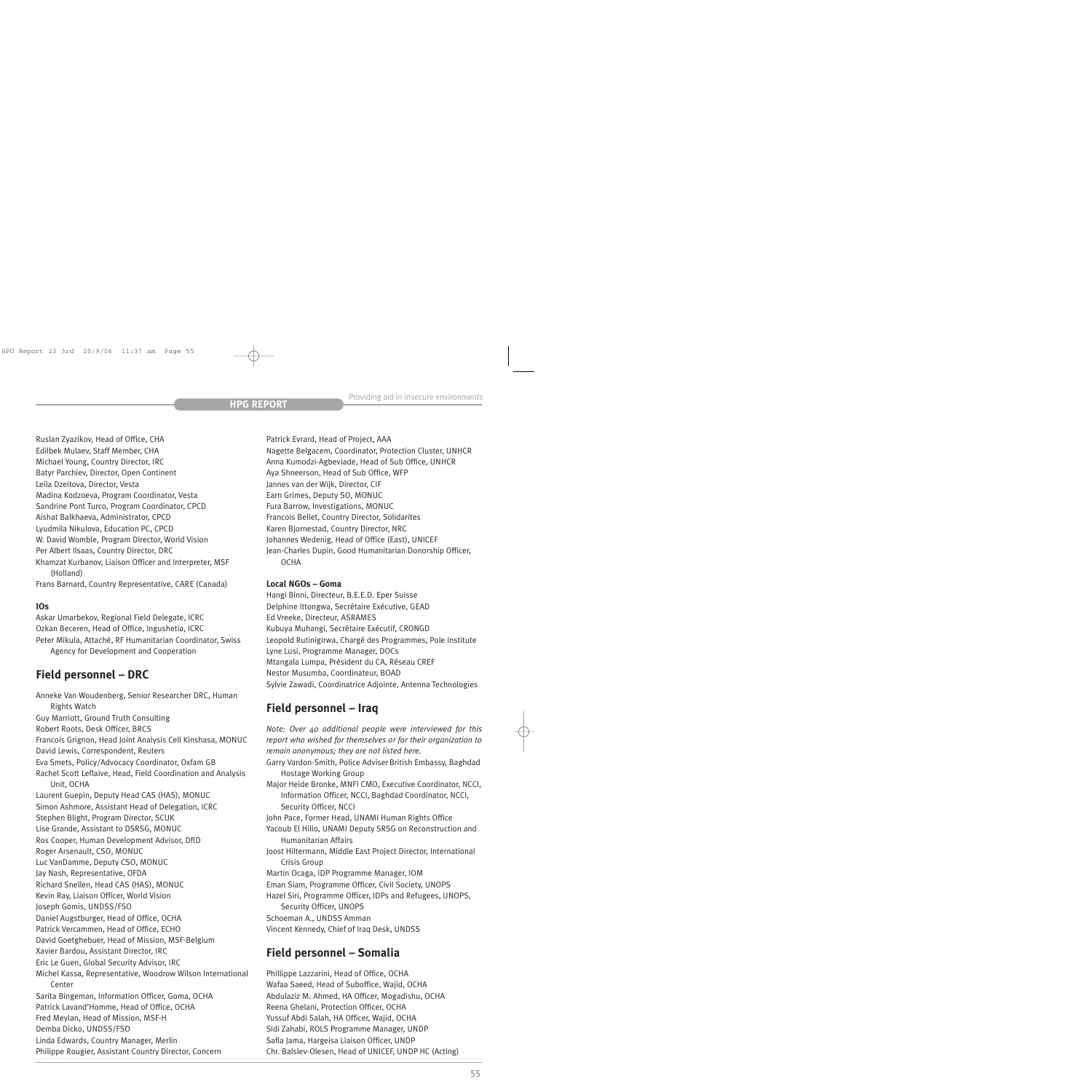Zlatan Milisic, WFP Ibrahim Conteh, Wajid, WFP Ali, Wajid, WFP Nadir Benguernane, Security Officer, UNICEF Chr. Balslev-Olesen, UNICEF Robert McCarthy, UNICEF Danielle Keulen, Wajid, UNICEF Amina Ibrahim, UNICEF Abukor Sheikh Madobe, Wajid, UNICEF Mahimbo Mdoe, Hargeisa, UNICEF Addo Aden, Baidoa, FAO/FSAU Abdulaziz Aden, Wajid, FAO/FSAU Simon Narbeth, Nairobi, FAO/FSAU Joe Gordon, Head, UNDSS Arve Skog, Deputy, UNDSS Parakrama Siriwardana, Hargeisa, UNDSS Salah Omer, Nairobi, UNDSS Isaak Subuk, Wajid, UNDSS Patrick Udeh, Wajid, UNDSS Lex Kassenberg, CARE Pascal Hundt, ICRC Jeff Ohanga, Security Officer, NGO SPAS Yusuf Abdi Hassan, Security Officer, Hargeisa, NGO SPAS Barry Steyn, Program Manager, NGO SPAS Zoe Daniels, Country Rep., Mercy Corps Rosemary Heenan, Director, Gedo Health Consortium Graham Davison, World Vision Ulrike Last, Handicap International Zabebew Zellek, Save the Children/ UK El-Khidir Daloum, Save the Children/ UK Reiseal NiCheilleachair, Concern Worldwide Abdirashid Kahaji, Mogadishu, Concern Worldwide Gunnar Kraft, DRC Hugh Fenton, DRC Nick Bateman, DDG Xavier Duboc, ACF Romain Lasjuilliaras, ACF Josep, MSF/E/NL/B/CH Edwin Mbagati, ADRA Abdikadir Diad, Admin/Logistics Sara Reggio, Novib Degan Ali, Horn Relief Abdirizak Gerio, SADO Mohammed Gani, Hargeisa, Academy for Peace and Development Hassan, Mogadishu, Centre for Research and Development Isabel Candela, EC Somalia

# **Field personnel – Sudan**

Gemmo Lodesani, Humanitarian Coordinator for North Sudan, UNMIS Philip Shetler-Jones, Office of the Principal DSRSG, UNMIS Niels Scott, Head of Regional Office for Darfur, UNMIS Daniel Toole, Director of the Office of Emergency

Programmes, UNICEF

Roshan Khadivi, Spokesperson North Sudan, UNICEF Jonathan Veitch, Programme Officer Darfur, UNICEF Luc Lam, Spokesperson North Sudan, WFP Radhia Achouri, Spokesperson, UNMIS Stephen Gluning, Field Security Coordinator Sudan, UNDSS Wieland Mulders, Security Officer, UNMIS/UMAC Mark Deasy, Security Officer, WFP Mark Kelly, Security Officer, WFP Ron Turnbull, Senior Security Officer, UNICEF William Harrison, Field Security Coordinator, North Darfur, UNDSS Grainne O'Hara, Head of Office, West Darfur, UNHCR Zalingei

# **Sudanese NGOs**

Mohamed Mazjoub Fidiel, Country Director Sudan, Practical Action

Ibrahim Mudawi, Chairperson, Sudan Social Development Organisation (SUDO)

Bishop Adi Ambrose, Vice President, Sudanese Red Crescent Society (SRCS)

Hashim Zakaria, Director-General, Sudanese Popular Committee for Relief and Rehabilitation (SPCR), South Darfur

# **INGOs/ICRC**

Yasmine Praz Dessimoz, Head of Darfur Operations, International Committee of the Red Cross (ICRC) Patrick Hanson, Senior Safety and Security Advisor, CARE Ellie Salkeld, Project Manager, RedR-IHE Mark Schneider, Country Representative, Catholic Relief Services (CRS)

# **Donors**

Mia Beers, Team Leader Darfur Field Office, USAID Glyn Taylor, Humanitarian Advisor for Darfur, DFID Cyprien Fabre, Darfur expert, ECHO

# **INGOs**

Gaya Kezele, Field Coordinator, IRC Karl Frey, North Darfur Programme Coordinator, Oxfam Martin Onjerinwa, Security/Logistics Officer, Relief International Anne Masterson, Darfur Emergency Director, ACT/Caritas/NCA Sarjo Keita, Security Officer, American Refugee Committee (ARC) Eyob Gedachew, Head of Mission, World Vision International (WVI) Lone Clausen, Program Manager, Danish Refugee Council Abdikadir Mohamud, Head of Office Zalingei, Mercy Corps Cherine Pollini, Head of Sub-Delegation Zalingei, ICRC

# **Localisation**

# **INGOs**

Nick Guttman, Head of Emergencies, Christian Aid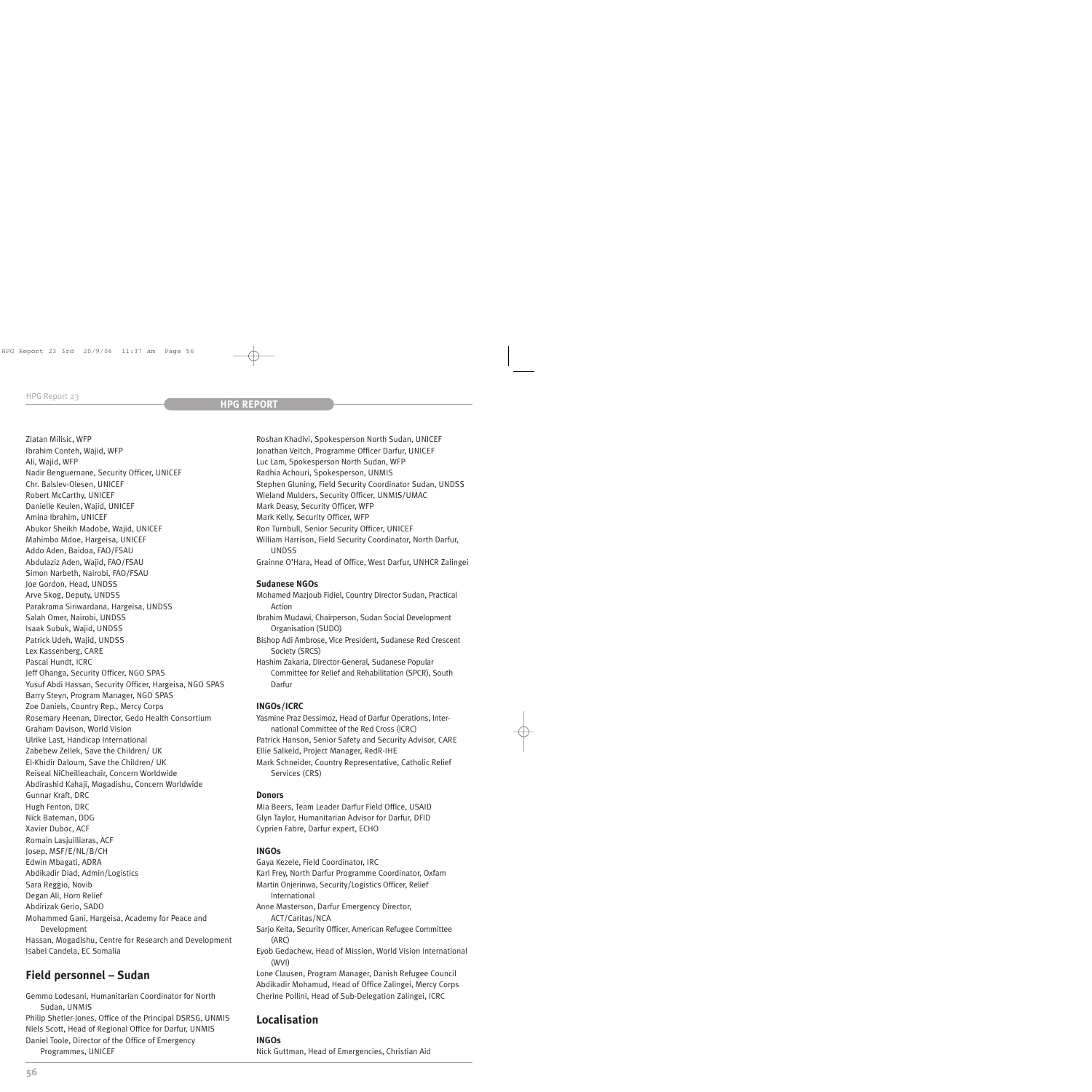Oliver Burch, Iraq Programme Manager, Christian Aid Jock Baker, Quality & Accountability Coordinator, CARE International Simon Springett, Regional Coordinator, Oxfam Colin Rogers, Oxfam Kurt Tjossem, IRC Deputy Regional Director, E Africa Manisha Thomas, ICVA Ed Schenkenberg, ICVA Lola Gostelow, Ex-SCF Anamul Haque, Head of Emergencies, Islamic Relief

# **Local NGOs**

Dr Costatinos Berhe-Tesfu, Africa Humanitarian Action Various Iraqi LNGOs via Christian Aid Dr Waqfi, CHA Afghanistan

# **UN**

Sheila Grudem, Emergencies Unit, WFP Inayet Madani, OCHA Aceh

### **Donors**

Joanna Macrae, DFID Eva Grambye, Denmark Mikael Lindvall, Sweden Kristen Chenier, Canada Miriam Lutz, OFDA Alex Mahoney, Rick Quinby, OFDA Middle East/Europe desk Joost Andriessen, Netherlands Moira Reddick, International Programme Advisory, British Red Cross Various desk officers, British Red Cross Flemming Nielsen, IFRC Operational Support Advisor Jamila Ibrohim, Former Head, IFRC Afghanistan Matthias Fraser, ICRC Somalia Christophe Driesse, ICRC Chechnya Juan Saenz, Latin America/capacity building John Telford, TEC synthesis Greg Brady, Director, IWG Emergency Capacity Building Project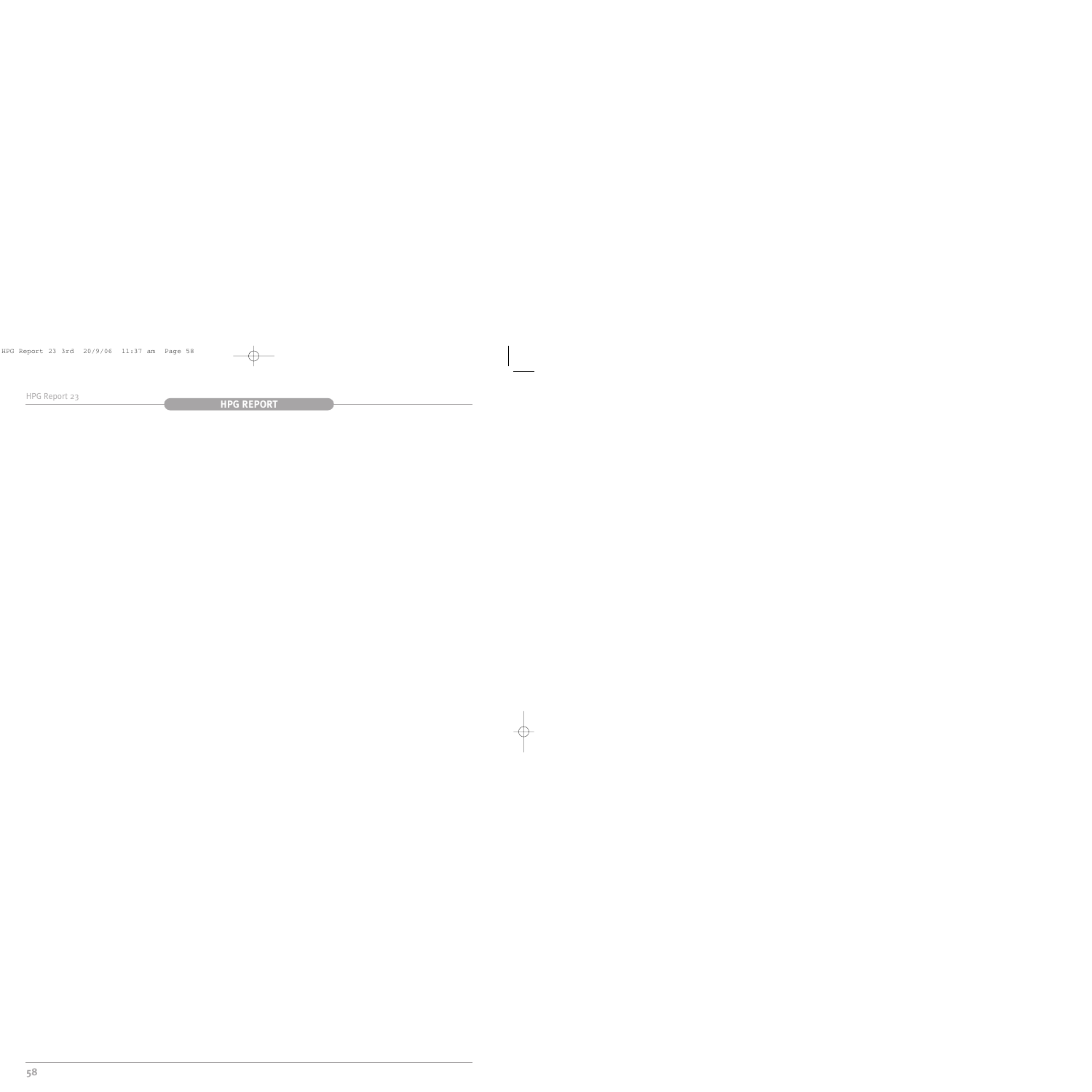# **Annex 2 Results of regression analysis**

*Percentage change in denominator:* Usually this variable had a positive effect on each of the dependent variables. This result does not hold for international victims, however. Controlling for other factors, an increase in the percentage change of the denominator did not lead to an increase in the percentage change in the number of international victims; in fact, it led to a slight reduction (although this effect is not statistically significant).

*Civil war:* Again, in all cases except the percentage change in international victims the presence of civil war led to a reduction in the percentage change of the number of victims. This result is perhaps counterintuitive – there are fewer victims when there is a civil war.

*International war:* This variable led to a marked increase in the percentage change of national victims and separate incidents as well as total victims, but again was not at all significant for international victims.

*Civil violence:* Civil violence led to a smaller percentage change in the number of victims at the national level and in the number of separate incidents, but it led to a percentage increase in the number of international victims.

*No violence:* The absence of violent conflict led to a percentage reduction in the number of national victims and total victims and the number of separate incidents. It seems to have led to a slight increase in the percentage change in the number of international victims.

*Peacekeeping:* The presence of a UN peacekeeping mission significantly reduced the percentage change in the number of total victims. However, it also seemed to lead to a slight, but statistically significant, increase in the percentage increase in the number of international victims. The effects were not significant for the percentage change in the number of national victims or the number of separate incidents.

*Transition:* The effect of transition was not statistically significant at conventional levels. These statistically insignificant results hint that transitions seemed to reduce the percentage change in the number of victims.

*Foreign intervention, regional:* This variable caused a marginally significant reduction in the percentage change in the number of international victims, but it was not statistically significant. It had no effect on the other dependent variables.

*Rule of law:* The rule of law variable never worked. It reduced the sample size to only 15 observations because it does not include Somalia, Sudan or Chechnya (half of the contexts for which we have a denominator) and there is some missing data for the three countries it does include (Iraq, DRC and Afghanistan). In all specifications it had no effect on the percentage change in victims.

*Military intervention by foreign forces of one or more great power countries; presence of a transnational terrorist organisation; presence of armed groups; use of integrated mission approach by the UN.* One of the most robust findings of the analysis is that these variables had no statistically significant impact on any of the dependent variables. It is safe to say that these variables are not important determinants of violence against humanitarian aid workers.

*The constant term:* In these specifications the constant term can be understood as the 'baseline' percentage change in the relevant dependent variables. All of them are positive, suggesting that there is a baseline upward percentage change in the number of humanitarian aid worker victims in those categories. However, the constant term for 'international' aid workers is negative, suggesting a generally downward trend in victims in that category (precisely the opposite of the other categories). The other factors listed above lessen this downward trend.

In summary, the results for 'Total', 'National' and 'Separate Incidents' behave in an explainable way. The results for 'Internationals' appear to be the exception. The results are consistent with the results from the descriptive statistics, which indicate that two different processes are going on. Being a humanitarian aid worker is becoming more dangerous for nationals and less dangerous for internationals. Peacekeeping missions and the absence of civil violence are mitigating factors that reduce this general trend.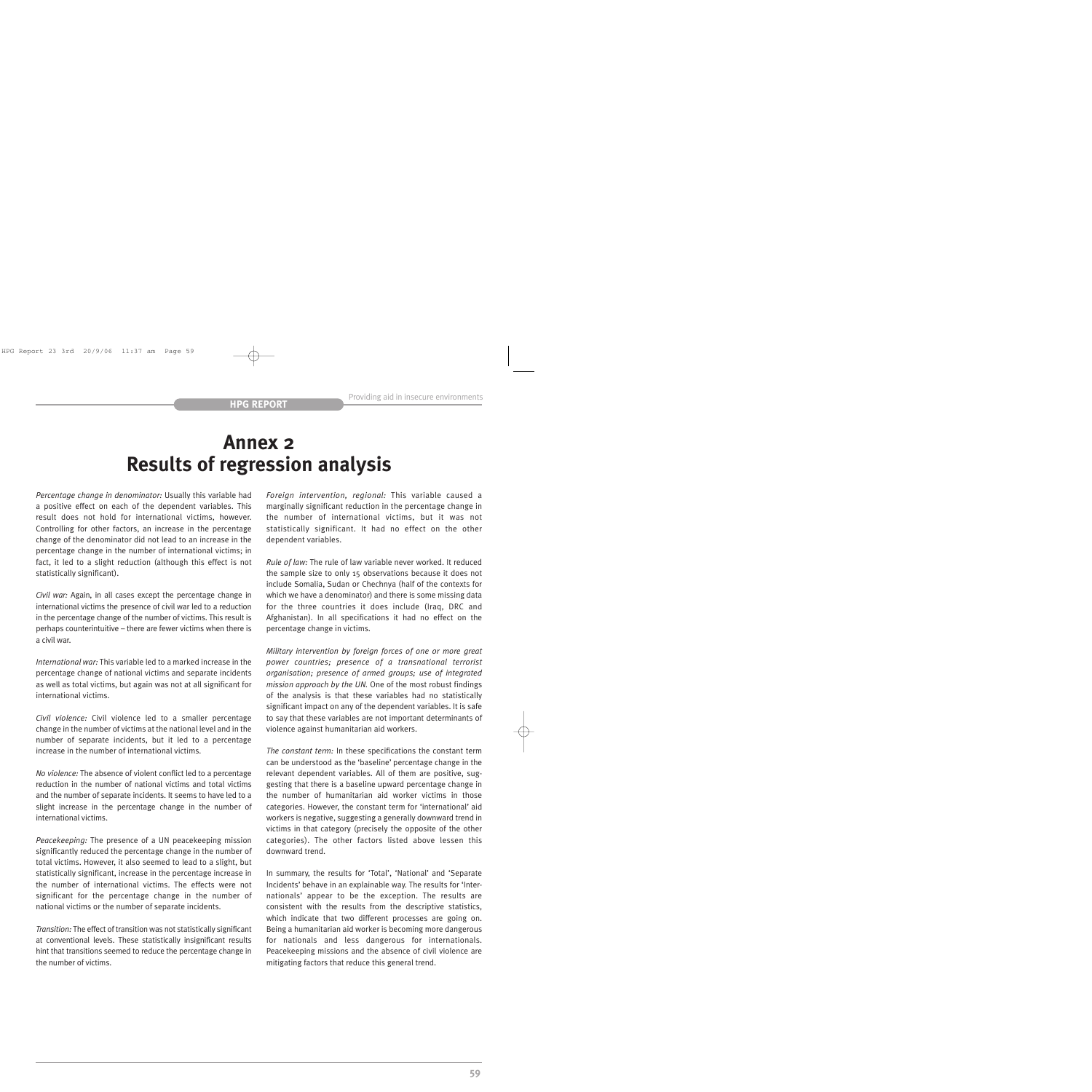# **Table 5: Results of regression analysis**

|                          | <b>Total</b>          | <b>Nationals</b>    | <b>Internationals</b>    | <b>Separate incidents</b> |
|--------------------------|-----------------------|---------------------|--------------------------|---------------------------|
| Denominator              | $11.533***$           | $1.621***$          | $-0.028$                 | $0.972***$                |
| (% change)               | (3.558)               | (0.695)             | (0.346)                  | (0.300)                   |
| Civil                    | $-44.538***$          | $-7.620**$          | 1.188                    | $-3.346**$                |
| war                      | (15.660)              | (3.059)             | (0.787)                  | (1.322)                   |
| Int'l                    | 47.604***             | $6.705***$          | $\overline{\phantom{m}}$ | $2.725*$                  |
| War                      | (15.916)              | (3.109)             |                          | (1.344)                   |
| Civil                    | $-36.061**$           | $-6.446**$          | $1.361*$                 | $-2.591*$                 |
| Violence                 | (15.351)              | (2.998)             | (0.701)                  | (1.296)                   |
| No                       | $-39.409***$          | $-6.945***$         | $1.542*$                 | $-3.123***$               |
| Violence                 | (12.715)              | (2.484)             | (0.742)                  | (1.074)                   |
| Peacekeeping             | $-14.918*$            | $-2.075$            | $0.903*$                 | $-0.615$                  |
|                          | (7.391)               | (1.444)             | (0.501)                  | (0.624)                   |
| Transition               | $-22.538$<br>(16.162) | $-4.664$<br>(3.157) | -                        | $-1.926$<br>(1.365)       |
| Intervention<br>Regional |                       |                     | $-1.543$<br>(1.031)      |                           |
| Constant                 | 42.568**              | 8.090**             | $-1.531*$                | $3.343***$                |
|                          | (15.836)              | (3.093)             | (0.752)                  | (1.337)                   |
| Observations             | 41                    | 41                  | 26                       | 41                        |
| R-squared                | 0.73                  | 0.62                | 0.30                     | 0.62                      |

Standard errors in parentheses

\* significant at 10%; \*\* significant at 5%; \*\*\* significant at 1%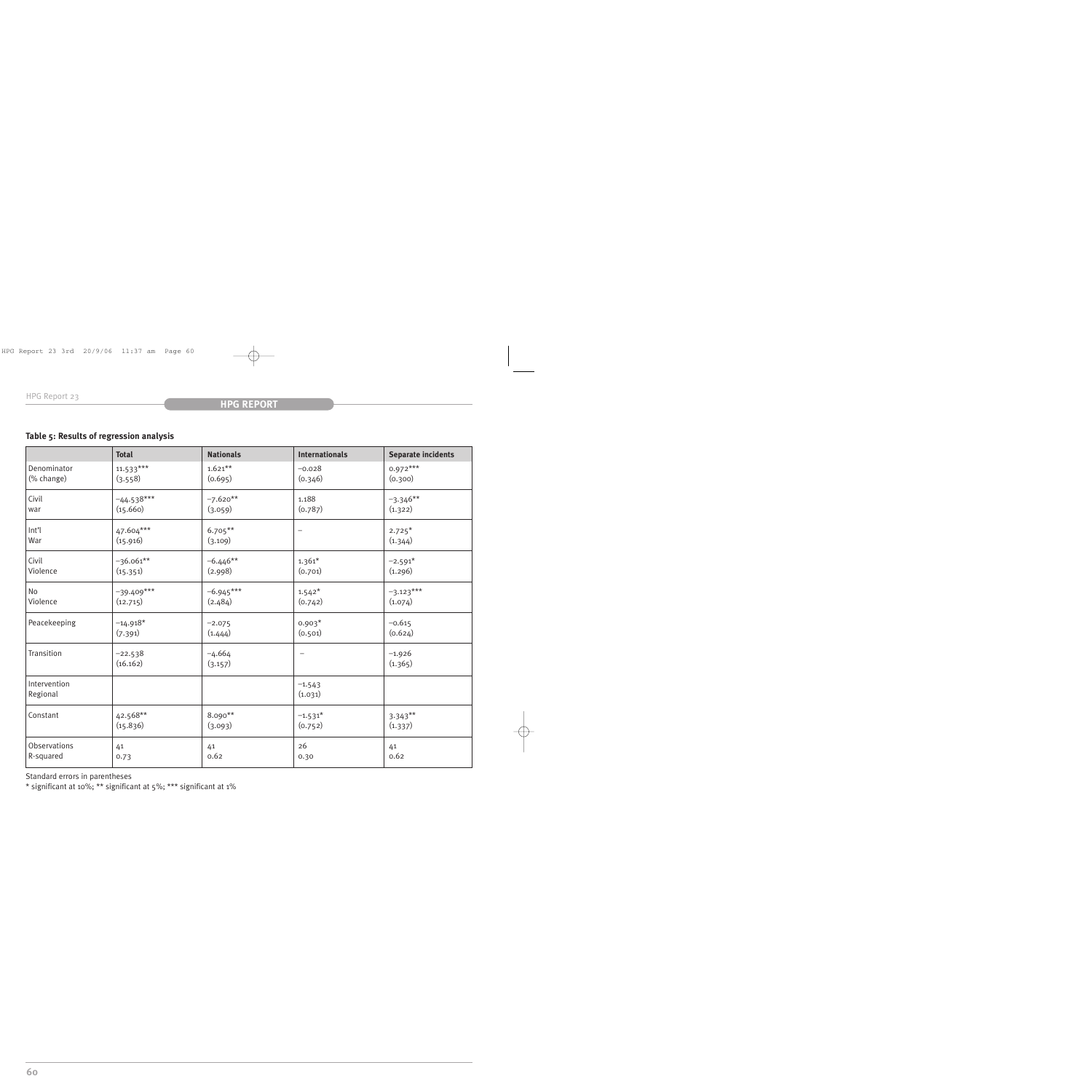# **Bibliography**

#### **Security incident data**

*Note: Incident data for the global dataset for 1997-2005 was also obtained from news reports, press releases, internal organization documents and field and headquarters-based interviews. These sources are not listed below.*

Centurion Risk Assessment Services (2005) *Casualties*, online document, http://www.centurion-riskservices.co.uk.

Forman, Johanna Mendelson (2003) 'The UN in 2003: A Year of Living Dangerously', *Open Democracy*, 18 December.

Global IDP Database (2005) Reports on 'Difficult Access to IDPs in the Context of Armed Conflict and of Attacks of Humanitarian Workers (2002–2003)' for Burundi and DRC.

Human Rights Watch (2003) *Abducted and Abused: Renewed Conflict in Northern Uganda*. New York: Human Rights Watch, July.

International Committee of the Red Cross (ICRC), *Annual Reports*, 1997–2005, http://www.icrc.org.

King, Dennis (2002) 'Paying the Ultimate Price: An Analysis of Aid Worker Fatalities', *Humanitarian Exchange*, no. 21, July.

Médecins Sans Frontières (2003) 'Humanitarian Workers-Chronology of Casualties in 2003 and Humanitarian Workers Kidnapped in Northern Caucasus, Since 1999', *Doctors Without Borders Field News*, 31 December, http://www.doctorswithoutborders.org.

Rowley, Elizabeth and Gilbert Burnham (2005) *Mortality and Morbidity of Humanitarian Workers Narrative Report*, Baltimore, MD: Johns Hopkins Bloomberg School of Public Health, February.

Sheik, Mani, Maria Isabel Gutierrez, Paul Bolton, Paul Speigel, Michel Thieren and Gilbert Burnham (2000) 'Deaths Among Humanitarian Workers', *British Medical Journal*, vol. 321, 15 July.

UN (2000–2005) *Safety and Security of Humanitarian Personnel and Protection of United Nations Personnel: Report of the Secretary-General*, 18 October 2000, A/55/494, 20 September 2001, A/56/384, 15 August 2002, A/57/300; 5 September 2003, A/58/344; 3 September 2004, A/59/332; 12 August 2005, A/60/223. New York: UN.

UN (2006) *UN Sudan Situation Reports*. Khartoum: OCHA, http://www.unsudanig.org.

US Department of State (1997–2005a) *Country Reports on Terrorism* and *Patterns of Global Terrorism*, http://www.state.gov.

US Department of State (1997–2005b) *Country Reports on Human Rights Practices*, http://www.state.gov.

#### **Policy responses: protocols, training materials, and historical evolution**

#### *General*

Brauderlein, Claude and Pierre Gassmann (2006) 'Managing Security Risks in Hazardous Missions: The Challenges of Securing United Nations Access to Vulnerable Groups', *Harvard Journal of Human Rights*, vol. 19.

Davidson, Sara and Ian Neal (1998) *Under Cover? Insurance for Aid Workers*. London: People in Aid, June.

Eguren, Luis Enrique (2000) 'Beyond Security Planning: Towards a Model of Security Management', *Journal of Humanitarian Assistance*, July.

Inter-Agency Security Management Network (IASMN) (2006) *Saving Lives Together: A Framework for Improving Security Arrangements Among IGOs, NGOs and UN in the Field*, Conference Room Paper 17. New York: UNICEF and UNDSS.

Martin, Randolph (2000) 'A More Proactive UN Role in the Security of NGO Staff?', *Forced Migration Review*, 9: 29–32.

Program on Humanitarian Policy and Conflict Research (HPCR) (2006) *Introductory Presentation of the Security Management Initiative (SMI) and SMI Curriculum*. Cambridge, MA: Harvard University.

People in Aid (2003a) *Code of Good Practice in the Management and Support of Aid Personnel*. London: People in Aid.

People in Aid (2003b) *Policy Pot: Safety and Security*. London: People in Aid, May.

Roberts, David Lloyd (2006) *Staying Alive: Safety and Security Guidelines for Humanitarian Volunteers in Conflict Areas*. Geneva: International Committee of the Red Cross.

Security Management Initiative (2005) *Security Management Initiative Progress Report: First Quarter*. Cambridge, MA: Program on Humanitarian Policy and Conflict Research, Harvard University.

Van Brabant, Koenraad (1998) 'Cool Ground for Aid Providers: Towards Better Security Management in Aid Agencies', *Disasters* vol. 22, no.2: 109–125.

Van Brabant, Koenraad (1999) 'Security Training: Where Are We Now?', *RRN Discussion Paper*. London: ODI, May.

Van Brabant, Koenraad (2000) *Operational Security Management in Violent Environments: A Field Manual for Aid Agencies*, Good Practice Review 9. London: Humanitarian Practice Network, ODI.

Van Brabant, Koenraad (2001) 'Mainstreaming the Organisational Management of Safety and Security', *HPG Report 9*. London: Humanitarian Policy Group, ODI.

#### *United Nations*

Bellamy, Carol (2004) *Briefing by Carol Bellamy, Executive Director of the United Nations Children's Fund to the Joint Meeting of Executive Boards: UNDP, UNFPA, WFP, and UNICEF on United Nations Safety and Security*, 26 January.

Inter-Agency Standing Committee (IASC) (2004) *IASC TF on Collaborative Approaches to Humanitarian Security: Progress Report and 2005 Workplan*, 22–23 November.

Malone, David M. (2004) 'The UN Must Get a Grip: Insecurity Is Normal', *The Daily Star*, 22 September.

Morris, Nicholas and Michael Gaouette (2004) *Maintaining a UN Humanitarian Presence in Periods of High Insecurity: Learning from Others*, independent report commissioned by OCHA, May.

Mountain, Ross (2000) *Access to Beneficiaries and Security of Humanitarian Workers*, Presentation: Mid-term Reviews of the Consolidated Appeals, Geneva, 26 July.

Office of the United Nations Security Coordinator (UNSECOORD) (1998) *Security in the Field: Information for Staff Members of the United Nations System*. New York: UN.

UNSECOORD (2004) *Security Risk Management*. New York: UN, 24 June.

Powe, Marc (1999) 'United Nations Staff at Unprecedented Risk: Killing and Intimidation Are Order of the Day in Many Countries', *The Liaison*, vol. 1, no. 3, October–November.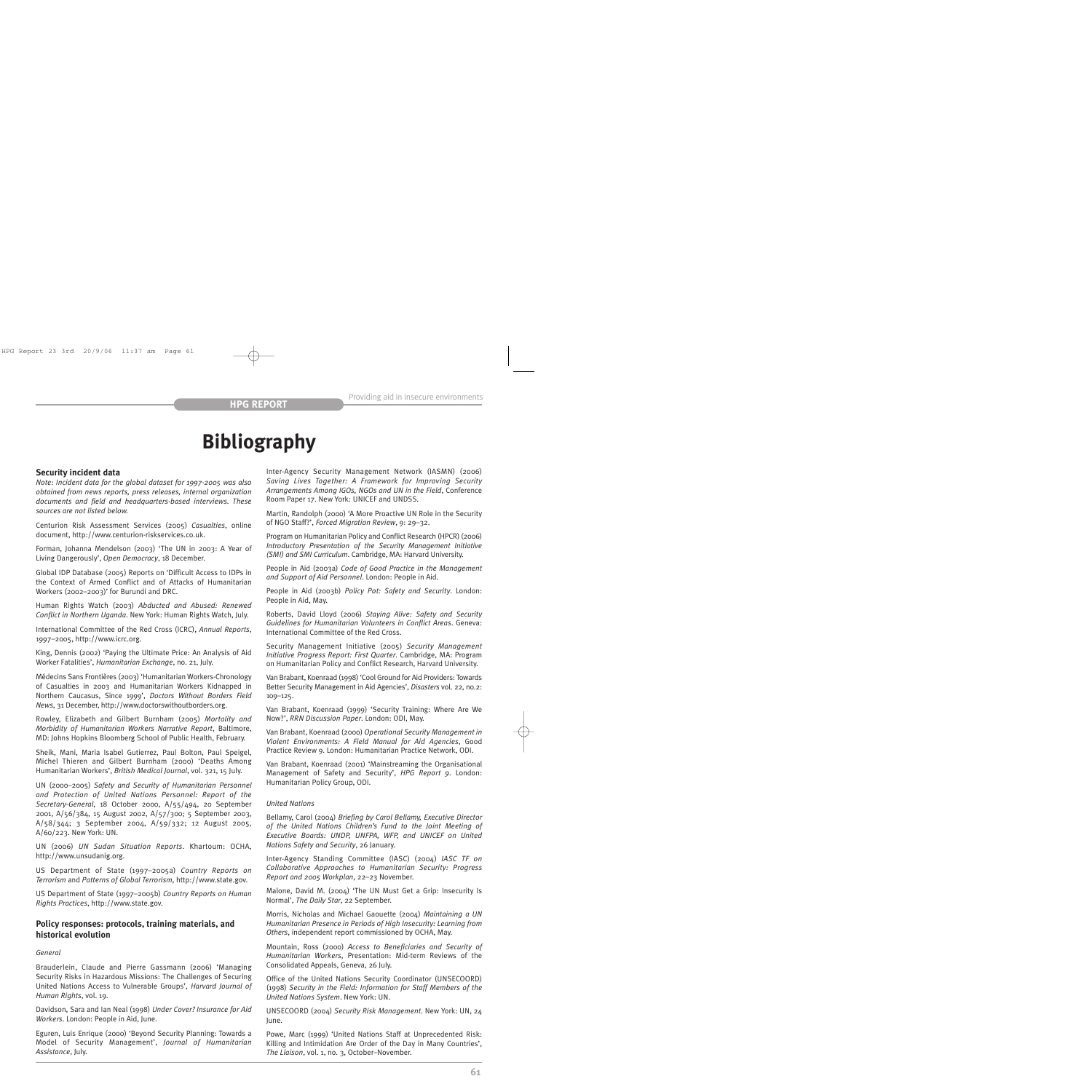UN (1994) *Convention on the Safety of United Nations and Associated Personnel*. New York: UN Office of Legal Affairs, Coordination Division, 9 December.

UN (2000a) *Statement by the President of the Security Council on Protection of United Nations Personnel, Associated Personnel and Humanitarian Personnel in Conflict Zones*, S/PRST/2000/4, 11 February.

UN (2000b) *Report of the Secretary-General to the General Assembly on the Scope of Legal Protection under the Convention on the Safety of United Nations and Associated Personnel*, A/55/637. New York: UN.

UN (2003) *Basic Security in the Field: Staff Safety, Health, and Welfare* (CD-ROM). New York: UN.

UN (2002–2005) *Safety and Security of Humanitarian Personnel and Protection of United Nations Personnel: Report of the Secretary-General*, 15 August 2002, A/57/300; 5 September 2003, A/58/344; 3 September 2004, A/59/332; 12 August 2005, A/60/223.

UN General Assembly (2004) *Resolution Adopted by the General Assembly on Safety and Security of Humanitarian Personnel and Protection of United Nations Personnel*, A/RES/59/211. New York: UN, 28 February.

UN General Assembly (2006) *Optional Protocol to the Convention on the Safety of United Nations and Associated Personnel*, A/RES/60/42. New York: UN, 6 January.

UN High Commissioner for Refugees (UNHCR) (2002) 'Improving the Security and Safety of Staff – UNSECOORD', in *UNHCR 2002 Global Appeal (Addendum)*. Geneva: UNHCR.

UNHCR (2003) *Basic Security in the Field: Staff Safety, Health and Welfare* (CD-ROM). Geneva: UNHCR.

UNHCR (2004) *A Review of UNHCR's Security Policy and Policy Implementation*, Report of the Steering Committee on Security Policy and Policy Implementation. Geneva: UNHCR. September.

UNHCR (2005) 'Life Is Precarious, Unpredictable, and Sometimes Deadly', *Refugees*, vol. 2, no. 139.

UN Mine Action Service and CARE (2000) *Landmine and UXO Safety Handbook*. New York: UN.

UN News Service (2004) 'Annan Calls For Overhaul in Security Structure To Better Protect UN Personnel', 11 October, www. reliefweb.int.

UN Office for the Coordination of Humanitarian Affairs (OCHA) (2005) *OCHA Security Policy*. New York: OCHA, 14 November.

UN Security Coordination Office (UNSECOORD) (2002) *Minimum Operating Security Standards (MOSS), Instructions for Implementation*. New York: UN, November.

UN Security Council (2003) *Resolution 1502 (2003) on the Protection of United Nations Personnel, Associated Personnel and Humanitarian Personnel in Conflict Zones*, S/RES/1502 (2003), 26 August.

UNSECOORD and UNHCR (1995) *Security Awareness: An Aidemémoire*. New York: UN.

#### *ICRC and IFRC*

International Federation of the Red Cross (2000) *Strategy 2010: To Improve the Lives of Vulnerable People by Mobilizing the Power of Humanity*. Geneva: IFRC.

Krähenbühl, Pierre (2004) *Humanitarian Security: A Matter of Acceptance, Perception, Behaviour*, official statement. Geneva: ICRC, 31 March.

#### *NGOs*

Action Against Hunger (2006) *Action Against Hunger International Network Demands Full Inquiry Into Muttur 'War Crime'*, press release, 10 August.

Action Aid International (2006) *Action Aid International Security Policy*, January.

Bellardo, Elizabeth (2006) 'InterAction Board Approves Security Standards', *Monday Developments*, vol. 24, no. 11, 17 July.

Benson, C., J. Twigg and M. Myers (2001) 'NGO Initiatives in Risk Reduction', *Disasters*, vol. 25, no. 3.

Bickley, Shaun (2003) *Safety First: A Field Security Handbook for NGO Staff*. London: Save the Children UK.

Dworken, Jonathan T. (1998) *Vulnerability Assessment: Training Module for NGOs Operating in Conflict Zones and High-Crime Areas*, working paper produced for OFDA/InterAction PVO Security Task Force, draft, 15 January.

Fawcett, John (2004) *Security Issues in Cross-Cultural Contexts*, paper presented at conference on Cross-Cultural Perspectives on Psychosocial Issues of Humanitarian Staff Care, Melbourne, Australia, 16–17 November.

Feinstein International Famine Center (2004) *Ambiguity and Change: Humanitarian NGOs Prepare for the Future*. Medford, MA: Tufts University.

InterAction (1998) 'Innovative Course Builds Skills For Enhancing NGO Security,' *Monday Developments*, March.

InterAction (1999) *Report of the Working Group on NGO Security Training Curriculum*, *1998–99*. Washington DC: InterAction.

InterAction (2000) 'As Violence Increases, NGOs Grapple With Security Training', *Monday Developments*, January.

InterAction (2001) *The Security of National Staff: Towards Good Practices*. Washington DC: InterAction, July.

InterAction (2006) *Suggested Guidelines for Implementing InterAction's Minimum Operating Security Standards*. Washington DC: InterAction, May.

International Committee of the Red Cross (ICRC) (1997) *Seminar on the Security of Humanitarian Personnel in the Field for Nongovernmental Organisations (NGOs)*. Geneva: ICRC, December.

International Rescue Committee (IRC) (2004) *Security Training Workshop Resource CD, Version 1.2(b)*. New York: IRC, August.

Martin, Randolph (1999) 'NGO Field Security', *Forced Migration Review*.

Martin, Randolph (2003) 'An Introduction to NGO Field Security', in Kevin M. Cahill (ed.), *Emergency Relief Operations*. New York: Fordham University Press and the Center for International Health and Cooperation.

MDM-USA (1999) *MDM Security Protocols*, 23 March.

Oxfam (2004) *Oxfam Security Policy*, Final Version Approved 2001, Amendment Approved December 2004. Oxford: Oxfam.

Rogers, Charles (1998) *The Changing Shape of Security for NGO Field Workers*, World Vision, March.

Slim, Hugo (1996) 'Planning Between Danger and Opportunity: NGO Situation Analysis in Conflict-related Emergencies', *Journal of Humanitarian Assistance*, January.

Wesbrook, T. J. and Tina (2000) *Church World Service: Security Manual for NGOs Working in Insecure Environments*, Church World Service, 21 May.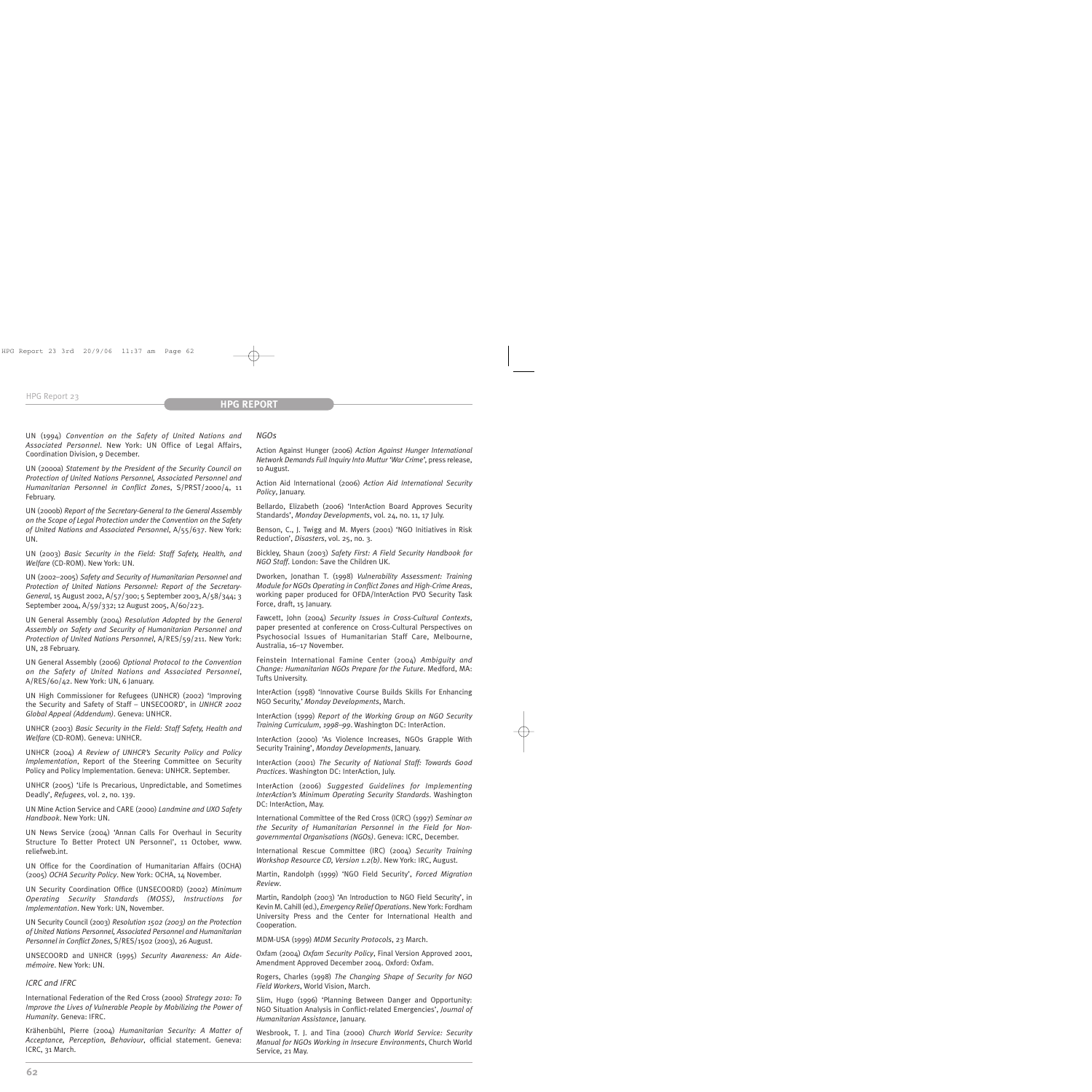World Vision (2001) 'Americans Must Heighten Security Precautions in the US, Overseas: World Vision Security Expert Says Americans Should Take Steps to Protect Themselves from Terrorist Attacks', *Monday Developments*, InterAction, 24 September.

#### *Donor governments*

European Commission Humanitarian Aid Office (ECHO) (2004) *Report on Security of Humanitarian Personnel: Standards and Practices for the Security of Humanitarian Personnel and Advocacy for Humanitarian Space*. Brussels: ECHO.

ECHO (2004) *ECHO Security Review CD-ROM*. Brussels: ECHO.

Rogers, Leonard (2001) Protecting American Interests Abroad: US Citizens, Businesses, and Non-governmental Organizations, Testimony of Leonard Rogers, Acting Assistant Administrator Bureau for Humanitarian Response, before the United States House of Representatives Committee on Government Reform Subcommittee on National Security, Veterans Affairs and International Relations, 3 April.

USAID (2005) *Operating in High Threat Environments*, report on joint US Agency for International Development – State Department conference on managing assistance programmes in high threat countries, Cairo, December 2004.

#### **Localisation/remote management**

Africa Humanitarian Action (2004) *Commitment to Collaboration: 'A New Partnership'*, background paper, International Symposium on Building the Capacity and Resources of African Non-Governmental Organisations, Addis Ababa, 5–7 December.

Arnold, Tom (2004) 'Catalysts for Change', *Global Agenda Magazine*, http://www.globalagendamagazine.com.

Barrs, C. A. (2004) 'Locally-Led Advance Mobile Aid (LLAMA)', *Journal of Humanitarian Assistance*, 13 November, www.jha.ac/articles/ a156.pdf.

Braun, Spee (2004) *Report on Emergency Capacity Building: Analysis for the Interagency Working Group on Emergency Capacity*, July.

Christoplos, Ian (1998) 'Public Services, Complex Emergencies and the Humanitarian Imperative: Perspectives from Angola', in Minogue, Polidano and Hulme (eds) *Beyond the New Public Management: Changing Ideas and Practices in Governance*. London: Elgar.

Christoplos, Ian (2005) 'Institutional Capacity Building Amid Humanitarian Action', in *ALNAP Review of Humanitarian Action in 2004*. London: ALNAP.

Cottam, Heidi-Rebecca, Michael Roe and Jonathan Challacombe (2004), 'Outsourcing of Trucking Activities by Relief Organisations', *Journal of Humanitarian Assistance*, 7 January, www.jha.ac/ articles/a130.pdf.

Development Studies Association (2005) *Local Organisations and the International Humanitarian Relief System,* Policy Workshop Report, St. Anne's College, Oxford, 18 May.

Gardner, Alison, Kara Greenblott and Erika Joubert (2005) *What We Know About Exit Strategies: Practical Guidance for Developing Exit Strategies in the Field*, C-SAFE Regional Learning Spaces Initiative, September.

Gundel, Joakim (2002) 'Humanitarianism and Spoils Politics in Somalia', in M. Kathina Juma and A. Suhrke (eds), *Eroding Local Capacity*. Uppsala: Nordic Africa Institute.

Groot, F. (2000) *Evaluation of UNHCR Training Activities for Implementing Partners and Government Counterparts*. Geneva: UNHCR.

Hansen, Greg (2004a) *Remote Management of Humanitarian Programmes in Iraq*, Workshop Report hosted by the NGO Coordination Committee in Iraq and Oxfam, 16 December.

Harvey, Paul (1997*) Rehabilitation in Complex Political Emergencies: Is Rebuilding Civil Society the Answer?* IDS Working Paper 60. Brighton: IDS.

Inter-Agency Standing Committee (IASC) (2000) *Exit Strategy for Humanitarian Actors in the Context of Humanitarian Emergencies*. New York: UN.

InterAction (2001) *The Security of National Staff: Towards Good Practices: A Report for InterAction*. Washington DC: InterAction, July.

InterAction (2002) *The Security of National Staff: Essential Steps 2002*. Washington DC: InterAction.

International NGO Training and Research Centre (INTRAC) (2004) *Institutional Co-operation between African NGOs and External Partners: 'Current Constraints and Ways Ahead'*, background paper, International Symposium on Building the Capacity and Resources of African Non-governmental Organisations, Addis Ababa, 5–7 December.

Kathina Juma, M. and A. Suhrke (eds) (2002) *Eroding Local Capacity: International Humanitarian Action in Africa*. Uppsala: Nordic Africa Institute.

Laurence, Charlotte and Lydia Poole (2005) *Service Delivery in Difficult Environments: Transferable Approaches from the Humanitarian Community*, Merlin, April.

Leach, Leslie and Cedric Hofstetter (2004) 'Safer Access', *Magazine of the International Red Cross and Red Crescent Movement*, March.

Martone, Gerald and Hope Neighbor (2004) 'Aid Agencies Must Think About How People Are Living, Not Dying', *Humanitarian Affairs Review*, June.

Médecins Sans Frontières (2006) 'Democratic Republic of Congo', *MSF 2005 Activity Report*. Paris: MSF.

Mwangi Kagwanja, P. (2002) 'Strengthening Local Relief Capacity in Kenya: Challenges and Prospects', in M Kathina Juma and A Suhrke (eds) *Eroding Local Capacity: International Humanitarian Action in Africa*. Uppsala: Nordic Africa Institute.

Quinn, Mick (2002) *More than Implementers: Civil Society in Complex Emergencies*, Discussion Paper. London: International Alert.

Salomons, Dirk et al. (1998) *Building Regional and National Capacities for Leadership in Humanitarian Assistance*. New York: Center on International Cooperation.

Scheper, Elisabeth, Arjuna Parakrama and Smruti Patel (2006) *Tsunami Evaluation Coalition Assessment of the Impact of International Tsunami Response on National and Local Capacities*, Tsunami Evaluation Coalition, Draft Regional Report, February.

Smillie, Ian (ed.) (2001) *Patronage or Partnership: Local Capacity Building in Humanitarian Crises*. Bloomfield, CT: Kumarian Press.

Sorj, Bernardo (2005) *Civil Societies North–South Relations: NGOs and Dependency*, Working Paper 1, Marian and Arthur Edelstein Virtual Library, November.

Stoddard, Abby (2004) 'You Say You Want a Devolution', *Journal of Humanitarian Assistance*, www.jha.ac/articles/a154.pdf.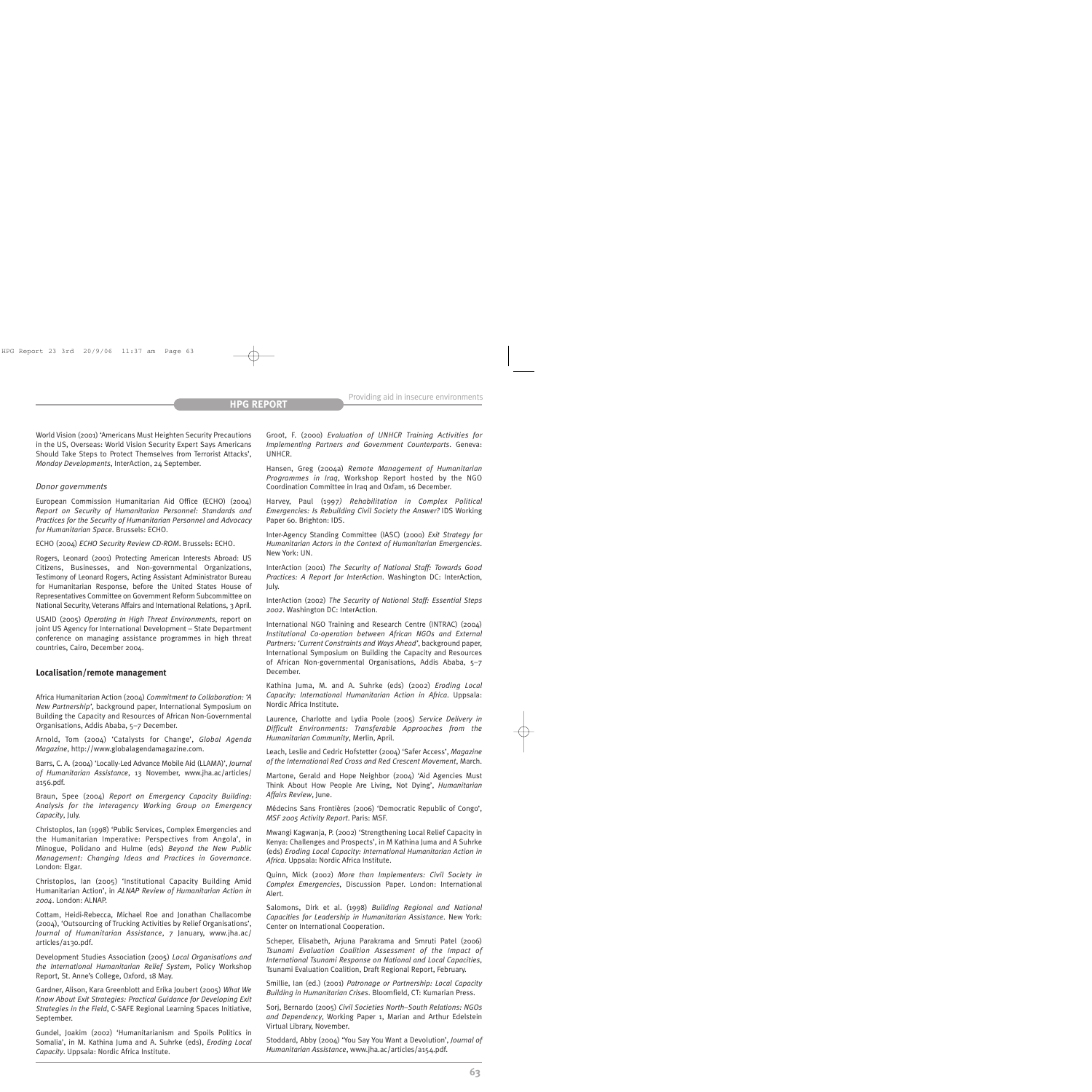UN Office for the Coordination of Humanitarian Affairs (OCHA) (2003), *Consolidated Appeal: Iraq Crisis 2003*. New York: OCHA.

Willitts-King, Barnaby and Paul Harvey (2005) *Managing the Risks of Corruption in Emergency Relief Operations*, HPG paper prepared for DFID.

Willitts-King, Barnaby (2006) *Background Paper on Remote Control Programming and Localisation in Insecure Environments*, unpublished background paper commissioned by HPG and CIC, May.

Vaux, Tony and Emma Visman (2005) *Service Delivery in Countries Emerging from Conflict*, Report for DFID by the Centre for International Co-operation and Security (CSIS), Department of Peace Studies, University of Bradford, January.

## **General background on aid worker security**

Abbott, Marianne (2006) *Dangerous Intervention: An Analysis of Humanitarian Fatalities in Assistance Contexts*, PhD dissertation, Ohio State University.

Afghanistan NGO Safety Office (ANSO) and CARE (2005) *NGO Insecurity in Afghanistan*.

Anderson, Mary B. (1999) *Do No Harm: How Aid Can Support Peace – or War*. Boulder, CO: Lynne Rienner Publishers.

Barton, Frederick and Bathsheba Crocker (2004) *Progress or Peril? Measuring Iraq's Reconstruction*. Washington DC: Center on Strategic and International Studies.

Beasley, Ryan, Cate Buchanan and Robert Muggah (2003) *In the Line of Fire: Surveying the Perceptions of Humanitarian and Development Personnel of the Impacts of Small Arms and Light Weapons*. Geneva: Centre for Humanitarian Dialogue and the Small Arms Survey.

Benthall, J. (2003) 'Humanitarianism and Islam after 11 September', in Jo Macrae and Adele Harmer (eds) *Humanitarian Action and the 'Global War on Terror': A Review of Trends and Issues*, HPG Report 14, London: HPG.

Bergner, Daniel (2005) 'The Other Army', *New York Times Magazine*, 14 August.

Bishop, James K. (2003) 'Combat Role Strains Relations Between America's Military and Its NGOs', *Humanitarian Action Review*, Iraq Special Edition*,* Summer.

Bjork, Kjell and Richard Jones (2005) 'Overcoming Dilemmas Created by the 21<sup>st</sup> Century Mercenaries: Conceptualising the Use of Private Security Companies in Iraq', *Third World Quarterly*, vol. 26, nos 4–5.

Buchanan, Cate and Robert Muggah (2005) *No Relief: Surveying the Effects of Gun Violence on Humanitarian and Development Personnel*. Geneva: Centre for Humanitarian Dialogue, June.

Carle, Alexandre and Hakim Chkam (2006) *Providing Aid in Insecure Environments: Trends in Policy and Operations: Iraq Background Paper*. London: Humanitarian Policy Group, Overseas Development Institute and New York: Center on International Cooperation, New York University.

Center for Stabilization and Reconstruction Studies (2005) *Humanitarian Roles in Insecure Environments*, Workshop Report, 13–14 January. Washington DC and Monterey, CA: Naval Postgraduate School.

Cockayne, James (2006) *Commercial Security in Humanitarian and Post-Conflict Settings: An Exploratory Study*. New York: International Peace Academy, March.

Crisis Management Initiative and the United States Institute of Peace (2004) *Security: the Common Denominator for Connectivity*, Report of a Conference on Crisis Management and Information Technology, Saint-Paul-de-Vence, 3–6 November.

Crisis Management Initiative (2005) *Launching SIRS: The Safety Information Reporting Service: Conference on Crisis Management and Information Technology*, 11–14 December.

Crombé, Xavier (2005) *Humanitarian Action and Occupation: The MSF Viewpoint*, MSF/CRASH Foundation, December.

Department of Peace and Conflict Research, Uppsala University (2006) 'Definitions, Sources and Methods for Uppsala Conflict Data Program Battle-Death Estimates', *Uppsala Conflict Data Program (UCDP)*, http://www.pcr.uu.se.

Donini, Antonio, Larry Minear, Ian Smillie, Ted van Baarda and Anthony C. Welch (2005) *Mapping the Security Environment: Understanding the Perceptions of Local Communities, Peace Support Operations and Assistance Agencies*. Medford, MA: Feinstein International Famine Center, Tufts University.

Eide, Epsen Barth, Anja Therese Kaspersen, Randolph Kent and Karen von Hippel (2005) *Report on Integrated Missions: Practical Perspectives and Recommendations*. New York: Independent Study for UN ECHA, May.

Fast, Larissa (2005) *Characteristics, Context, and Risk: NGO Insecurity in Conflict Zones*. Notre Dame, IL: Kroc Institute for International Peace Studies, University of Notre Dame.

Feinstein International Famine Center (2004) *The Future of Humanitarian Action: Implications of Iraq and Other Recent Crises, Report of an International Mapping Exercise*. Medford, MA: Friedman School of Nutrition Science and Policy, Tufts University, January.

Feinstein International Famine Center (2005) *In Search of Security: A Regional Analysis*. Medford, MA: Friedman School of Nutrition Science and Policy, Tufts University.

Gidley, Ruth (2006) 'Aid by Numbers: Violence Is Top Cause of Aid Worker Deaths', *AlertNet*, 8 February.

Girardet, Edward (2004) 'Security for Aid Workers – A Missing Link', *Christian Science Monitor*, December 20.

Glaser, Max P. (2005) *Humanitarian Engagement with Non-state Armed Actors: The Parameters of Negotiated Access*, HPN Network Paper 51, June.

Gordon, Stuart (2004) 'Military–Humanitarian Relationships and the Invasion of Iraq (2003): Reforging Certainties?', *Journal of Humanitarian Assistance*, 6 July.

Government of UK (2006) *UK Defence Policy for Civil–Military Cooperation (CIMIC)*, London, 10 February.

Gundel, Joakim (2006) *Providing Aid in Insecure Environments: Trends in Policy and Operations: Somalia Background Paper*. London: Humanitarian Policy Group, Overseas Development Institute and New York: Center on International Cooperation, New York University.

Greenaway, Sean and Andrew J. Harris (1998) *Humanitarian Security: Challenges and Responses,* presented to Forging Peace Conference, Cambridge, MA: Harvard University, 13–15 March.

Hallam, Allistair (1997) 'War-risk Insurance Cover for Aid Workers', *RRN Newsletter*, no. 7, February.

Hansen, Greg (2004b) *Independent Evaluation of the NGO Coordination Committee in Iraq (NCCI)*, unpublished paper, June.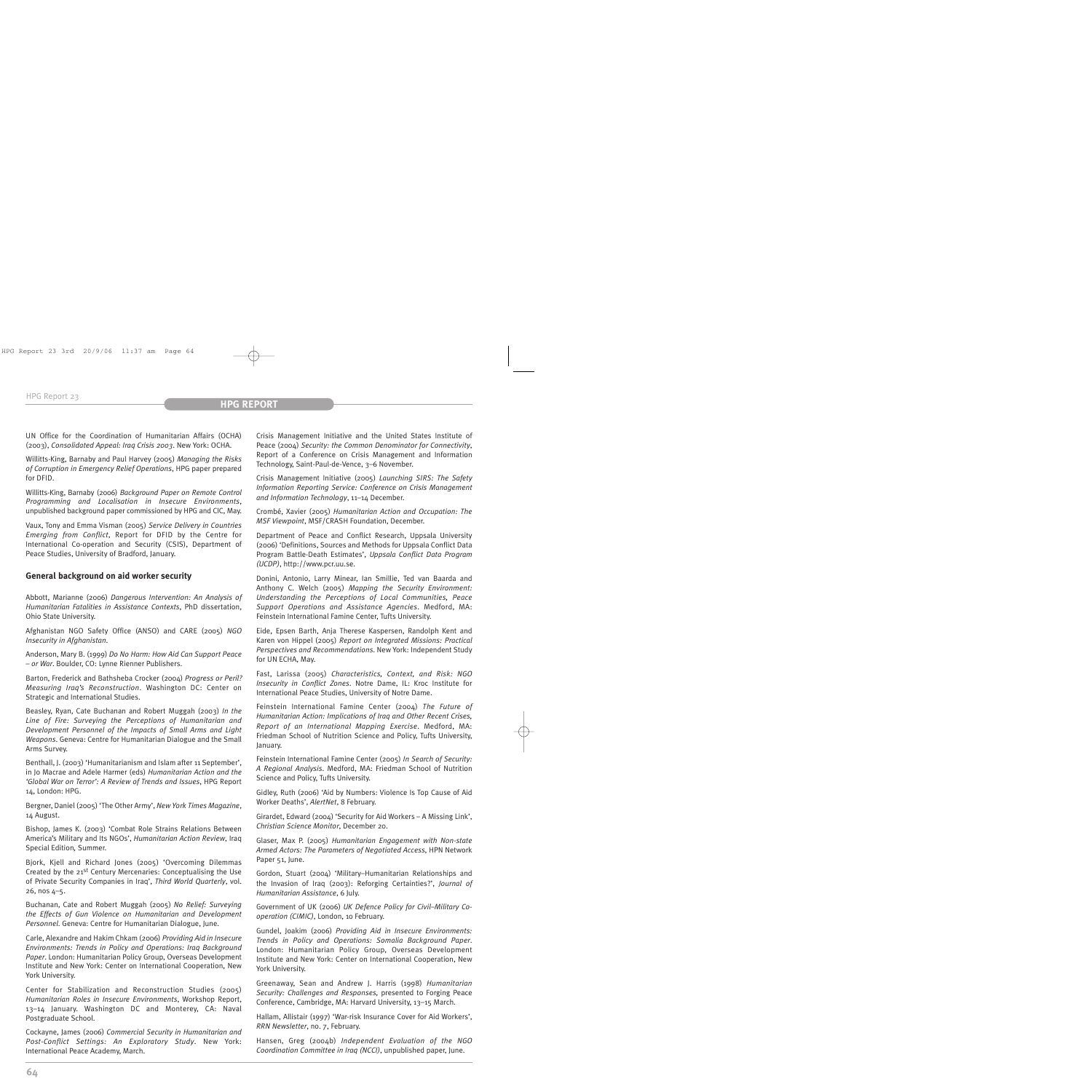Harker, Andrew (2006) *Providing Aid in Insecure Environments: Trends in Policy and Operations: Chechnya and Northern Caucasus Background Paper*. London: Humanitarian Policy Group, Overseas Development Institute and New York: Center on International Cooperation, New York University.

Harmer, Adele and Joanna Macrae (eds) (2003) *Humanitarian Action and the 'Global War on Terror': A Review of Trends and Issues*, HPG Research Briefing 9. London: ODI, July.

Henry Dunant Centre for Humanitarian Dialogue (2002) *Case Study Volume 1(2): Humanitarian Engagement with Armed Groups: The Colombian Paramilitaries*.

Independent Panel on the Safety and Security of UN Personnel in Iraq (2003) *Report of the Independent Panel on the Safety and Security of UN Personnel in Iraq*. New York: UN, 20 October.

Inter-Agency Standing Committee (IASC) (2001) *Use of Military or Armed Escorts for Humanitarian Convoys: Discussion Paper and Non-Binding Guidelines*. New York: IASC, 14 September.

IASC (2004) *Civil–Military Relationships in Complex Emergencies: An IASC Reference Paper*. New York: IASC, 28 June.

ICRC (2006), *Sudan Bulletin No. 38 – 9 January 2006*. Geneva: ICRC, 9 January.

Ireland, Sarah (2005) *Challenges and Prospects of Civil–Military Relations in Afghanistan*, paper delivered at NATO–Geneva Centre for Security Policy conference New Approaches to Civil–Military Relations: Strategies and Practices, Geneva, 6–8 July.

Integrated Regional Information Network (IRIN) (2005), *IRIN Iraq Report, June 16, 2005*, Email newsletter. New York: IRIN, UN Office for the Coordination of Humanitarian Affairs, http://www.irinnews.org.

IRIN (2006a) 'DRC: Security Concerns in a 'Democracy without Democrats'', Goma: IRIN, 16 March, http://www.irinnews.org.

IRIN (2006b) 'DRC: Security Situation in North Kivu Remains Precarious', Goma: IRIN, 8 August, http://www.irinnews.org.

Jones, Bruce and Abby Stoddard (2003) 'IASC Action on Humanitarian–Military Interface', *External Review of the Inter-Agency Standing Committee*. New York: Center on International Cooperation, New York University, December.

Karim, Farahnaz (2006) *Providing Aid in Insecure Environments: Trends in Policy and Operations: Afghanistan Background Paper*. London: Humanitarian Policy Group, Overseas Development Institute and New York: Center on International Cooperation, New York University.

Kelly, Michelle and Morten Rostrup (2002) 'Identify Yourselves: Coalition Soldiers in Afghanistan Are Endangering Aid Workers', *The Guardian*, 1 February.

Macrae, Joanna (2004) 'Understanding Integration from Rwanda to Iraq', *Ethics and International Affairs*, vol. 18, no.2.

Médecins Sans Frontières (2006) 'Increased Insecurity Hampers MSF Medical Assistance to the Population of Darfur, Sudan', MSF Press Release, 3 August.

McHugh, Gerard and Manuel Bessler (2006) *Humanitarian Negotiations with Armed Groups: A Manual for Practitioners*. New York: UN OCHA with IASC, January.

Minear, Larry (2004) 'Informing the Integration Debate with Recent Experience', *Ethics and International Affairs*, vol. 18, no.2.

Noth, Andrew (2004) 'Ex-soldiers Blur Afghan Security', *BBC News*, Kabul, 9 July.

RedR (2006) *RedR-IHE Pre-Training Survey Report December 2005–January 2006*, baseline information survey of NGO security management in Darfur.

Reeves, Eric (2004) 'The Growing Security Crisis in Darfur', *Sudan Tribune*, 2 November.

Risk Management Initiatives Ltd (2005) *Concept Paper: Regional NGO Risk Management/Security Officer System*, Nairobi, 16 April.

Rubin, Barnett R. (2006) *Afghanistan's Uncertain Transition from Turmoil to Normalcy*, Council Special Report, no. 12. New York: Council on Foreign Relations.

Sida, Lewis (2005) *Challenges to Humanitarian Space: A Review of Humanitarian Issues Related to the UN Integrated Mission in Liberia and to the Relationship between Humanitarian and Military Actors in Liberia*, facilitated by the Monitoring and Steering Group, April.

Singer, Peter W. (2004) 'Should Humanitarians Use Private Military Services?', *Humanitarian Affairs Review*, Summer.

Slim, Hugo (2003) 'Humanitarianism with Borders? NGOs, Belligerent Military Forces and Humanitarian Action', *Journal of Humanitarian Assistance*, 31 March.

Slim, Hugo (2004a) *With or Against? Humanitarian Agencies and Coalition Counter-Insurgency*. Geneva: Centre for Humanitarian Dialogue, July.

Slim, Hugo (2004b) *How We Look: Hostile Perceptions of Humanitarian Action*, presentation to the Conference on Humanitarian Coordination, Wilton Park Montreux, 21 April.

Small Arms Survey Project (2002) 'Caught in the Crossfire: The Humanitarian Impacts of Small Arms', in *Small Arms Survey 2002: Counting the Human Cost*. Geneva: Small Arms Survey.

Staibano, Carina and Peter Wallensteen (2004) *Attention and Commitment: Practical Approaches in Bridging Gaps in UN's Postconflict Peace Building Capacity*, Department of Peace and Conflict Research, Uppsala University, June.

UNHCR (2006) 'UNHCR Issues New Appeals for Sudan Operations; Insecurity Forces Cut in Darfur Budget'. Geneva: UNHCR, 9 March.

UN and Partners (2005) *2005 Work Plan for the Sudan*. Khartoum: Office of the Special Representative of the Secretary-General and United Nations Resident and Humanitarian Coordinator.

UN and Partners (2006) *2006 Work Plan for Sudan*. Khartoum: Office of the Deputy Special Representative of the Secretary-General and United Nations Resident and Humanitarian Coordinator.

UN Development Group and the World Bank (2005) *An Operational Note on Transitional Results Matrices: Using Results-Based Frameworks in Fragile States,* January.

UN Executive Committee on Humanitarian Affairs (ECHA) (2005) *ECHA Protection of Civilians in Armed Conflict Implementation Group Enhanced POC Reporting Mechanism Elements of Definitions and Proposed Questionnaire*, Draft. New York: UN, 27 May.

UN Office for the Coordination of Humanitarian Affairs (OCHA) (2003) *Use of Military and Civil Defence Assets to Support United Nations Humanitarian Activities in Complex Emergencies*. New York: UN OCHA, March.

UN Office for the Coordination of Humanitarian Aid (OCHA) (2004) *Aide Memoire for the Consideration of Issues Pertaining to the Protection of Civilians*. Policy Development and Studies Branch. New York: OCHA, November.

UN Office for the Coordination of Humanitarian Aid (OCHA) (2005) *Humanitarian Response Review: Commissioned by the United*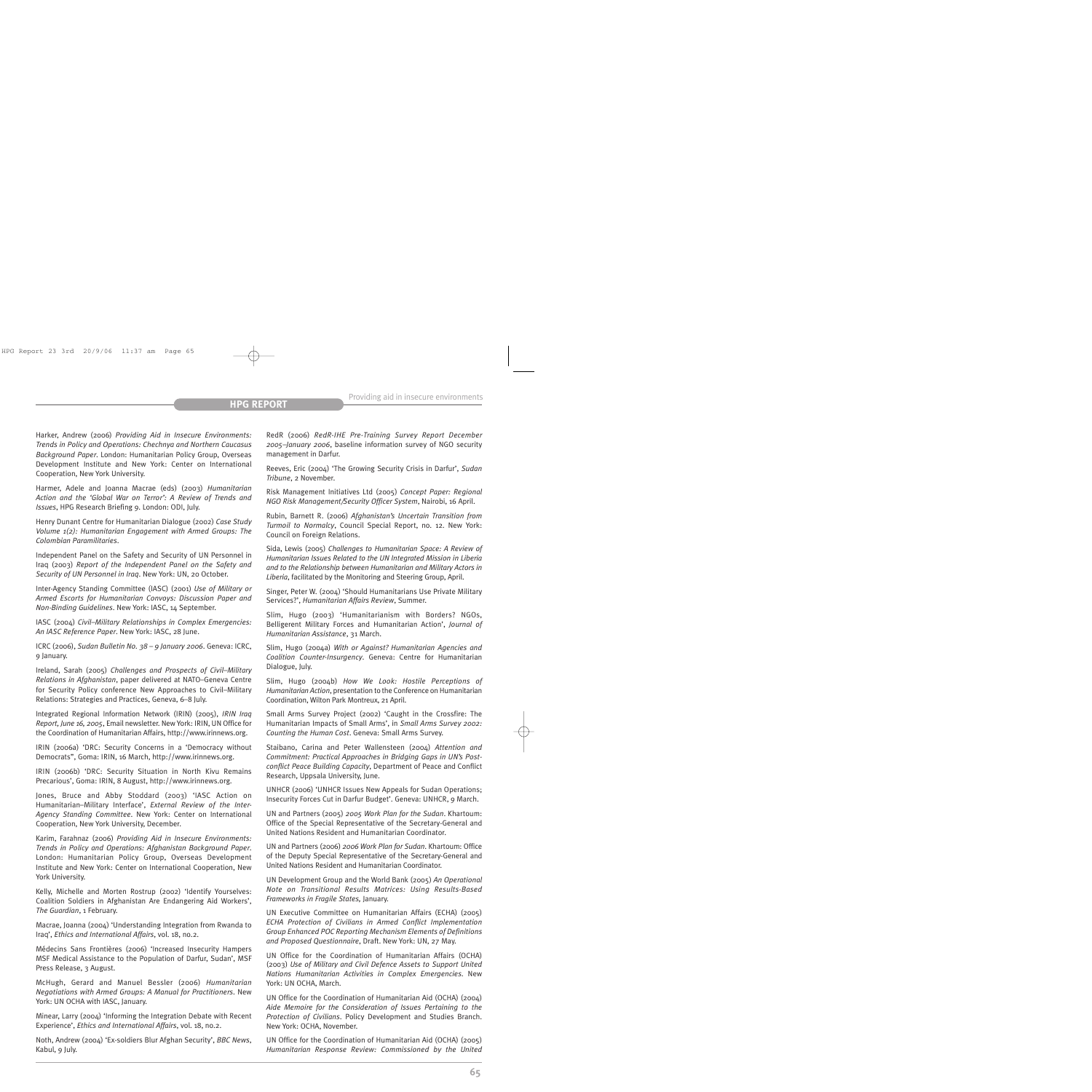*Nations Emergency Relief Coordinator and Under-Secretary-General for Humanitarian Affairs*. New York: UN OCHA, August.

UN Office for the Coordination of Humanitarian Aid (OCHA) (2006a) *Enhanced Information and Reporting Mechanism on issues relating to the Protection of Civilians in Armed Conflict: Update and Next Steps*. New York: OCHA, February.

UN Office for the Coordination of Humanitarian Aid (OCHA) (2006b) *Humanitarian Efforts in Darfur Jeopardized by Aid Worker Deaths*. Khartoum and New York: UN OCHA, 7 August.

UN Office for the Coordination of Humanitarian Affairs (OCHA) and the Inter-Agency Standing Committee (IASC) (2005) *Inter-Agency Real-Time Evaluation of the Humanitarian Response to the Darfur Crisis: Observations and recommendations, Third visit report*, July.

UN Secretary-General (2005) *Note of Guidance on Integrated Missions*, 9 December.

UN Security Council (2006) *Resolution 1674(2000)*, S/Res/1674 (2000).

Vietnam Veterans of America Foundation (2006) *IMMAP Receives Major Grant for OASIS Project: iMMAP To Deploy Security Information System in Afghanistan*. Washington DC: VVAF, 18 July.

Watts, Clinton (2004) *Indicators of NGO Insecurity in Afghanistan*, paper written for Professor Ed Laurance, Monterey Institute of International Studies, 14 December.

Wheeler, Victoria and Adele Harmer (eds) (2006) *Resetting the Rules of Engagement: Trends and Issues in Military–Humanitarian Relations*, HPG Report 21. London: HPG, March.

## **Miscellaneous**

Bourguignon, F. (2001) *Crime As a Social Cost of Poverty and Inequality: A Review Focusing on Developing Countries*, in S. Yussuf, S. Evenett and W. Wu (eds) *Facets of Globalization: International and Local Dimensions of Development*. Washington DC: World Bank.

Committee to Protect Journalists (2003) *On Assignment: A Guide to Reporting in Dangerous Situations*.

Smith, Dennis C. and William J. Bratton (2001) 'Performance Management in New York City: CompStat and the Revolution in Police Management', in Dall Forsythe (ed.) *Quicker, Better, Cheaper: Managing Performance in American Government*. New York: Rockefeller Institute Press.

US Department of Labor (2005) *Census of Fatal Occupational Injuries Summary, 2004*, 25 August.